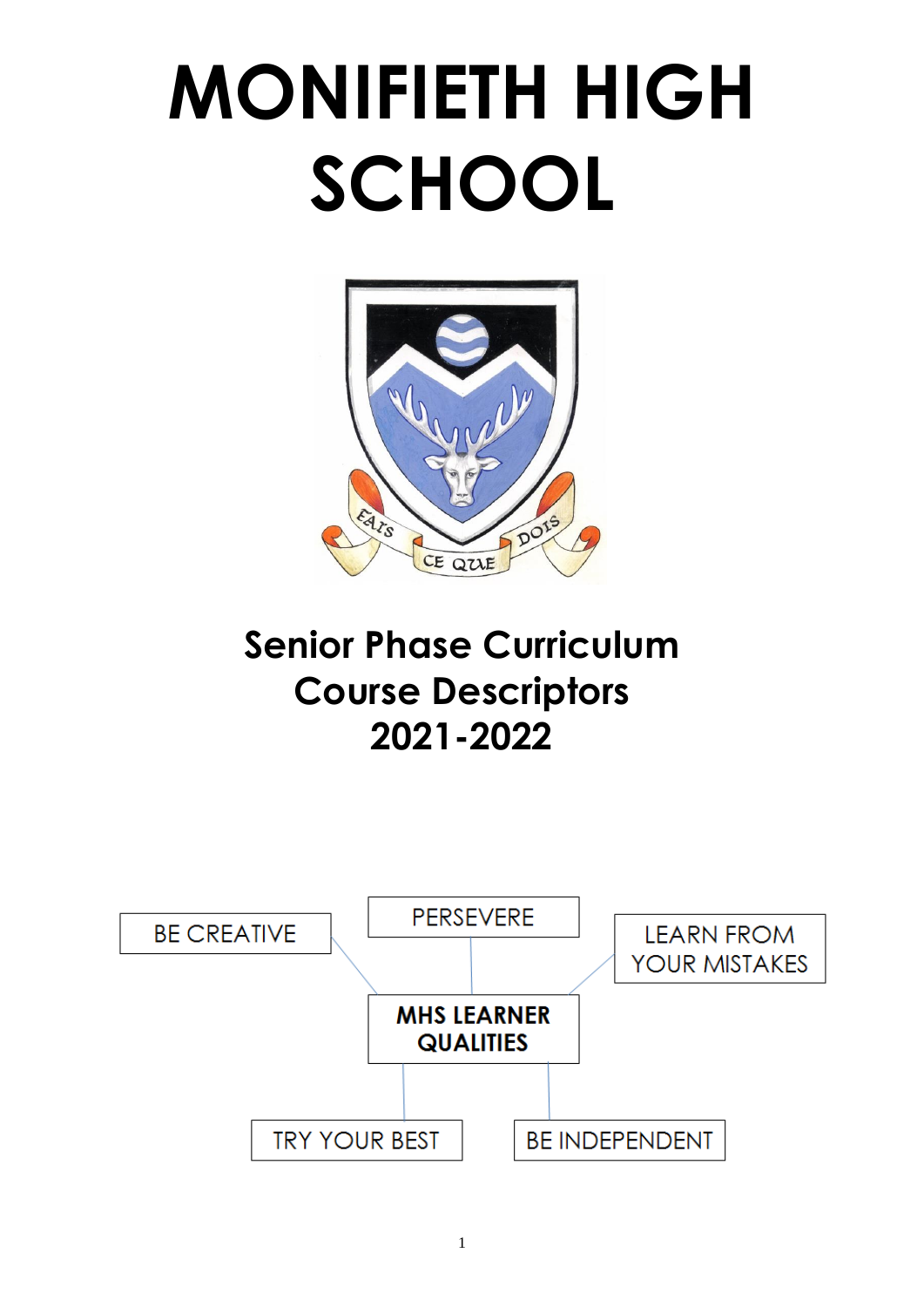# **CONTENTS**

| Subject                                  | Page | Subject                                             | Page |
|------------------------------------------|------|-----------------------------------------------------|------|
| <b>Administration &amp; IT</b>           | 3    | <b>Human Biology</b>                                | 91   |
| <b>Applications of Maths</b>             | 6    | <b>Laboratory Skills</b>                            | 93   |
| Art & Design                             | 7    | <b>Leadership Award</b>                             | 94   |
| <b>Barista Skills</b>                    | 17   | <b>Manicure &amp; Pedicure Skills</b>               | 95   |
| <b>Biology</b>                           | 18   | <b>Mathematics</b>                                  | 96   |
| <b>Business Management</b>               | 24   | <b>Mental Health and Wellbeing</b>                  | 99   |
| Chemistry                                | 28   | <b>Modern Languages</b>                             | 101  |
| <b>Classical Studies</b>                 | 33   | <b>Modern Studies</b>                               | 106  |
| Computing                                | 35   | <b>Music</b>                                        | 110  |
| <b>Dance</b>                             | 41   | <b>Music Technology</b>                             | 114  |
| <b>Design &amp; Manufacture</b>          | 45   | <b>Personal Development Award</b>                   | 117  |
| <b>Drama</b>                             | 49   | Photography                                         | 118  |
| <b>Early Education &amp; Childcare</b>   | 55   | <b>Physical Education</b>                           | 122  |
| <b>Engineering Science</b>               | 56   | <b>Physics</b>                                      | 128  |
| <b>English</b>                           | 59   | <b>Politics</b>                                     | 133  |
| <b>Fashion &amp; Textile Technology</b>  | 64   | <b>Practical Electronics</b>                        | 135  |
| F1 in Schools                            | 67   | <b>Practical Metalwork</b>                          | 137  |
| Geography                                | 68   | <b>Practical Woodwork</b>                           | 139  |
| <b>Graphic Communication</b>             | 74   | Psychology                                          | 141  |
| <b>Health &amp; Food Technology</b>      | 80   | <b>Religious, Moral &amp; Philosophical Studies</b> | 142  |
| <b>History</b>                           | 82   | <b>Statistics</b>                                   | 146  |
| <b>Hospitality: Practical Cookery</b>    | 87   | <b>Travel &amp; Tourism</b>                         | 147  |
| <b>Hospitality: Practical Cake Craft</b> | 89   | <b>Volunteering Skills</b>                          | 148  |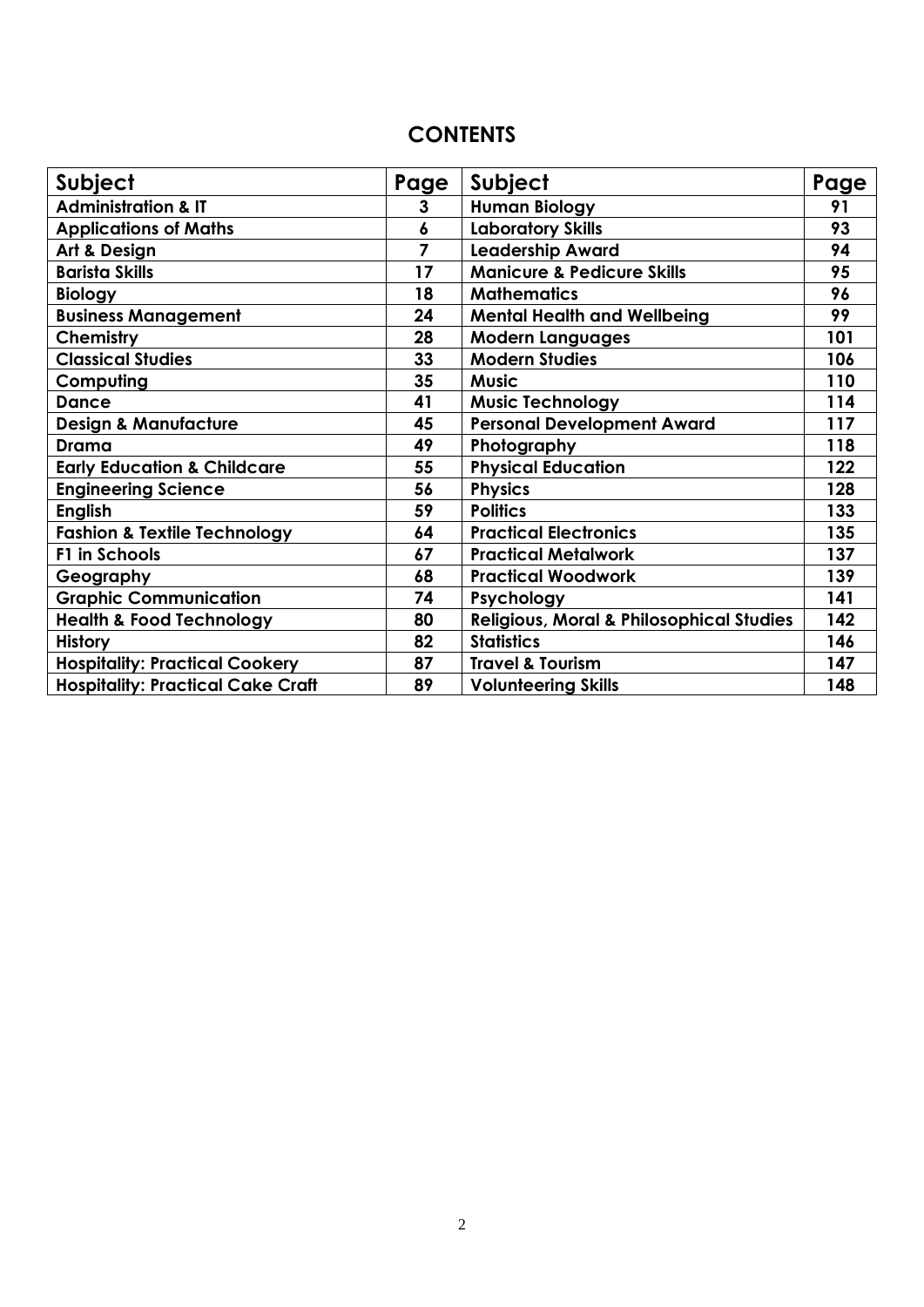#### **ADMINISTRATION AND IT**

National 5

#### **Entry Requirements**

Learners would normally be expected to have attained the skills, knowledge and understanding required in either S1-3 Broad General Education (BGE) and / or have achieved a pass at National 4.

The Course aims to enable learners to:

- develop an understanding of administration theory in the workplace
- develop IT skills and use them to perform administrative tasks
- acquire organisational skills in the context of organising and supporting events.

This is achieved by using 2 core units and a course assessment –

- 1. **Theory**  Candidates are introduced to the responsibilities of organisations, the skills/qualities and tasks (duties) of the administrative support function, and the impact of these in the workplace.
- 2. **IT Applications** Candidates develop skills in IT, problem-solving, organising and managing information. They select IT applications to create and edit business documents, gather and share information, and develop skills to communicate information.

Administration is a growing sector, which cuts across the entire economy and offers wide-ranging employment opportunities. Moreover, administrative and IT skills have extensive application, not only in employment but also in other walks of life.

The key purpose of this Course is to:

- develop learners' administrative and IT skills in using spreadsheets, databases, wordprocessing, desktop publishing and presentations
- develop skills in using technology for electronic communication and investigation
- develop skills in organising and supporting events
- develop problem-solving skills in administrative contexts
- learn the theory of the tasks (duties) and knowledge associated with the administrative support function in an organisation and, ultimately, to enable them to contribute to the effective functioning of organisations in administrative positions.

#### **Assessment**

There are two components of the external course assessment at National 5:

• Component 1 — Question paper **50 marks** The question paper gives candidates the opportunity to demonstrate: □ using IT functions in spreadsheet and database applications to produce and process information

□ problem-solving

 $\Box$  administration theory.

• Component 2 — Assignment **70 marks** Candidates work through a series of planning, support and follow-up tasks related to an event or business.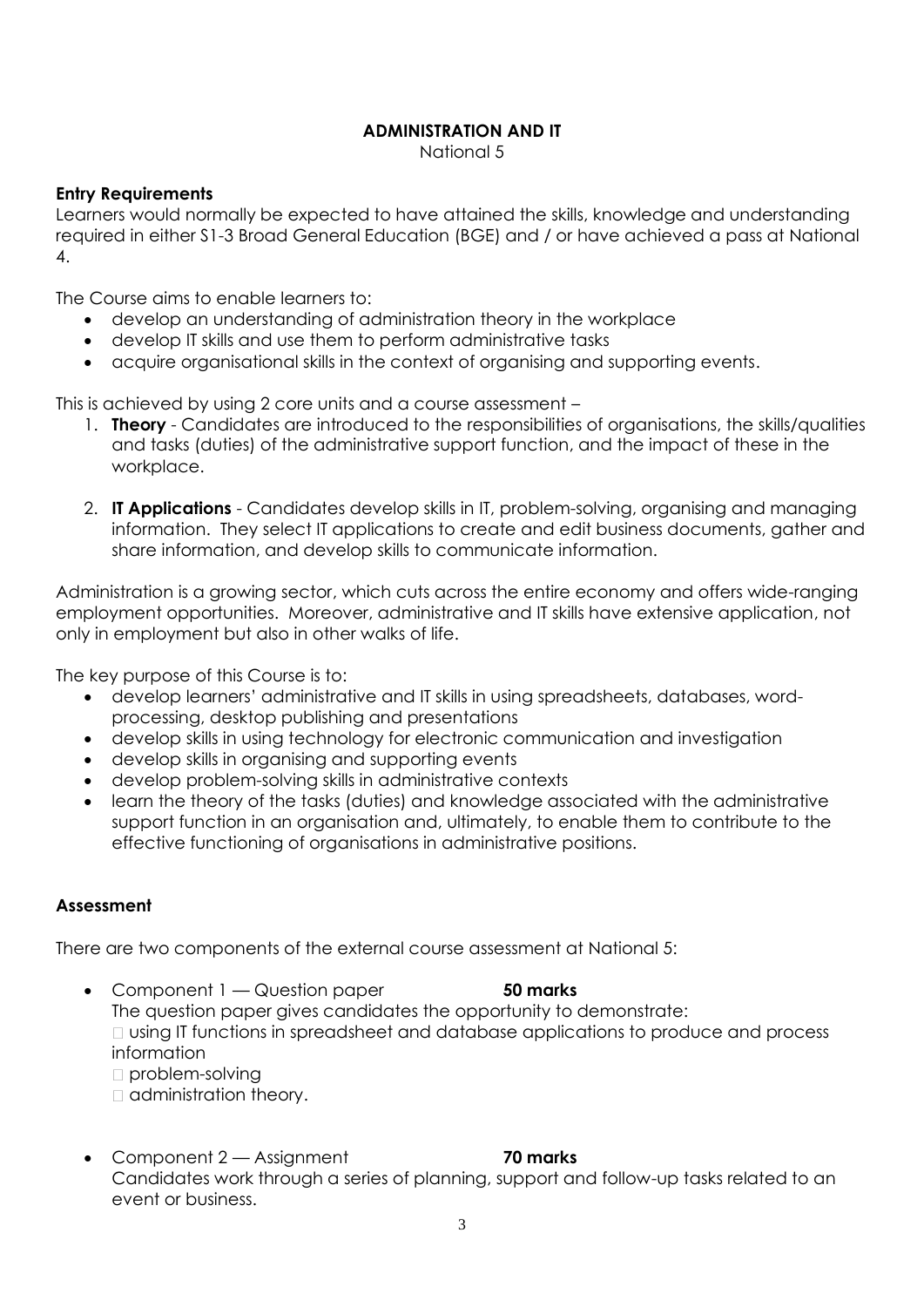The assignment gives candidates the opportunity to demonstrate:

□ skills in using IT functions in word-processing, desktop publishing, and presentations to produce and process information

 $\Box$  skills in using technology for investigation

- □ skills in using technology for electronic communication
- □ skills in problem-solving
- $\Box$  administration theory.

#### **Total marks 120 marks**

#### **Homework**

Homework is an integral component of this course and will be issued on a regular basis. Learners will be expected to show a high level of personal initiative and motivation.

#### **Progression**

Learners who achieve National 5 Administration and IT may progress to Higher Administration and IT. Skills learned throughout the course are transferable to a variety of College and University Degree Courses as well as a number of careers.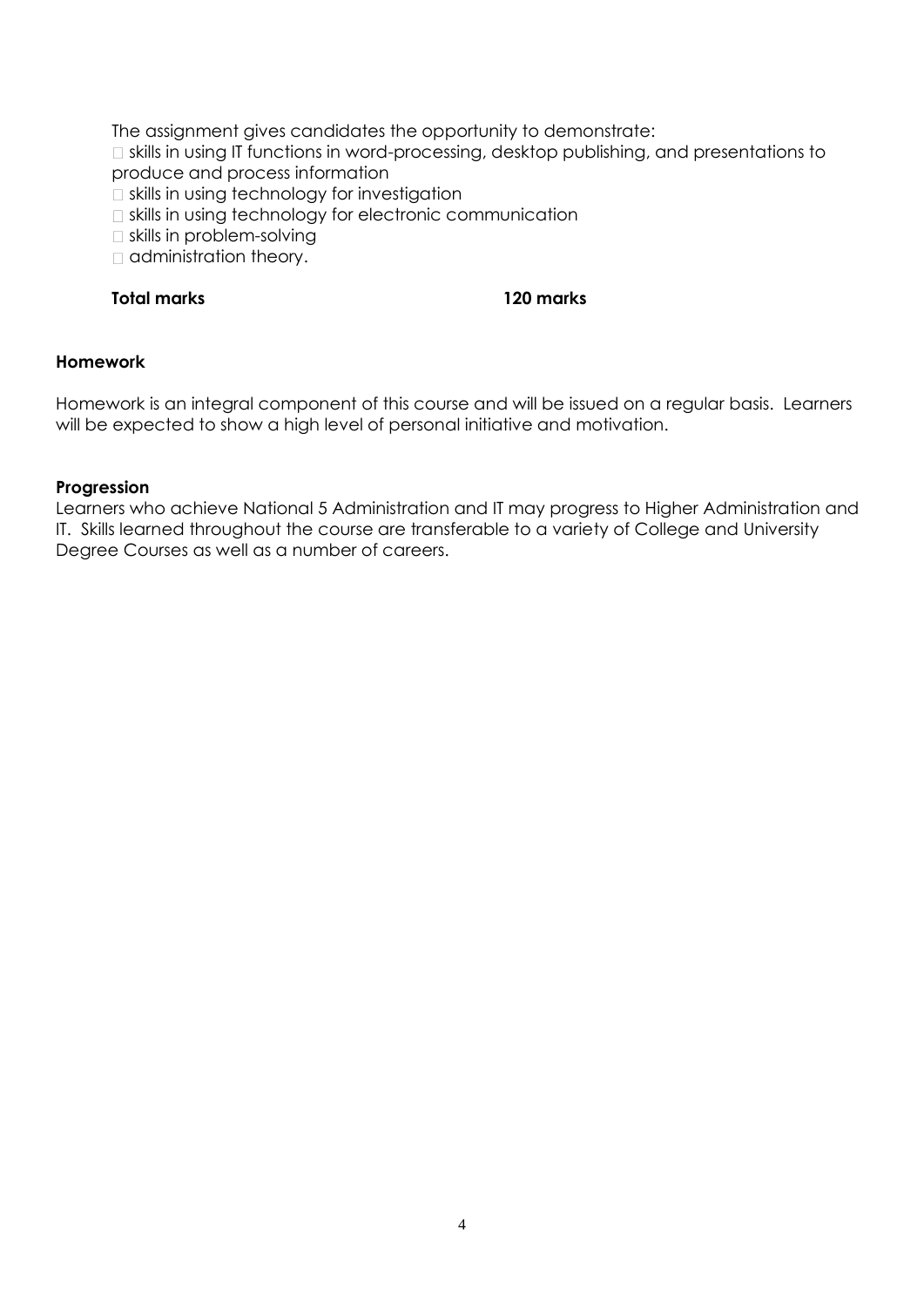#### **ADMINISTRATION AND IT**

**Higher** 

#### **Entry Requirements**

Learners would normally be expected to have attained the skills, knowledge and understanding required in the National 5 Administration and IT Course or relevant component Units.

#### **The Content**

The Higher course consists of two units:

#### **Administrative theory and practice**

Candidates develop their understanding of the factors contributing to an efficient administrative function. These include time and task management, effective teams, complying with workplace legislation, the impact of digital technologies and customer care.

#### **IT applications**

Candidates develop skills in organising and managing information using digital technology in administrative contexts. They use software application functions to analyse, process and manage information in order to create and edit complex business documents. Candidates develop an understanding of barriers to communication and ways of overcoming them to ensure communication is effective. They also develop skills, knowledge and understanding of how to maintain the security and confidentiality of information.

#### **Assessment**

Component 1- Course assessment structure at Higher is one assignment worth **70 marks**. Component 2 – Question Paper worth **50 marks**.

#### **Assignment**

The purpose of this assignment is to assess learners' ability to apply the administrative and IT skills developed and acquired during the Course within the context of organising and supporting an event.

#### **Homework**

Homework is an integral component of this course and will be issued on a regular basis. Learners will be expected to show a high level of personal initiative and motivation.

#### **Progression**

Learners who achieve Higher Administration and IT may progress to other qualifications in Administration and IT or related areas. Skills learned throughout the course are transferable to a variety of College and University Degree Courses as well as a number of careers. These include reception work, insurance, secretarial work, travel and tourism, human resources, local government, customer support services, distribution administration and health service administration.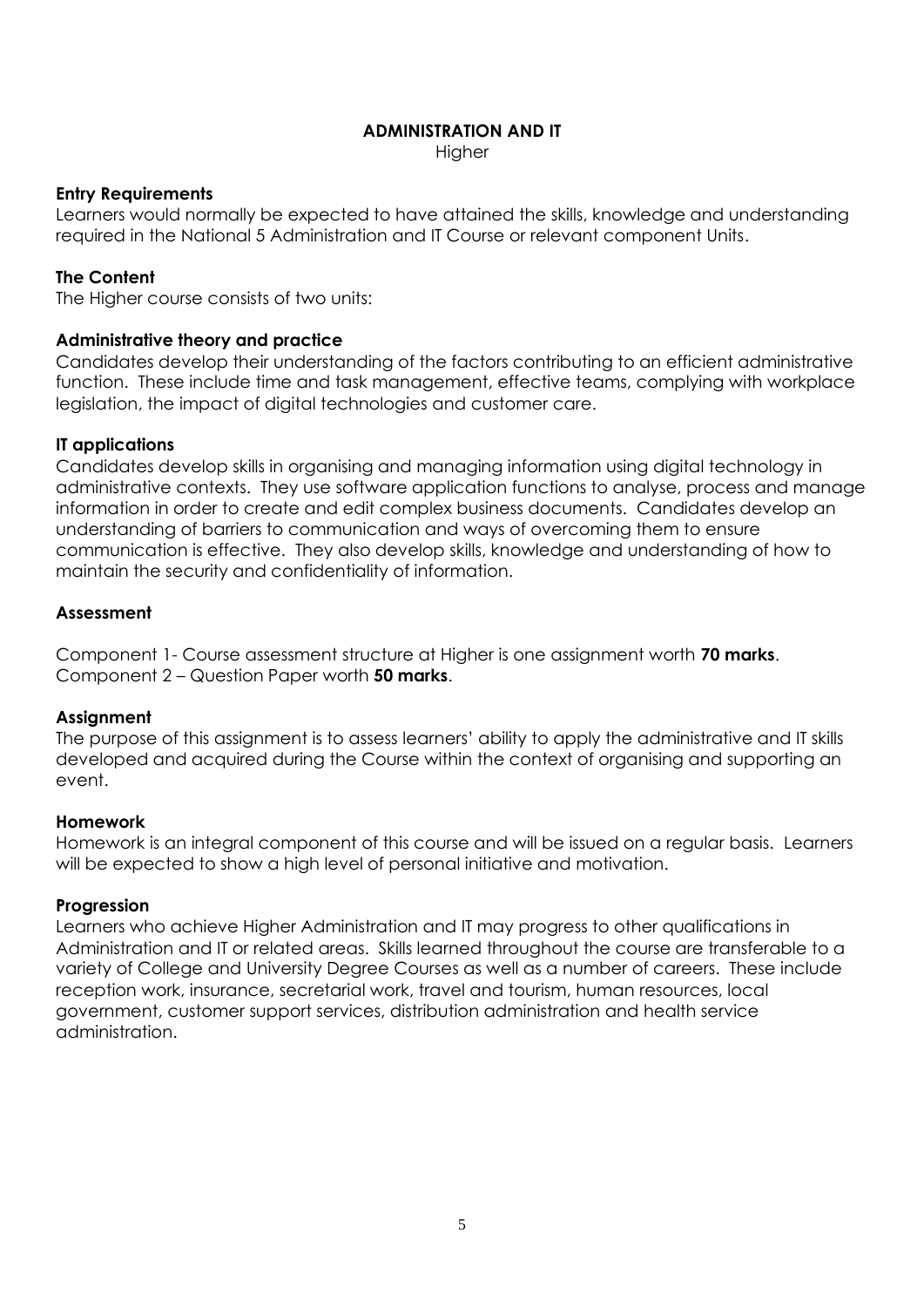#### **APPLICATIONS OF MATHEMATICS**

National 5

How do you know if two components are the correct size to fit together?

How would you plan a big event so that it comes in on time and within budget?

How would the owner of a company know if part of a process needs to change to increase profits?

How do environmentalists convince people that global warming is happening?

The National 5 Applications of Mathematics course is custom-built for today's world. It explores the applications of mathematical techniques and skills in everyday real-life situations which involve dealing successfully with:

- budgeting and finance
- data and statistics
- time allocation and project management
- geometry and measurement
- decision-making and logic
- choosing effective strategies and carrying out appropriate calculations

The mathematical skills within this course are underpinned by numeracy and designed to develop candidates' mathematical reasoning skills in areas relevant to learning, life and work in a motivating and challenging way. The skills, knowledge and understanding in the course also support learning in other curriculum areas, such as technology, health and wellbeing, science and social studies.

The Maths department at Monifieth High School is delighted to be delivering this course, complementing the National 5 Mathematics course. The SQA have now also put in place a pathway where successful candidates are able to progress to a Higher Applications of Mathematics qualification and, where applicable, Advanced Higher Statistics in subsequent sessions.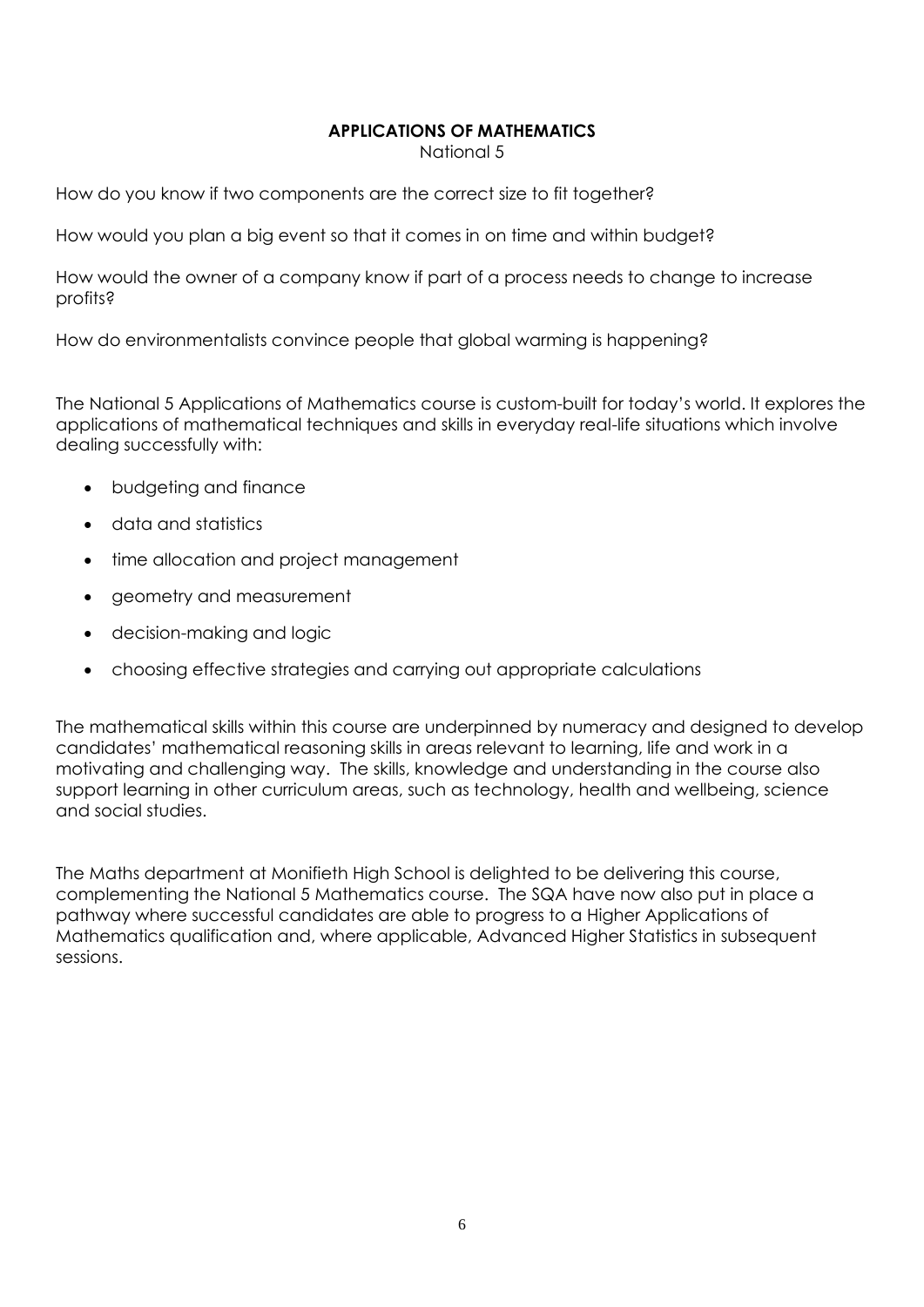#### **ART AND DESIGN**

National 4 / 5

#### **Entry Requirements**

Learner would normally be expected to have attained the skills, knowledge and understanding required through either S1-3 Broad General Education (BGE) and / or have achieved a pass at National 4.

#### **The Content**

The National 5 Art and Design Course enables learners to plan, develop, produce and present creative art and design work, and to develop an understanding of the social and cultural influences on the works of artists and designers.

The course assessment has three components.

| Component 1: question paper                                     | 50 marks                      |
|-----------------------------------------------------------------|-------------------------------|
| Component 2: expressive portfolio 100 marks external assessment |                               |
| Component 3: design portfolio                                   | 100 marks external assessment |

The National 5 course consists of the following Mandatory elements, including the assessment task for each element:

#### **Art and Design: Expressive Activity**

This activity helps learners to develop an understanding of the factors that influence and inspire artists' work. They will also consider how artists use art materials, techniques and/or technology in their work. Learners will research and develop their personal thoughts and ideas in 2D and/or 3D formats in response to given stimuli. They will produce observational drawings and studies and develop their expressive ideas and compositions by experimenting with and using art materials, techniques and/or technology in creative and expressive ways.

#### **Art and Design: Expressive Activity (National 5)**

Evidence will be required to show that the learner can produce observational analytical drawings, studies and expressive development work in 2D and/or 3D formats in response to given stimuli. Knowledge and understanding of expressive artists and art practice will also be assessed.

#### **Art and Design: Design Activity**

This element helps learners to plan, research and develop creative design ideas in response to a given brief. Learners will develop their creativity and problem-solving skills as they consider the design opportunities, issues and constraints of the brief. They will develop their understanding of designers' working practices and the factors that inspire and influence their work. They will also experiment with and develop media handling skills when producing their design ideas in 2D and/or 3D formats.

#### **Art and Design: Design Activity (National 5)**

Evidence will be required to show that the learner can produce creative ideas in response to a given design brief. Learners will produce investigative studies and market research and will use this to develop their design ideas. Knowledge and understanding of designers and design practice will also be assessed.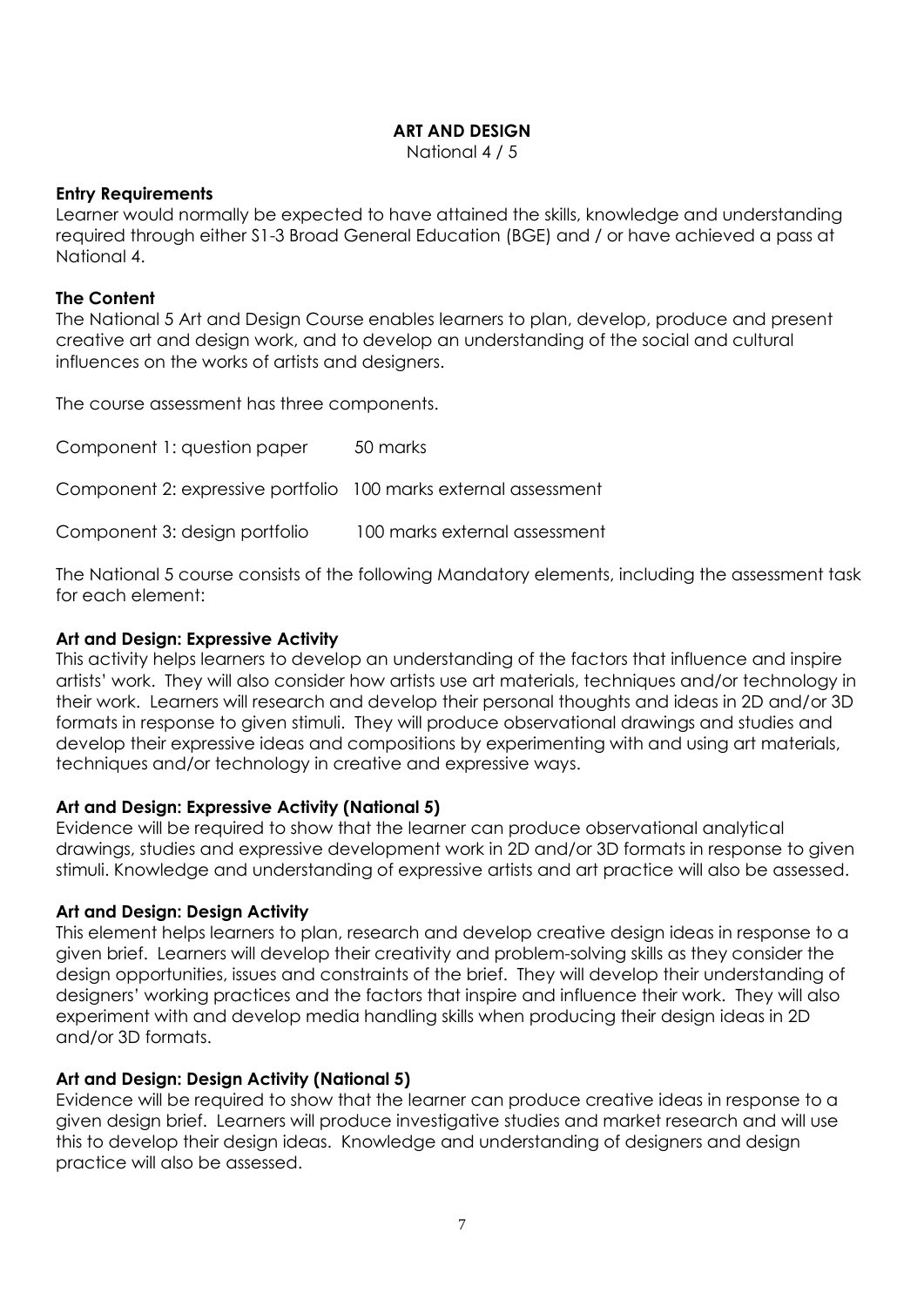#### **Art and Design: Practical Activity Assessment Task**

The Art and Design assessment is a practical activity. Whilst describing what candidates must do, the published assessment offers considerable flexibility in the choice of a context for the assessment. In the assessment, candidates select one expressive and one design development idea from their previous work, which they use as the basis for planning and producing a finished piece of expressive art work and a design solution. Candidates will then evaluate the final piece of expressive art work and the design solution.

#### **Art and Design: Expressive Studies and Design Studies**

Pupils will learn and write about two artists and two designers. They will look at both historical and contemporary artists and designers, and compare examples of their works. National 4 and 5 pupils will be required to complete the written activity internally and National 5 pupils will also have a written exam which will be externally assessed.

The purpose of the question paper is to assess candidates' knowledge and understanding of art and design practice and issues. The question paper has 50 marks (20% of the total mark) and has two sections, which are equally weighted.

The questions are designed to test candidates' ability to:

- comment on art and design work and critically respond to unseen prompts and images
- demonstrate knowledge and understanding of the impact of social, cultural and/or other influences on artists' and designers' work and practice
- give justified opinions on identified aspects of art and design practice and issues.

#### **Assessment**

In the National 5 Art and Design Course, added value will focus on challenge and application. The learner will draw on, extend and apply the skills they have learned during the Course. This will be assessed through a portfolio and a question paper.

In the portfolio, learners will produce one piece of expressive art work and one design solution. The portfolio will be sufficiently open and flexible to allow for personalisation and choice and will focus on both the process and products of learning.

The question paper adds value by requiring integration and application of skills, knowledge and understanding of art and design practice from across the course content.

#### **Art and Design: Expressive Activity (National 5)**

For this element , evidence will be required to show that the learner can produce observational analytical drawings, studies and expressive development work in 2D and/or 3D formats in response to given stimuli. Knowledge and understanding of expressive artists and art practice will also be assessed.

#### **Art and Design: Design Activity (National 5)**

Evidence will be required to show that the learner can produce creative ideas in response to a given design brief. Learners will produce investigative studies and market research and will use this to develop their design ideas. Knowledge and understanding of designers and design practice will also be assessed.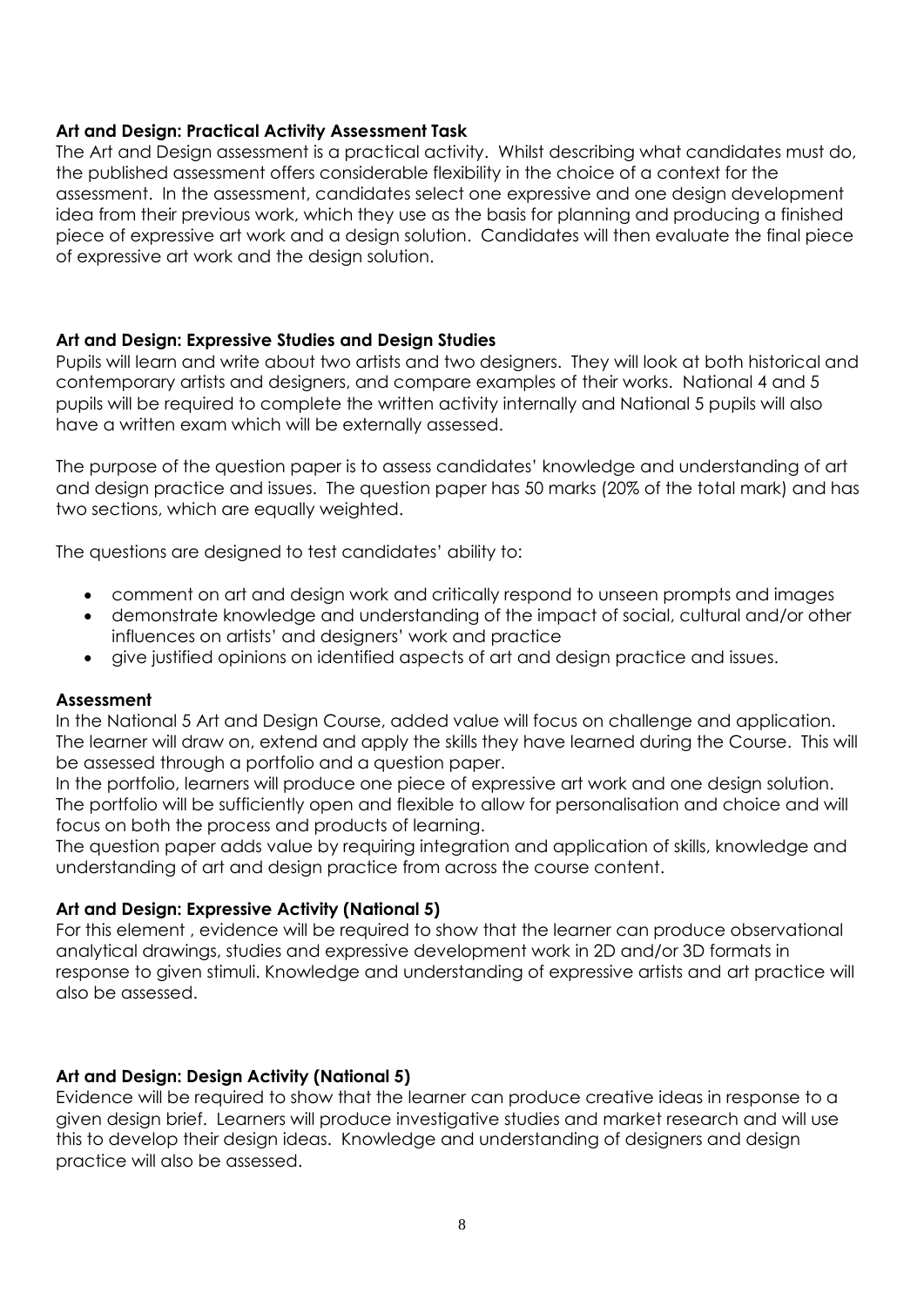#### **Homework**

Homework is an integral component of this course, as the skills taught require weekly practise. To improve them we recommend 1-2 hours of practise per week. Learners will be expected to show a high level of personal initiative and motivation. Homework can be completed in school if the pupil wishes, and supported study is arranged by negotiation with class teachers based on progress.

#### **Other Important Notes**

The Course is practical and experiential, and the key focus is creativity. The Course combines developing knowledge and understanding of artists and designers and their work, with practical learning experiences in both expressive and design contexts.

Throughout the Course, learners will develop creativity, perseverance, independence and resilience.

#### **Progression**

Learners who achieve National 4 Art and Design may progress to National 5 Art and Design. Those who achieve National 5 Art and Design may progress to Higher Art and Design. Skills learned throughout the course are transferable to a variety of College and University Degree Courses as well as a number of careers. These include Teaching, Architecture, Animation, Fashion textiles, Costume Design, Theatrical design, Graphic Design, Freelance art, ceramics and Time Based Art.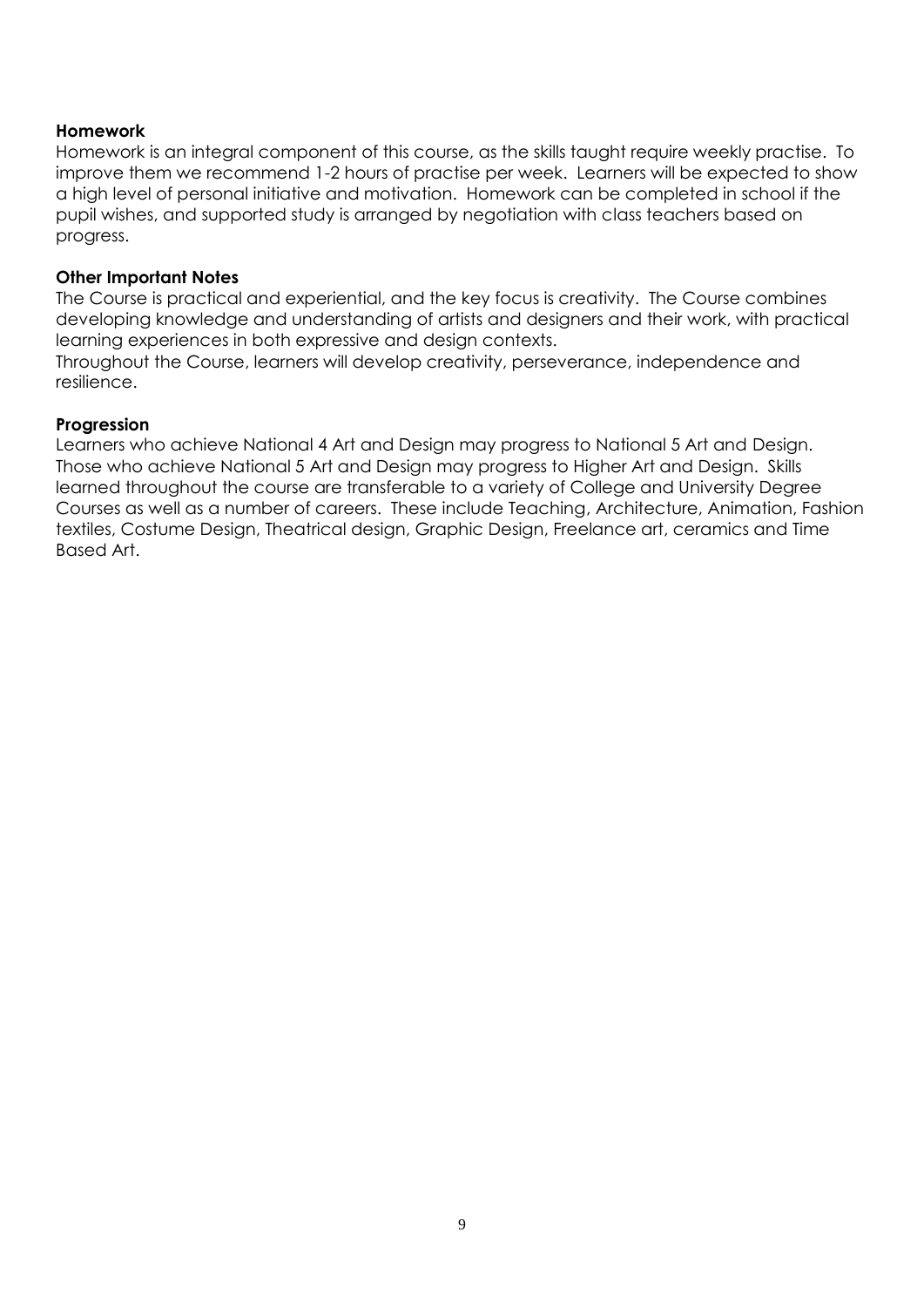# **ART AND DESIGN**

**Higher** 

#### **Entry Requirements**

This course is normally suitable for those who have achieved a pass at National 5 Art and Design.

#### **The Content**

The Higher Art and Design Course enables learners to communicate personal thoughts, feelings and ideas through the creative use of art and design materials, techniques and/or technology. Learners analyse a range of art and design practices, and critically reflect on the impact of external factors on artists, designers and their work. They plan, develop, produce and present creative art and design work, develop personal creativity, and use problem solving, critical thinking and reflective practice skills.

The Higher course consists of the following two Mandatory elements and the course assessment. Both elements are designed to provide progression to the related elements at Advanced Higher.

The course assessment has three components.

Component 1: question paper 60 marks Component 2: expressive portfolio 100 marks external assessment

Component 3: design portfolio 100 marks external assessment

#### **Art and Design: Expressive Activity**

This activity helps learners to develop their personal thoughts and ideas in visual form. Learners will develop critical understanding of artists' working practices and the social and cultural influences affecting their work. They will select stimuli and produce investigative drawings and studies. They will develop and refine their expressive ideas and artwork, experimenting with and using a range of materials, techniques and/or technology in 2D and/or 3D formats in response to the stimuli.

#### **Art and Design: Design Activity**

For the Design folio, learners will plan, research and develop creative design work in response to a design brief. They will develop their creativity, problem solving and critical thinking skills as they consider complex design opportunities, and work to resolve design issues and constraints. Learners will develop critical understanding of designers' working practices and the social and cultural influences affecting their work. They will develop and refine their design ideas by experimenting with and using a range of materials techniques and/or technology in 2D and/or 3D formats.

#### **Conditions of award**

To gain the award of the Course, the learner must pass all of the internal assessments as well as the Course assessment. The course assessment will provide the basis for grading attainment in the Course award.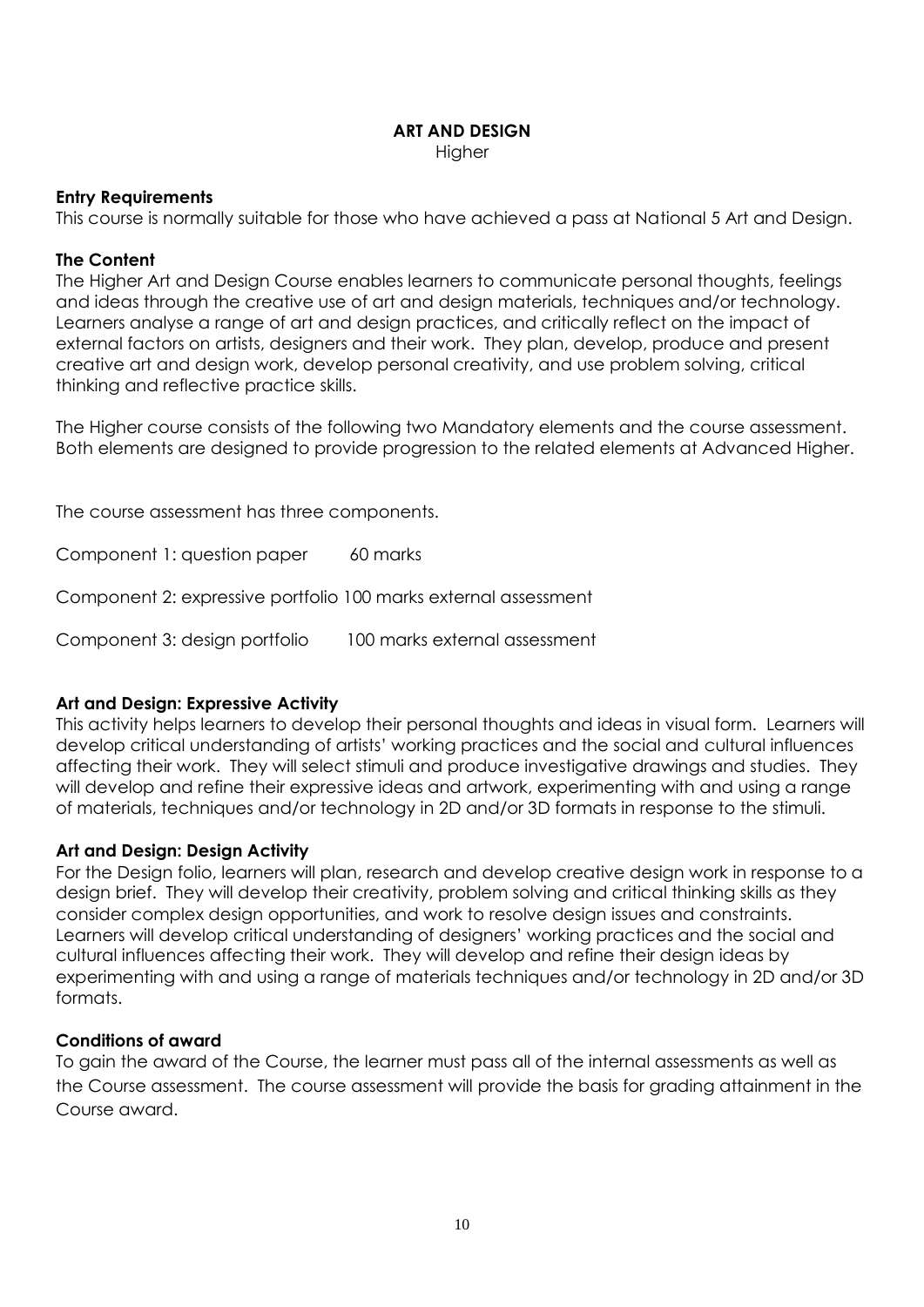#### **Assessment**

Internal assessments will be ongoing throughout the course and take various forms. SQA will provide rigorous external quality assurance, including external verification, to ensure assessment judgements are consistent and meet national standards.

The assessment of the activities in this Course will be as follows:

#### **Art and Design: Expressive Activity (Higher)**

Evidence will be required to show that the learner can produce a range of creative ideas and art work in response to stimuli. Learners will produce a range of analytical drawings, studies and expressive development work showing visual continuity and the creative development of the stimuli. Knowledge and understanding of expressive artists and art practice will also be assessed.

#### **Art and Design: Design Activity (Higher)**

Evidence will be required to show that the learner can produce a range of creative design ideas in response to a complex design brief. Learners will produce investigative studies and market research and will use this when developing and refining a range of design ideas. Knowledge and understanding of designers and design practice will also be assessed.

Courses presently from Higher to Advanced Higher include assessment of an added value element. At Higher and Advanced Higher, the added value will be assessed in the Course assessment. The added value for the Course must address the key purposes and aims of the Course as defined in the Course Rationale. It will do this by addressing one or more of breadth, challenge or application.

In the Higher Art and Design Course, added value will focus on challenge and application. The learner will draw on, extend and apply the skills they have learned during the Course. This will be assessed through a portfolio and a question paper.

In the portfolio, learners will produce one piece of expressive art work and one design solution. The portfolio will be sufficiently open and flexible to allow for personalisation and choice and will focus on both the process and products of learning.

The question paper adds value by requiring integration and application of skills, knowledge and understanding of art and design practice from across the course elements.

#### **Art and Design: Expressive Studies and Design Studies**

Pupils will learn and write about an artist and one designer. They will look at both historical and contemporary artists and designers. They will also study the social and cultural influences on their artist or designers work. Higher pupils will be required to complete the written activity internally with ongoing assessment and progress feedback.

The purpose of the question paper is to assess candidates' knowledge and understanding of art and design practice and issues. The question paper has 60 marks (23% of the total mark) and has two sections, which are equally weighted.

The questions are designed to test candidates' ability to:

- comment on art and design work and critically respond to unseen prompts and images
- demonstrate knowledge and understanding of the impact of social, cultural and/or other influences on artists' and designers' work and practice
- give justified opinions on identified aspects of art and design practice and issues.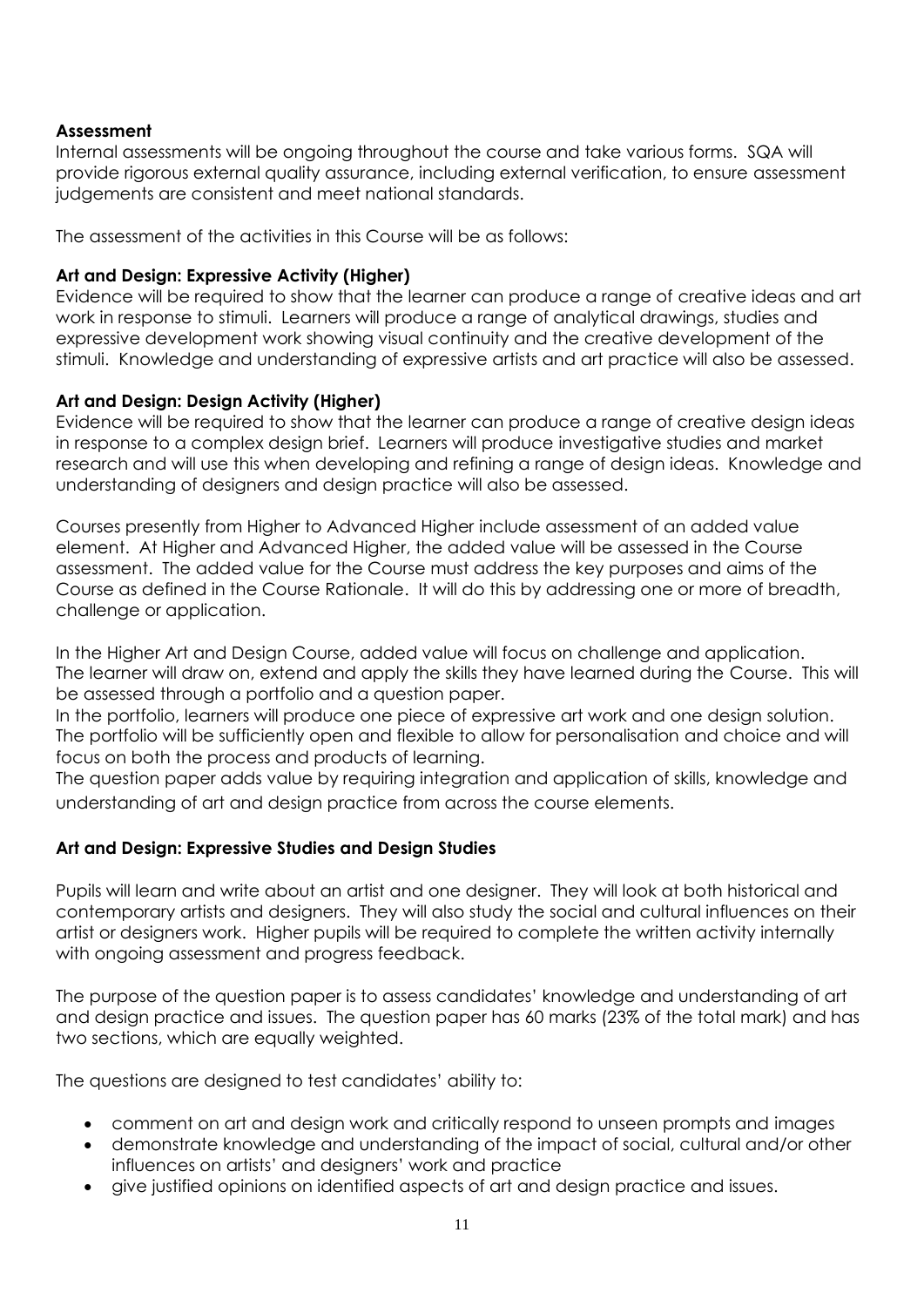#### **Homework**

Homework is an integral component of this course and will be issued on a regular basis. Learners will be expected to show a high level of personal initiative and motivation.

#### **Other Important Notes**

The Course is practical and experiential, and the key focus is creativity. The Course combines developing knowledge and understanding of artists and designers and their work, with practical learning experiences in both expressive and design contexts.

Throughout the Course, learners will develop creativity, perseverance, independence and resilience.

#### **Progression**

Learners who achieve a good pass at Higher Art and Design may progress to Advanced Higher Art and Design. Skills learned throughout the course are transferable to a variety of College and University Degree Courses as well as a number of careers. These include Teaching, Architecture, Animation, Fashion textiles, Costume Design, Theatrical design, Graphic Design, Freelance art, ceramics and Time Based Art.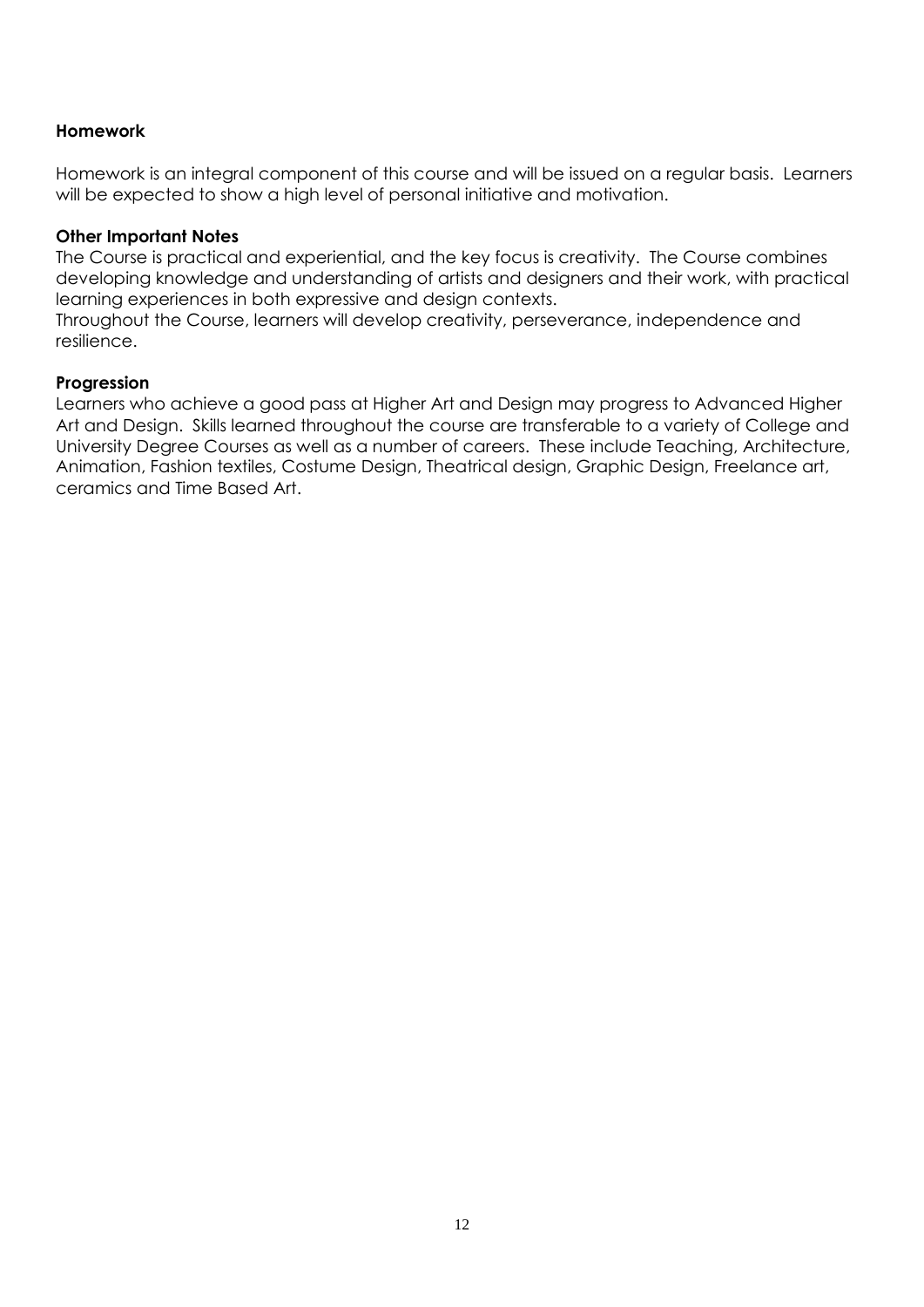#### **ART AND DESIGN**

#### Advanced Higher (Design)

#### **Entry Requirements**

This course is normally suitable for those who have achieved a good pass (grade A or B) at Higher Art and Design. It is at the discretion of the department if a pupil who has not achieved these grades at higher may take the course.

#### **The Content**

The Advanced Higher Art and Design (Design) Course provides opportunities for learners to develop their creativity and to apply their understanding of design practice, function and aesthetics. This involves exploring and researching challenging design contexts, issues and opportunities, and evaluating and synthesizing visual stimuli and other information from a variety of sources.

The Advanced Higher course (Design) consists of the critical analysis and the course assessment of a folio presentation.

| Coursework assessment:   | 100 marks |
|--------------------------|-----------|
| Practical folio          | 64 marks  |
| <b>Critical Analysis</b> | 30 marks  |
| Evaluation               | 6 marks   |

#### **Art and Design (Design): Design Studies (Advanced Higher)**

For this folio, learners will work in a self-directed manner to investigate the working practices and design approaches of others. They will critically analyse designers' work and practice, evaluating the impact of external factors on their design considerations and creative choices. They will communicate informed and supported personal views, opinions and judgements on the designers' work.

#### **Art and Design (Design): Design Enquiry (Advanced Higher)**

This part of the course helps learners to plan, develop and produce a range of related development lines of personal enquiry and creative design work in an independent and selfdirected manner. Learners will use their understanding of design practice to inspire and influence their own design approach and creative choices. They will work imaginatively to resolve any design issues or challenges and will experiment with and explore how materials, techniques and/or technology can be used to realise their design ideas in 2D and/or 3D formats.

#### **Conditions of award**

To gain the award of the Course, the learner must meet all internal deadlines, satisfying folio and written review criteria as well as the Course assessment. Course assessment will provide the basis for grading attainment in the Course award.

#### **Assessment**

Internal assessments will be ongoing throughout the course and take various forms. Pupils will be assessed on a pass/fail basis within centres. SQA will provide rigorous external quality assurance, including external verification, to ensure assessment judgements are consistent and meet national standards.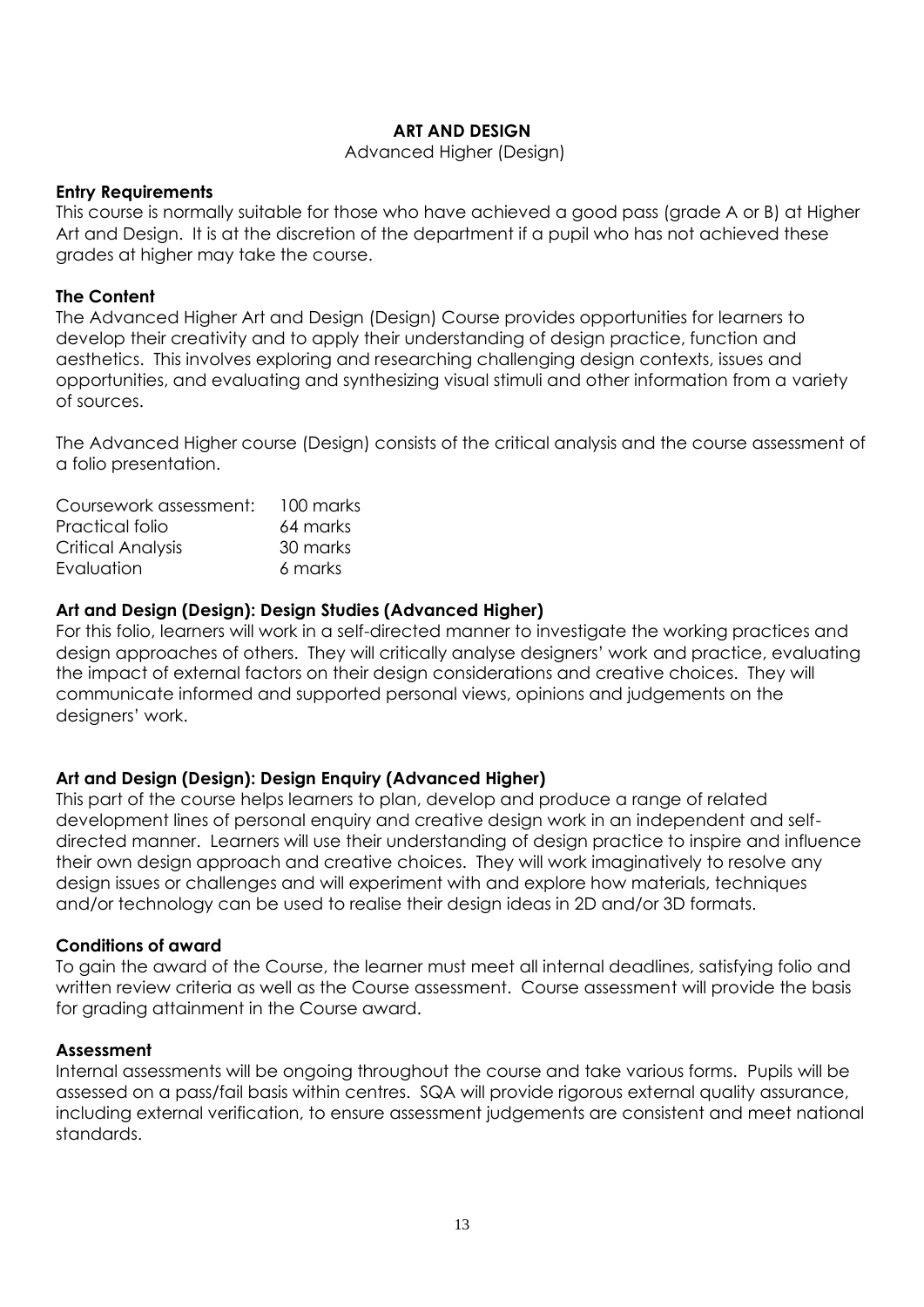The assessment of this Course will be as follows:

#### **Art and Design (Design): Design Studies (Advanced Higher)**

In this study, evidence will be required to show that the learner can investigate, analyse and evaluate the work and practice of designers working within their selected design area. They will express substantiated personal opinions on the designers' work and practice.

#### **Art and Design (Design): Design Enquiry (Advanced Higher)**

For this folio, evidence will be required to show that the learner can produce a variety of creative investigative work and related market research, and refine a series of development ideas for a personally challenging design enquiry. The work will show considered exploration, visual coherence and continuity throughout the development process and in-depth understanding of the design area requirements.

Courses presently from Higher to Advanced Higher include assessment of added value. At Higher and Advanced Higher, the added value will be assessed in the Course assessment. The added value for the Course must address the key purposes and aims of the Course, as defined in the Course rationale. It will do this by addressing one or more of breadth, challenge or application. In the Advanced Higher Art and Design (Design) Course, added value will focus on challenge and application.

The learner will draw on, extend and apply the skills they have learned during the Course. They will be assessed through a portfolio of design work.

The portfolio will assess both the process and products of learning, and include evidence of supporting contextual research and evaluation.

#### **Homework**

Homework is an integral component of this course and will be issued on a regular basis. Learners will be expected to show a high level of personal initiative and motivation.

#### **Other Important Notes**

The Course is practical and experiential and the key focus is creativity. The Course combines developing knowledge and understanding of artists and designers and their work, with practical learning experiences in both expressive and design contexts.

Throughout the Course, learners will develop creativity, perseverance, independence and resilience.

#### **Progression**

Learners who achieve a good pass at Advanced Higher Art and Design and have specialised in Design may extend their applied design skills and critical understanding of design practice at College or University. Skills learned throughout the course are transferable to a variety of College and University Degree Courses as well as a number of careers. These include Teaching, Architecture, Animation, Fashion design, Costume Design, Theatrical design, Graphic Design, Product design and Forensic Art.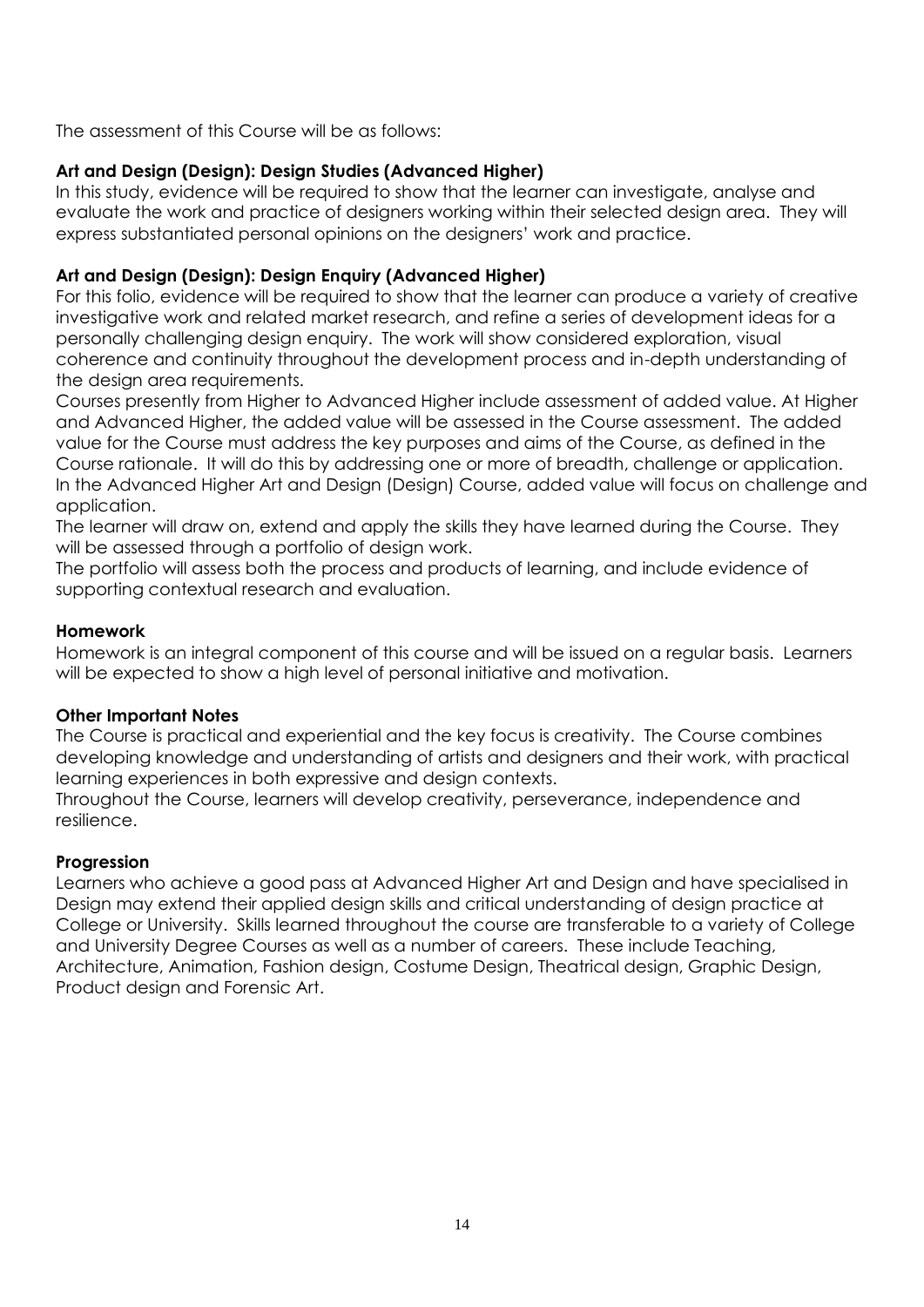#### **ART AND DESIGN**

#### Advanced Higher (Expressive)

#### **Entry Requirements**

This course is normally suitable for those who have achieved a good pass (grade A or B) at Higher Art and Design. It is at the discretion of the department if a pupil who has not achieved these grades at higher may take the course.

#### **The Content**

The Advanced Higher Art and Design (Expressive) Course provides opportunities for learners to develop their creativity, visual awareness and aesthetic understanding, whilst exploring how to communicate their personal thoughts, ideas and opinions through their expressive artwork. This involves visually exploring and responding in an individual way to their stimuli, researching challenging expressive art contexts and the ways that artists respond creatively to stimuli, and evaluating and synthesizing visual and other information from a variety of sources.

The Course has an integrated, personal enquiry-based approach to learning. These activities allow learners to respond creatively and to investigate and apply their critical understanding of art and art practice when producing their expressive art work.

During this Course, learners will demonstrate their ability to develop and realise creative expressive lines of visual enquiry. They will select a context and stimuli for learning and produce a range of expressive art work, which has been developed and influenced by their in-depth investigation and critical analysis of art and art practice.

The Advanced Higher course (Expressive) consists of the critical analysis and the course assessment of a folio presentation.

| 100 marks |
|-----------|
| 64 marks  |
| 30 marks  |
| 6 marks   |
|           |

#### **Art and Design (Expressive): Expressive Studies (Advanced Higher)**

For this folio, learners will work in a self-directed manner to investigate the working practices and creative approaches of others. They will analyse artists' work and practice, analysing and evaluating the impact of external factors on their creative work. They will communicate informed and supported personal views, opinions and judgements on the artists' work.

#### **Art and Design (Expressive): Expressive Enquiry (Advanced Higher)**

This activity helps learners to work independently in a self-directed manner to plan, develop and produce a range of related development lines of creative enquiry and expressive art work. Learners' expressive art work will be inspired and influenced by their investigative research into expressive art practice. Learners will experiment with and creatively explore how materials, equipment, techniques, composition and/or technology can be used. They will use these in sophisticated and expressive ways to communicate and realise their ideas in 2D and/or 3D formats.

#### **Conditions of award**

To gain the award of the Course, the learner must meet all internal deadlines, satisfying folio and written review criteria as well as the Course assessment. Course assessment will provide the basis for grading attainment in the Course award.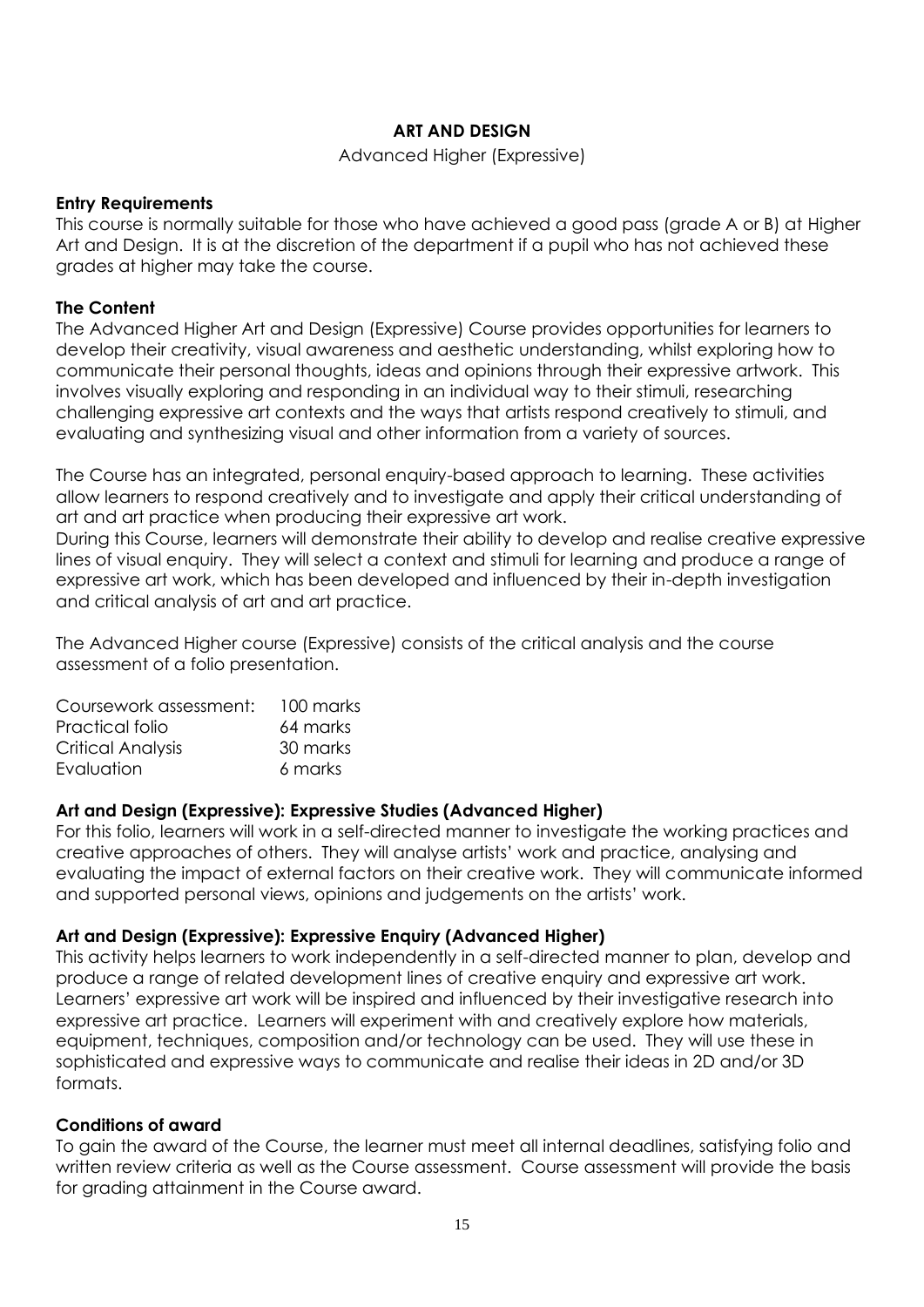#### **Assessment**

Internal assessments will be ongoing throughout the course and will take various forms. Pupils will be assessed on a pass/fail basis within centres. SQA will provide rigorous external quality assurance, including external verification, to ensure assessment judgements are consistent and meet national standards.

#### **Art and Design (Expressive): Expressive Studies (Advanced Higher)**

For this study, evidence is required to show that the learner can investigate, analyse and evaluate the work and practice of artists working within their selected context for learning. They will express substantiated personal opinions on the artists' work and practice.

#### **Art and Design (Expressive): Expressive Enquiry (Advanced Higher)**

For this folio, evidence is required to show that the learner can produce and refine creative and expressive investigative visual research and development ideas for a personally challenging creative enquiry. They will show considered exploration, visual coherence and continuity throughout the development process, and understanding of the expressive potential of composition and the visual elements in their work.

Courses presently from Higher to Advanced Higher include assessment of added value. At Higher and Advanced Higher, the added value will be assessed in the Course assessment. The added value for the Course must address the key purposes and aims of the Course, as defined in the Course rationale. It will do this by addressing one or more of breadth, challenge or application. In the Advanced Higher Art and Design (Expressive) Course, added value will focus on challenge and application.

The learner will draw on, extend and apply the skills they have learned during the Course. This will be assessed through a portfolio of art work.

The portfolio will assess both the process and products of learning, and will include evidence of supporting contextual research and evaluation.

#### **Homework**

Homework is an integral component of this course and will be issued on a regular basis. Learners will be expected to show a high level of personal initiative and motivation.

#### **Other Important Notes**

The Course is practical and experiential. The Course combines developing knowledge and understanding of artists and designers and their work, with practical learning experiences in both expressive and design contexts.

Throughout the Course, learners will develop creativity, perseverance, independence and resilience.

#### **Progression**

Learners who achieve a good pass at Advanced Higher Art and Design and have specialised in Expressive may extend their applied art skills and critical understanding of art practice at College or University. Skills learned throughout the course are transferable to a variety of College and University Degree Courses as well as a number of careers. These include Teaching, fine art, fine art fraud and law work, sculpture, forensic art, museum conservation, self-employed gallery ownership, art gallery management for both public and commercial galleries, printmaking and environmental art.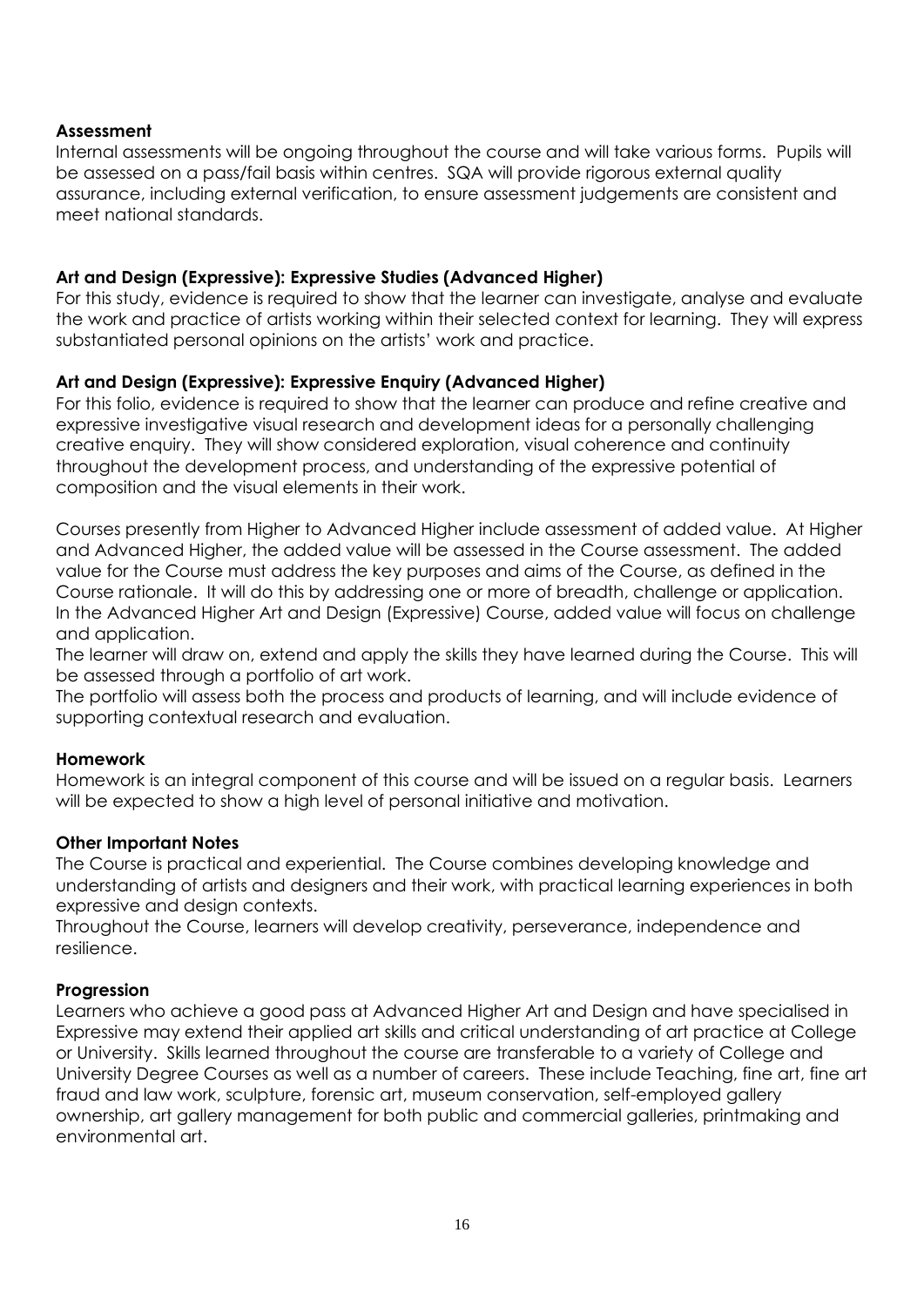### **BARISTA SKILLS**

Level 5

#### **Entry Requirements**

A desire to learn skills for work and life, and a commitment to ensuring Stagg Coffee Barista Initiative remains a self-funded enterprise with a good reputation in the school community.

#### **The Content**

The level 5 Barista Skills course develops the knowledge, understanding and technical skills required for Barista service. This includes preparing and serving hot and cold beverages, using Barista equipment, allergen awareness and the knowledge of coffee production, trends and storage. The course also allows learners to develop highly desirable employability skills such as: using ICT, problem solving, customer service, creativity and money handling.

#### **Units:**

The course has three outcomes:

- 1- Demonstrate knowledge of coffee and other beverages served by a barista.
- 2- Prepare and serve a range of coffee and other hot beverages using specialist equipment.
- 3- Prepare and serve a range of cold beverages using specialist equipment.

#### **Assessment**

Outcomes 2 and 3 will be assessed on an ongoing basis by the Teacher. Outcome 1 will be assessed through a written assessment.

#### **Other Important Notes**

Learners are required to show independence, time keeping and the ability to work in a Team, as each shift involves preparing and delivering beverages to staff and pupils. Strict health and safety procedures, as well as a daily cleaning schedule must be followed.

Outcome 1 will be supported through online resources. These can be found on the Barista Glow Teams page.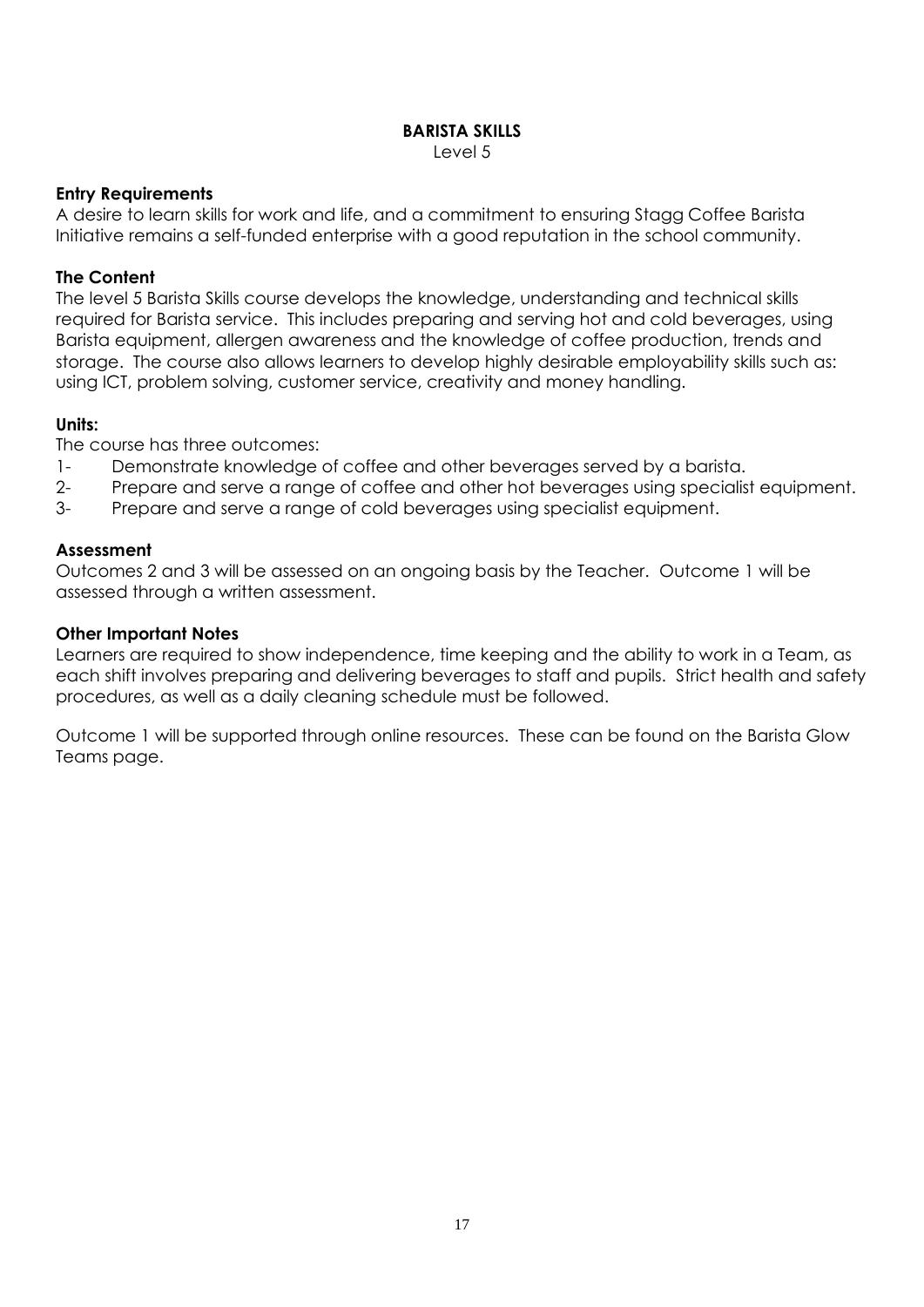## **BIOLOGY**

#### National 4 / 5

#### **Entry Requirements**

Learner would normally be expected to have attained the skills, knowledge and understanding required by either S1-3 Broad General Education (BGE) and / or have achieved a pass at National 4.

#### **The Content**

The National 4 / 5 course consists of three units:

#### **Unit 1: Life on Earth**

In this Unit, learners will develop skills of scientific inquiry, investigation and analytical thinking, along with knowledge and understanding in the context of life on Earth. Learners will research issues and communicate information related to their findings, which will develop skills of scientific literacy.

The key areas covered are: biodiversity and the distribution of life; energy in ecosystems; sampling techniques and measurement of abiotic and biotic factors; adaptation, natural selection and the evolution of species and human impact on the environment.

#### **Unit 2: Cell Biology**

In this Unit, learners will continue to develop the skills outlined in Unit 1, along with knowledge and understanding in the context of cell biology.

The key areas covered are: cell structure; transport across cell membranes; producing new cells; DNA and the production of proteins; proteins and enzymes; genetic engineering; photosynthesis and respiration.

#### **Unit 3: Multicellular Biology**

In this Unit, learners will continue to develop the skills outlined in Unit 1, along with knowledge and understanding in the context of Multicellular biology.

The key areas covered are: cells, tissues and organs; stem cells and meristems; control and communication; reproduction, variation and inheritance; the need for transport and effects of lifestyle choices on animal transport and exchange systems.

#### **Assessment**

Internal assessments will be ongoing throughout the course and take various forms.

- There are two components of the external course assessment:
- □ Component 1 question paper 100 marks
- □ Component 2 Assignment 25 marks

#### **Total marks: 125 marks**

#### **Homework**

Homework is an integral component of this course and will be issued on a regular basis. Learners will be expected to show a high level of personal initiative and motivation.

#### **Other Important Notes**

There will be many opportunities for practical experimental work, local fieldwork and research based topics to support case studies and the added value assignment.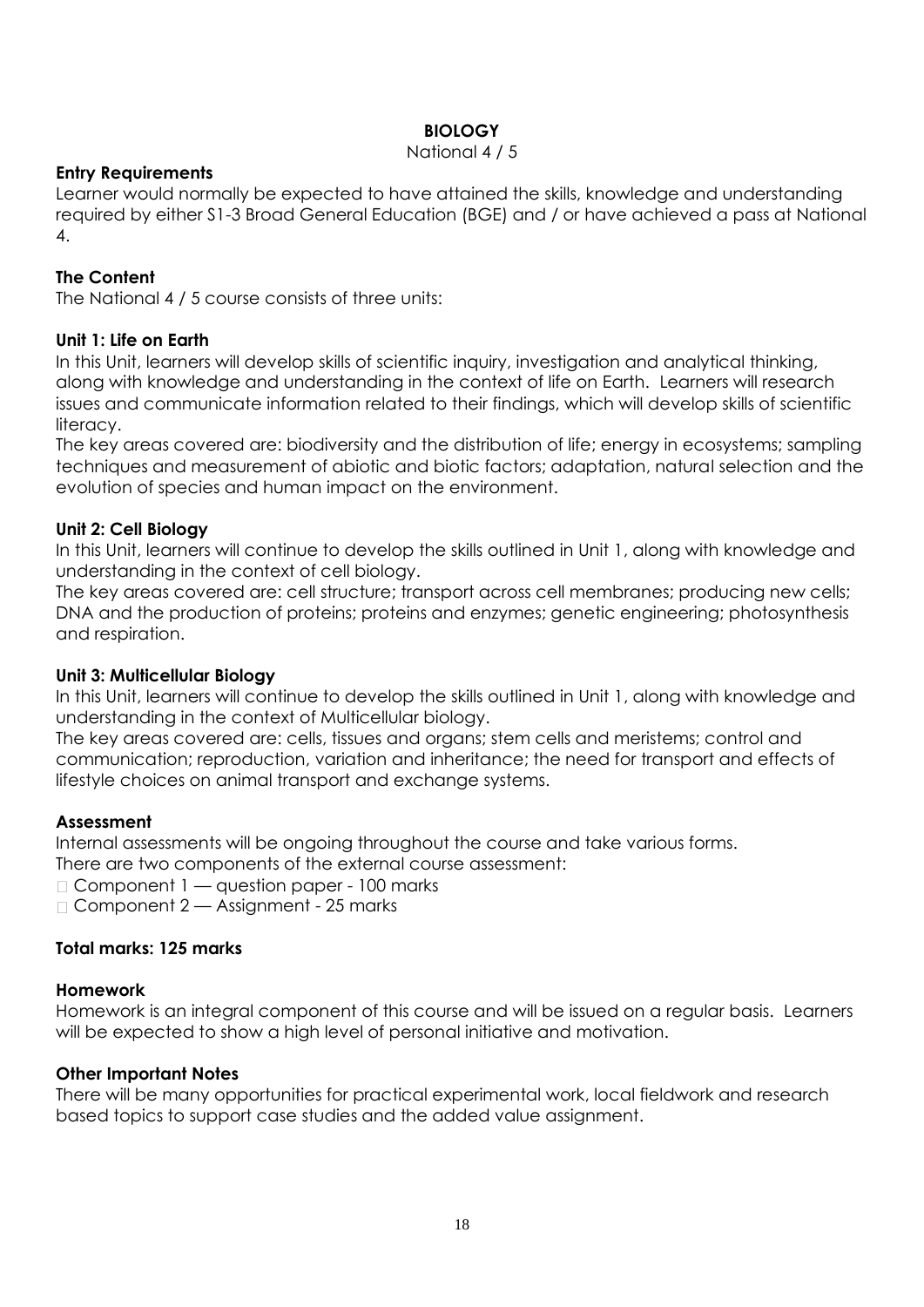#### **Progression**

Learners who achieve National 4 Biology may progress to National 5 Biology. Those who achieve National 5 Biology may progress to Higher Biology or Higher Human Biology. Skills learned throughout the course are transferable to a variety of College and University Degree Courses as well as a number of careers. These include: Nursing, Dentistry, Medical/Health, Veterinary, Sports therapy, Physiotherapy, Marine Biology, Laboratory technician, Gardener/Botanist, Microbiology, Food and drink production/Biotechnology , Pharmacy, Sport and Fitness industry, Forensic scientist, Environmental work, Working with animals, Laboratory work, Agriculture and the Catering industry.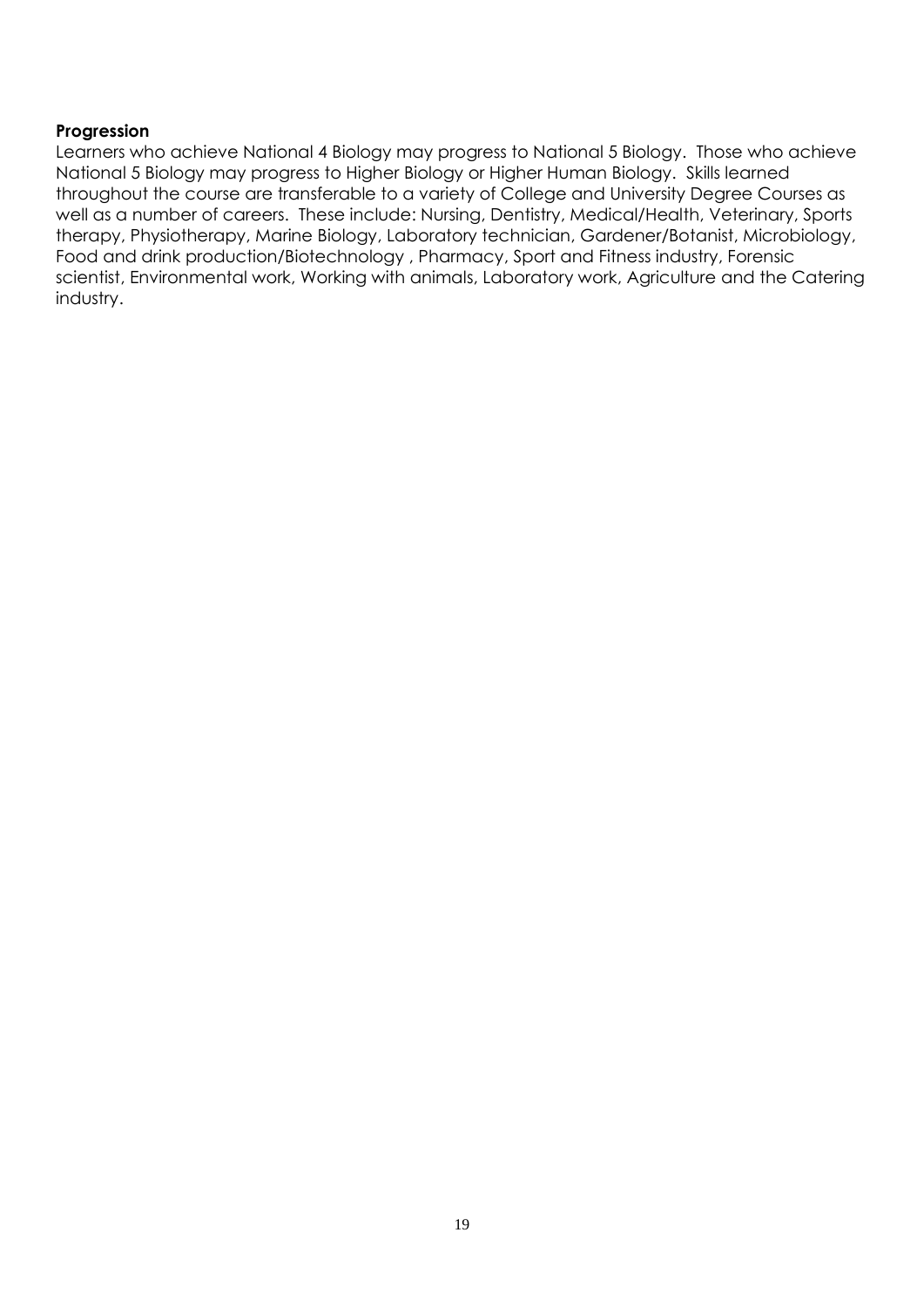## **BIOLOGY**

**Higher** 

#### **Entry Requirements**

This course is normally suitable for those who have achieved a pass at National 5 Biology.

#### **The Content**

The Higher course consists of three units:

#### **Unit 1: DNA and the Genome**

In this Unit, learners will develop knowledge through study of DNA and the genome. Key areas covered: structure and replication of DNA, gene expression, and the genome, the molecular basis of evolution and biodiversity, unity of life is emphasised in gene expression. This enables the development of both analytical thinking and problem solving skills in context. Understanding gene expression at the cellular level leads to the study of differentiation in organisms, the evolution and structure of the genome and genomics, including personal genomics.

#### **Unit 2: Metabolism and Survival**

In this Unit, learners will develop knowledge by investigating the central metabolic pathways of ATP synthesis by respiration and how control of the pathways is essential to cell survival. Key areas covered are: Maintaining metabolism as essential for life in microorganisms, investigation of cellular respiration in metabolism by examining the stages of respiration in whole organisms, adaptations for the maintenance of metabolism for survival, the importance of the manipulation of metabolism in microorganisms, both in the laboratory and in industry, including ethical considerations.

#### **Unit 3: Sustainability and Interdependence**

In this Unit, learners will develop knowledge by investigating how humans depend on sufficient and sustainable food production from a narrow range of crop and livestock species, focusing on photosynthesis in plants. Key areas covered are: the science of food production, interrelationships and dependence, and biodiversity, the importance of plant productivity and the manipulation of genetic diversity to maintain food security, interrelationships and dependence, through symbiosis and social behaviour, biodiversity to measure, catalogue, understand and address human impact, including mass extinction.

#### **Assessment**

Internal assessments will be ongoing throughout the course and take various forms. There are two components of the external course assessment:

- □ Component 1 question paper 100 marks
- □ Component 2 Assignment 25 marks

#### **Total marks: 125 marks**

#### **Homework**

Homework is an integral component of this course and will be issued on a regular basis. Learners will be expected to show a high level of personal initiative and motivation

#### **Other Important Notes**

There will be many opportunities for practical experimental work, and research based topics to support case studies and the added value assignment.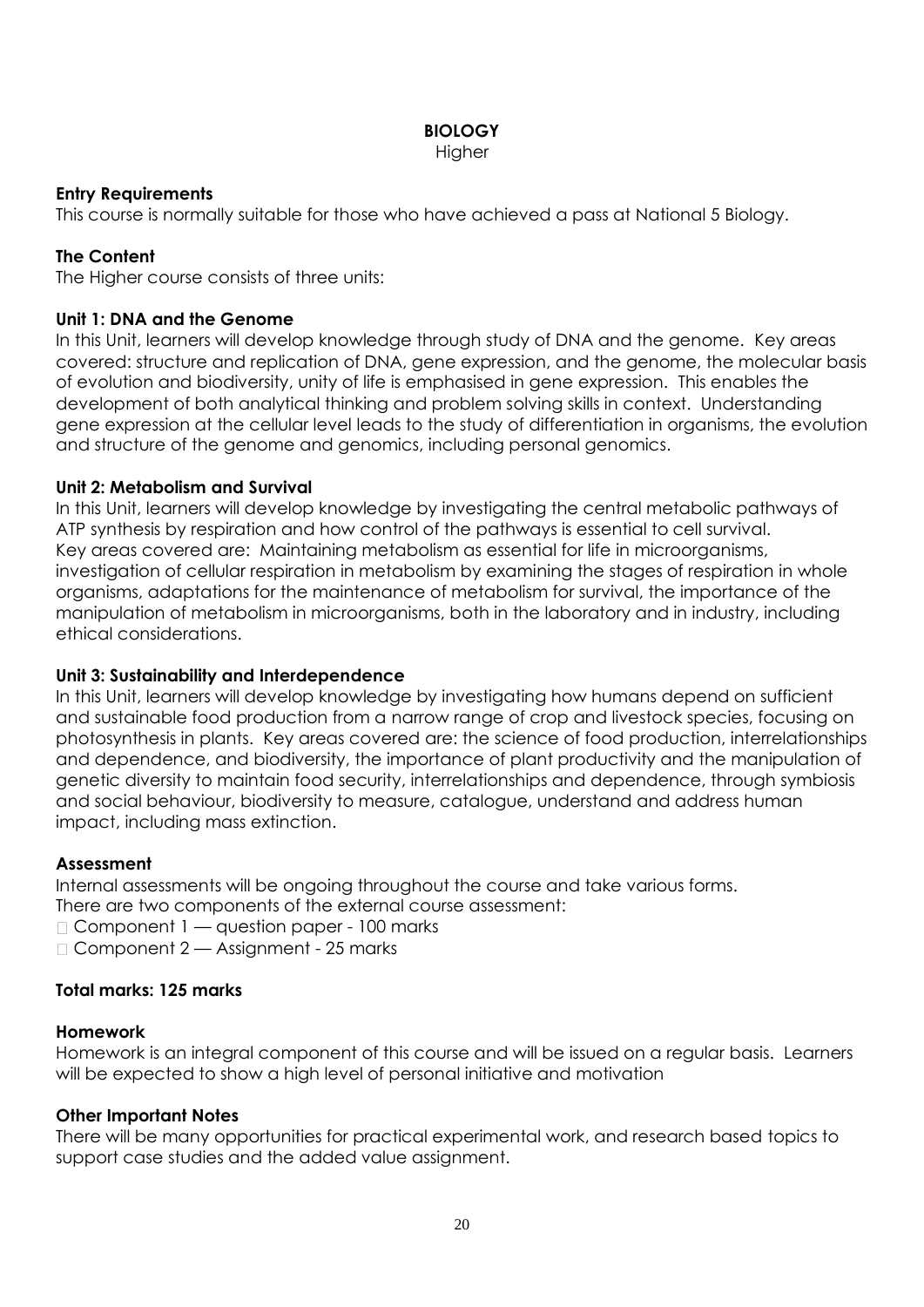#### **Progression**

Learners who achieve Higher Biology may progress to Advanced Higher Biology. Skills learned throughout the course are transferable to a variety of College and University Degree Courses as well as a number of careers. These include: Nursing, Dentistry, Medical/Health, Veterinary, Sports therapist, Physiotherapy, Marine Biology, Laboratory technician, Botanist, Microbiology, Food and drink production/Biotechnology , Pharmacy, Sport and Fitness industry, Forensic scientist, Environmental work, Working with animals, Laboratory work and Agriculture.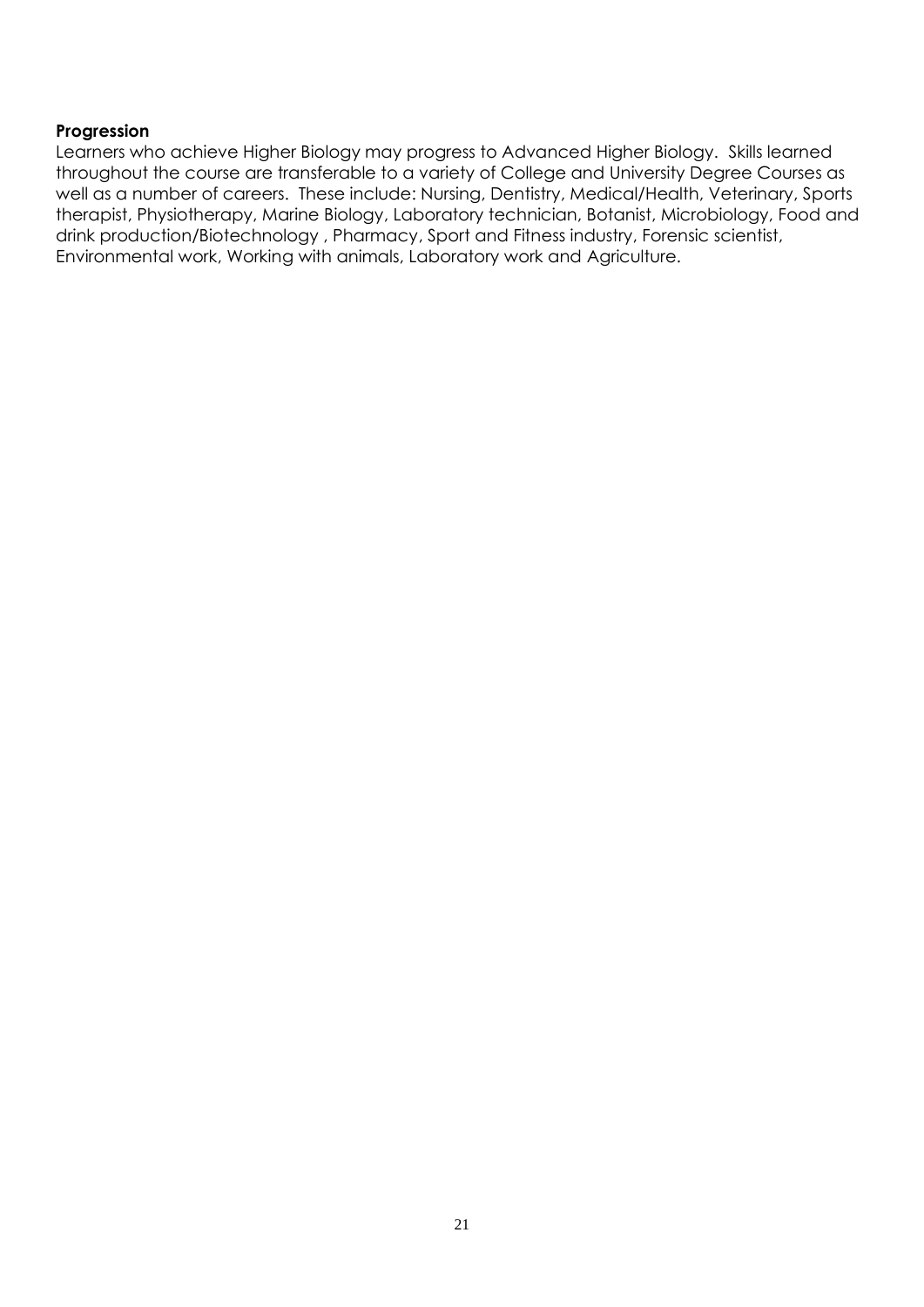#### **BIOLOGY**

#### Advanced Higher

#### **Entry Requirements**

This course is normally suitable for those who have achieved a good pass (grade A or B) in Higher Biology or Higher Human Biology. Pupils who have gained a C at Higher may be considered.

#### **The Content**

At Advanced Higher, the course consists of three units:

#### **Unit 1: Cells and Proteins**

This Unit builds on understanding of the genome from Higher Biology and Higher Human Biology. Learners will develop knowledge and understanding of proteomics, protein structure, binding and conformational change; membrane proteins; detecting and amplifying a stimulus; communication within multicellular organism and protein control of cell division. The Unit includes important laboratory techniques for biologists.

#### **Unit 2: Organisms and Evolution**

In this unit, learners will develop knowledge and understanding of evolution; variation and sexual reproduction; sex and behaviour and parasitism. It covers the role of sexual reproduction and parasitism in the evolution of organisms. Biological variation is a central concept in this Unit. This Unit covers suitable techniques for ecological field study. Methods of sampling and the classification and identification of organisms are introduced. Evolution is considered from the impact of drift and selection on variation. The study of sexual behaviour provides opportunities to use the techniques of ethology. There are many opportunities to explore wider ethical issues relating to the importance of scientific knowledge and its application in challenging social and economic circumstances.

#### **Unit 3: Investigative Biology**

Learners will develop knowledge and understanding of the principles and practice of investigative biology and its communication. The Unit covers scientific principles and processes, experimentation and critical evaluation of biological research. This through the key aspects of the scientific method, literature and communication and ethics; pilot studies, variables, experimental design, controls, sampling and ensuring reliability; evaluating background information, experimental design, data analysis and conclusions. The collection of experimental data will provide an opportunity to develop planning and organising skills.

#### **Assessment**

Internal Assessments will be ongoing throughout the course. There are two components of the external course assessment: □ Component 1 – question paper - 120 marks □ Component 2 – Project - 40 marks

#### **Total Marks: 140 marks**

#### **Homework**

Homework is an integral component of this course. Learners will be expected to show a high level of personal initiative and that they will take considerable responsibility for their own work.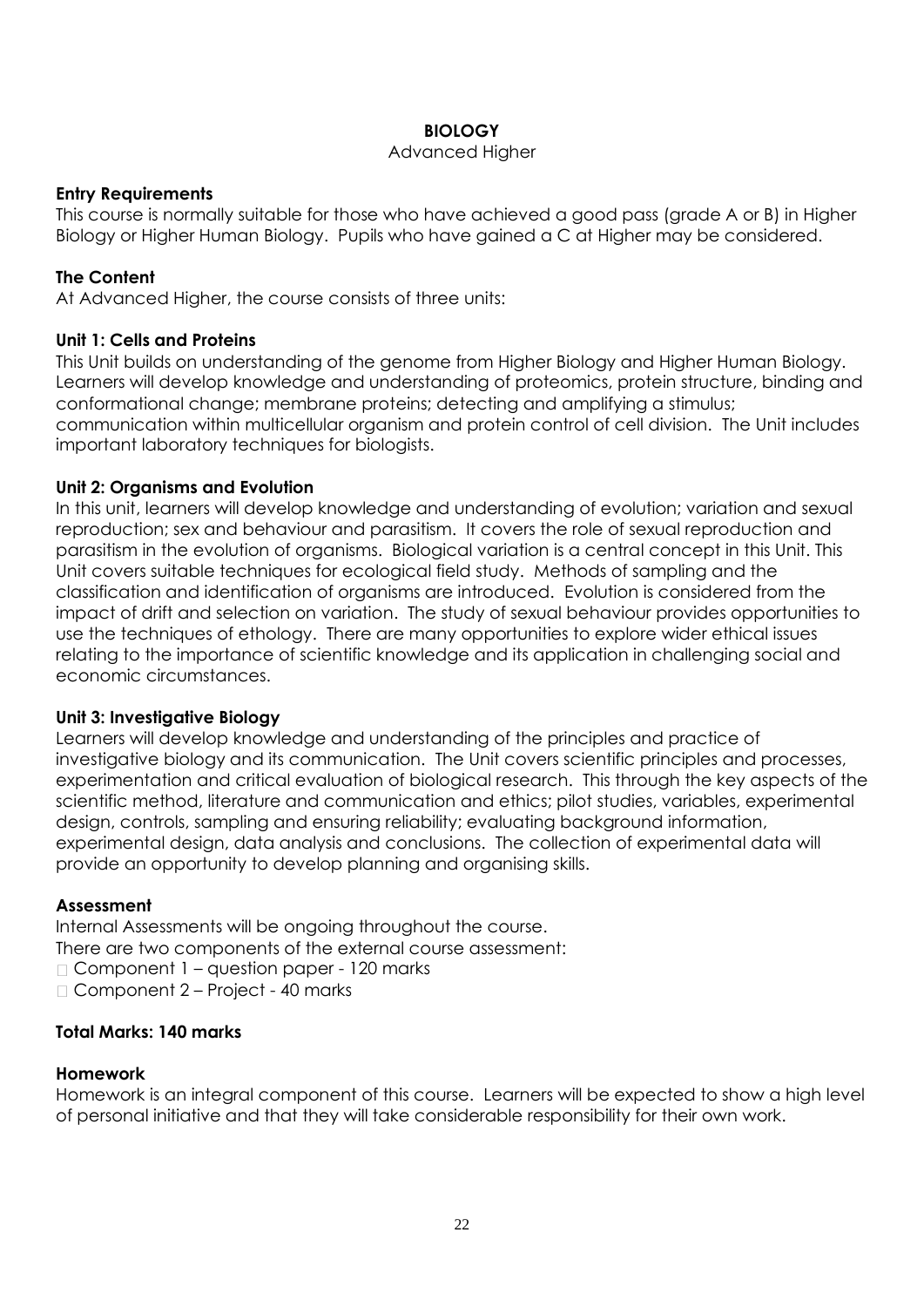#### **Other Important Notes**

The completion of the Project will require students to work independently and show high levels of commitment.

#### **Progression**

The course is regarded as being an excellent preparation for the type of independent study expected by colleges and universities, as well as a number of careers. These include: Nursing, Dentistry, Medical/Health, Veterinary, Sports therapist, Physiotherapy, Marine Biology, Botany, Microbiology, Food and drink production/Biotechnology , Pharmacy, Sport and Fitness industry, Forensic scientist, Environmental work, Laboratory work and Agriculture.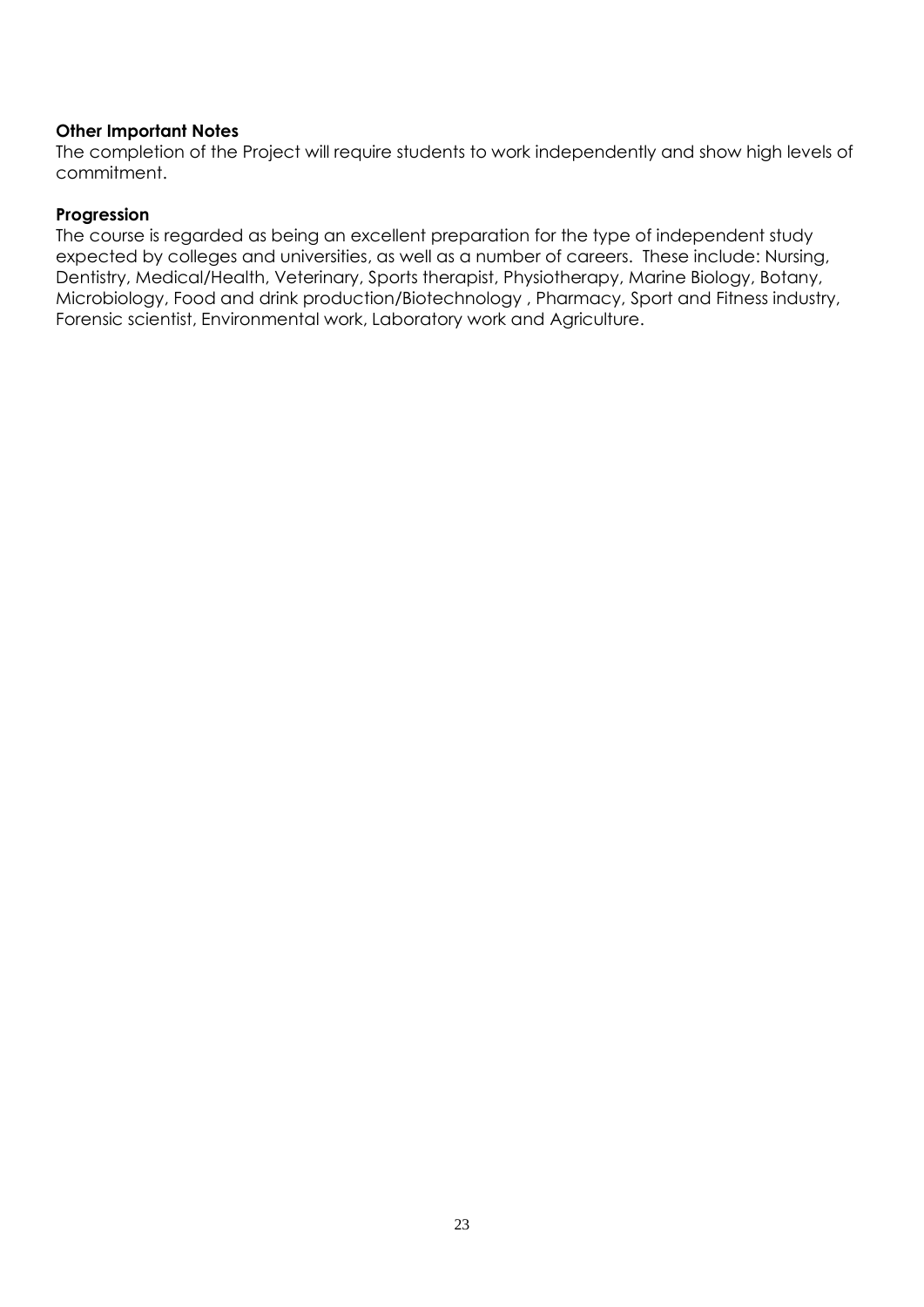#### **BUSINESS MANAGEMENT**

National 5

#### **Entry Requirements**

Learner would normally be expected to have attained the skills, knowledge and understanding required by either S1-3 Broad General Education (BGE) and / or have achieved a pass at National 4.

#### **The Content**

The purpose of National 5 Business Management is for pupils to develop:

- knowledge and understanding of the ways in which society relies on business to satisfy our needs
- an insight into the systems organisations use to ensure customers' needs are met
- enterprising skills and attributes
- financial awareness through a business context
- an insight into how organisations organise their resources for maximum efficiency and improve their overall performance
- an awareness of how external influences impact on organisations.

This is delivered through 5 core units and a course assignment –

- 1. **Understanding Business** Candidates are introduced to the business environment, whilst developing skills, knowledge and understanding of enterprise and the role of different types of business organisations in society. They also learn about the internal and external environments in which organisations operate, and the role of stakeholders in business.
- 2. **Management of People** Candidates develop skills, knowledge and understanding of the issues facing organisations when managing people. They learn about the theories, concepts and processes relating to human resource management, and how employees contribute to the success of organisations.
- 3. **Management of Finance** Candidates develop skills, knowledge and understanding of the issues facing organisations when managing finance. They learn about the basic theories, concepts and processes relating to financial aspects of business, when preparing and interpreting information to solve financial problems facing organisations.
- 4. **Management of Marketing**  Candidates develop skills, knowledge and understanding of the importance to organisations of having effective marketing systems. They learn about the processes and procedures organisations use to maintain competitiveness, and how marketing can be used to communicate effectively with consumers, maximising customer satisfaction.
- 5. **Management of Operations** Candidates develop skills, knowledge and understanding of the importance to organisations of having effective operations systems. They learn about the processes and procedures used to maintain quality through the effective management of suppliers, inventory, and methods of production in an ethical manner.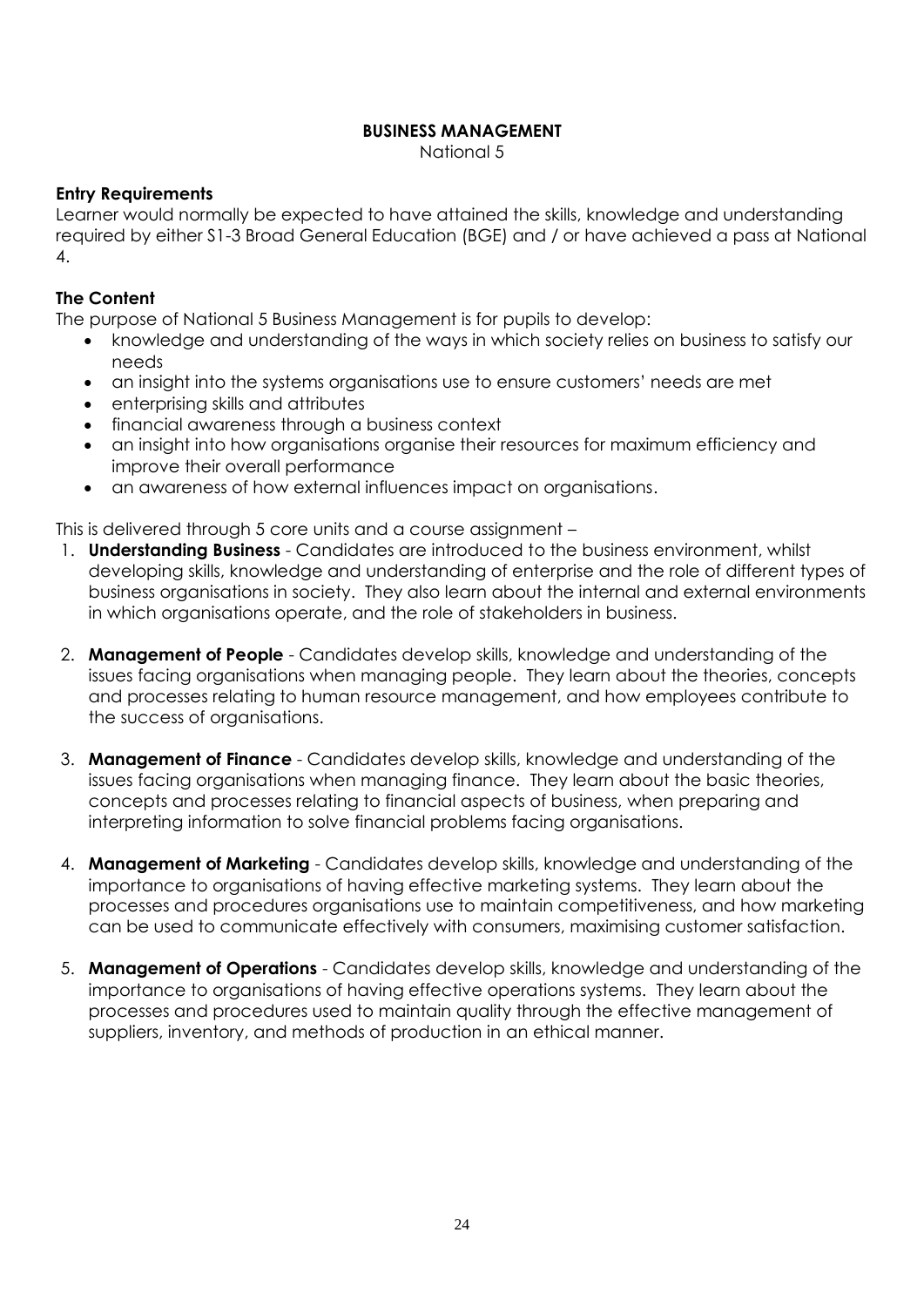#### **Assessment**

Internal assessments will be ongoing throughout the course and take various forms. There are two components of the external course assessment at National 5:

| Component 1 — Question paper |  | 90 marks |
|------------------------------|--|----------|
|                              |  |          |

• Component 2 — Assignment 30 marks

#### **Total marks 120 marks**

#### **Assignment**

The purpose of this assignment is to address challenge and application by assessing the learner's ability to apply skills, knowledge and understanding from across the Course. The assignment will require learners to apply their research, decision making and communication skills by producing a proposal to improve the effectiveness of a small to medium-sized business.

#### **Homework**

Homework is an integral component of this course and will be issued on a regular basis. Learners will be expected to show a high level of personal initiative and motivation.

#### **Progression**

Learners who achieve National 5 Business Management may progress to Higher Business Management. Skills learned throughout the course are transferable to a variety of College and University Degree Courses as well as a number of careers. These include administration, buying, marketing, manufacturing local government and transport and distribution.

Internal assessments will be ongoing throughout the course and take various forms.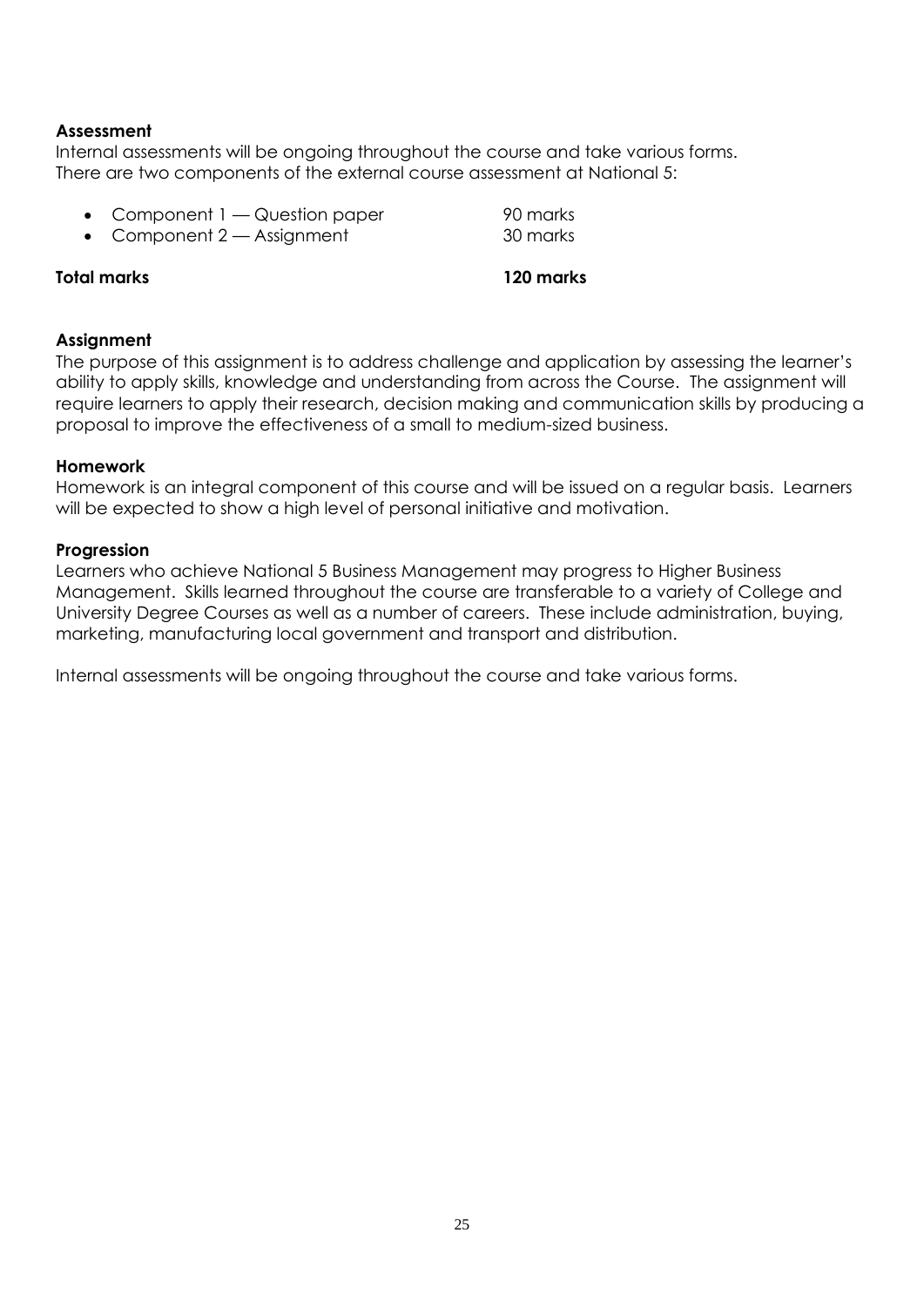#### **BUSINESS MANAGEMENT**

**Higher** 

#### **Entry Requirements**

Learner would normally be expected to have achieved a pass at National 5 or a pass at Higher English, if sitting as a new higher in S6.

#### **The Content**

The Higher is a natural progression from the National 5 Business Management course with the same 5 units.

- 1. **Understanding Business** Candidates develop their understanding of how large organisations in the private, public and third sectors operate, make decisions and pursue their strategic goals. They analyse the impact that internal and external environments have on an organisation's activity, and consider the implications of these factors.
- 2. **Management of People** Candidates develop their understanding of the issues that large organisations face when managing people. They learn about the relevant theories, concepts and procedures used by organisations when dealing with staff, including retention, training, leadership and motivation.
- 3. **Management of Finance** Candidates develop their understanding of the issues that large organisations face when managing finance. They learn about the relevant theories, concepts and procedures used by organisations in financial situations.
- 4. **Management of Marketing**  Candidates develop their understanding of the importance of effective marketing systems to large organisations. They learn about the relevant theories, concepts and procedures used by organisations to improve competitiveness and customer satisfaction.
- 5. **Management of Operations** Candidates develop their understanding of the importance of effective operations systems to large organisations. They learn about the relevant theories, concepts and procedures used by organisations to improve and/or maintain quality, and the importance of satisfying both internal and external customers' needs.

The Course gives learners an understanding of the dynamic, changing, competitive and economic environment of industry and commerce. It develops skills in communicating and presenting business-related information, in a variety of formats, to the various stakeholders of an organisation.

The Course aims to enable learners to develop and extend:

- their knowledge and understanding of the ways in which society relies on businesses and other organisations to satisfy its needs
- an understanding of a range of methods businesses and other organisations use to ensure customers' needs are met
- an understanding of enterprising skills and attributes by providing opportunities to study relatively complex business issues
- an understanding of business-related financial matters
- an understanding of the ways businesses and other organisations can use resources to achieve maximum efficiency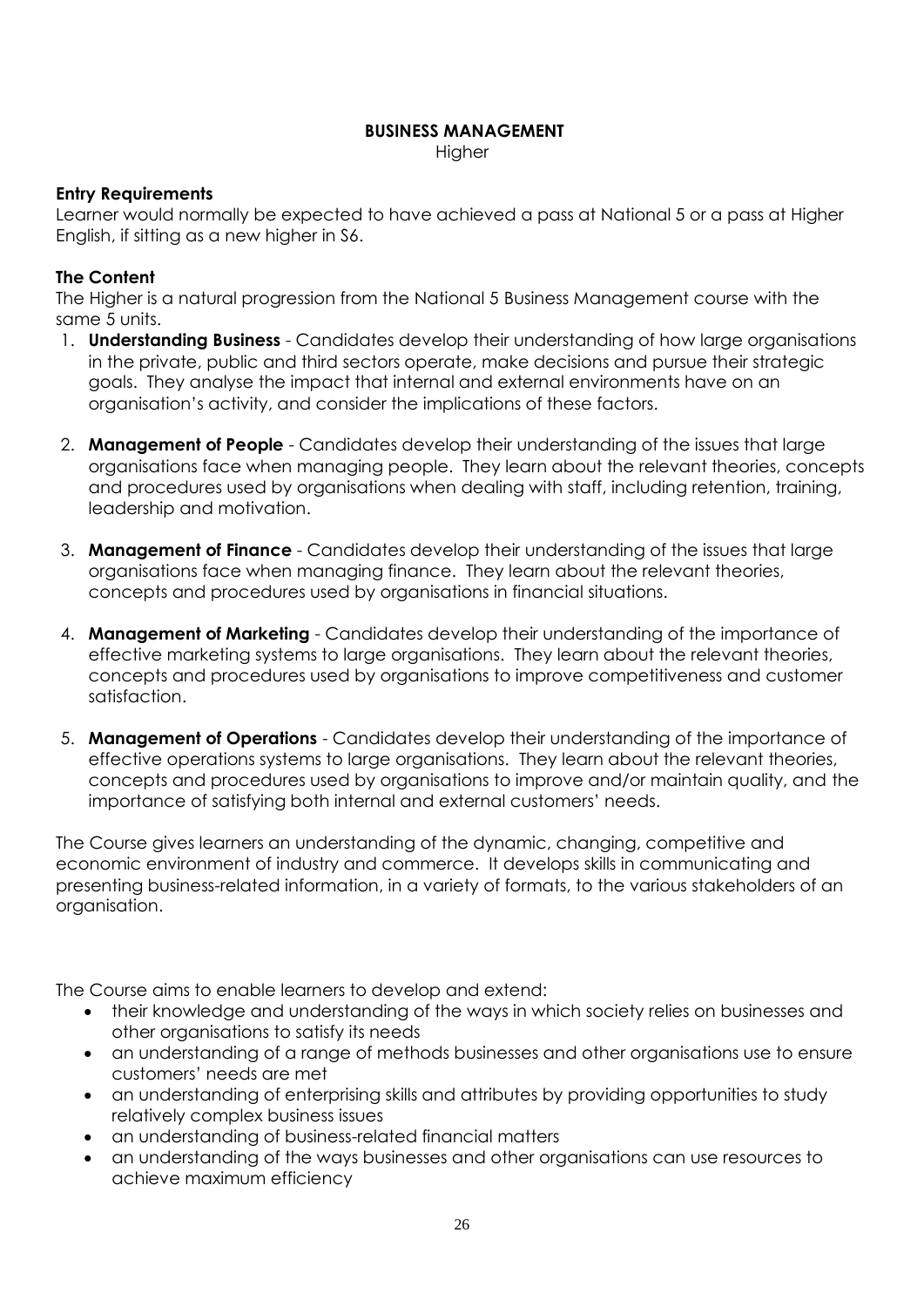- an understanding of the steps taken by businesses and other organisations to improve overall performance and effectiveness
- knowledge and understanding of the main effects that external influences, such as economic impact and sustainability, have on large organisations.

#### **Assessment**

Internal assessments will be ongoing throughout the course and take various forms.

There are two components of the external course assessment at Higher:

• Component 1 — Question paper 90 marks • Component 2 — Assignment 30 marks **Total marks 120 marks**

#### **Assignment**

The purpose of this assignment is to address challenge and application. The assignment will provide learners with the opportunity to apply and extend their research, analytical, evaluative and decision making skills. Learners should use a wide range of sources of relatively complex business information relevant to the context of the assignment, and should present their findings.

#### **Homework**

Homework is an integral component of this course and will be issued on a regular basis. Learners will be expected to show a high level of personal initiative and motivation.

#### **Progression**

Learners who achieve Higher Business Management may progress to Advanced Higher Business Management. Skills learned throughout the course are transferable to a variety of College and University Degree Courses as well as a number of careers. These include administration, buying, marketing, manufacturing local government and transport and distribution.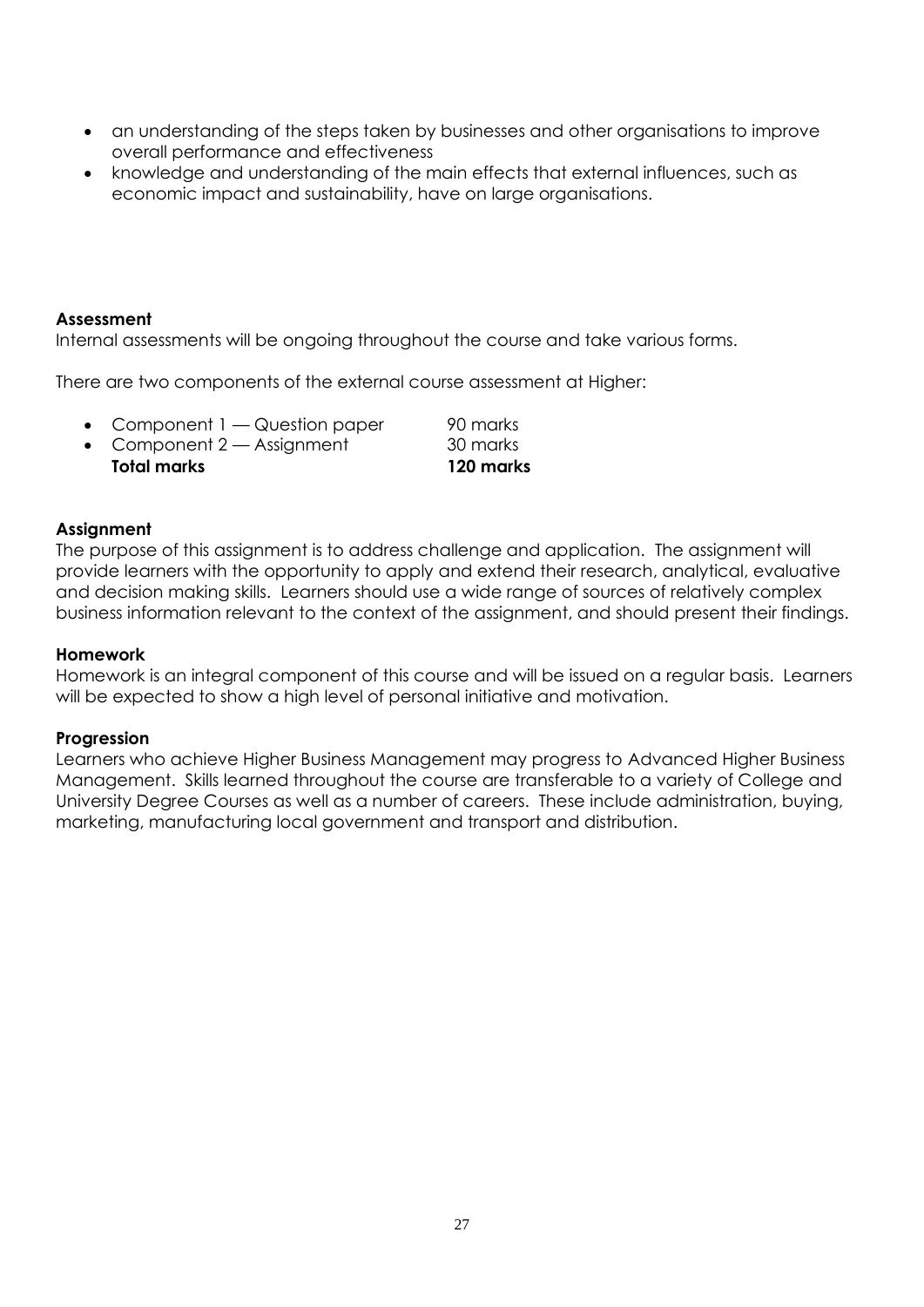#### **CHEMISTRY**

National 4 / 5

#### **Entry Requirements**

Learner would normally be expected to have attained the skills, knowledge and understanding required by either S1-3 Broad General Education (BGE) and / or have achieved a pass at National 4.

#### **The Content**

The National 4 / 5 course consists of three units:

#### **Unit 1: Chemical Changes and Structure**

In this Unit, learners will develop scientific skills and knowledge of the chemical reactions in our world. Through practical experience, learners will investigate average rates of reaction and the chemistry of neutralisation reactions. Focusing on these reactions, learners will work towards the concept of balanced chemical equations. Learners will explore the mole concept, formulae and reaction quantities. The connection between bonding and chemical properties of materials is investigated.

#### **Unit 2: Nature's Chemistry**

The Earth has a rich supply of natural resources, which are used by all of us. In this Unit, learners will investigate the physical and chemical properties of cycloalkanes, branched chain alkanes and alkenes, and straight chain alcohols and carboxylic acids. They will explore their chemical reactions and their uses in everyday consumer products. Learners will investigate the comparison of energy from different fuels.

#### **Unit 3: Chemistry in Society**

In this Unit, learners will develop skills and carry out practical investigations related to the chemistry of materials. Learners will focus on the chemistry of metals and their bonding, reactions and uses. The connection between bonding in plastics, their physical properties and their uses is investigated. Learners will investigate the chemical reactions and processes used to manufacture fertilisers. They will research the use and effect of different types of nuclear of radiation. Learners will investigate chemical analysis techniques used for monitoring the environment.

#### **Assessment**

Internal assessments will be ongoing throughout the course and take various forms. There are two components of the external course assessment:

- Component 1 question paper 100 marks
- Component 2 Assignment 25 marks

#### **Total marks 125 marks**

#### **Homework**

Homework is an integral component of this course and will be issued on a regular basis. Learners will be expected to show a high level of personal initiative and motivation.

#### **Other Important Notes**

There will be many opportunities for practical experimental work, and research based topics to support case studies and the added value assignment.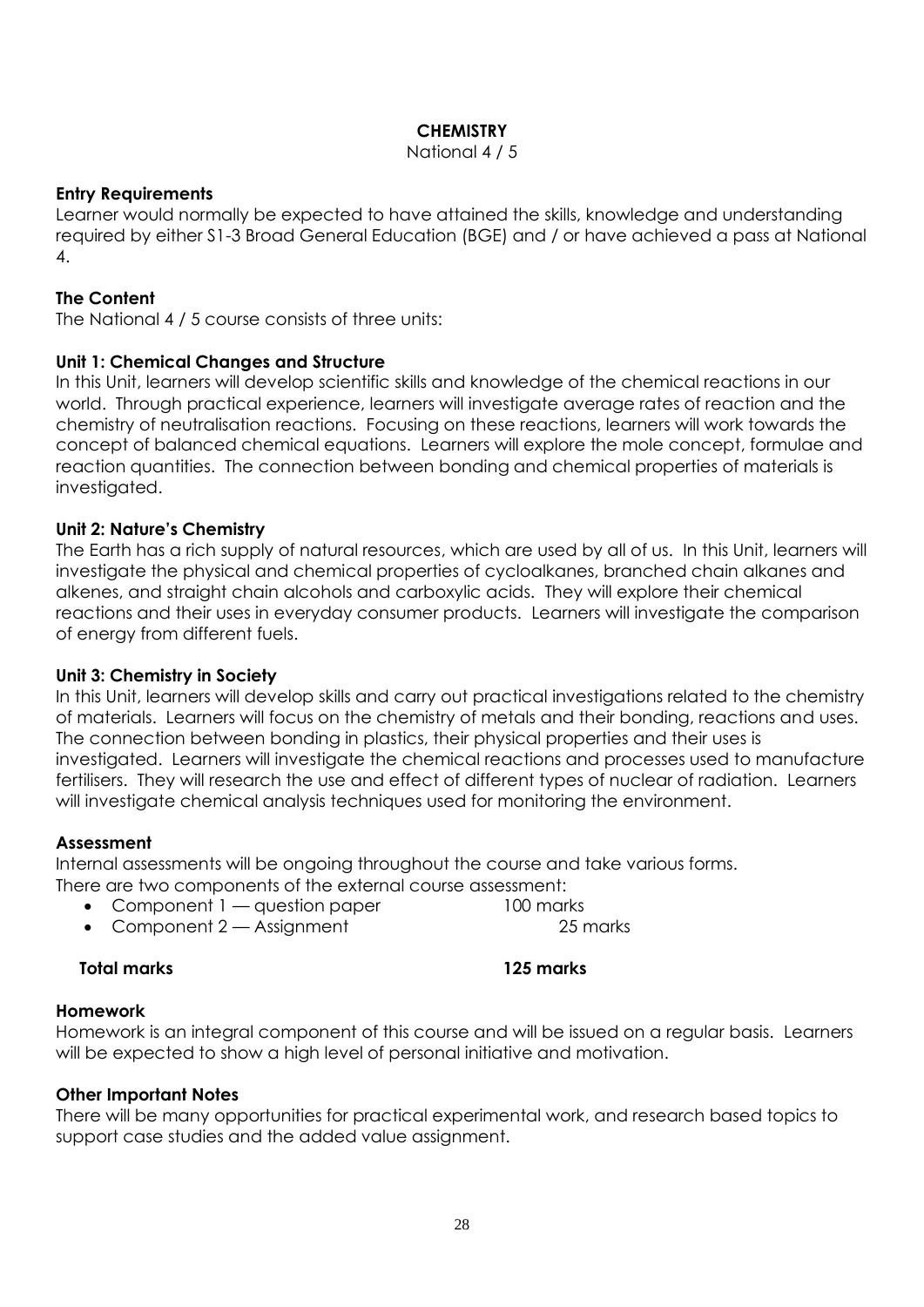#### **Progression**

Learners who achieve National 4 Chemistry may progress to National 5 Chemistry. Those who achieve National 5 Chemistry may progress to Higher Chemistry. Skills learned throughout the course are transferable to a variety of College and University Degree Courses as well as a number of careers. These include: Nursing, Dentistry, Medical/Health, Veterinary, Laboratory technician, Food and drink production, chemical engineering, geology, biochemistry, Pharmacy, Forensic science and Environmental work.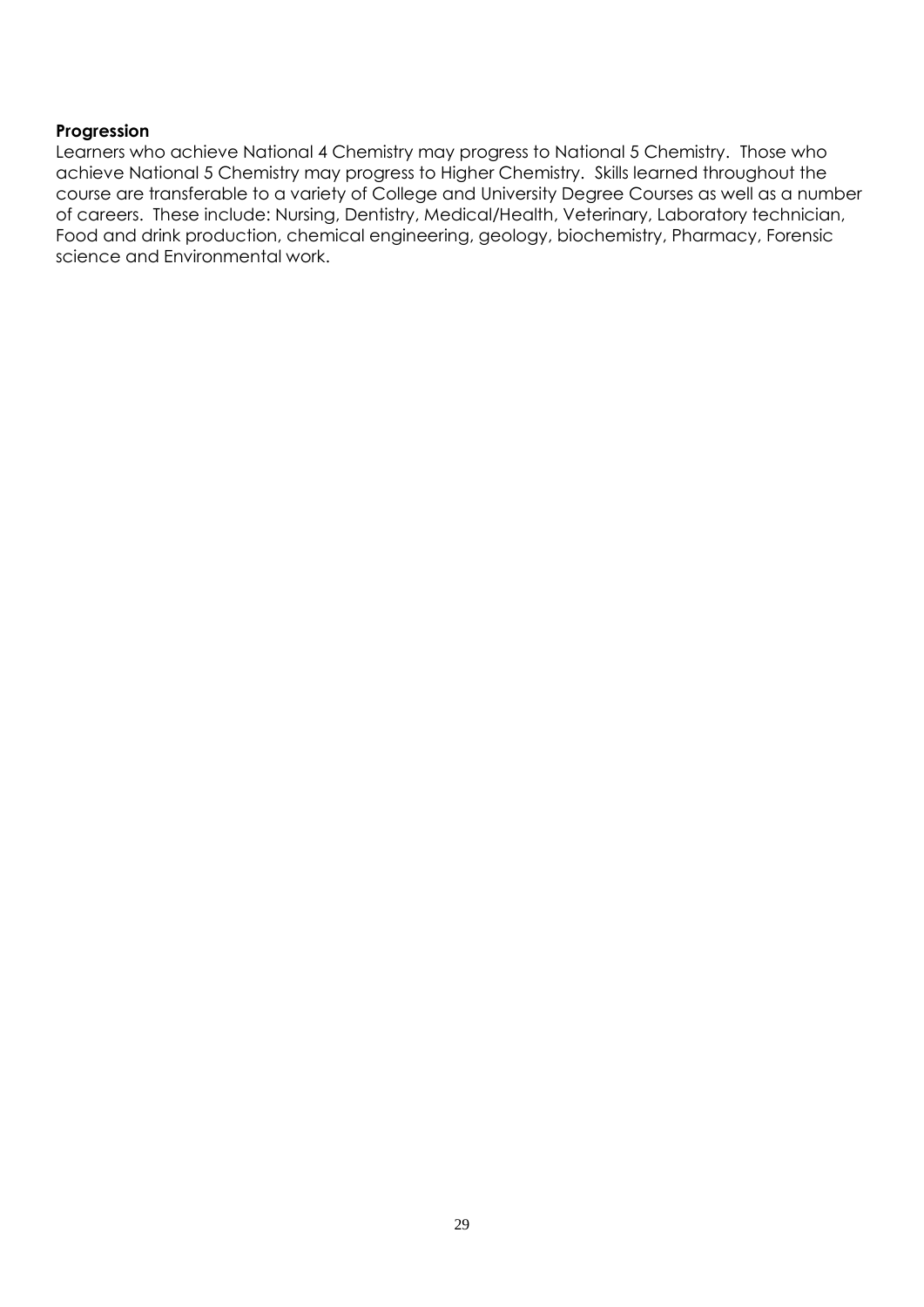#### **CHEMISTRY**

**Higher** 

#### **Entry Requirements**

This course is normally suitable for those who have achieved a pass at National 5 Chemistry.

#### **The Content**

The Higher course consists of four units:

#### **Unit 1: Chemical Changes and Structure (Half unit)**

This Unit covers the knowledge and understanding of controlling reaction rates and periodic trends, collision theory and the use of catalysts in reactions, the concept of electro-negativity and intramolecular and intermolecular forces, the connection between bonding and a material's physical properties.

#### **Unit 2: Researching Chemistry (Half unit)**

This Unit covers the key skills necessary to undertake research in chemistry. Pupils will learn the relevance of chemical theory to everyday life and explore the chemistry behind a topical issue. Pupils will plan and undertake a practical investigation related to a topical issue. Using their scientific literacy skills, learners will communicate their results and conclusions.

#### **Unit 3: Nature's Chemistry**

This Unit covers the knowledge and understanding of organic chemistry within the context of the chemistry of food and the chemistry of everyday consumer products, soaps, detergents, fragrances and skincare. The relationship between the structure of organic compounds, their physical and chemical properties and their uses are investigated. Key functional groups and types of organic reaction are covered.

#### **Unit 4: Chemistry in Society**

This Unit covers the physical chemistry, which allows a chemical process to be taken from the researcher's bench through to industrial production; Calculate quantities of reagents and products, percentage yield and the atom economy of processes; Manipulate dynamic equilibria and predict enthalpy changes. Investigate the ability of substances to act as oxidising or reducing agents; Use analytical chemistry to determine the purity of reagents and products.

#### **Assessment**

Internal assessments will be ongoing throughout the course and take various forms. There are two components of the external course assessment:

- Component 1 question paper 120 marks
	- Component 2 Assignment 30 marks

 **Total marks 150 marks**

#### **Homework**

Homework is an integral component of this course and will be issued on a regular basis. Learners will be expected to show a high level of personal initiative and motivation.

#### **Other Important Notes**

There will be many opportunities for practical experimental work, and research based topics to support case studies and the added value assignment.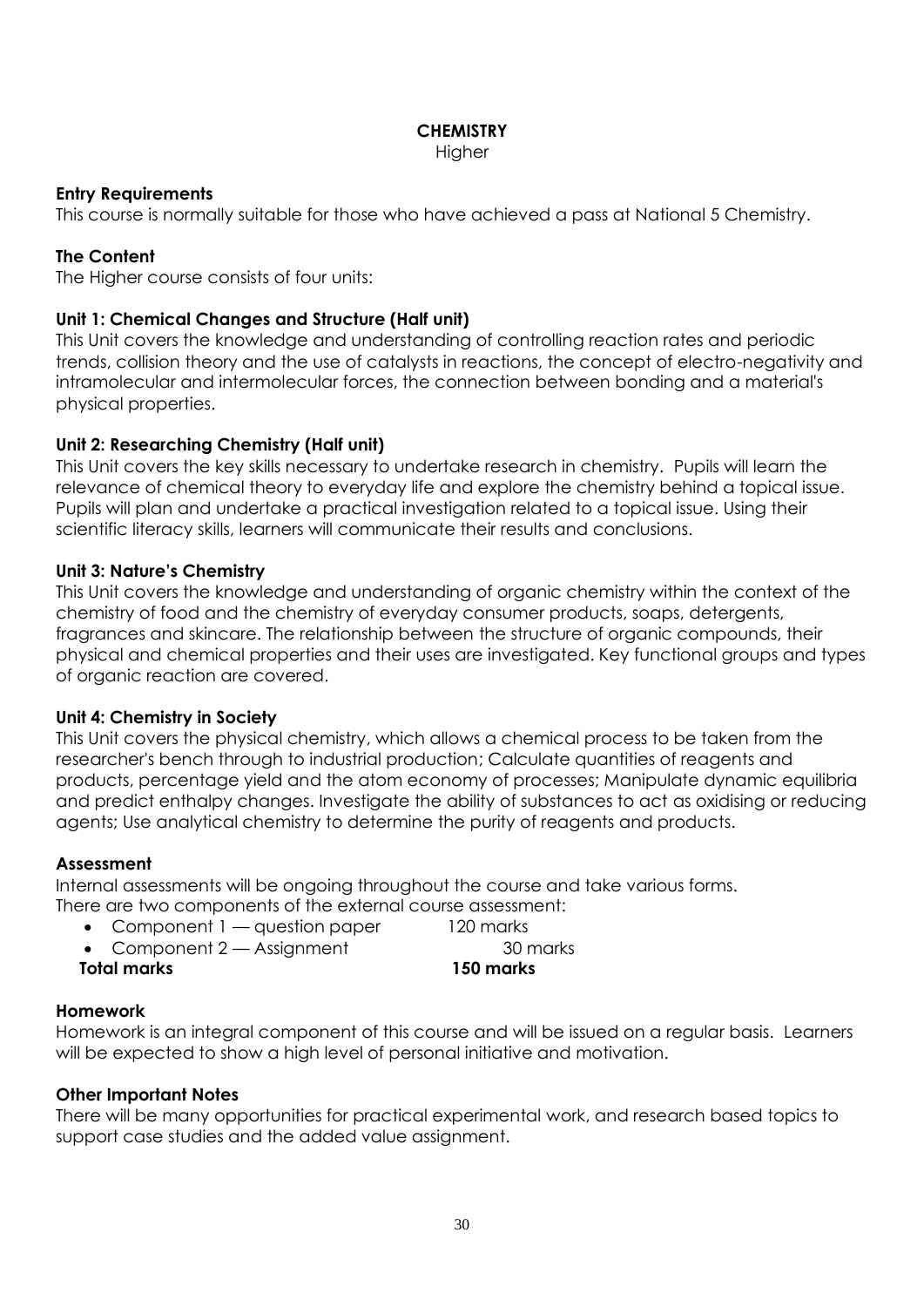#### **Progression**

Learners who achieve Higher Chemistry may progress to Advanced Higher Chemistry. Skills learned throughout the course are transferable to a variety of College and University Degree Courses as well as a number of careers. These include: Nursing, Dentistry, Medical/Health, Veterinary, Laboratory technician, Food and drink production, chemical engineering, geology, biochemistry, Pharmacy, Forensic scientist and Environmental work.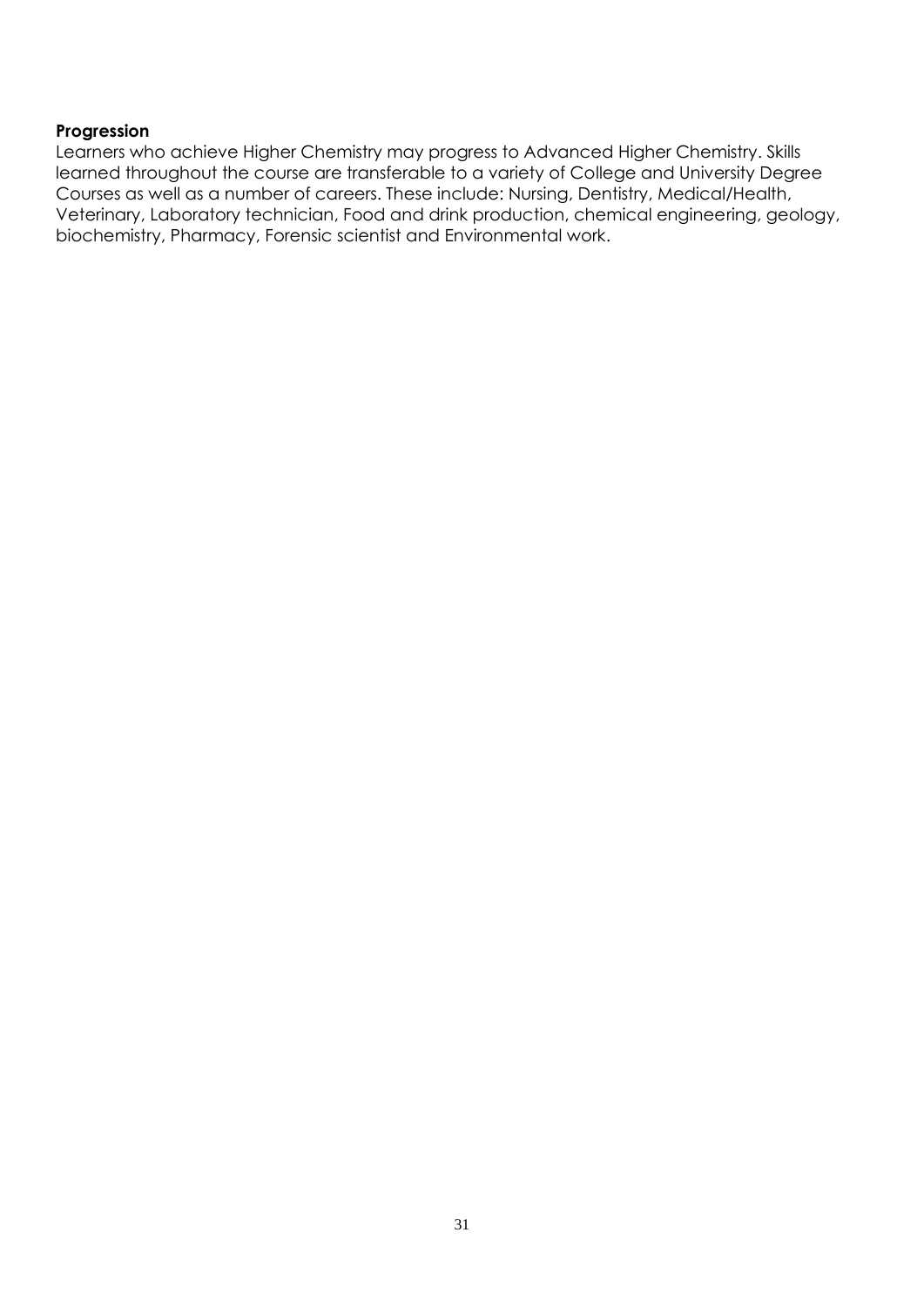#### **CHEMISTRY Advanced Higher**

#### **Purpose of the course**

To allow students to develop:

- knowledge and understanding of chemical facts, theories and symbols
- the ability to solve chemical problems
- the ability to carry out chemical techniques and a chemical investigation
- an awareness of the relationship between experimental evidence and chemical theory

#### **Recommended entry**

Pass in Higher Chemistry (A or B preferred)

#### **Course content**

The course comprises four units as detailed below:

- Electronic Structure and the Periodic Table
- Principles of Chemical Reactions
- Organic Chemistry
- Chemical Investigation

Practical work includes twelve 'Prescribed Practical Activities' (PPAs) carried out within the course.

#### **Assessment**

External assessment will consist of two components:

| Component 1 – exam    | 120 marks |
|-----------------------|-----------|
| Component 2 – project | 40 marks  |

#### **Total: 160 marks**

#### **Progression**

Pupils who achieve Advanced Higher Chemistry may progress to: Further Education or Higher Education including Degree and HND courses in Chemistry and related subjects including Medicine, Pharmacy and Chemical Engineering or Chemistry-related employment.

It is worth noting that Advanced Higher Chemistry in combination with other suitable qualifications (Advanced Higher/Higher) can facilitate entry into the second year of certain university courses.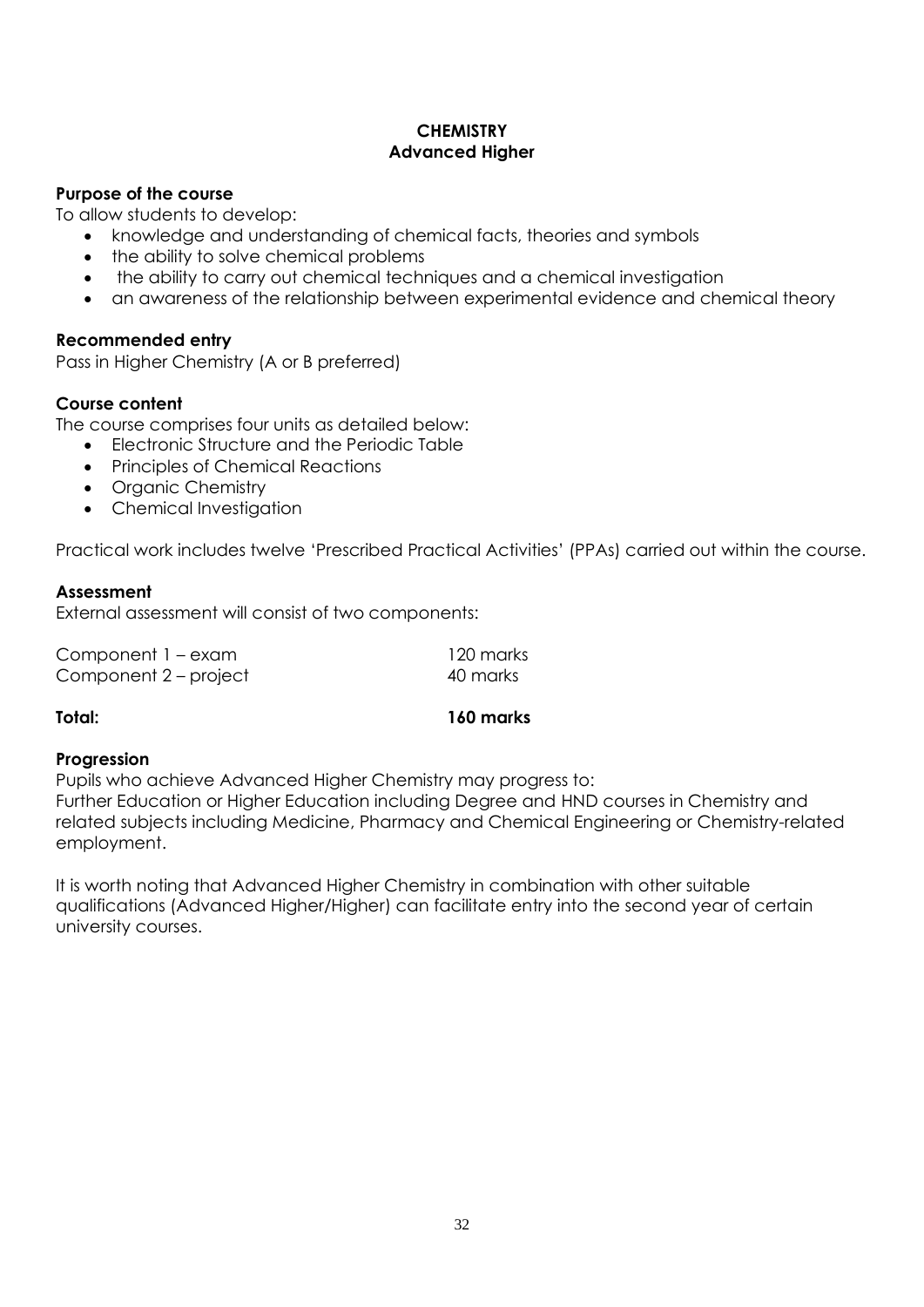## **CLASSICAL STUDIES**

National 5

#### **Entry Requirements**

Learners will arrive with literacy skills developed through the Broad General Education.

The course is appropriate for a wide range of learners, from those who wish to achieve a greater understanding of the classical world and its relevance to contemporary society, to those wishing to progress to more specialised training, further education or employment.

#### **Course Content**

The course is broken into four parts (Life in classical Greece, Life in the Roman World, Classical literature and Assignment). In each, pupils will develop the skills required to analyse primary texts, and understand historical information within specific contexts. Pupils learn to approach primary source analytically, understanding how to describe, explain, analyse, contrast, assess and draw conclusions from ancient texts.

#### **Assessment**

- Three of these four components are assessed by an external examination at the end of the year (worth 75% of the final mark).
- The final part is assessed by a pupil-led assignment conducted in school (worth 25% of the final mark).

#### **Why Classics?**

Thanks to increased media profile, new documentaries, blockbuster films and a constant flow of new books, Classical Studies is undergoing a resurgence. Our inheritance from these two ancient civilisations is significant: our medicine, law, government, entertainment, gender attitudes, morality and religious beliefs all have some basis in Athens or Rome. However, while there are many similarities, there are also fascinating differences: slavery was ubiquitous; blood-sports were unremarkable; assassination was an accepted part of political life.

Pupils on the National 5 course will gain insight into this world (some beginners' Latin will also be covered), and in doing so, will be able to look at their own in a more nuanced way.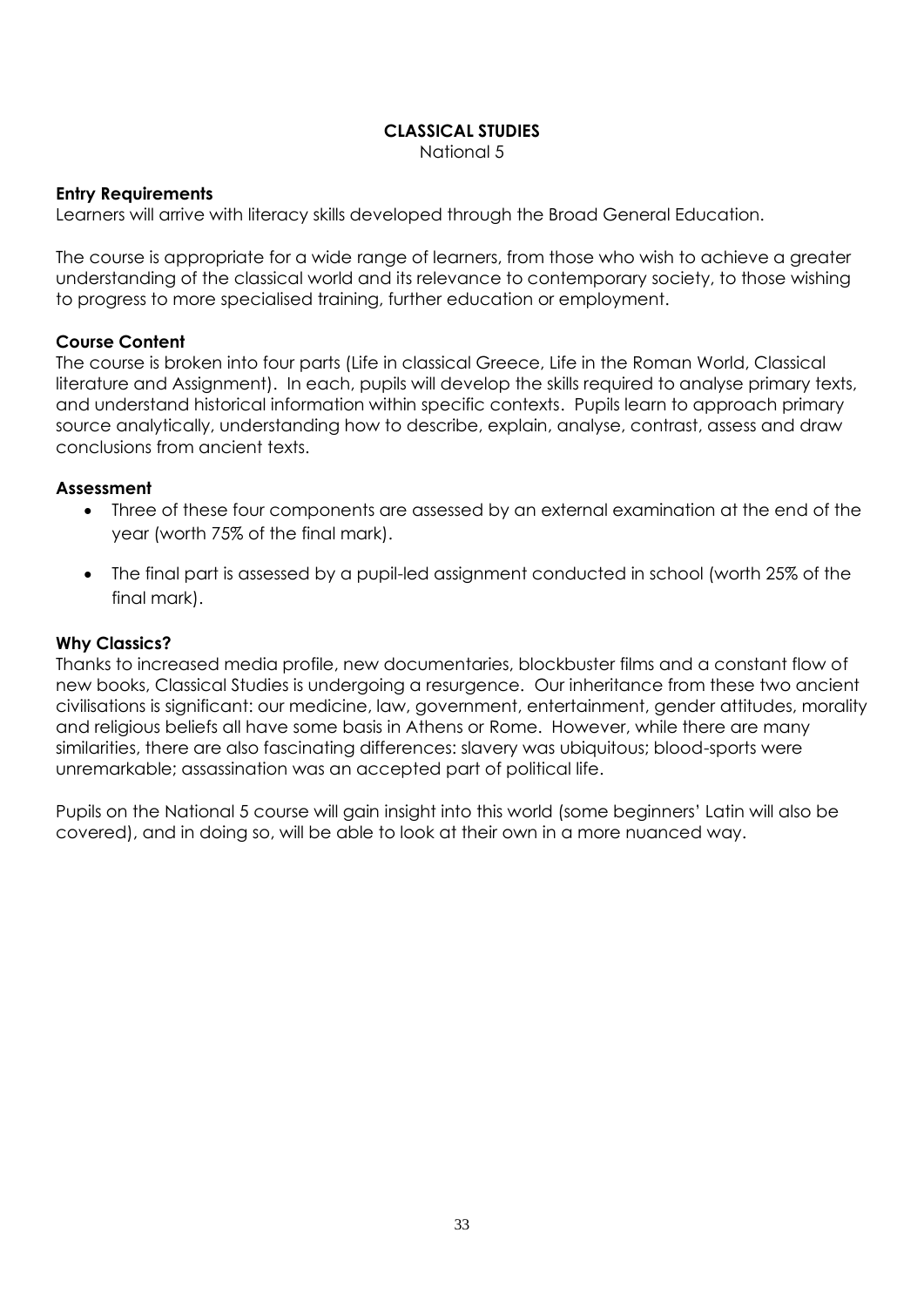#### **CLASSICAL STUDIES Higher**

#### **Entry Requirements**

Candidates should have achieved the National 5 Classical Studies course or equivalent qualifications and/or experience prior to starting this course.

The course is appropriate for a wide range of learners, from those who wish to achieve a greater understanding of the classical world and its relevance to contemporary society, to those wishing to progress to more specialised training, further education or employment.

It can lead to future study and personal enrichment in many diverse areas of culture and society, and provides a point of departure for other work, for example literary studies, classical languages, archaeology, medieval studies, modern languages and European studies.

#### **Course Content**

The course is broken into four parts (*Life in classical Greece, Life in the Roman World, Classical literature* and *Assignment*). In each, pupils will develop the skills required to analyse primary texts, and understand historical information within specific contexts. Pupils learn to approach primary sources analytically, understanding how to describe, explain, analyse, contrast, assess and draw conclusions from ancient texts.

#### **Assessment**

- Three of these four components (*Life in classical Greece, Life in the Roman World, Classical literature*), are assessed by an external examination at the end of the year (worth 80 marks – 73% of the course award).
- The final part is assessed by a pupil-led assignment conducted in school (worth 30 marks 27% of the course award).

#### **Why Classics?**

Thanks to increased media profile, new documentaries, blockbuster films and a constant flow of new books, Classical Studies is undergoing a resurgence. Our inheritance from these two ancient civilisations is significant: our medicine, law, government, entertainment, gender attitudes, morality and religious beliefs all have some basis in Athens or Rome. However, while there are many similarities, there are also fascinating differences: slavery was ubiquitous; blood-sports were unremarkable; assassination was an accepted part of political life.

Pupils on the Higher course will develop: in-depth knowledge and understanding of universal ideas, themes or values revealed by classical literature; a range of religious, political, social, moral and cultural values and practices of classical Greek and Roman societies.

Candidates will also build skills in: structuring and sustaining lines of reasoned argument about universal ideas, themes or values revealed by classical literature; analysing and evaluating the religious, political, social, moral and cultural values and practices of classical Greek and Roman societies; comparing religious, political, social, moral and cultural values and practices of the classical and modern worlds and drawing reasoned and detailed conclusions; interpreting and understanding a range of complex sources; evaluating the reliability and value of a range of complex sources, and researching and using information collected from a range of sources.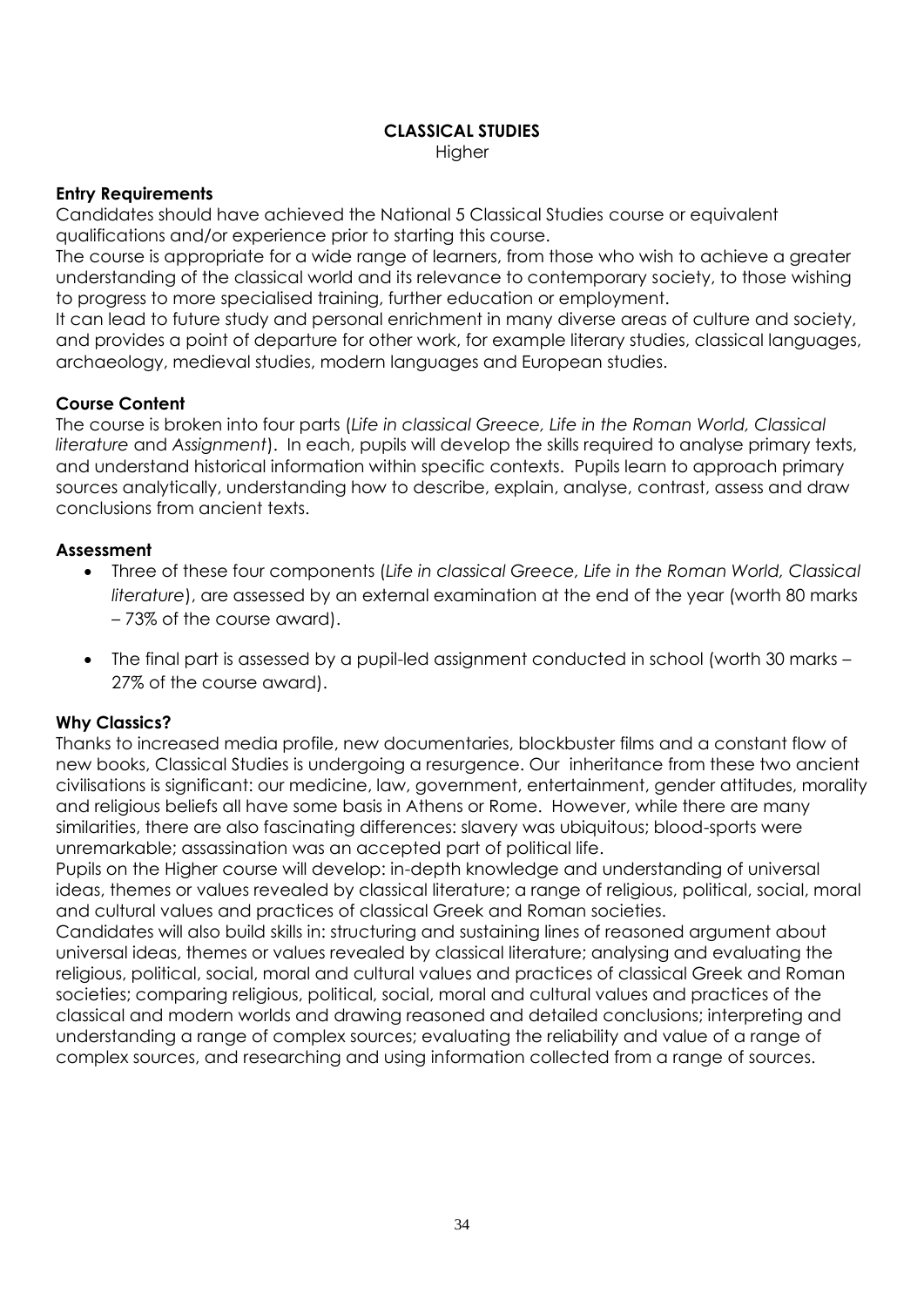#### **COMPUTING SCIENCE**

National 4/5

#### **Entry Requirements**

Learner would normally be expected to have attained the skills, knowledge and understanding required by either S1-3 Broad General Education (BGE) and / or have achieved a pass at National 4.

#### **The Content**

The National 5 course consists of four units:

**Software Design and Development -** The aims of unit 1 are: for the learner to develop knowledge, understanding and practical problem-solving skills in software development through appropriate software development environments. Learners will develop their programming and computational thinking skills by developing, implementing and testing practical solutions and explaining how these programs work.

**Computer Systems** - They will also develop an understanding of how data and instructions are stored in binary form, the basic architecture of a computer, and an awareness of different contemporary software development languages/environments.

**Database Design and Development** - The aims of unit 3 are for: the learner develops knowledge, understanding and practical problem-solving skills in database design and development, through a range of practical and investigative tasks. This allows candidates to apply computationalthinking skills to analyse, design, implement, test, and evaluate practical solutions, using a range of development tools such as SQL. Tasks involve some complex features (in both familiar and new contexts).

**Web Design and Development**: The aims of unit 4 are for: the learner to develop knowledge, understanding and practical problem-solving skills in web design and development, through a range of practical and investigative tasks. This allows candidates to apply computational-thinking skills to analyse, design, implement, test and evaluate practical solutions to web-based problems, using a range of development tools such as HTML, CSS and Javascript. Tasks involve some complex features (in both familiar and new contexts).

The units can be taught as standalone units of combined. The National 4 requirements and Added Value are covered within the National 5 course. Some pupils' progression is through National 4 only, others may have unit passes in National 5 but don't sit the exam or they progress through the National 5 which is the majority of pupils who undertake National 5 Computing Science.

#### **Assessment**

Internal assessments will be ongoing throughout the course and take various forms.

There are two components of the external course assessment at National 5:

| <b>Total marks</b>               | 160 marks |
|----------------------------------|-----------|
| • Component $2$ $-$ Assignment   | 50 marks  |
| • Component $1$ — Question paper | 110 marks |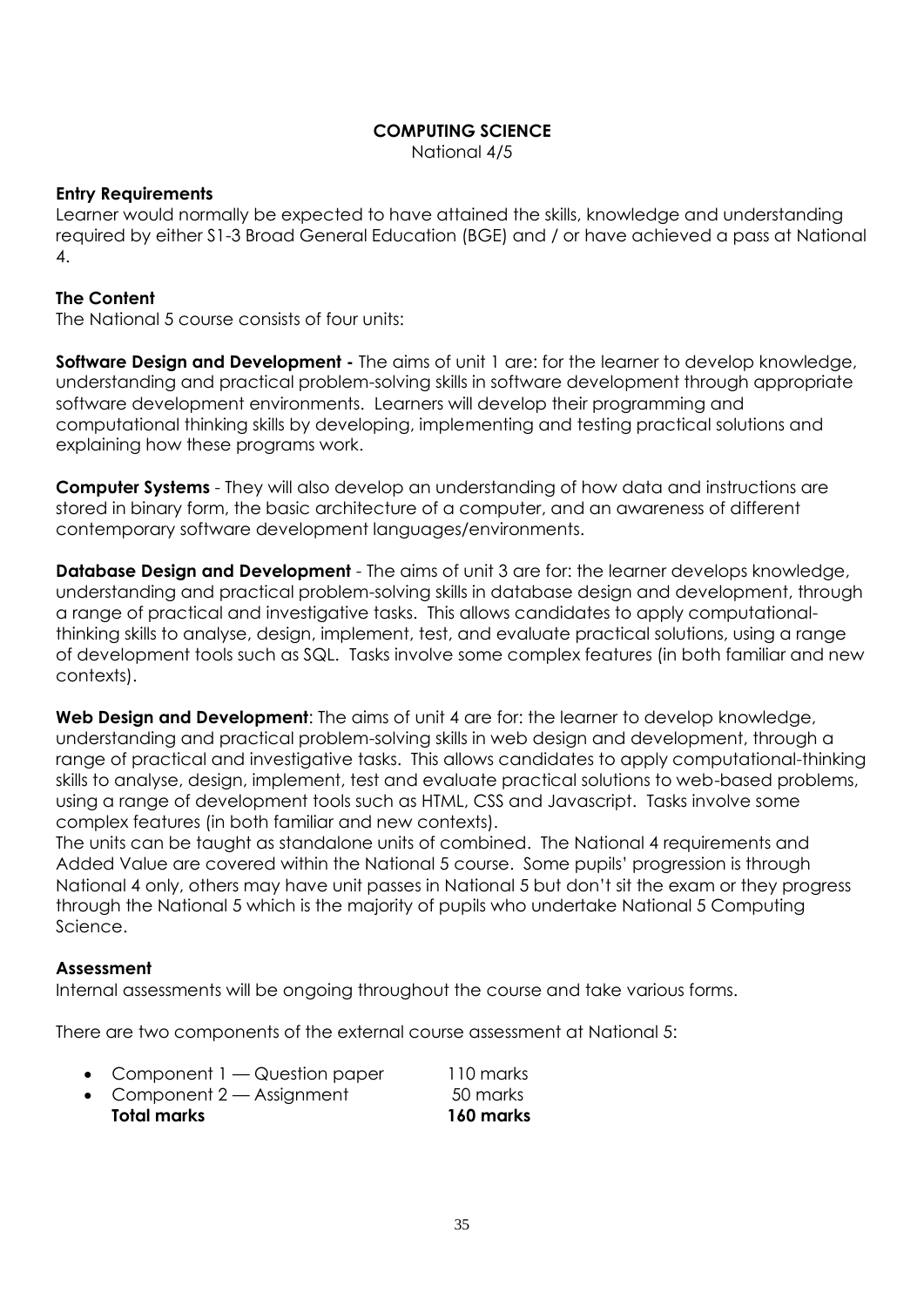#### **Assignment**

The purpose of the assignment is to assess practical application of knowledge and skills from the Units to develop a solution to an appropriately challenging computing science problem. It will assess learners' skills in analysing a problem, designing a solution to the problem, implementing a solution to the problem, and testing and reporting on that solution. This is carried out under exam conditions over 8 hours.

#### **Homework**

Homework is an integral component of this course and will be issued on a regular basis. Learners will be expected to show a high level of personal initiative and motivation.

#### **Progression**

Learners who achieve National 4 Computing Science may progress to National 5 Computing Science. Those who achieve National 5 Computing Science may progress to Higher Computing Science. Skills learned throughout the course are transferable to a variety of College and University Degree Courses as well as a number of careers. These include 3D modelling and animation, business analysis, computer aided design, games production management, systems development, web development, multimedia development, software engineering, software programming database administration, computer games testing and systems analysis and design.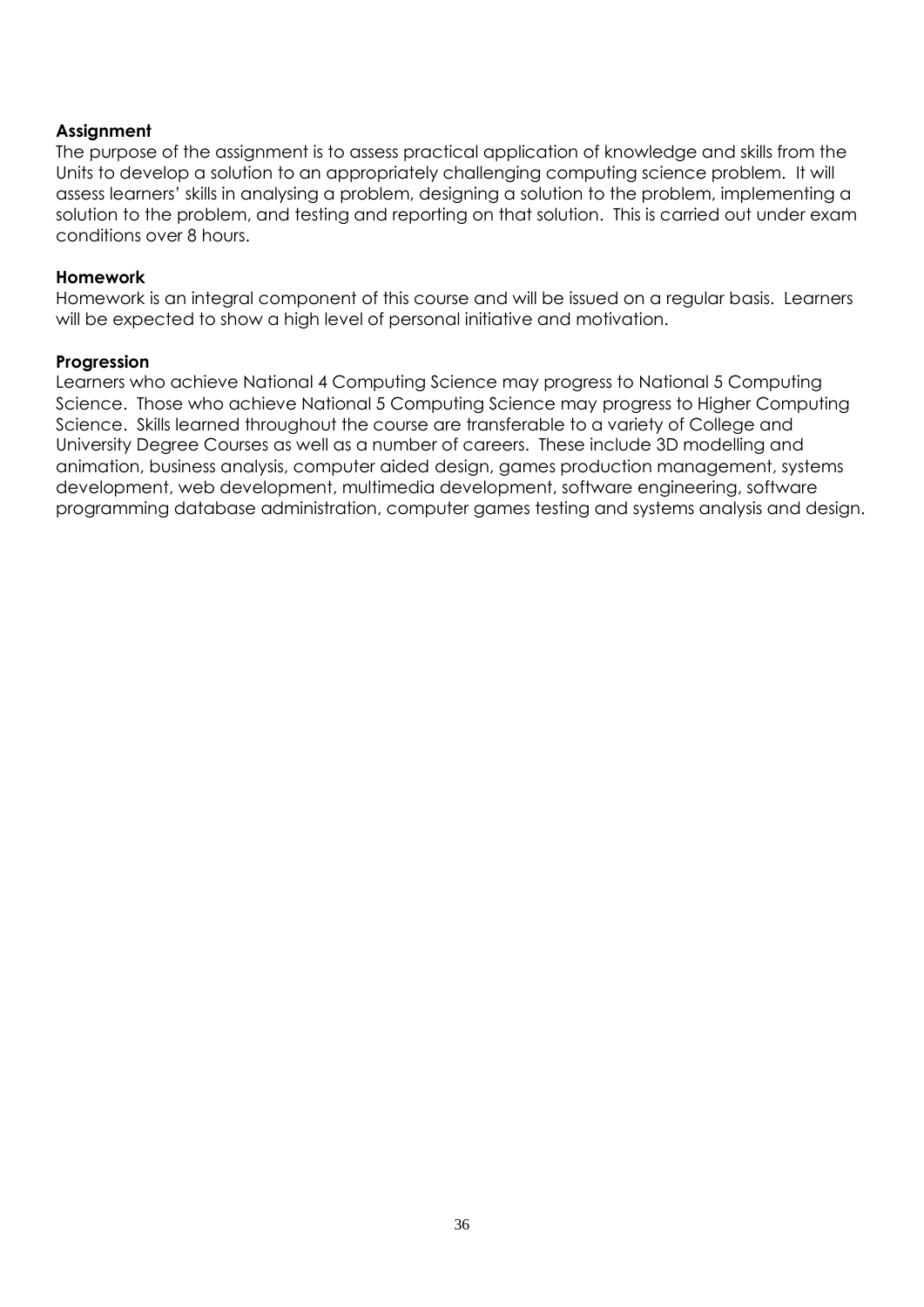## **COMPUTING SCIENCE Higher**

## **Entry Requirements**

This course is normally suitable for those who have achieved a pass at National 5 Computing Science.

## **The Content**

The Higher course consists of the same four units:

**Software design and development -** Candidates develop knowledge and understanding of advanced concepts and practical problem-solving skills in software design and development. They do this by using appropriate modular software development environments. Candidates develop modular programming and computational-thinking skills by analysing, designing, implementing, testing, and evaluating practical solutions and explaining how these programs work. They use their knowledge of data types and constructs to create efficient programs to solve advanced problems.

**Computer systems -** Candidates develop their understanding of how data and instructions are stored in binary form and factors affecting system performance. They gain an awareness of the environmental impact of intelligent systems, as well as the security risks, precautions and laws that can protect computer systems.

**Database design and development -** Candidates develop knowledge, understanding and advanced practical problem-solving skills in database design and development. They do this through a range of practical tasks, using a minimum of three linked tables and implemented in SQL. Candidates apply computational thinking skills to analyse, design, implement, test, and evaluate practical solutions, using a range of development tools. Candidates apply interpretation skills to tasks involving some complex features in both familiar and new contexts.

**Web design and development** - Candidates develop knowledge, understanding and advanced practical problem-solving skills in web design and development. They do this through a range of practical and investigative tasks. Candidates apply computational-thinking skills to analyse, design, implement, test, and evaluate practical solutions to web-based problems, using a range of development tools including HTML, Cascading Style Sheets (CSS) and JavaScript. Candidates apply interpretation skills to tasks involving some complex features in both familiar and new contexts.

## **Assessment**

Internal assessments will be ongoing throughout the course and take various forms.

There are two components of the external course assessment:

|                                      | Component 1 — Question paper | 110 marks                |
|--------------------------------------|------------------------------|--------------------------|
| $\sim$ Component $\Omega$ Assemblant |                              | $E_{\text{O}}$ no outlet |

Component 2 — Assignment 50 marks **Total marks 160 marks**

## **Assignment**

The purpose of the assignment is to assess practical application of knowledge and skills from the Units to develop a solution to an appropriately challenging computing science problem. It will assess learners' skills in analysing a problem, designing a solution to the problem, implementing a solution to the problem, and testing and reporting on that solution.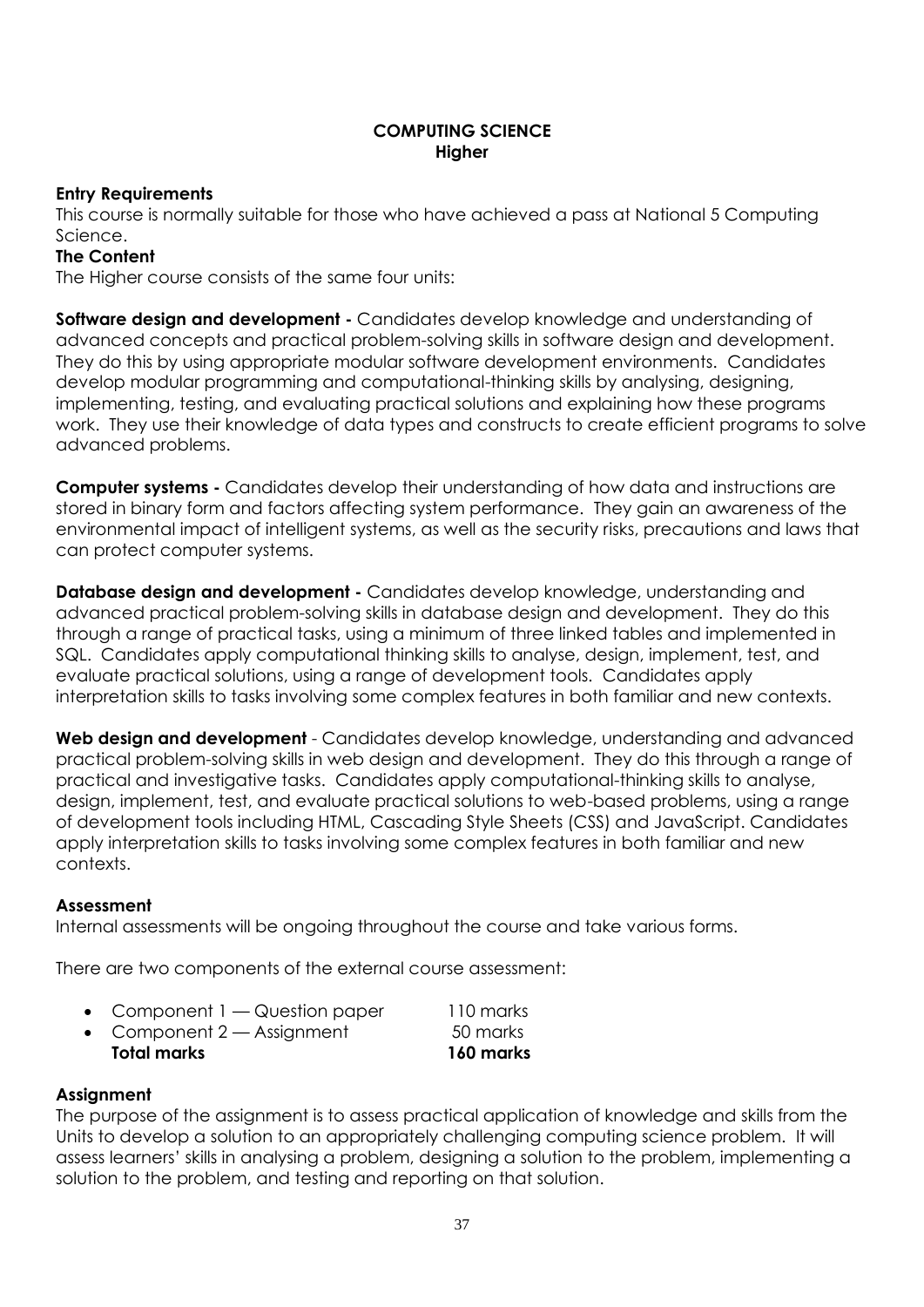#### **Homework**

Homework is an integral component of this course and will be issued on a regular basis. Learners will be expected to show a high level of personal initiative and motivation

### **Progression**

Learners who achieve Higher Computing Science may progress to Advanced Higher Computing Science. Skills learned throughout the course are transferable to a variety of College and University Degree Courses as well as a number of careers. These include: These include 3D modelling and animation, business analysis, computer aided design, games production management, systems development, web development, multimedia development, software engineering, software programming database administration, computer games testing and systems analysis and design.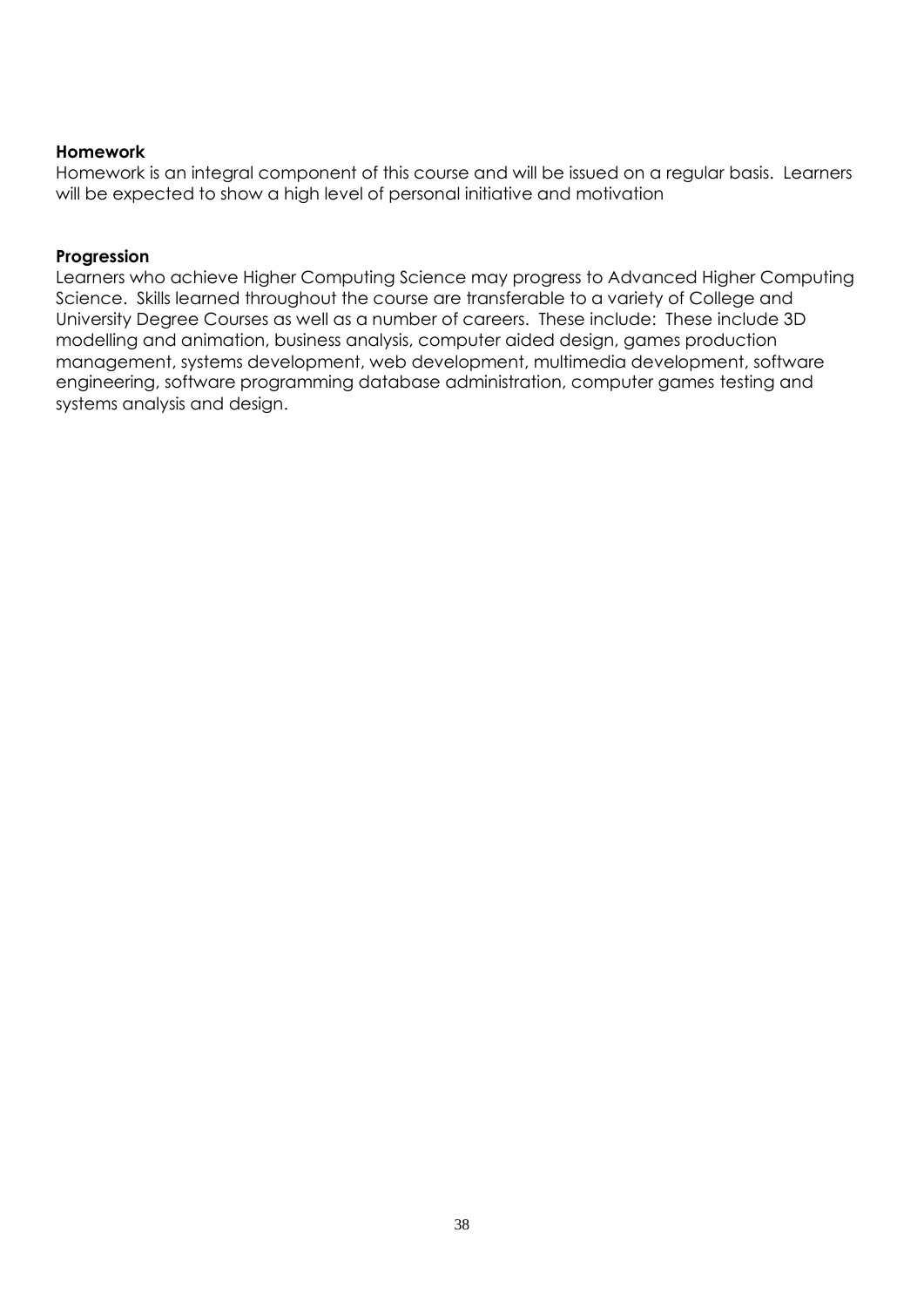## **COMPUTING SCIENCE**

Advanced Higher

The Advanced Higher course follows the same structure as the Higher course with the same 4 units and assessment being undertaken but with more breadth, challenge and application. The Course consists of four mandatory Units and a Course assessment.

#### **Entry Requirements**

This course is suitable for those who have achieved a pass at Higher Computing Science.

### **The four areas of study are:**

### **Software design and development**

Candidates develop knowledge, understanding, and advanced practical problem-solving skills in software design and development. They do this by using appropriate software development environments. Candidates develop object-oriented programming and computational-thinking skills by analysing, designing, implementing, testing, and evaluating practical solutions and explaining how these modular programs work. They use their knowledge of data types and constructs to create efficient programs to solve advanced problems.

### **Database design and development**

Candidates develop knowledge, understanding, and advanced practical problem-solving skills in database design and development. They do this through a range of practical tasks, using SQL to create and query relational databases. Candidates apply computational thinking skills to analyse, design, implement, test, and evaluate practical solutions, using a range of development tools. Candidates apply interpretation skills to tasks involving some complex features in both familiar and new contexts.

#### **Web design and development**

Candidates develop knowledge, understanding, and advanced practical problem-solving skills in web design and development. They do this through a range of practical and investigative tasks. Candidates apply computational-thinking skills to analyse, design, implement, test, and evaluate practical solutions to web-based problems, using a range of development tools including HTML, Cascading Style Sheets (CSS) and PHP. Candidates apply interpretation skills to tasks involving some complex features in both familiar and new contexts.

#### **Computer systems**

This content is designed to be delivered in the context of the other areas of study and not as a stand-alone area of study. Candidates develop their understanding of how data is stored in hexadecimal form and how flags are used during the fetch-execute cycle. They become aware of the environmental impact of data centres and the security risks of code injections.

#### **Assessment**

Internal assessments will be ongoing throughout the course and take various forms.

There are two components of the external course assessment:

|                                  | $\cap$    |
|----------------------------------|-----------|
| <b>Total marks</b>               | 160 marks |
| • Component $2$ — Question Paper | 80 marks  |
| • Component $1$ - Project        | 80 marks  |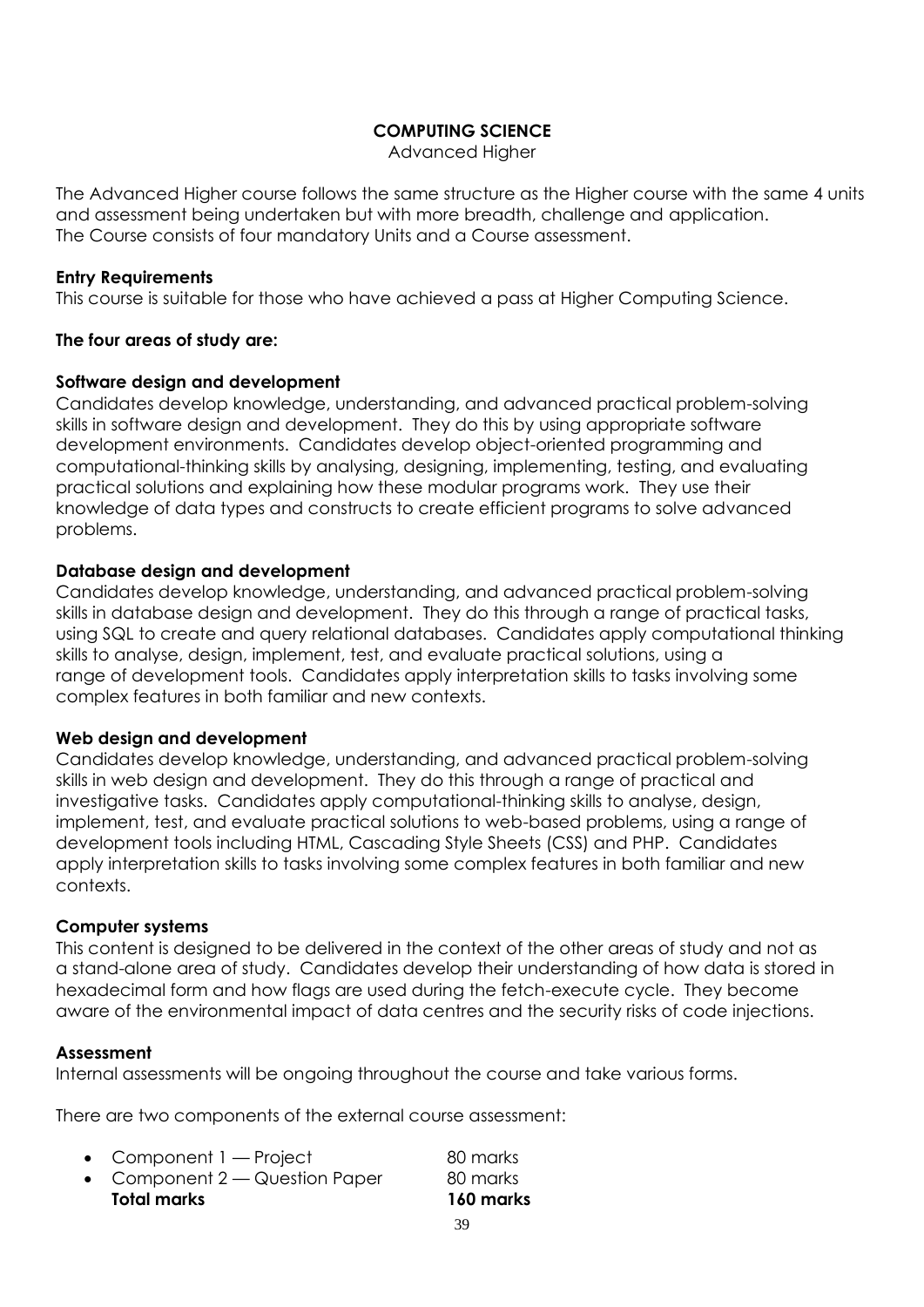## **Assignment**

The project requires learners to demonstrate aspects of challenge and application in a practical context. Learners will **apply** knowledge and skills from across the Course to plan, design, implement, evaluate and report on a solution to solve an appropriately challenging practical computing science problem.

The question paper requires learners to demonstrate aspects of breadth and application in theoretical contexts. Learners will apply breadth of knowledge from across the Course, and depth of understanding, to answer appropriately challenging questions in computing science contexts.

#### **Homework**

Homework is an integral component of this course and will be issued on a regular basis. Learners will be expected to show a high level of personal initiative and motivation

#### **Progression**

Skills learned throughout the course are transferable to a variety of College and University Degree Courses as well as a number of careers. These include: These include 3D modelling and animation, business analysis, computer aided design, games production management, systems development, web development, multimedia development, software engineering, software programming database administration, computer games testing and systems analysis and design.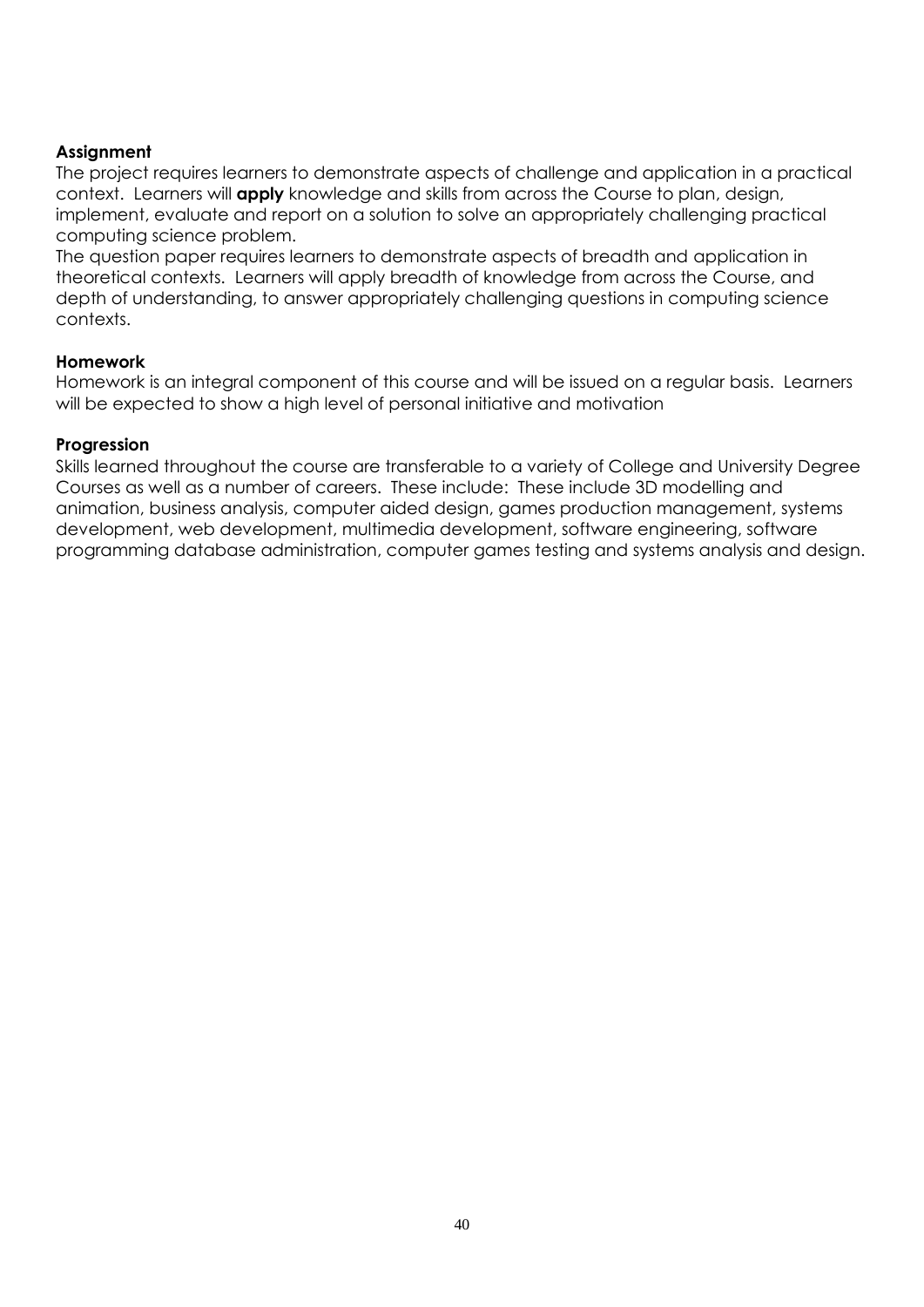# **DANCE**

## National 5

## **Entry Requirements**

Learner would be expected to have attained the skills, knowledge and understanding required by either S1-3 Broad General Education (BGE) and preferably from S3 elective dance,

## **Purpose**

- demonstrate and apply knowledge and understanding of dance
- develop a range of technical dance skills
- develop performance skills to enhance performance
- develop knowledge, understanding and appreciation of dance practice
- understand and apply knowledge of a range of choreographic skills to create a dance
- evaluate their own work and the work of others
- work imaginatively and demonstrate creativity
- co-operate, support and work with others
- consider how theatre arts can enhance a performance
- apply the principles of safe dance practice.

## **Technical Skills**

This is a practical unit where learners will develop their performance skills and dance fitness for two dance style. Pupils will perform a solo dance for their assessment.

## **Choreography**

Learners will devise dance choreography for two dancers using various choreographic devices and structures.

Learners will write a choreographic review about the process they have gone through to create the choreography and analyse their strengths and development needs.

## **Course assessment**

The course assessment is made up of three components:

- Performance skills worth 35 marks
- Choreography review worth 35 marks
- Choreography design 30 worth
- Exam paper worth 30 marks.

## **Homework**

Homework is an integral component of this course and will be issued on a regular basis (usually once per week). Learners will be expected to show a high level of personal initiative and motivation to complete all tasks to a high standard.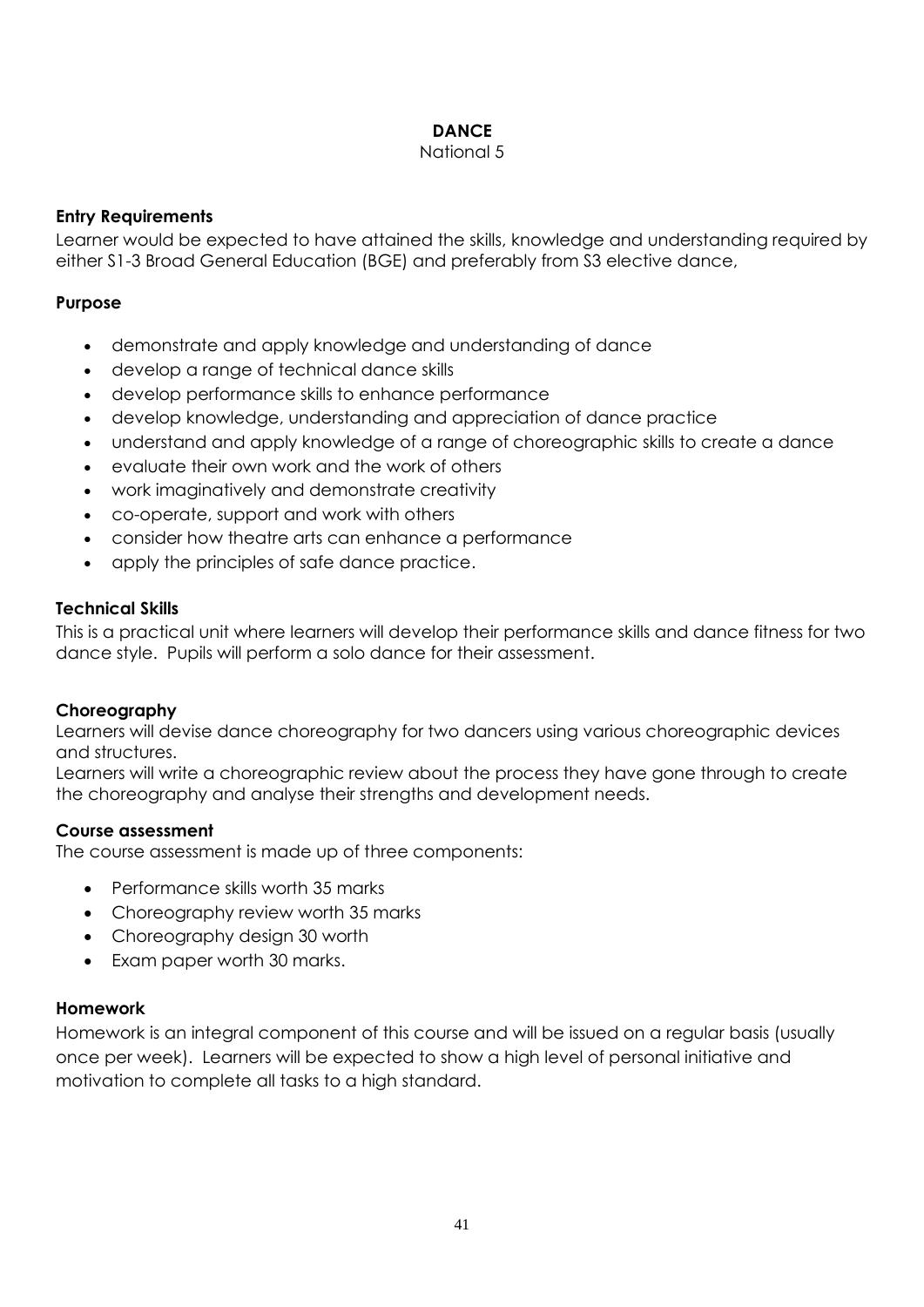## **Other Important Notes**

Learners should be practising their dance technical skills each week outwith class time. This course requires a significant amount of independent learning. Most learners are part of a dance club out with school to be at required standard of dance.

### **Progression**

Learners who achieve National 5 Dance may progress to Higher Dance. Skills learned throughout the course are transferable to a variety of College and University Degree Courses as well as a number of careers, which include: dancer, dance teacher and theatre & performing arts.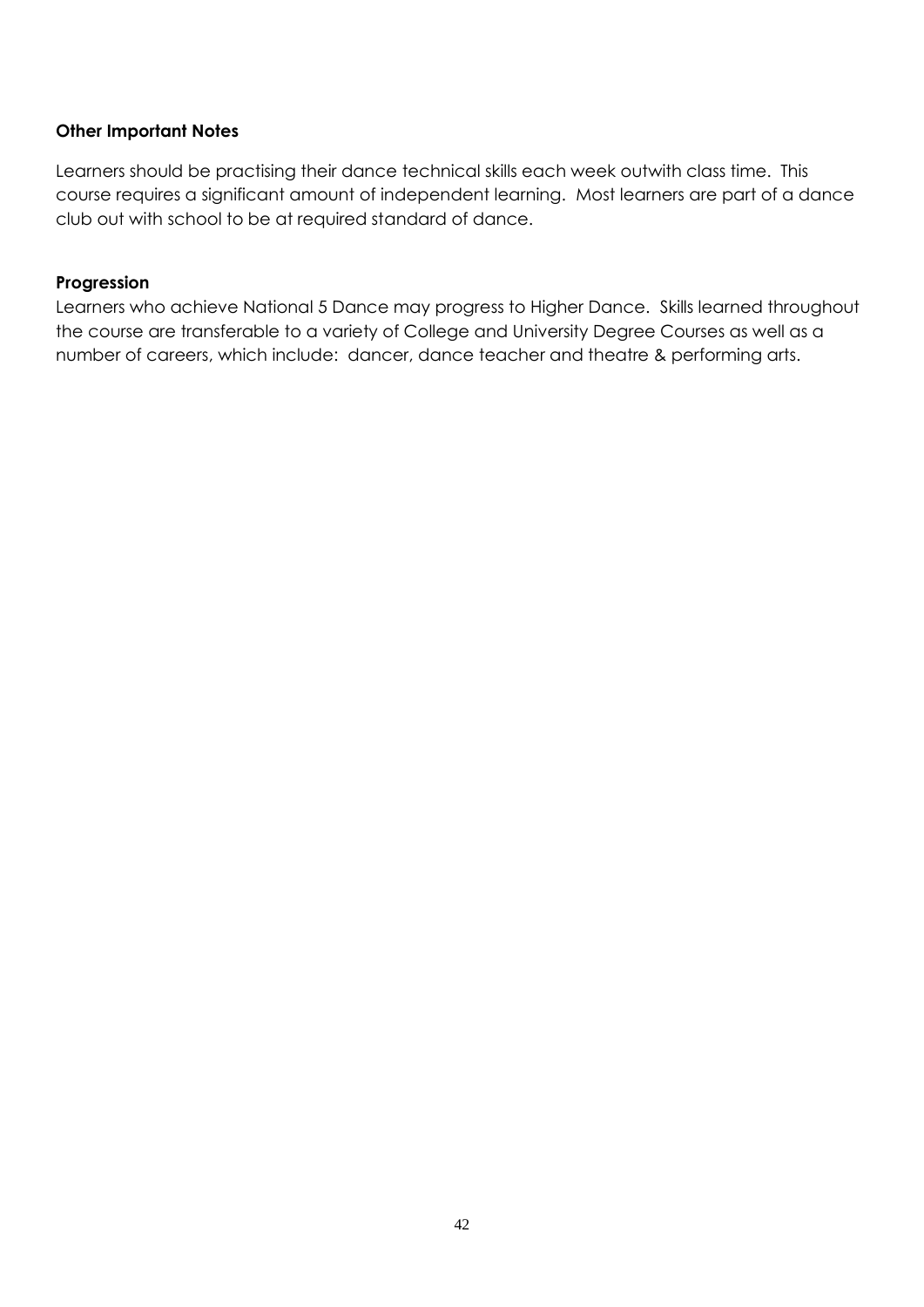# **DANCE**

## **Higher**

## **Entry Requirements**

A pass at National 5, grade B or above.

## **Purpose**

- demonstrate and apply knowledge and understanding of dance
- develop a range of technical dance skills
- develop performance skills to enhance performance
- develop knowledge, understanding and appreciation of dance practice
- understand and apply knowledge of a range of choreographic skills to create a dance
- evaluate their own work and the work of others
- work imaginatively and demonstrate creativity
- co-operate, support and work with others
- consider how theatre arts can enhance a performance
- apply the principles of safe dance practice.

## **Technical Skills**

This is a practical unit where learners will develop their performance skills and dance fitness for two dance style. Pupils will perform two technical solo dances for their assessment.

## **Choreography**

Learners will devise a dance choreography for 3 or more dancers using various choreographic devices and structures.

Learners will write a choreographic review about the process they have gone through to create the choreography and analyse their strengths and development needs.

## **Course assessment**

The course assessment is made up of three components:

- Performance skills worth 70 marks (2 dances at 35 marks each)
- Choreography review worth 35 marks
- Choreography design worth 35 marks.

## **Homework**

Homework is an integral component of this course and will be issued on a regular basis (usually once per week). Learners will be expected to show a high level of personal initiative and motivation to complete all tasks to a high standard.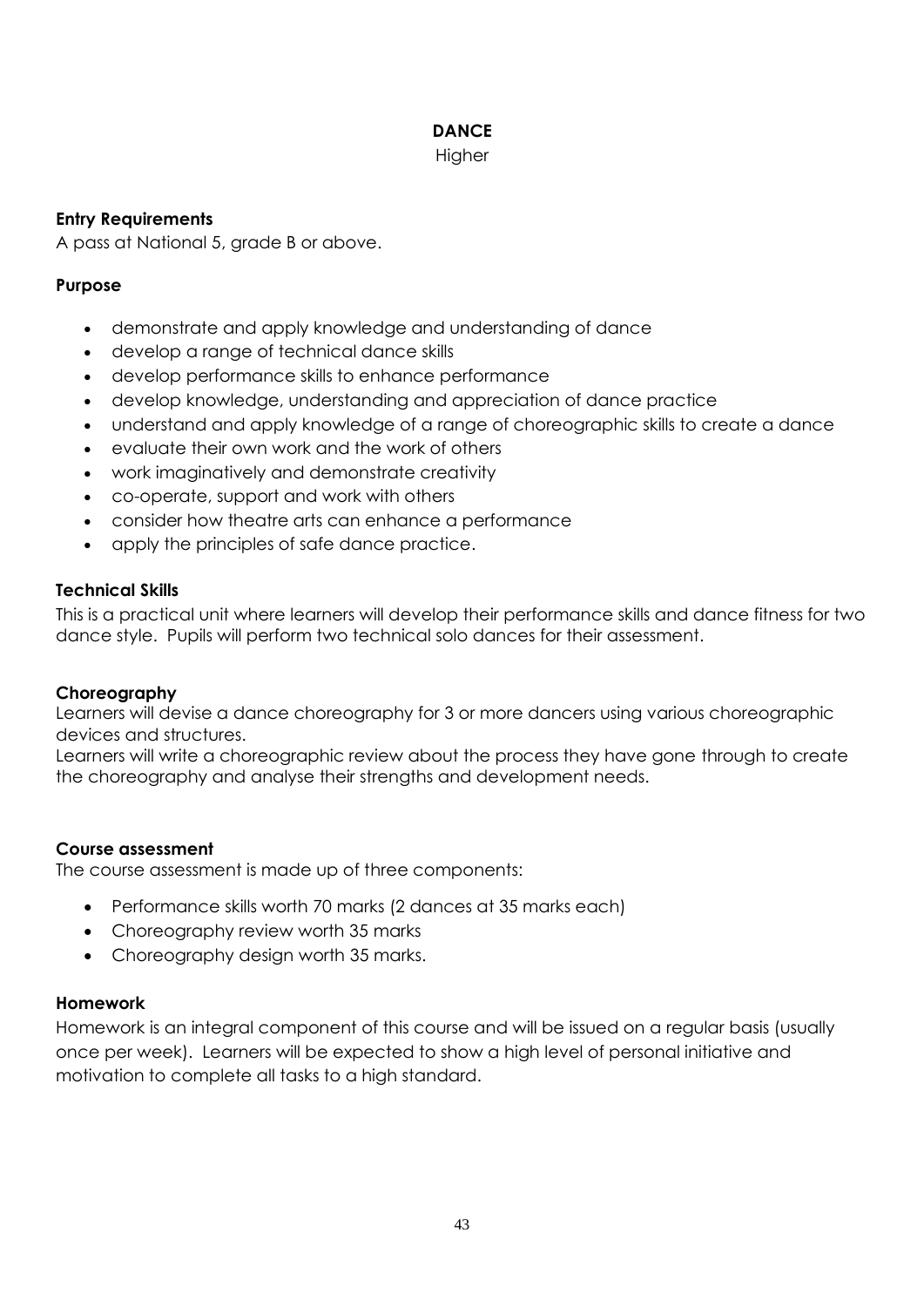## **Other Important Notes**

Learners should be practising their dance technical skills each week outwith class time. This course requires a significant amount of independent learning. Most learners are part of a dance club out with school to be at required standard of dance.

#### **Progression**

Learners who achieve Higher may progress to a dance leadership course. Skills learned throughout the course are transferable to a variety of College and University Degree Courses as well as a number of careers, which include: dancer, dance teacher and theatre & performing arts.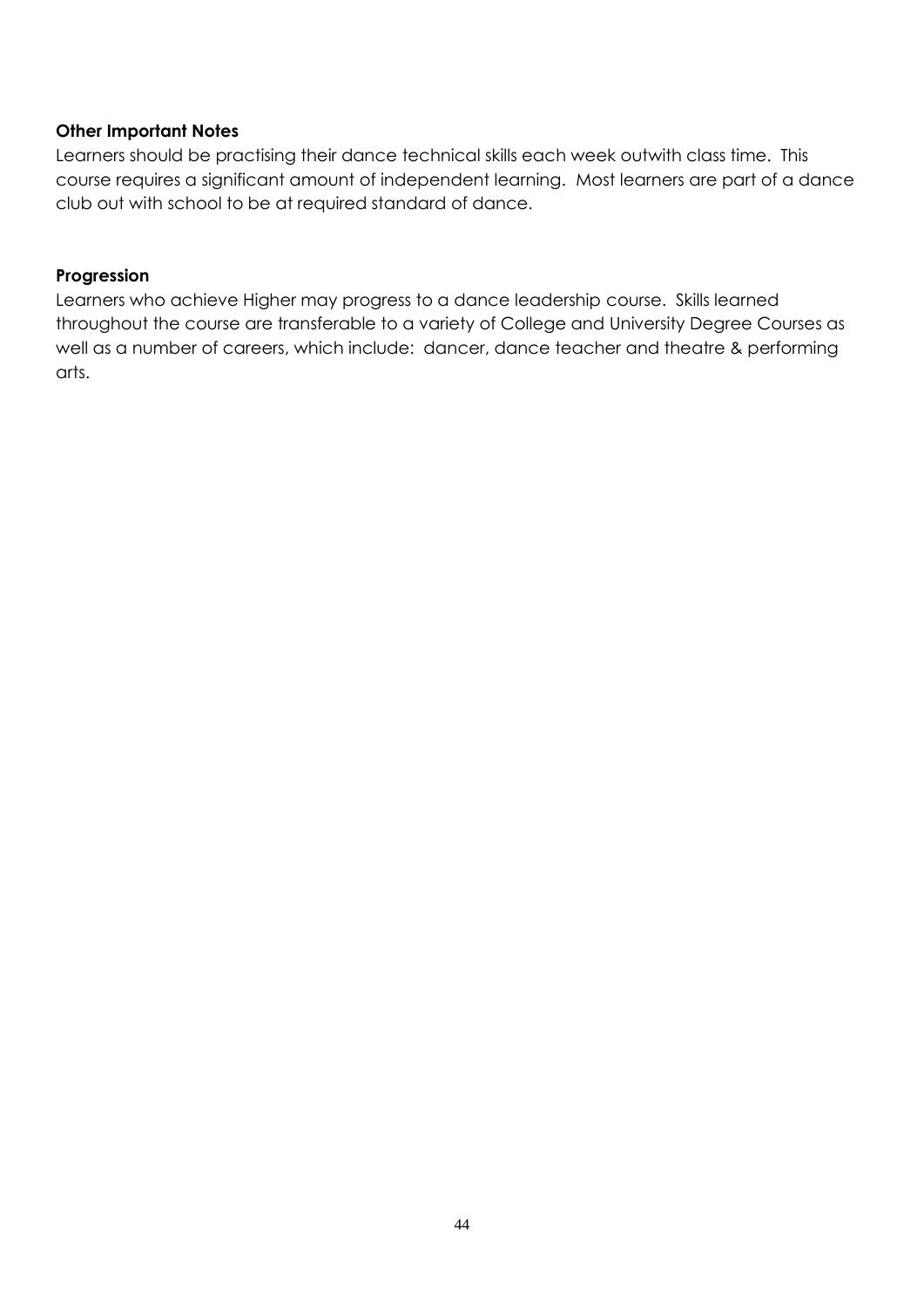## **DESIGN and MANUFACTURE**

National 4 / 5

#### **Entry Requirements**

Learner would normally be expected to have attained the skills, knowledge and understanding required by either S1-3 Broad General Education (BGE) and / or achieved a pass at National 4.

### **The Content**

The National 4 / 5 course takes a folio approach covering the following:

Learners will experience a broad practical introduction to design, and materials and manufacturing processes. They will develop design skills, as well as skills in making models, prototypes and products. Concepts studied also include the life cycle of a product; from idea through to the design, manufacture, and use, including its disposal or re-use. Learners will also cover how things are made and the properties of the materials used, and the conflict between factors such as a product's appearance, function, cost and the environment.

### **Units:**

The course has *two* units covered in the folio approach,

- **Design**
- **Materials and Manufacturing**
- plus an **Added Value Unit**.

### **Assessment**

Internal assessments will be ongoing throughout the course and take the form of folio work and reports.

The final course assessment takes the form of an **Added Value Unit** made up of three components:

- Component 1 Written Exam  $40\%$  of overall course award
- Component 2 Added Value assignment 60% of overall course award

\*The Added Value assignment will allow learners to show off their design and manufacturing skills in developing a product according to a given SQA brief. This assignment will be completed in class under exam conditions.

#### **Homework**

Homework is an integral component of this course and will be issued on a regular basis. Learners will be expected to show a high level of personal initiative and motivation.

#### **Other Important Notes**

Learners are required to carry out some practical activities in the workshop. Strict Health and Safety rules must be adhered to during these activities. Learners are also expected to cultivate an interest in Design outside of school. As 60% of the final award for this course is based on folio work, an interest in drawing and sketching would be beneficial.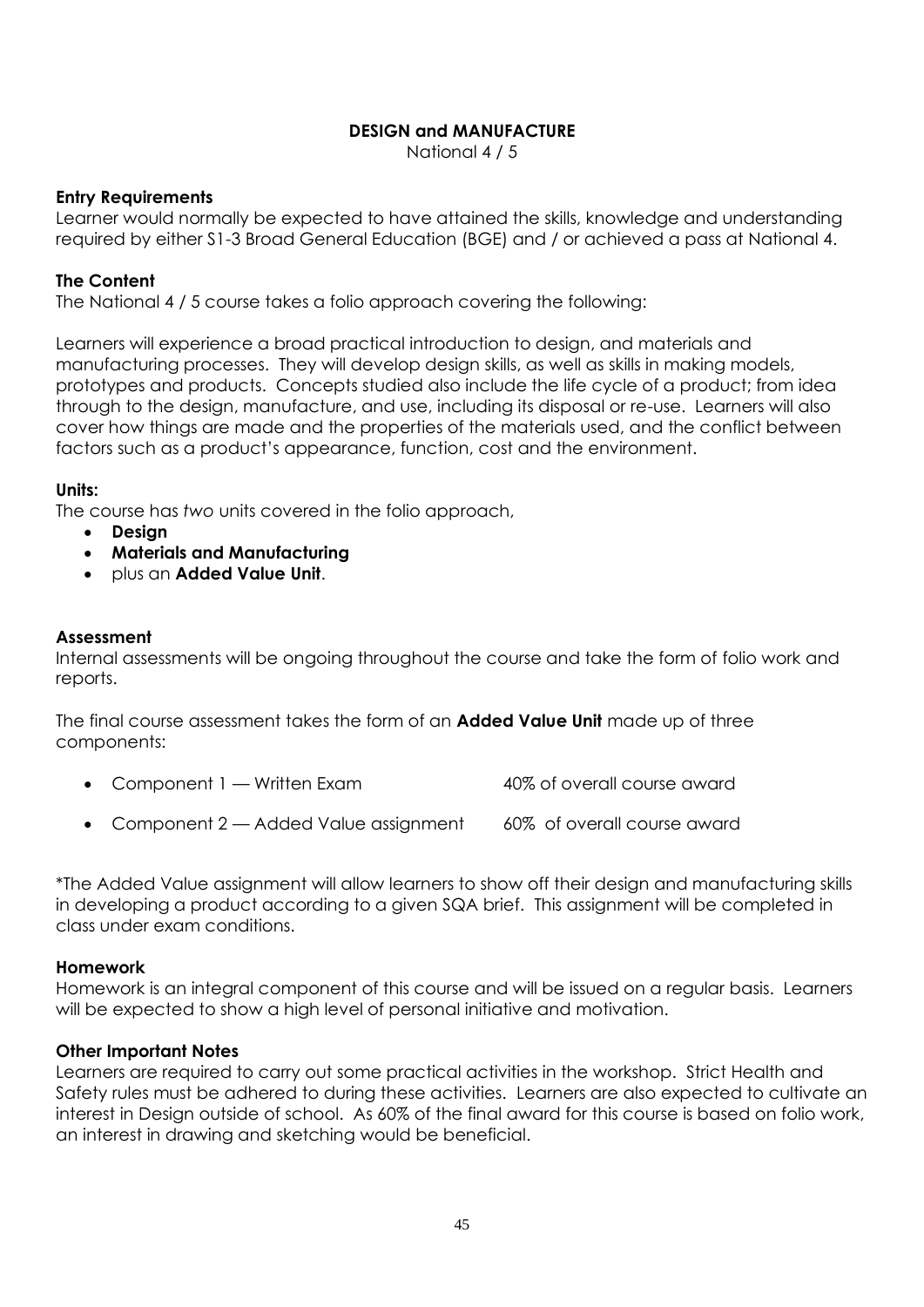#### **Progression**

Learners who achieve National 4 Design and Manufacture may progress to National 5 Design and Manufacture. Those who achieve National 5 Design and Manufacture may progress to Higher Design and Manufacture. Pupils achieving National 4 or 5 Design and Manufacture also have a good background for picking up other Technologies subjects at the same level, i.e. National 4/5 Graphic Communication, National 4/5 Woodworking, National 4/5 Metalworking, National 5 Engineering Science. Skills learned throughout the course are transferable to a variety of College and University Degree Courses as well as a number of careers. These include: Product Design, Industrial Design, Engineering, Toolmaking, Interior Design, Plumbing, Production Management, Architecture, Construction work, Skilled Apprenticeships, Teaching, Ergonomics, CNC machinery, Computer Aided Design, Computer Aided Manufacture, Furniture Design, Cabinet Making, Fabrication and Welding, Building Technology and Vehicle Body Repair.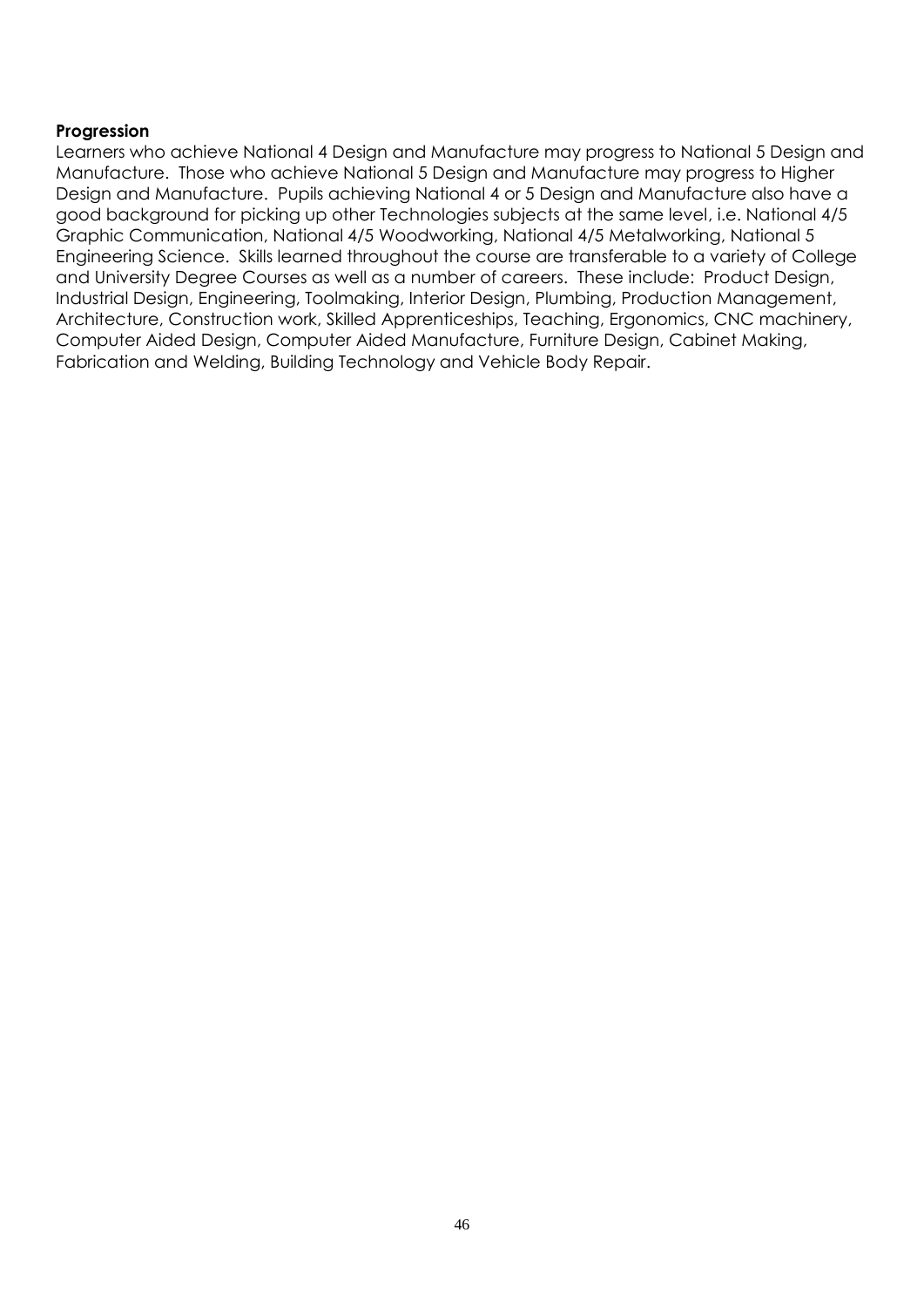## **DESIGN and MANUFACTURE**

**Higher** 

#### **Entry Requirements**

This course is normally suitable for those who have achieved a pass at National 5 Design and Manufacture. It may also be possible for learners who have achieved an A or B in either National 5 Graphic Communication or National 5 Art and Design to embark upon this course.

### **The Content**

The Higher course takes a folio approach covering the following in much more depth than the National 4/5 course:

Learners will experience a broad practical introduction to design, and materials and manufacturing processes. They will develop design skills, as well as skills in making models, prototypes and products. Concepts studied also include the life cycle of a product; from idea through to the design, manufacture, and use, including its disposal or re-use. Learners will also cover how things are made and the properties of the materials used, and the conflict between factors such as a product's appearance, function, cost and the environment.

### **Units:**

The course has *two* compulsory units covered in the folio approach,

- **Design**
- **Materials and Manufacturing**
- plus an **Added Value Unit**.

## **Assessment**

Internal assessments will be ongoing throughout the course and take the form of folio work and reports.

The final course assessment takes the form of an **Added Value Unit** made up of two components:

- Component 1 Written Exam 50% of overall course award
- Component 2 Assignment<sup>\*</sup> 50% of overall course award

The assignment will give learners an opportunity to demonstrate:

- skills in idea generation and refinement
- the ability to communicate
- practical skills as described above
- the ability to apply knowledge and understanding and practical skills.

#### **Homework**

Homework is an integral component of this course and will be issued on a regular basis. Learners will be expected to show a high level of personal initiative and motivation.

## **Other Important Notes**

Learners are required to carry out some practical activities in the workshop. Strict Health and Safety rules must be adhered to during these activities. Learners are also expected to cultivate an interest in Design outside of school. As 50% of the final award for this course is based on folio work, an interest in drawing and sketching would be beneficial.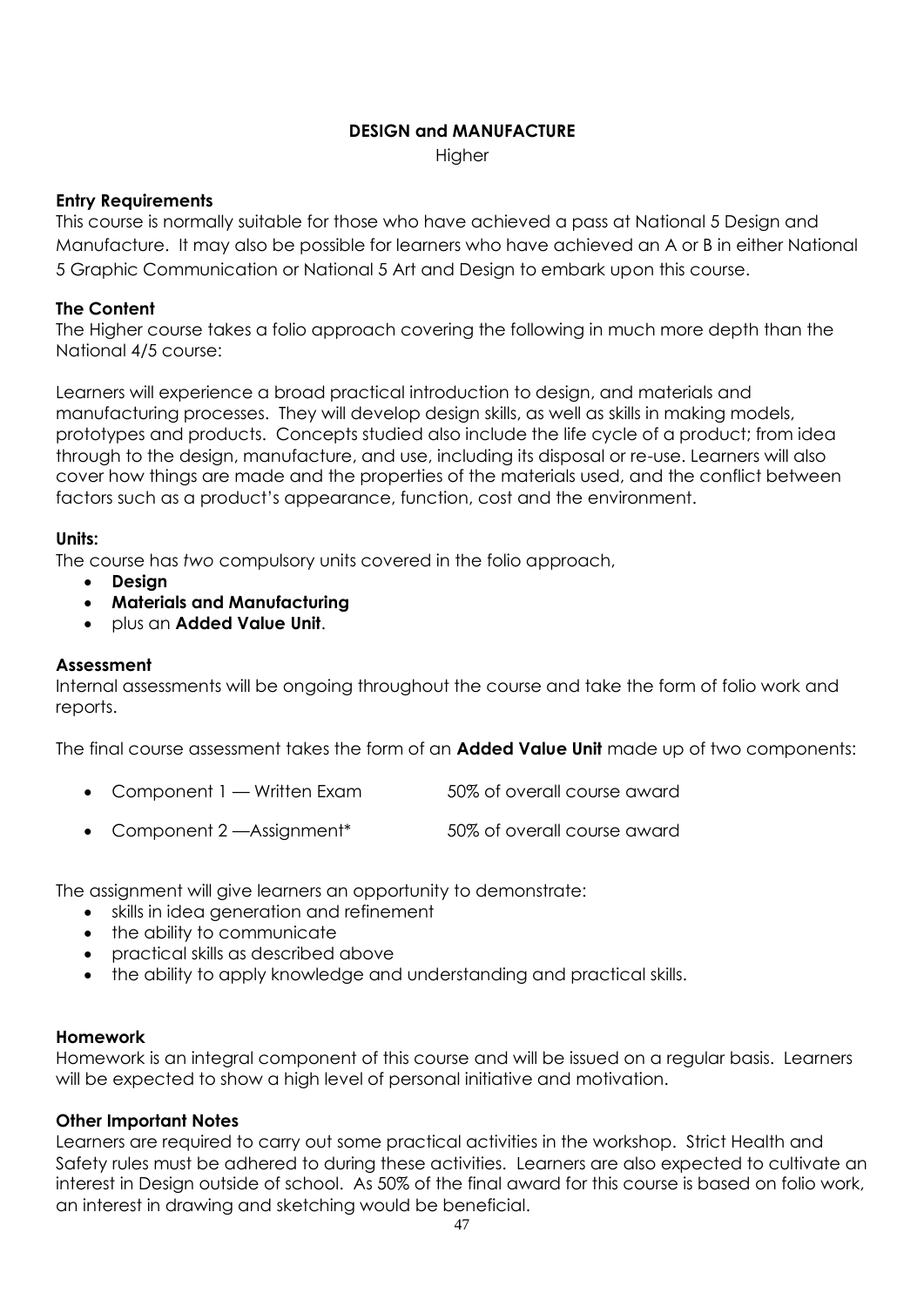#### **Progression**

Learners who achieve Higher Design and Manufacture can progress to Advanced Higher Product Design. Pupils achieving Higher Design and Manufacture also have a good background for picking up other Technologies subjects. Skills learned throughout the course are transferable to a variety of College and University Degree Courses as well as a number of careers. These include: Product Design, Industrial Design, Engineering, Toolmaking, Interior Design, Plumbing, Production Management, Architecture, Construction work, Skilled Apprenticeships, Teaching, Ergonomics, CNC machinery, Computer Aided Design, Computer Aided Manufacture, Furniture Design, Cabinet Making, Fabrication and Welding, Building Technology and Vehicle Body Repair.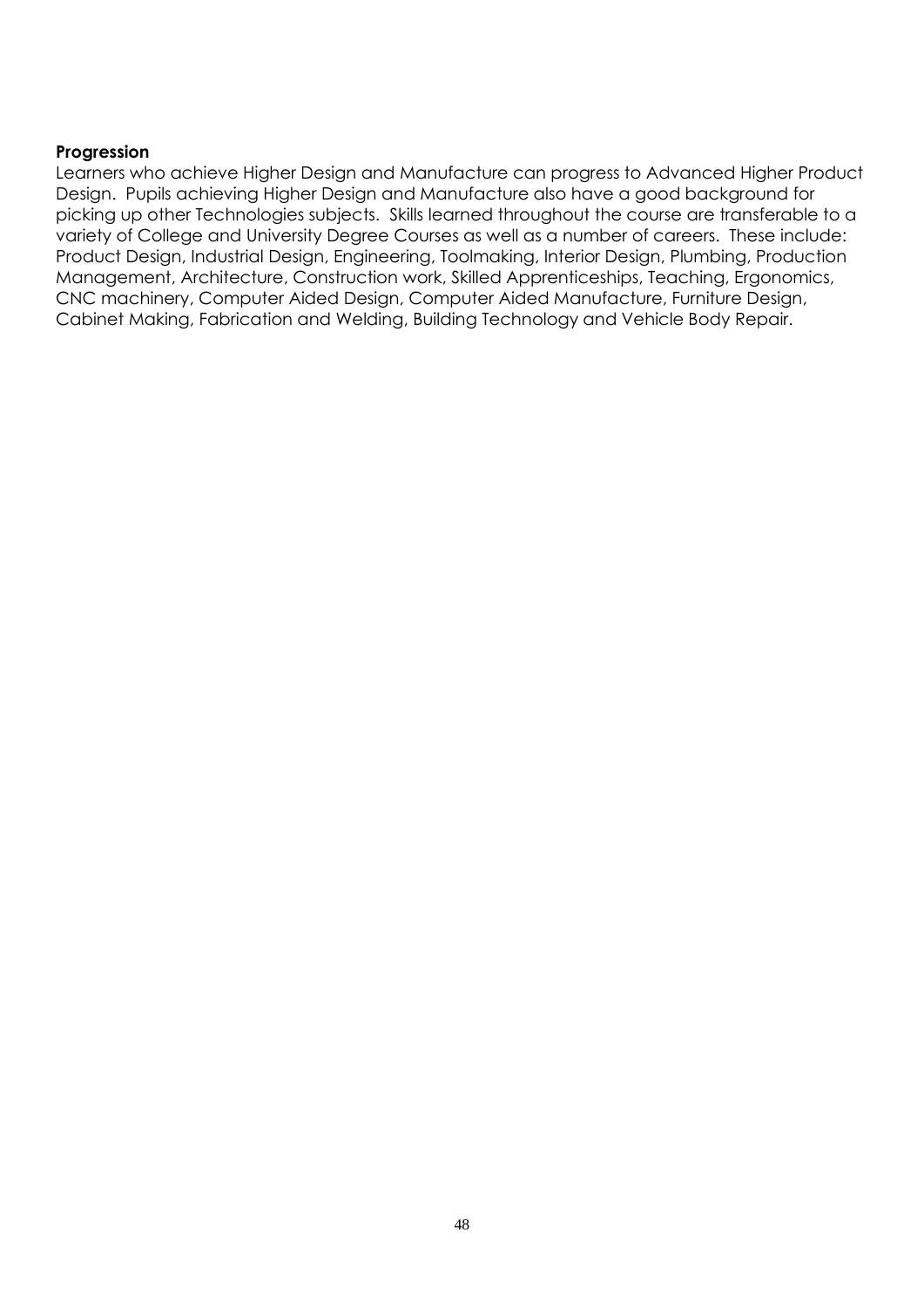#### National 5

## **Entry Requirements**

This course is normally suitable for learners who have gained the skills, knowledge and understanding from the BGE Drama course.

### **The Content**

National 5 Drama develops pupils' acting and devising skills, as well as confidence and skill in using a range of production skills. In groups, pupils will contribute to a variety of different performances where they can choose their specialism**. It will be mandatory for pupils to participate in at least one performance as an actor.**

Pupils will gain experience using textual extracts as stimuli for drama presentations and gain an understanding of how to analyse text and performance. Pupils also develop communication, interpersonal and leadership skills, as well as encouraging pupils to be resilient and self-aware. National 5 Drama also develops pupil confidence when working with others.

National 5 Drama consists of an introductory unit, completed in June. The rest of the course involves a combination of practical workshops, theory lessons, research tasks and script work, covering a variety of topics.

### **Drama Skills:**

In this introductory unit, pupils respond to a range of stimuli, including text, and in groups, experiment and develop these ideas into a complex scenario. Pupils are expected to demonstrate skills and techniques learnt in the BGE Drama courses with growing independence and creativity.

The group then devise and rehearse a drama, exploring a particular theme, issue or idea. Pupils carry out research to inform plot, as well as participating in rehearsal activities to develop their character. Each pupil will take responsibility for devising one scene, as well as taking on a 5 minute acting role in another pupil's scene. The final drama is then presented to the class.

#### **National 5 Drama also explores:**

- Drama form, genre and style
- Drama structure (linear, non-linear, episodic etc.)
- Target audience
- Character status, relationships and motivation
- Themes and issues
- Intended audience impact
- Characterisation activities
- Creation of tension and mood
- Dramatic irony and subtext
- Theatre lighting and sound concepts
- Design concepts for props, costume and set design
- Types of staging and venues.
- Integrated voice and movement skills in performance
- Evaluating others through constructive feedback
- Evaluating self and target setting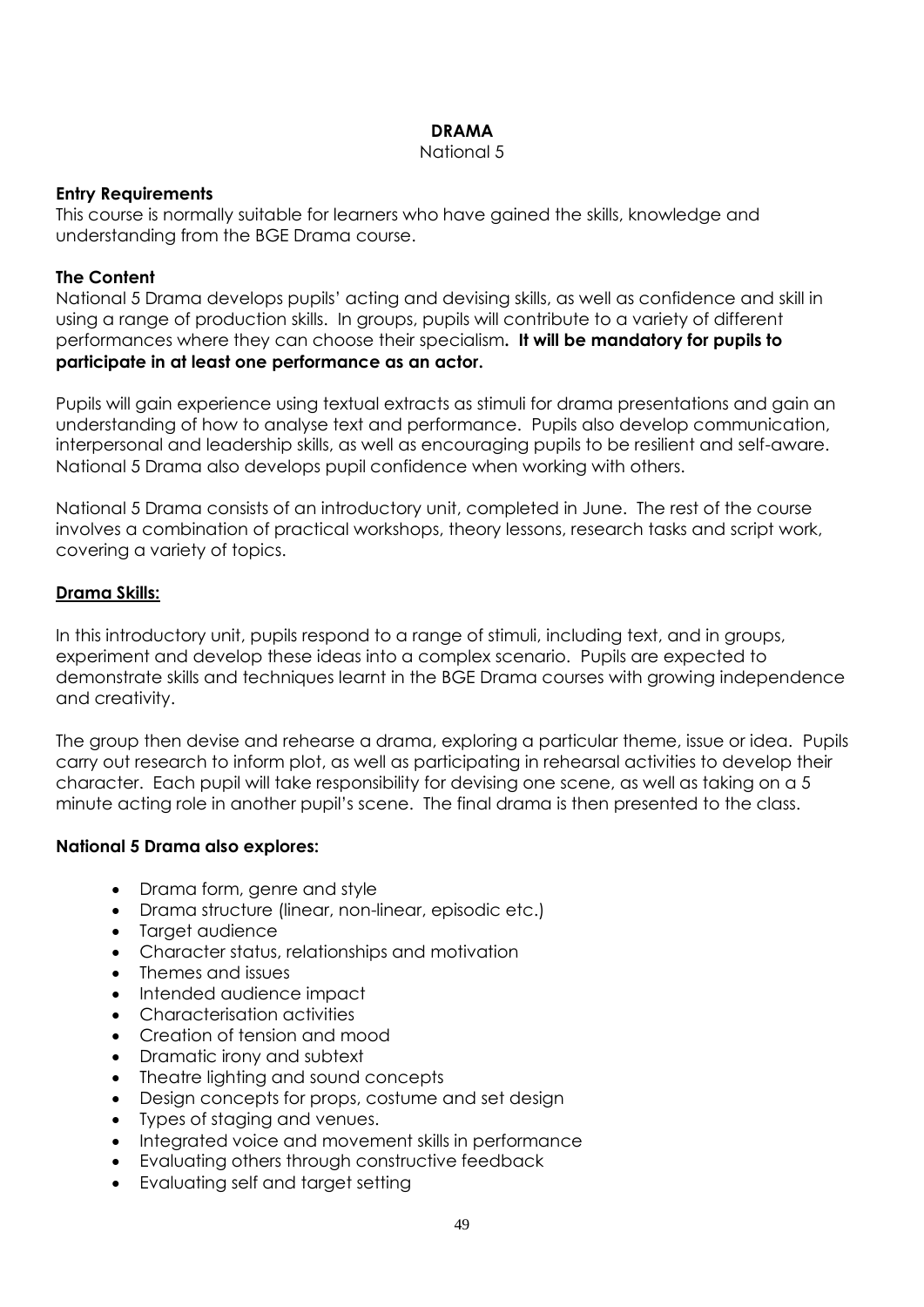To prepare for the exam, pupils participate in workshops, using textual extracts and a range of stimuli to explore the concepts listed on the previous page.

Pupils have dedicated theory periods, where they will evaluate the skills taught in the workshops, respond to an unseen stimulus through short response questions and learn how to justify concepts using sufficient theatre vocabulary and detail to gain marks in the question paper.

#### **Course Assessment: Practical and written exam**

The Course Assessment will have two components: a question paper (60 marks) and a Performance (60 marks). The Practical performance is worth 60% of the overall course award, with the written exam scaled to be worth 40%.

The Performance is worth 50 marks and requires pupils to participate in a scripted presentation of around 25 minutes, taking on either an acting or production role. The performance is assessed by a Visiting Examiner from SQA.

In addition, pupils have to write a short report, called a Preparation for Performance, (worth 10 marks) detailing their research undertaken, development of ideas and intended use of drama/production skills in the final performance.

## **Conditions of award**

To gain the award of the Course, the learner must pass all of the Units as well as the Course assessment. The required Units are shown in the Course outline section. Course assessment will provide the basis for grading attainment in the Course award.

## **Homework**

Homework will be issued on a regular basis. Tasks may include textual analysis, generating folio evidence or undertaking research tasks. There will also be an expectation for the learners to independently revise vocabulary and skills introduced to them in class. Course assessment homework will include learning lines and completing past and specimen exam papers.

## **Progression**

Pupils who achieve an A or B may progress to Higher Drama.

Pupils can also opt to progress to NPA Technical Theatre or NPA Acting and Performance as an alternative to Higher, should they wish to develop performance or technical skills.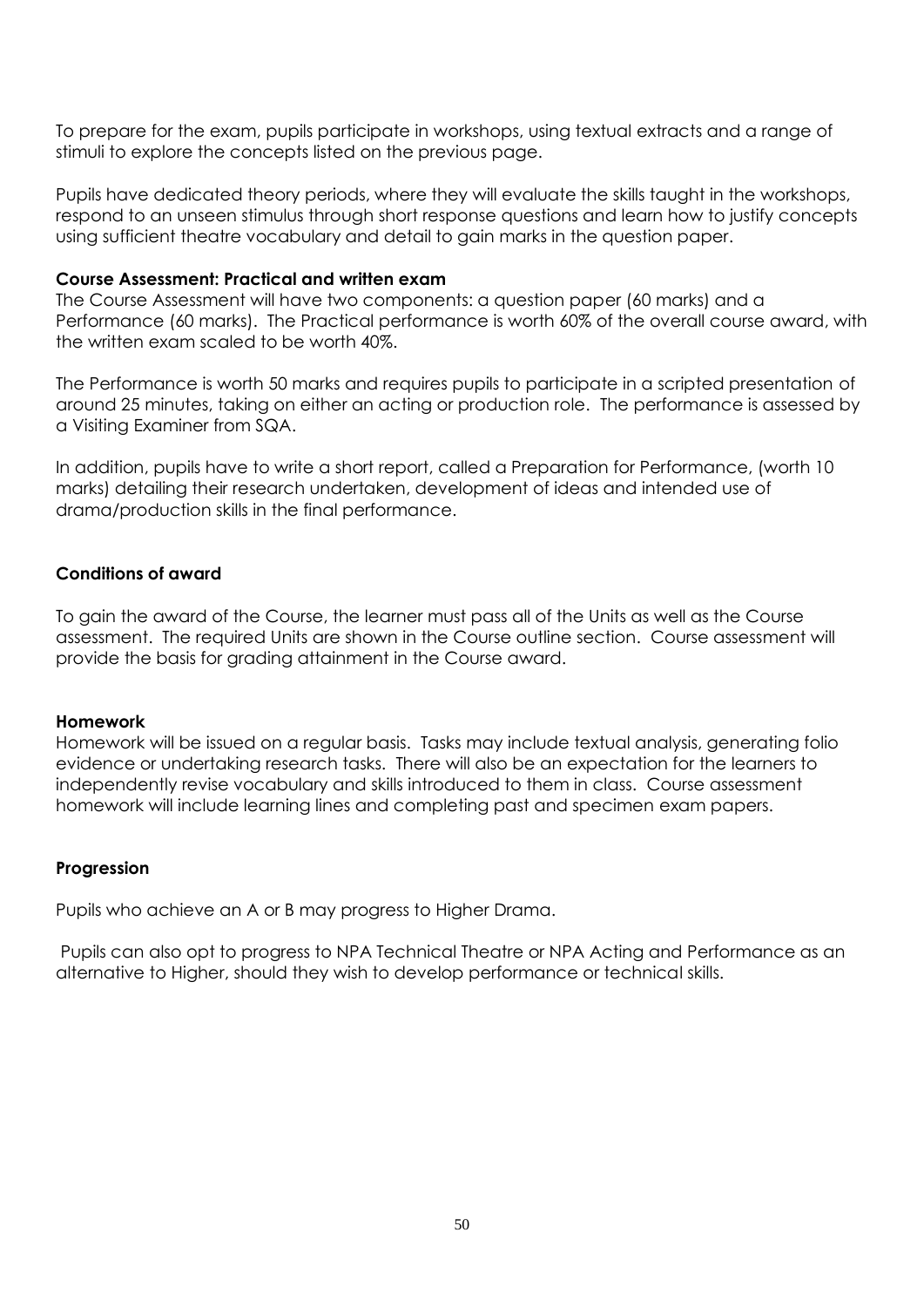### NPA Acting & Performance

#### **Entry Requirements**

This course is normally suitable for pupils who have gained in skills, knowledge and understanding of the BGE and/or National 5 Drama course.

### **The Content**

The NPA in Acting & Performance consists of 2 mandatory units, totalling 18 SCQF points at level 6.

#### **Theatre Skills in Performance**

Pupils learn about the role of the Actor, Director and production team, as well as theatre staging, roles and practices.

Pupils then take on a role in a 30 minute devised Drama, where they develop skills in acting and stagecraft. To pass the unit, pupils then complete a written evaluation of the rehearsal and performance process.

### **Professional Theatre in Context.**

This unit develops pupils written analytical skills. Pupils investigate 2 contrasting theatre genres and then write a 500 word report, investigating elements of each. Using knowledge from the first unit, pupils then complete a second 500 word report, describing the role of a production team and what a Director's vision needs to consider.

Pupils then complete a 1000 evaluation of two theatrical performances. These performances can be live at Dundee Rep or streamed via the National Theatre schools website. Pupils can also reference musical theatre productions.

#### **Homework**

Homework may include research, rehearsal logs, learning lines and completing reports.

#### **Progression**

Pupils who achieve a course award could progress to Higher Drama in S6, looking to specialise in acting or directing for the practical exam.

#### **Recognising achievement**

This NPA also looks to credit pupils' wider achievement and pupils with relevant experience may gain an additional 6 credit unit in one of the following units: Creative Project or Theatre Performance.

Any additional units will require pupils to spend time outside of class rehearsing and/or applying the relevant skills.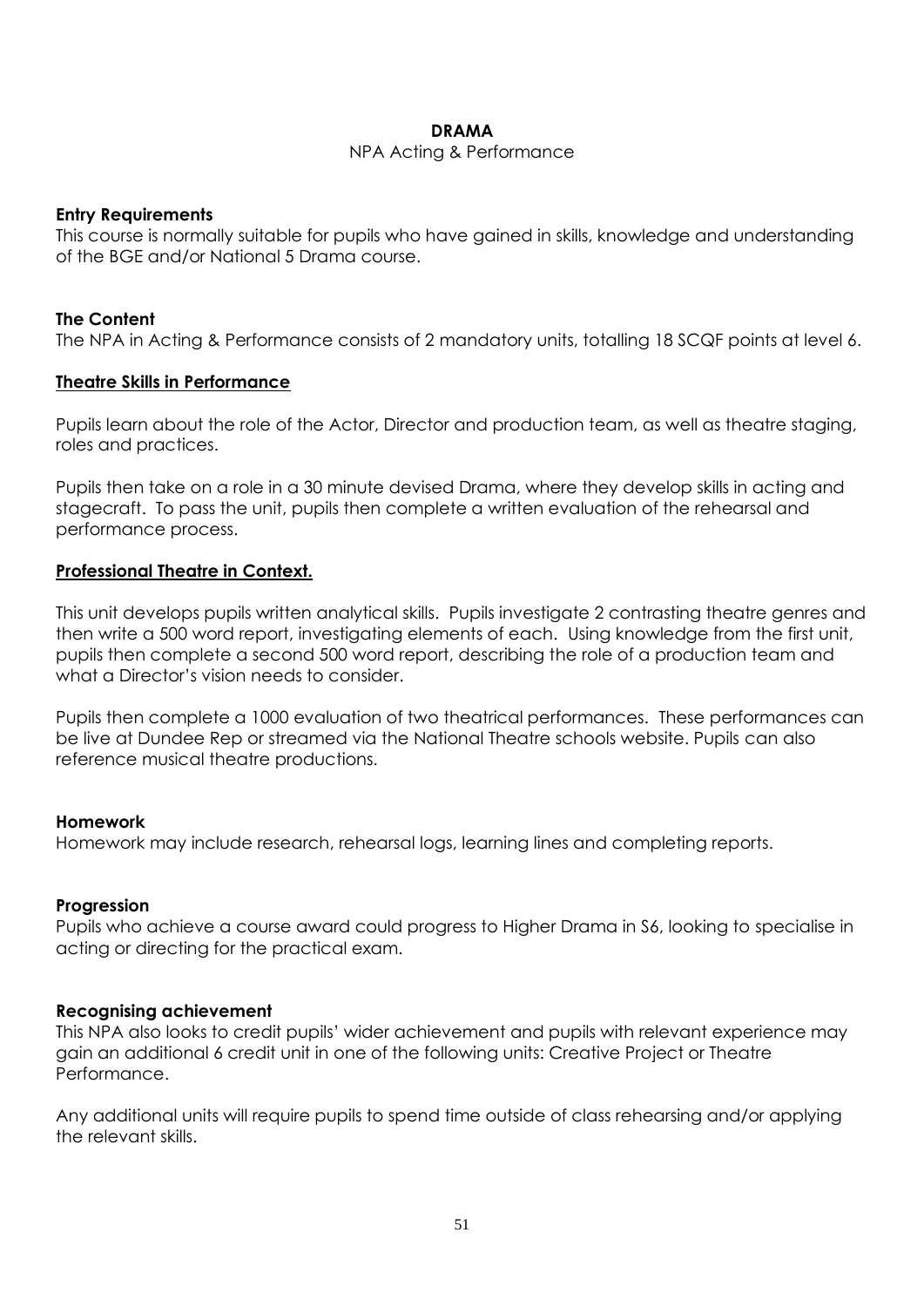### NPA Technical Theatre

#### **Entry Requirements**

This course is normally suitable for pupils who have gained in skills, knowledge and understanding of the BGE and/or National 5 Drama course. The NPA technical theatre consists of 2 mandatory and 1 optional unit, totally 18 SCQF points at level 6.

#### **Technical Theatre In Context. (mandatory unit)**

This unit teaches pupils about the production team, theatre roles and staging vocabulary, as well as investigating a range of performance venues and spaces. Health & safety and current legislation is also investigated.

Pupils also identify technical aspects of a short script, annotating ideas for lighting, sound, set & props. Pupils then watch a theatre production, either at Dundee Rep or via a schools' National Theatre schools website, and write a report describing the technical effects and health & safety requirements.

#### **Theatre lighting/sound operations (pupils select one option-Pupils specialising in sound must be proficient in editing sound independently)**

Pupils learn about lighting or sound operations, vocabulary and health and safety procedures when working with lighting/sound desks, keeping a log of skills and technical skills learned.

They then write a 1000 word evaluation on their strengths and areas for improvement.

#### **Theatrical Design (mandatory unit)**

This final unit looks at the design process with pupils taking on a design role for a planned production, working alongside NPA Acting & Performance pupils. They prepare a folio of evidence, such as cue sheets and an annotated script. Pupils also research the selected production.

Once their ideas are approved, pupils then work with other production areas, developing technical or design concepts for the final performance. Pupils complete weekly production meeting logs to document their work with others.

#### **Homework**

Homework may include research, folio tasks, annotating scripts or drafting reports.

#### **Progression**

Pupils who achieve a course award could progress to Higher Drama in S6, choosing to specialise in a design role in the practical exam.

#### **Recognising achievement**

This NPA also looks to credit pupils' wider achievement, and pupils with relevant experience may gain units in both lighting or sound operations if they have any technical responsibilities for school concerts or shows. Any additional units will require pupils to spend time outside of class rehearsing and/or applying the relevant skills.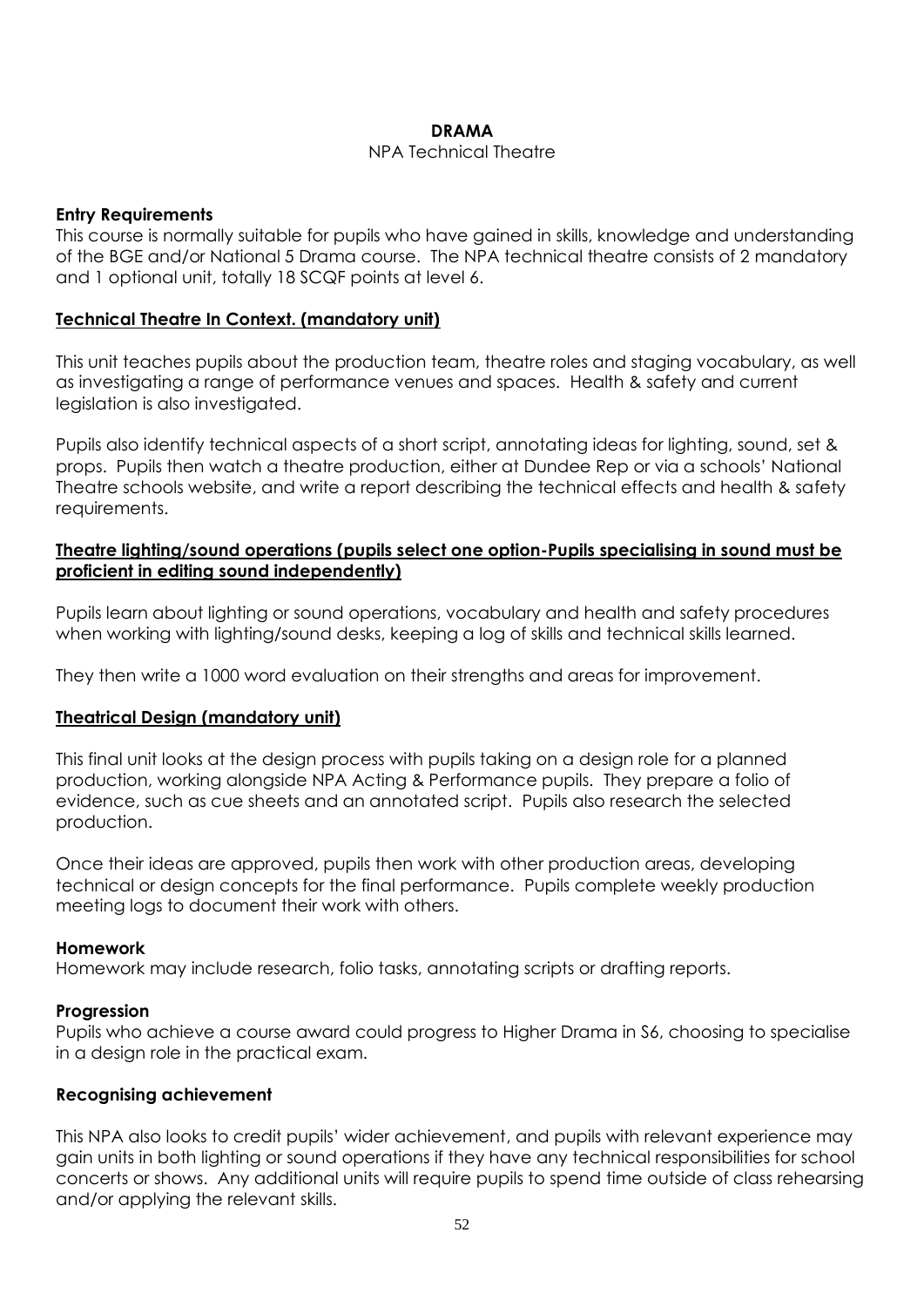#### Higher

### **Entry Requirements**

This course is normally suitable for those who have achieved a good pass at National 5 Drama OR achieved at least a B pass in Higher English in S5.

## **The Content**

Higher Drama allows progression from National 5, by further developing pupils' complex acting and production skills. Directorial and textual analysis skills are developed and assessed through a workshop style approach as well as in the study of a set text.

Higher Drama promotes and develops problem solving, evaluation, interpersonal and time management skills. Higher Drama also encourages pupils to become more confident. These are highly sought after attributes for University life.

## **Course Assessment: Question Paper (50 marks/ 40% of overall course award)**

Section 1 of the exam paper (Textual Analysis) requires pupils to write an essay on their set text, demonstrating knowledge and understanding of the text and how acting and directing concepts could be applied in performance.

Section 2 (Theatre Production) assesses pupils knowledge and understanding of production skills: lighting, sound, costume, props and set design. Through 3 short response questions, pupils write and justify a range of production concepts they could apply in a performance of their set text. This section of the exam is worth 10 marks.

Section 3 of the exam paper (Performance Analysis) requires pupils to analysis a live theatrical performance in the form of an essay. Pupils focus on two production areas. Pupils are also required to show an understanding of audience impact and Directorial vision.

Sections 1 and 3 essays are both worth 20 marks.

## **Course Assessment: SQA practical exam (worth 60 marks/60% of overall course award)**

The course assessment takes the form of a practical exam, worth 50 marks. Pupils can specialise in acting, (two contrasting acting performances, each around 8 minutes in length) directing (a 30 minute observed rehearsal of a scene from the set text) or design. (Pupils specialise in set design and one other production area to create and present a production concept for a selected text) The course assessment is assessed by a Visiting Assessor from the SQA.

The final 10 marks are gained by pupils completing a Preparation for Performance report, detailing their research, ideas and application of skills during the above process. The report is marked by the Visiting Assessor on the day of the practical exam.

## **Homework and Theatre Trips**

Homework will be issued on twice-weekly basis and will include essay writing or planning, Teams assignments or learning lines and quotes.

Theatre trips are a mandatory part of the course, and pupils will be encouraged to attend as many theatre performances as possible throughout the year.

#### **Progression**

Pupils who achieve an A or B may progress to NC Acting and Theatre Performance.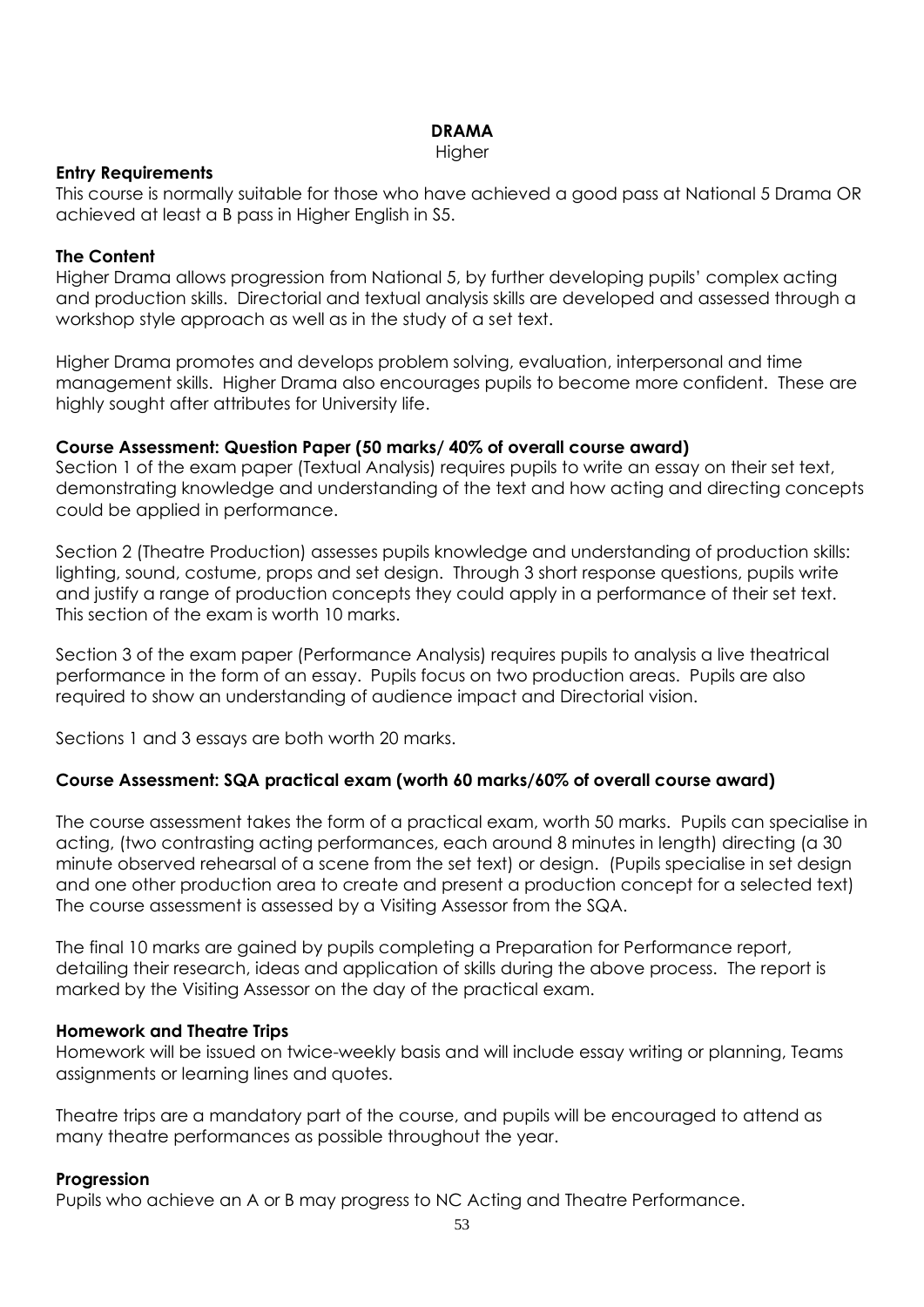### NC Acting and Theatre Performance

## **Entry Requirements**

An A or B pass in Higher Drama or successful completion of the NPA Acting and Performance course.

## **The Content**

NC Acting and Theatre Performance consists of 7 units. All of these must be successfully completed to gain the course award. Units 1 and 2 are both mandatory units from the NPA Acting and Performance and can be carried forward if the NPA is successfully completed in S5.

## **Unit 1: Theatre Skills in Performance**

Pupils learn about the role of the Actor, Director and production team, as well as theatre staging, roles and practices. Pupils then take on a role in a 30 minute devised Drama, where they develop skills in acting and stagecraft. To pass the unit, pupils then complete a written evaluation of the rehearsal and performance process.

## **Unit 2: Professional Theatre in Context**

This unit develops pupils' written analytical skills. Pupils investigate 2 contrasting theatre genres and then write a 500 word report, investigating elements of each. Using knowledge from the first unit, pupils then complete a second 500 word report, describing the role of a production team and what a Director's vision needs to consider.

Pupils then complete a 1000 word evaluation of two theatrical performances. These performances can be live at Dundee Rep or streamed via the National Theatre schools website. Pupils can also reference musical theatre productions.

## **Unit 3: Voice Skills and Unit 4: Movement Skills**

Pupils learn about voice production and physiology, developing the skills to plan and lead vocal warm ups. Pupils then apply and evaluate their own voice skills in 2 monologues and 1 duologue from the unit 7 production. In Movement Skills, pupils learn how to plan and lead a physical warm up. Pupils then devise, present and evaluate a minimum of 3 movement sequences: 1 solo and two group performances.

## **Unit 5: Acting Styles and Practitioners: An Introduction**

In this unit, pupils learn about the performance theories of Stanislavski and Brecht. Both theories are then applied in the performance of two extracts, 1 per practitioner. This process is then evaluated through a written report.

## **Unit 6: Acting Skills and Unit 7: Theatre Performance**

Delivered concurrently, pupils develop and apply acting techniques in class workshops, leading to the creation and portrayal of two contrasting characters. (One of which will be performed in Unit 7.) The Theatre Performance unit sees pupils perform in a 30 minute scripted performance.

#### **Homework**

Homework will include Teams assignments, complex research tasks, watching/ attending productions, report writing, learning lines or rehearsing monologues/solo movement pieces.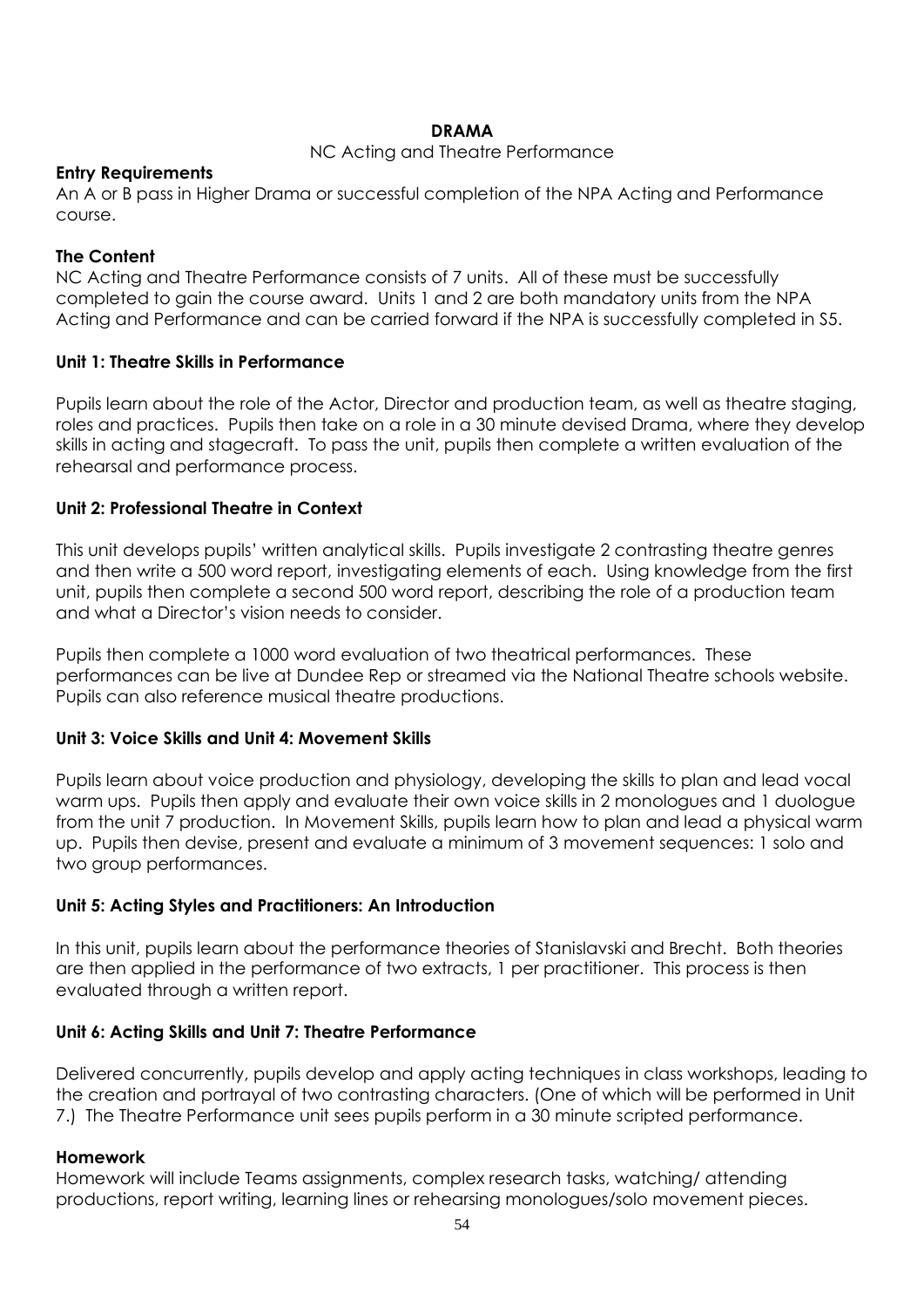## **EARLY EDUCATION AND CHILDCARE**

National 4/ 5

At National 4, the pupils study three mandatory units:-

- 1. Child Development
- 2. Play and Working in Early Education
- 3. Childcare.

The fourth optional unit is Parenting.

At National 5 level, the pupils study the same three mandatory units, with health included in the Child Development unit. The optional fourth unit at National 5 is Care and Feeding.

The aims of the courses are to:

- introduce candidates to the factors which impact on the lives of children, their parents and carers
- provide basic insight into working in early education and childcare
- introduce candidates to the interrelationship between component Units
- introduce candidates to the necessity of viewing all aspects of early education and childcare holistically
- enable candidates to draw upon the experiences gained in the Outcomes of the component Units to inform their understanding of what can be considered as effective early education and childcare provision
- introduce candidates to the scope of the early education and childcare sector
- allow candidates to develop key life skills, eg Parenting
- allow candidates to develop communication skills by working in groups and with others in a variety of contexts
- allow candidates to develop investigative skills using a variety of research methods
- allow candidates to develop presentation skills
- allow candidates to develop self-evaluation skills
- give candidates confidence to set achievable goals

• allow candidates the opportunity to develop skills required for possible employment in the early education and childcare sector, particularly personal/interpersonal, basic communication and practical caring skills

• allow candidates to develop skills required for employment in other sectors.

S4 pupils who successfully complete National 4 may progress to National 5 in S5. In some cases, S5 or S6 pupils may study National 5 level only. On achieving National 5 pupils may progress to Higher Care or NC Early Education and Childcare at Dundee and Angus College.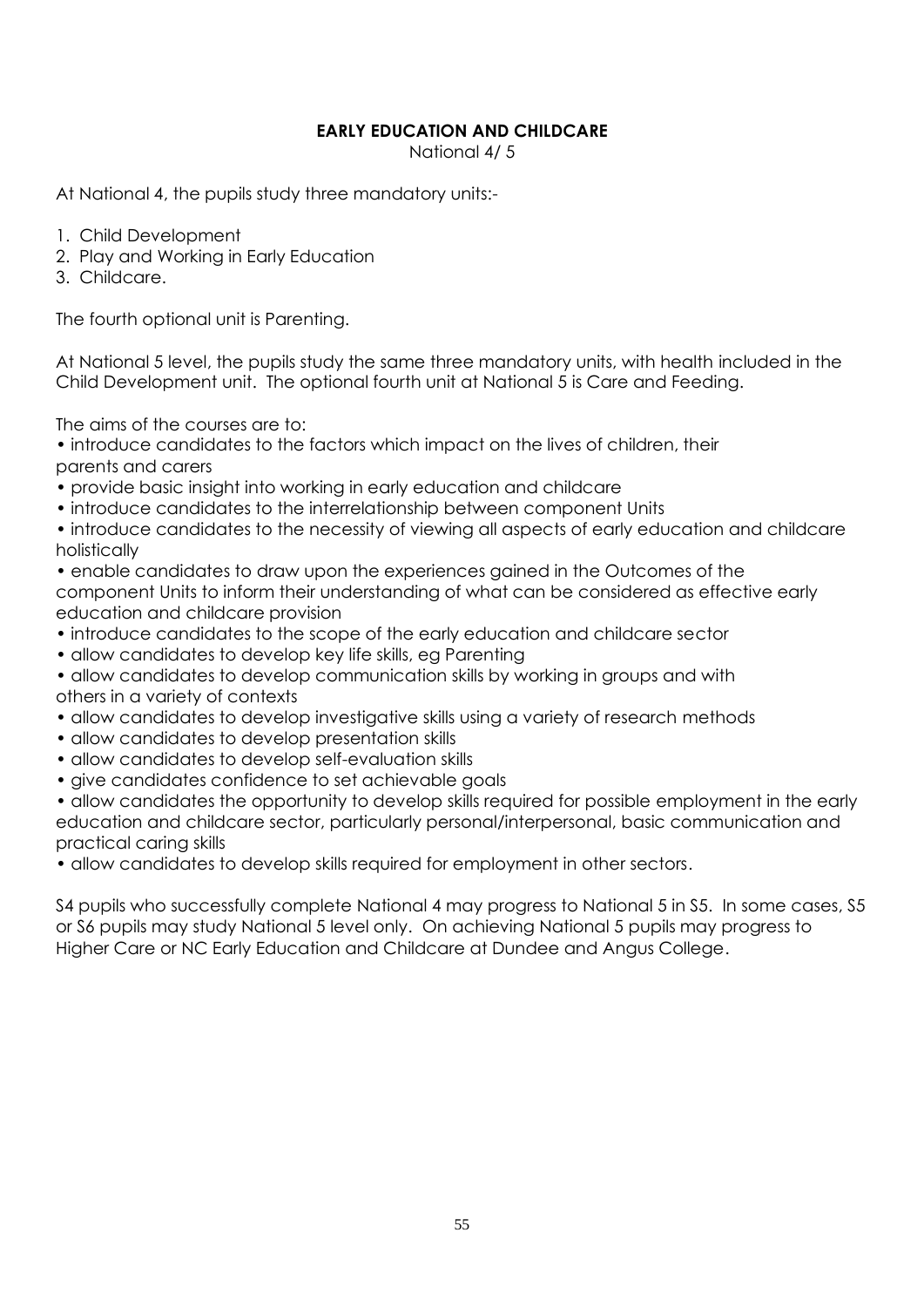## **ENGINEERING SCIENCE**

National 5

#### **Entry Requirements**

Learner would be expected to be either; in a National 5 Mathematics class, or have achieved National 5 Mathematics previously. An interest in a career in Engineering would be useful.

#### **The Content**

The National 5 course consists of three units, plus an Added Value Unit:

#### **Unit 1: Engineering Contexts and Challenges**

This Unit provides a broad context for the Course. It develops an understanding of engineering concepts by exploring a range of engineered objects, engineering problems and solutions. This Unit allows the learner to explore some existing and emerging technologies and challenges, and to consider implications relating to the environment, sustainable development, and economic and social issues.

#### **Unit 2 Electronics and Control**

This Unit explores an appropriate range of key concepts and devices used in electronic control systems, including analogue, digital and programmable systems. Skills in problem solving and evaluating are developed through simulation, practical projects and investigative tasks in a range of contexts.

#### **Unit 3: Mechanisms and Structures**

This Unit develops an understanding of mechanisms and structures. Skills in problem solving and evaluating are developed through simulation, practical projects and investigative tasks in a range of contexts.

#### **Added Value Unit**

The Engineering Science assignment adds value by requiring challenge and application. Learners will apply knowledge and skills from the Units to solve an appropriately challenging engineering problem.

#### **Assessment**

#### **Course assessment structure**

Component 1 — Question Paper 110 marks (69%) Component 2 — Assignment 50 marks (31%) **Total marks 160 marks**

You must pass the course assessment, including the 8 hour practical assignment and the written exam to be awarded the course qualification. The course assessment is graded A-D. Your grade will depend on the total mark for both components of the course assessment.

#### **Homework**

Homework is an integral component of this course and will be issued on a regular basis. Learners will be expected to show a high level of personal initiative and motivation.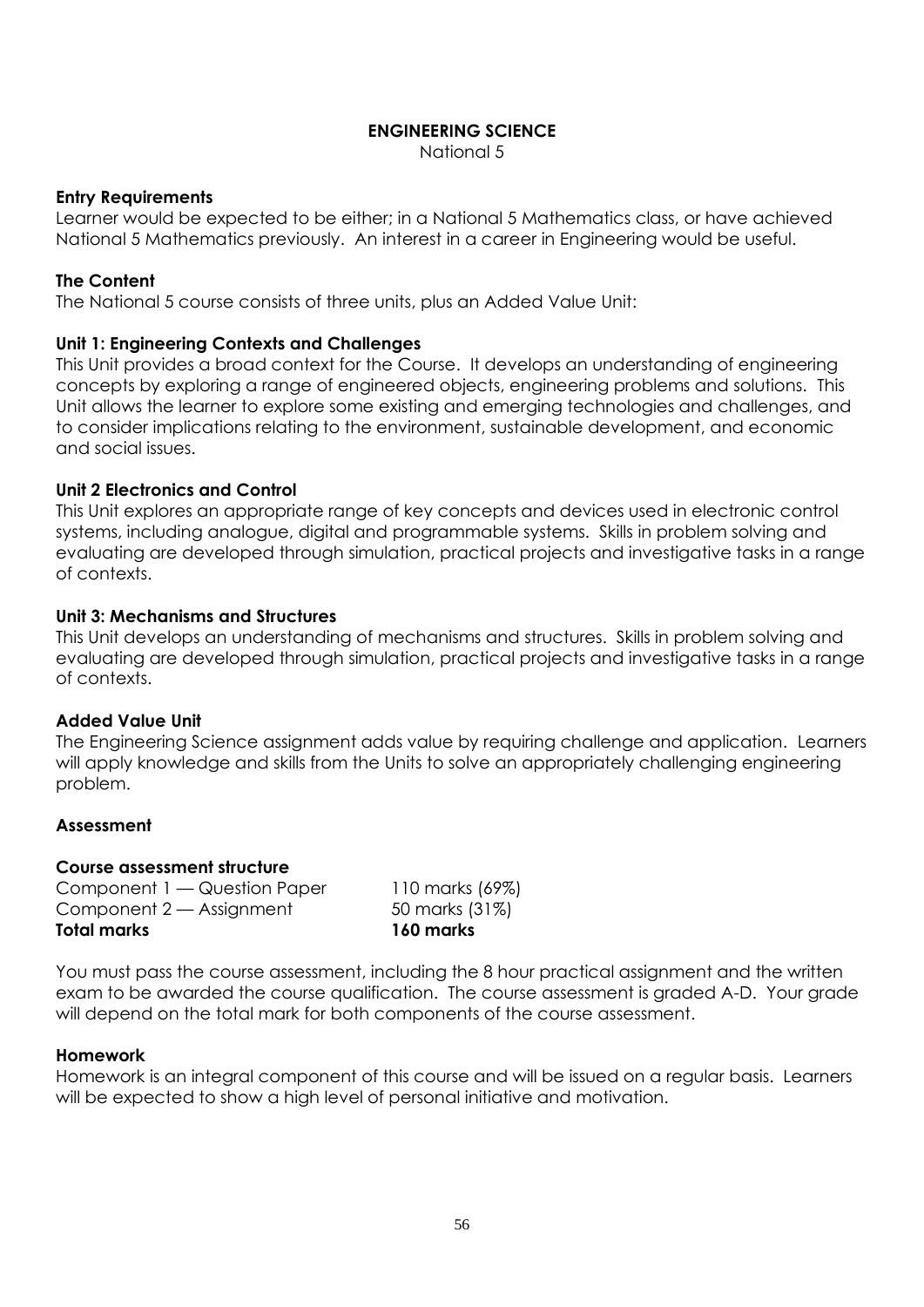#### **Progression**

Learners who achieve National 5 Engineering Science may progress to Higher Engineering Science. Skills learned throughout the course are transferable to a variety of College and University Degree Courses as well as a number of careers. These include: Industrial Design, Mechanical Engineering with: Aeronautics; Control; Material, Naval Architecture & Ocean Engineering, Electronics & Electrical Engineering, Civil & Structural Engineering, Electronics & Computer Engineering, Automotive Engineering, Environmental Engineering, Manufacturing Engineering, or Mechatronics.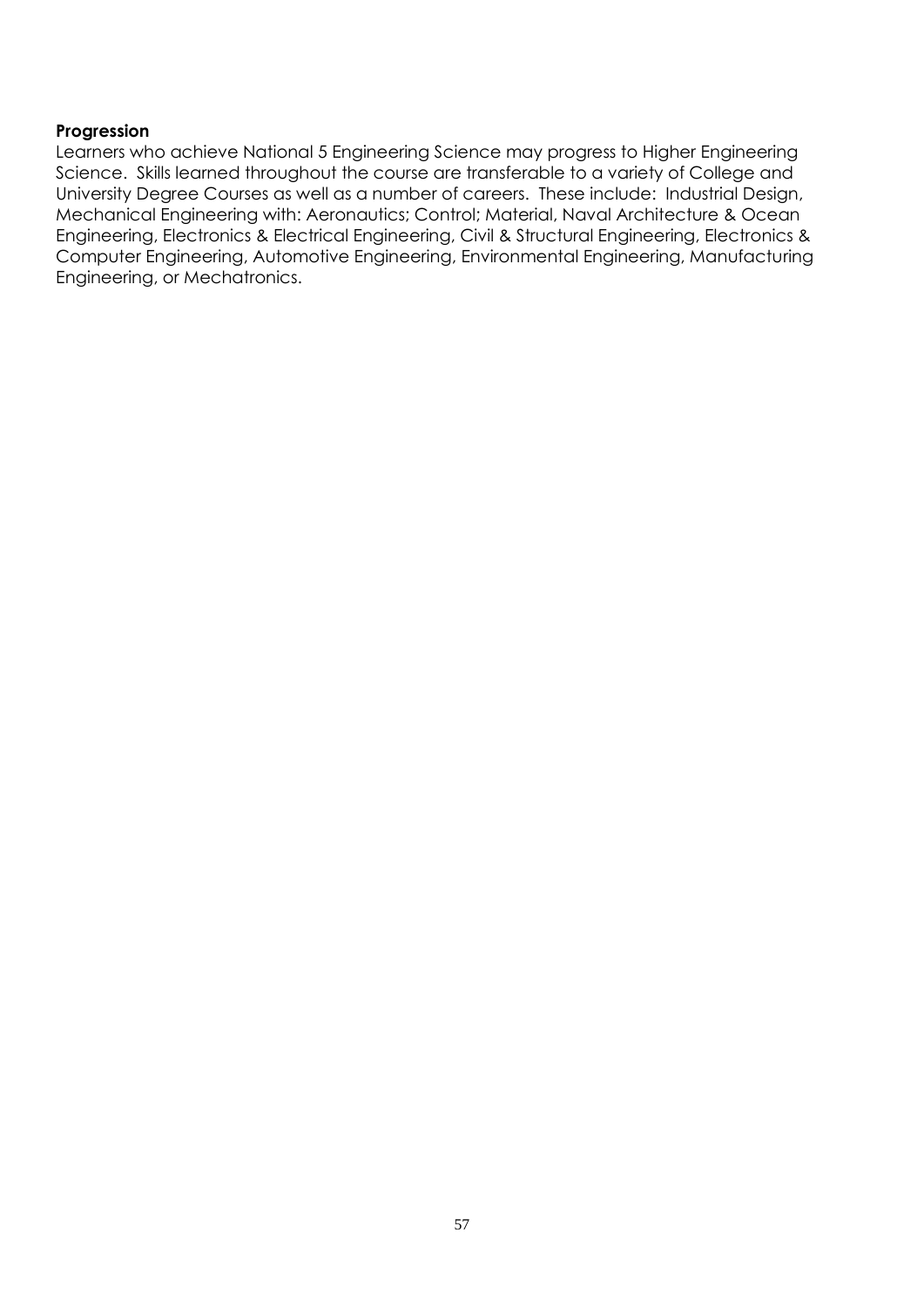## **ENGINEERING SCIENCE**

**Higher** 

### **Entry Requirements**

It is expected that prospective candidates should:

- · have passed National 5 Engineering Science.
- · have passed National 5 Maths

or

- · have passed National 5 Physics
- · be currently studying Higher Physics
- · be currently studying Higher Maths

## **The Content**

Engineering Science is heavily maths based, with topics covering:

- · design, simulation and construction of electronic circuits
- · computer control and programming
- · the design and mathematical testing of structural and mechanical systems
- · analysis and evaluation of existing and new engineering systems.

## **Assessment**

The course is assessed in the form of a written exam worth 110 marks and an Added Value Unit Assignment worth 50 Marks.

#### **Course assessment structure**

| Total marks                  | 160 marks       |
|------------------------------|-----------------|
| Component 2 – Assignment     | 50 marks (31%)  |
| Component 1 – Question Paper | 110 marks (69%) |

You must pass the course assessment, including the practical assignment and the written exam to be awarded the course qualification. The course assessment is graded A-D. Your grade will depend on the total mark for both components of the course assessment.

The assignment will give learners an opportunity to demonstrate:

• the ability to apply knowledge and understanding, and practical skills

#### **Homework**

Homework is an integral component of this course and will be issued on a regular basis. Learners will be expected to show a high level of personal initiative and motivation.

#### **Other Important Notes**

Learners are required to carry out some practical activities. Strict Health and Safety rules must be adhered to during these activities

#### **Progression**

Skills learned throughout the course are transferable to a variety of College and University Degree Courses as well as a number of careers. These include: Industrial Design, Mechanical Engineering with: Aeronautics; Control; Material, Naval Architecture & Ocean Engineering, Electronics & Electrical Engineering, Civil & Structural Engineering, Electronics & Computer Engineering, Automotive Engineering, Environmental Engineering, Manufacturing Engineering, or Mechatronics.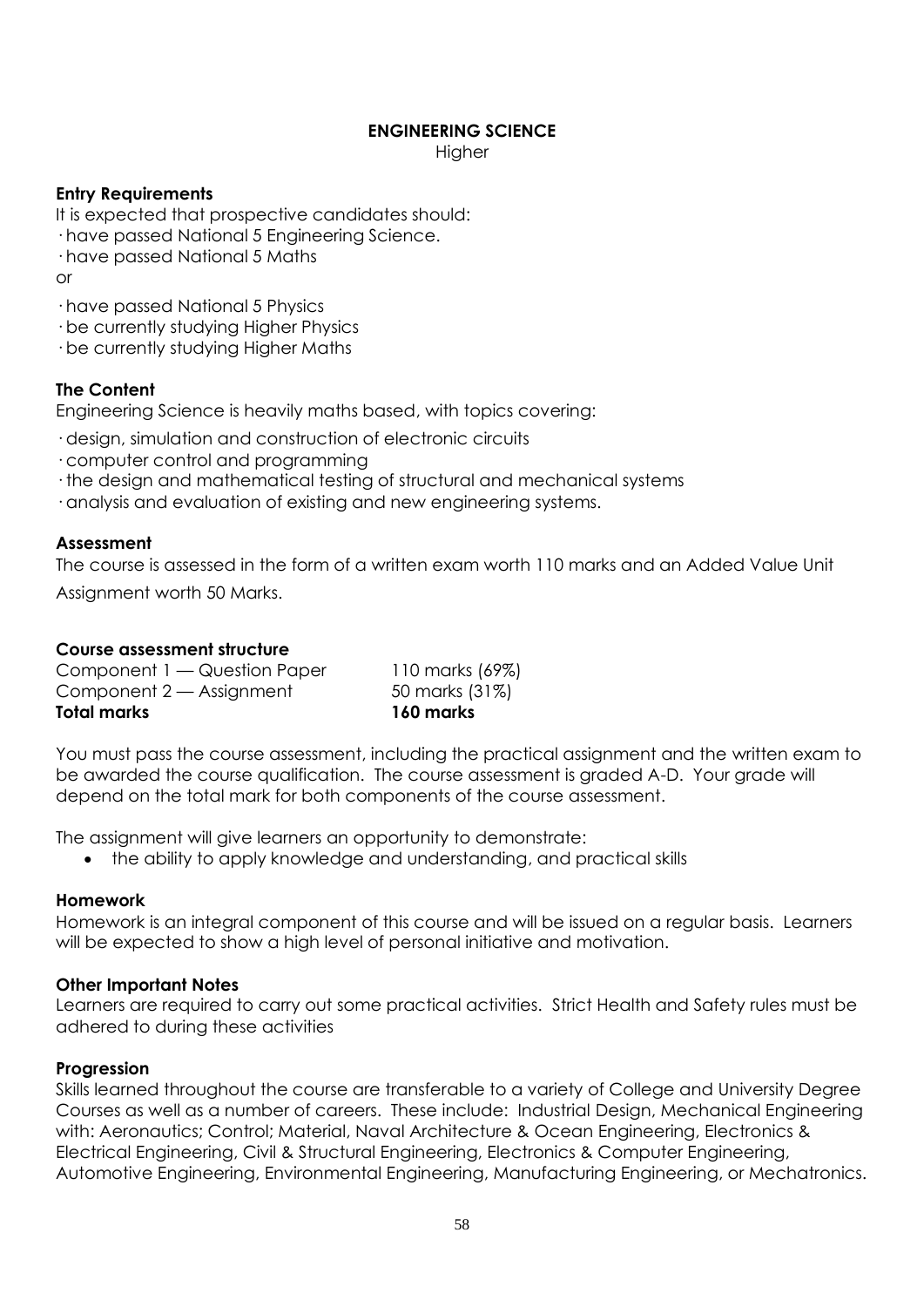#### National 4

## **Entry Requirements**:

Learners would normally be expected to have attained the skills, knowledge and understanding acquired through following the S1-3 Broad General Education (BGE) course. Successful completion of this qualification will better prepare learners for the world of work or continuing education.

The National 4 course follows directly on from BGE and continues to develop language skills in the four Specific Aspects of Learning (SALs): listening, talking, reading and writing. In order to achieve a National 4 Award, candidates need to complete two mandatory units as well as an Added Value Unit (AVU).

### **Unit 1 Analysis and Evaluation: Reading and Listening**

**Outcome1:** Successful candidates will show an ability to analyse and evaluate straightforward written texts demonstrating an understanding of purpose, audience, main ideas, supporting details and literary techniques, including critical terminology. Formal assessment will be an unseen close reading passage with questions.

**Outcome 2**: Candidates must demonstrate an ability to analyse and evaluate straightforward spoken language, again focusing on purpose, audience, main ideas, supporting details, and how spoken language is used to create effects. This will be assessed using audio-visual resources.

## **Unit 2 Creation and Production: Writing and Talking**

**Outcome 1:** Pupils will produce straightforward written texts in different genres. Candidates will be expected to experiment across a variety of styles, including creative and discursive writing, meeting the requirements of each genre as appropriate.

**Outcome 2:** Learners will be involved in talk activities, such as active participation in group discussions and delivering presentations. They will be required to take account of audience and purpose through selecting relevant ideas and appropriate content. In addition, candidates will have to demonstrate an ability to communicate meaning at first hearing, using both spoken language and non-verbal communication.

## **Homework**

Homework is an integral and ongoing component of this course and will take a variety of forms: revisiting class notes; improving vocabulary; reading quality fiction and non-fiction; specific exercises issued by the class teacher, as appropriate. Learners will be expected to show a high level of personal initiative and motivation.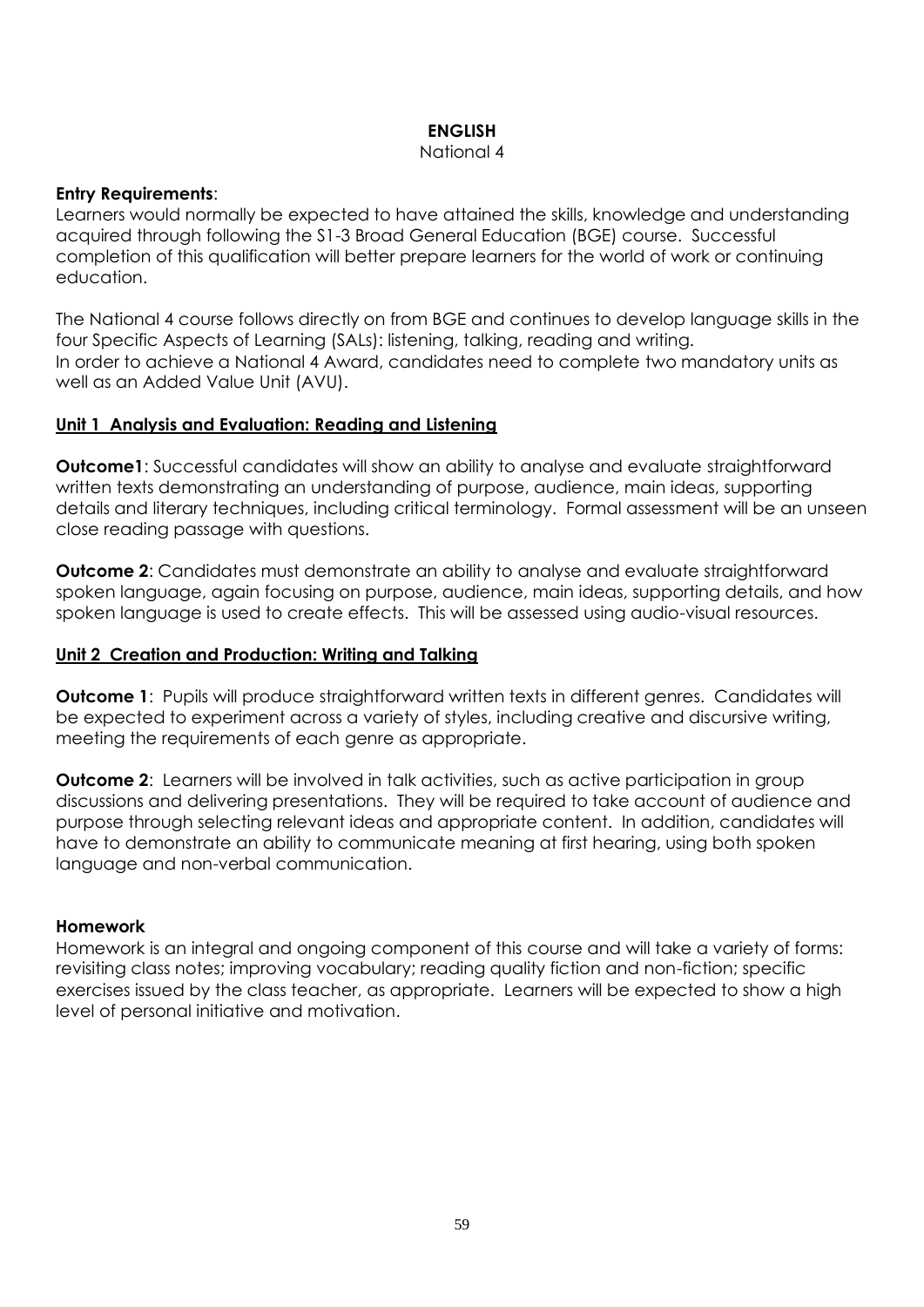#### National 5

## **Entry Requirements:**

Candidates will be expected to have successfully completed all elements of National 4 English. The National 5 course continues to develop language skills in listening, talking, reading and writing. As with the National 4 course, successful completion of this qualification will better prepare learners for the world of work or continuing education.

To achieve a National 5 Award, candidates need to complete one mandatory unit as well as demonstrating literacy competence in order to be entered for the SQA exam:

## **Spoken Language**

In this assessment, candidates have to do at least one of the following spoken language activities:

- Take part in a group discussion, or discussion-based activity, to which they contribute relevant ideas, opinions, or information, using detailed language. Candidates must take account of the contributions of others and stay focused on the topic or task.
- Prepare and present a presentation. The presentation must be detailed in content, and must be structured in a clear and relevant way. Candidates must answer questions from the audience at some point in the presentation.

This performance, which is part of course assessment, is assessed on an achieved/not achieved basis. Evidence of success may come from a range of different tasks.

In addition, unlike National 4 English, which is entirely internally assessed, National 5 concludes with an **external assessment,** which has two components:

## **Component 1: The Portfolio (30% of the overall grade)**

This will consist of two pieces of writing in different genres, one broadly creative and the other broadly discursive, with 15 marks available for each essay. As candidates have the opportunity to redraft these essays, there is a very high expectation that they will be submitted free from technical errors.

## **Component 2: The Examination (70% of the overall grade)**

A one-hour paper, which will test skills in reading for understanding, analysis and evaluation by answering questions on an unseen non-fiction paper. This is worth 30% of the exam. The second, ninety-minute paper has two parts:

20% - a critical essay answering an unseen question on a text previously studied in class. 20% - answering questions on a Scottish text or group of shorter Scottish texts, again studied in class.

## **Homework**

Homework is an integral and ongoing component of this course and will take a variety of forms: revisiting class notes; improving vocabulary; reading quality fiction and non-fiction; practising past papers; specific exercises issued by the class teacher, as appropriate. Learners will be expected to show a high level of personal initiative and motivation.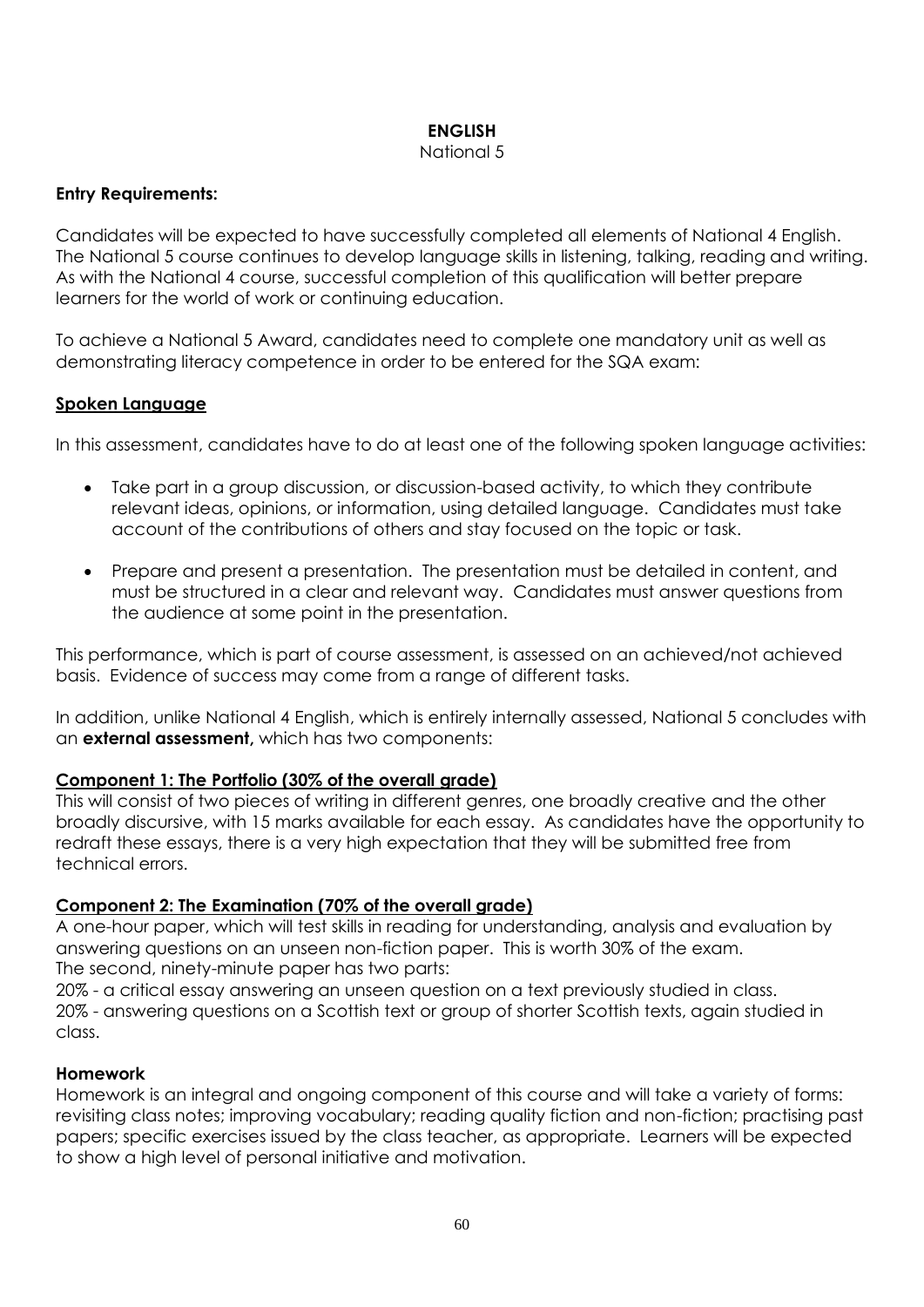Higher

## **Entry Requirements**

A National 5 pass at either A, B or C.

The course provides candidates with the opportunity to develop the skills of reading, writing, talking and listening in order to understand and to use language which is detailed and complex in nature. Candidates develop complex language skills allowing them to engage with and to process detailed and complex ideas, opinions, information, language forms and use, and to increase their ability to learn with independence.

To achieve a Higher Award, candidates need to complete one mandatory unit:

## **Spoken Language**

In this assessment, candidates have to do at least one of the following spoken language activities:

- Take part in a group discussion, or discussion-based activity, to which they contribute relevant ideas, opinions, or information, using detailed and complex language. Candidates must take account of the contributions of others and stay focused on the topic or task.
- Prepare and present a presentation. The presentation must be detailed and complex in content, and must be structured in a clear and relevant way. Candidates must answer questions from the audience at some point in the presentation.

This performance, which is part of course assessment, is assessed on an achieved/not achieved basis. Evidence of success may come from a range of different tasks.

Higher concludes with an **external assessment,** which has two components:

## **Component 1: The Examination (70% of the overall grade)**

A ninety minute paper titled 'Reading for Understanding, Analysis and Evaluation'. Marks are awarded for applying reading skills in understanding, analysis and evaluation to questions on two unseen non-fiction passages.

The second, ninety-minute paper, titled 'Critical Reading' has two parts: 20% - answering textual analysis questions on a Scottish text or group of shorter Scottish texts, studied in class.

20% - a critical essay answering an unseen question on a text previously studied in class. In each part, learners must cover a different genre and cannot use the same text twice. Twenty marks will be awarded for each of the two tasks addressed.

## **Component 2 — Portfolio: Writing**

The purpose of this portfolio is to provide evidence of the learner's writing for two different purposes. This portfolio will give learners an opportunity to demonstrate the following skills, knowledge and understanding:

- develop their skills in writing in different genres
- develop their skills in writing for a range of purposes and audiences

The portfolio will have 30 marks (30% of the total mark).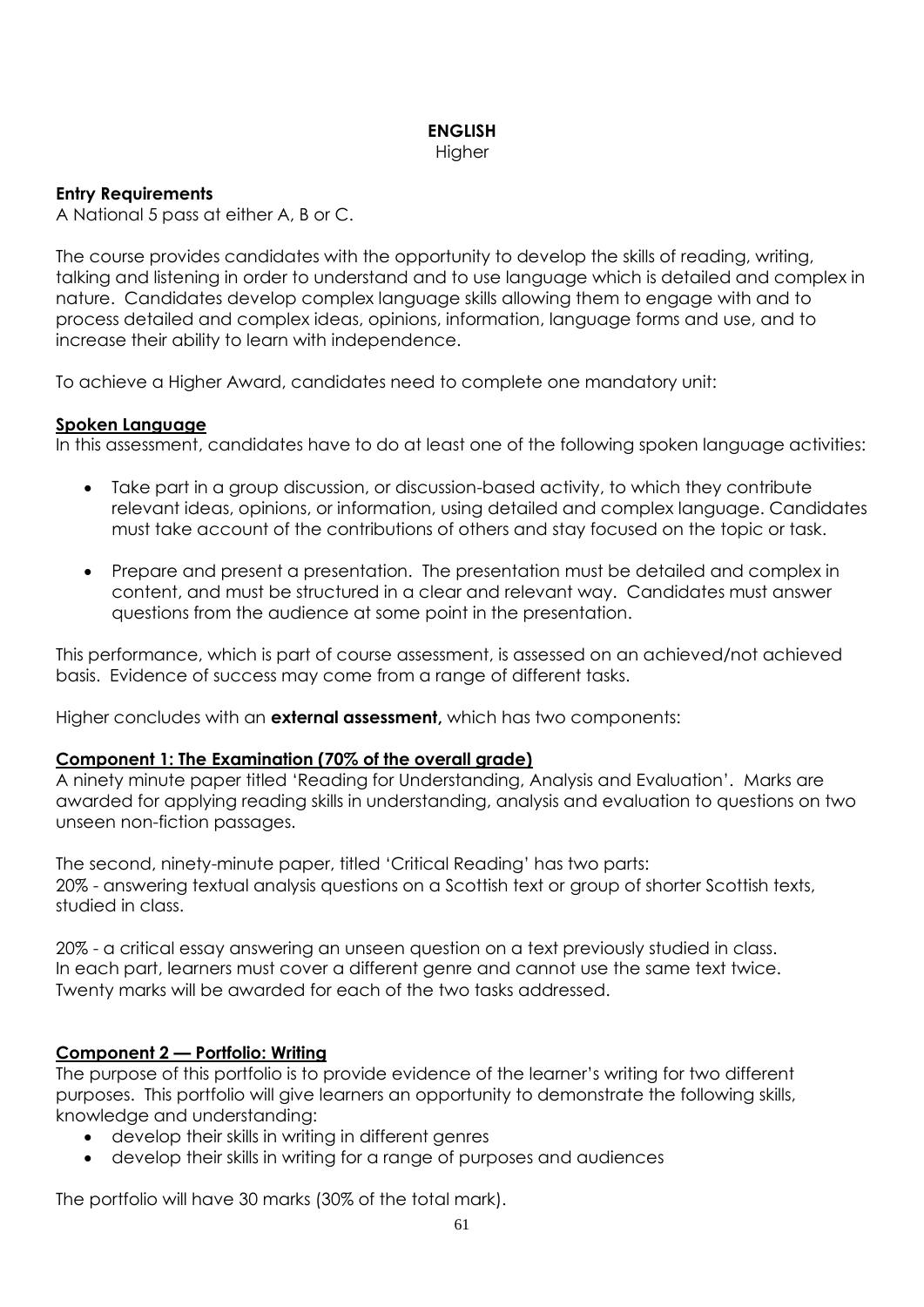The portfolio will comprise two written texts that address the main language purposes, namely creative and discursive writing.

Fifteen marks will be awarded for each writing piece chosen for the portfolio. Learners will demonstrate their ability to write in more than one form.

The portfolio–writing is a final summative assessment and when a candidate begins the process of drafting their pieces of writing, this must be under the direct supervision of their teacher or lecturer. At this point, no other person can be involved in the discussion or review of the candidate's work.

#### **Homework**

Homework is an integral component of this course and will be issued on a regular basis. Learners will be expected to show a high level of personal initiative and motivation.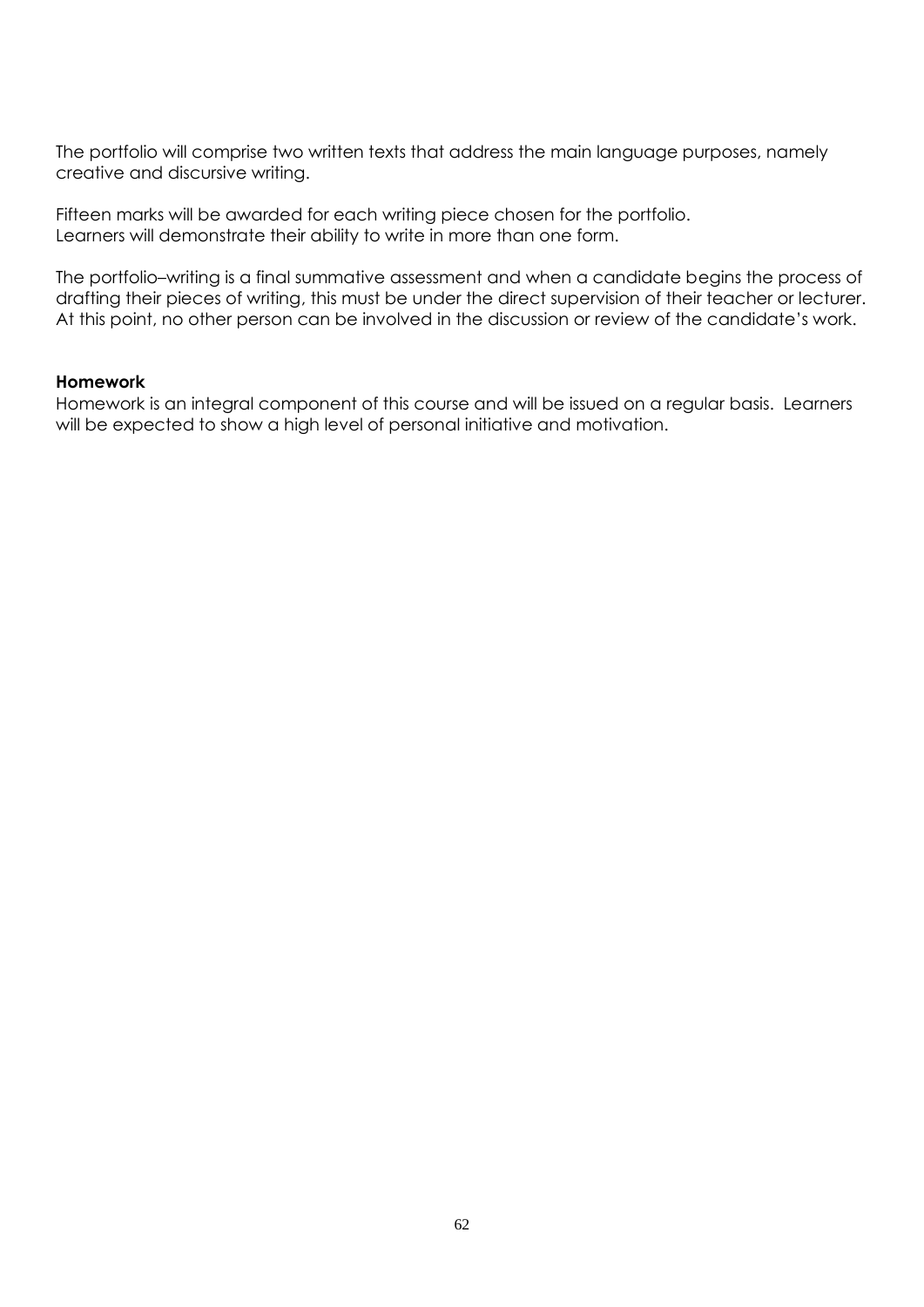### Advanced Higher

## **Entry Requirments**

Higher English at A or B.

## **Purpose and aims of the Course**

The main purpose of the Course is to provide learners with the opportunity to apply critical, analytical and evaluative skills to a wide range of complex and sophisticated texts from different genres. Learners will develop sophisticated writing skills, responding to the way structure, form and language shape the overall meaning of texts. The Course provides personalisation and choice for learners by allowing them to choose to develop skills in different types of writing, and by developing their awareness of the relationship between text and context in the analysis and evaluation of literary texts.

## **Course assessment structure**

Component 1 — Question paper: Literary Study 20 marks

The purpose of this question paper is to assess candidates' ability to apply the skills of critical analysis and evaluation to previously studied literary texts.

Candidates will choose one question from a range of questions and write a critical essay in response to it. The time allocated for this exam is 1.5 hours.

Component 2 — Question paper: Textual Analysis 20 marks

The purpose of this question paper is to assess candidates' ability to apply the skills of critical analysis and evaluation to an unseen literary text.

Candidates will choose one question on an unseen literary text and write an extended critical analysis of it. The time allocated for this exam is 1.5 hours.

#### Component 3 — Portfolio – writing, 30 marks

The candidates will engage in writing in different genres for a range of purposes and audiences. Candidates will produce two pieces of writing for two different purposes and audiences. The folio is submitted to the SQA for assessment prior to the exam.

#### Component 4 — Project – dissertation, 30 marks

This dissertation will give candidates an opportunity to demonstrate the following skills, knowledge and understanding: independent planning, research and presentation of their knowledge and understanding of an aspect or aspects of literature.

The text(s) chosen must not be the same as those used in the Literary Study question paper. This dissertation will be between 2,500 and 3,000 words long. The dissertation will be submitted to the SQA for assessment in March.

## **Homework**

Homework is an integral component of this course and will be issued on a regular basis. Learners will be expected to show a high level of personal initiative and motivation.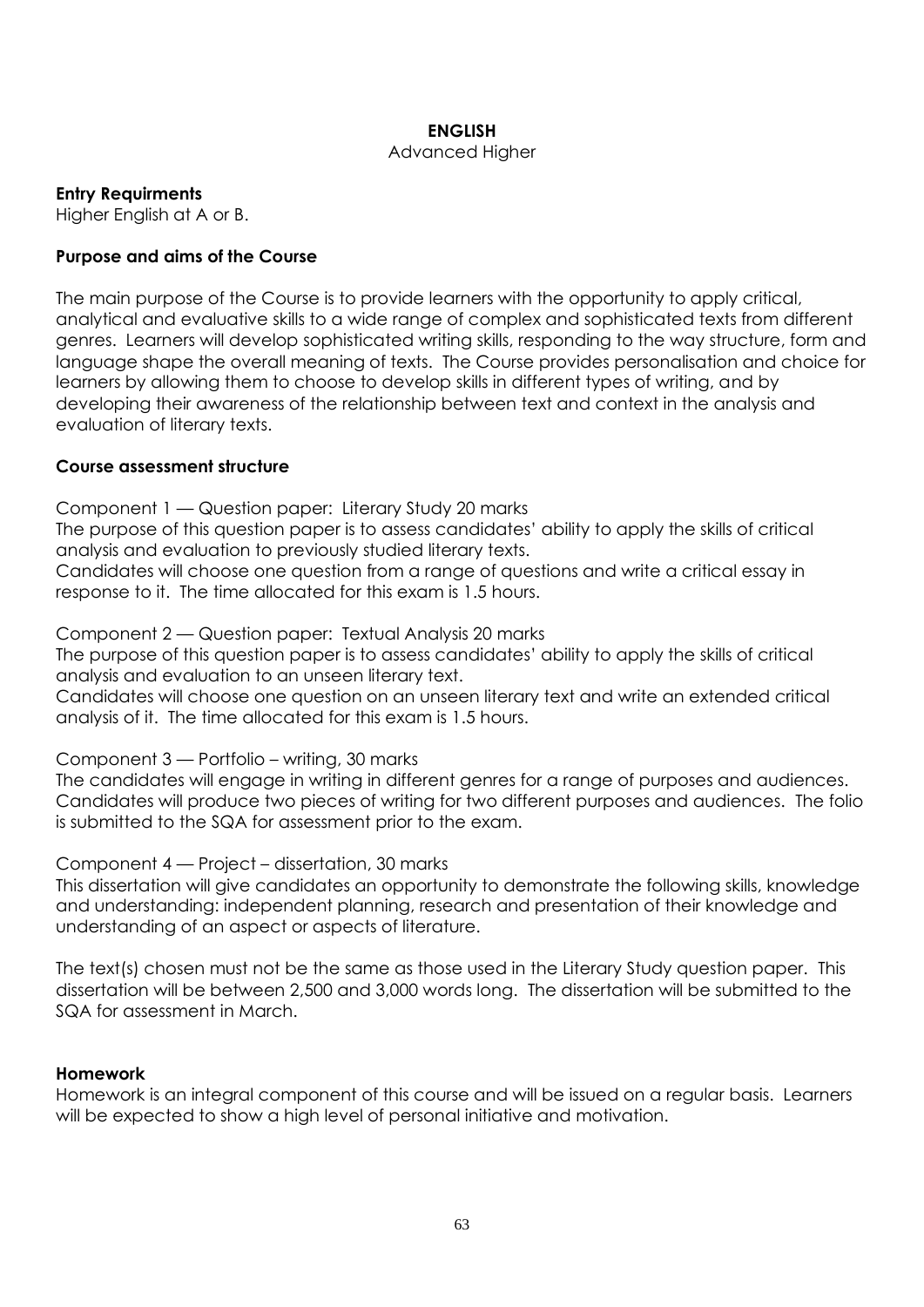## **FASHION & TEXTILES TECHNOLOGY**

National 5

#### **Entry Requirements**:

Learners would normally be expected to have attained the skills, knowledge and understanding required by either S1-3 Broad General Education, S3 Fashion elective or have achieved a pass at National 4.

## **The Content:**

There are three core units:

- Textile Technologies
- Fashion & Textile choices and trends
- Fashion item Development.

The National 5 Fashion and Textile Technology Course enables learners to develop an understanding of textile properties, characteristics and technologies, item development, fashion/textile trends and factors that affect fashion choice. The Course particularly emphasizes the development of practical skills and textile construction techniques to make detailed fashion/textile items, to an appropriate standard of quality.

#### **Assessment**

Internal assessment will be ongoing throughout the course and takes the form of a workbook and practical assessment, followed by both a course assignment and a written examination.

#### **Homework:**

As this subject is predominately using creative and practical skills, pupils will often be required to research suitable resources and complete creative plans at home. Pupils will also be expected to use the resources on GLOW to consolidate their learning and to use as a revision aid prior to their written assessments.

#### **Other Important Notes:**

Pupils are required to pay a fee at the beginning of the session towards the cost of textile resources used in the classroom. This is used to subsidise the cost of resources used. As a guide, the fee for 2018/19 academic session was £25.

We would strongly encourage pupils to use their own creative flair when designing and making their fashion items, therefore additional fabrics and embellishments will also need to be obtained from time to time.

#### **Progression:**

Pupils who achieve National 4/5 Fashion & Textiles might progress to:

- Higher Fashion and Textile Technology
- Further Education at National Certificate or SVQ in Textile and Clothing design.
- Employment in textile related area.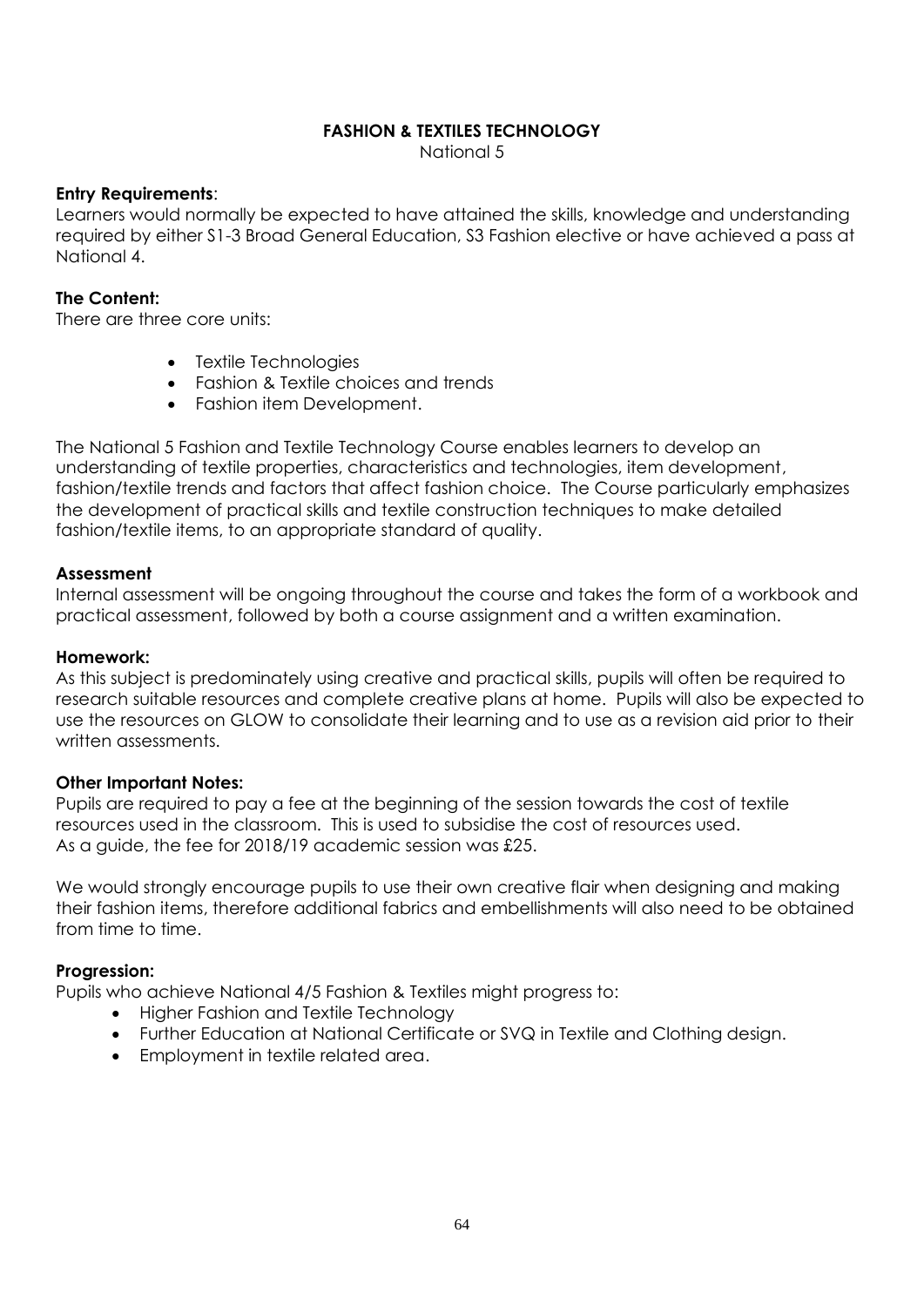### **FASHION & TEXTILES TECHNOLOGY**

**Higher** 

#### **Entry Requirements**

- 1. National 4/5 Fashion & Textiles
- 2. National 5 in a related subject area (new starts)
- 3. National 5 English.

## **The Content**

There are three core areas:

- Textile Technologies
- Fashion & Textile choices and trends
- Item Development.

The Higher Fashion and Textile Technology Course enables learners to develop an understanding of how the fashion industry operates and influences on consumer fashion/textile choices. This course provides learners with opportunities to develop and communicate their own ideas for fashion/textile items, explore the technological process of developing fashion/textile items, and consider a range of design and construction techniques.

#### **Assessment**

Internal assessment will be ongoing throughout the course and takes the form of a workbook and practical assessment. There is one component of external course assessment. Both have a final practical assignment and written examination to complete the course.

#### **Homework**

As this subject is predominately using creative and practical skills, pupils will often be required to research suitable resources and complete creative plans at home. Pupils will also be expected to use the resources on GLOW to consolidate their learning and to use as a revision aid prior to their written assessments.

#### **Other Important Notes**

Pupils are required to pay a fee at the beginning of the session towards the cost of textile resources used in the classroom. This is used to subsidise the cost of resources used. As a guide, the fee for 2018/19 academic session was £25.

We would strongly encourage pupils to use their own creative flair when designing and making their fashion items, therefore additional fabrics and embellishments will also need to be obtained from time to time.

#### **Progression**

Pupils who achieve Higher Fashion & Textiles may progress to:

• Further Education or Higher Education including HNC, HND or Degree courses in Clothing Design and Manufacture, Textiles and Fashion Design Management Employment in retail clothing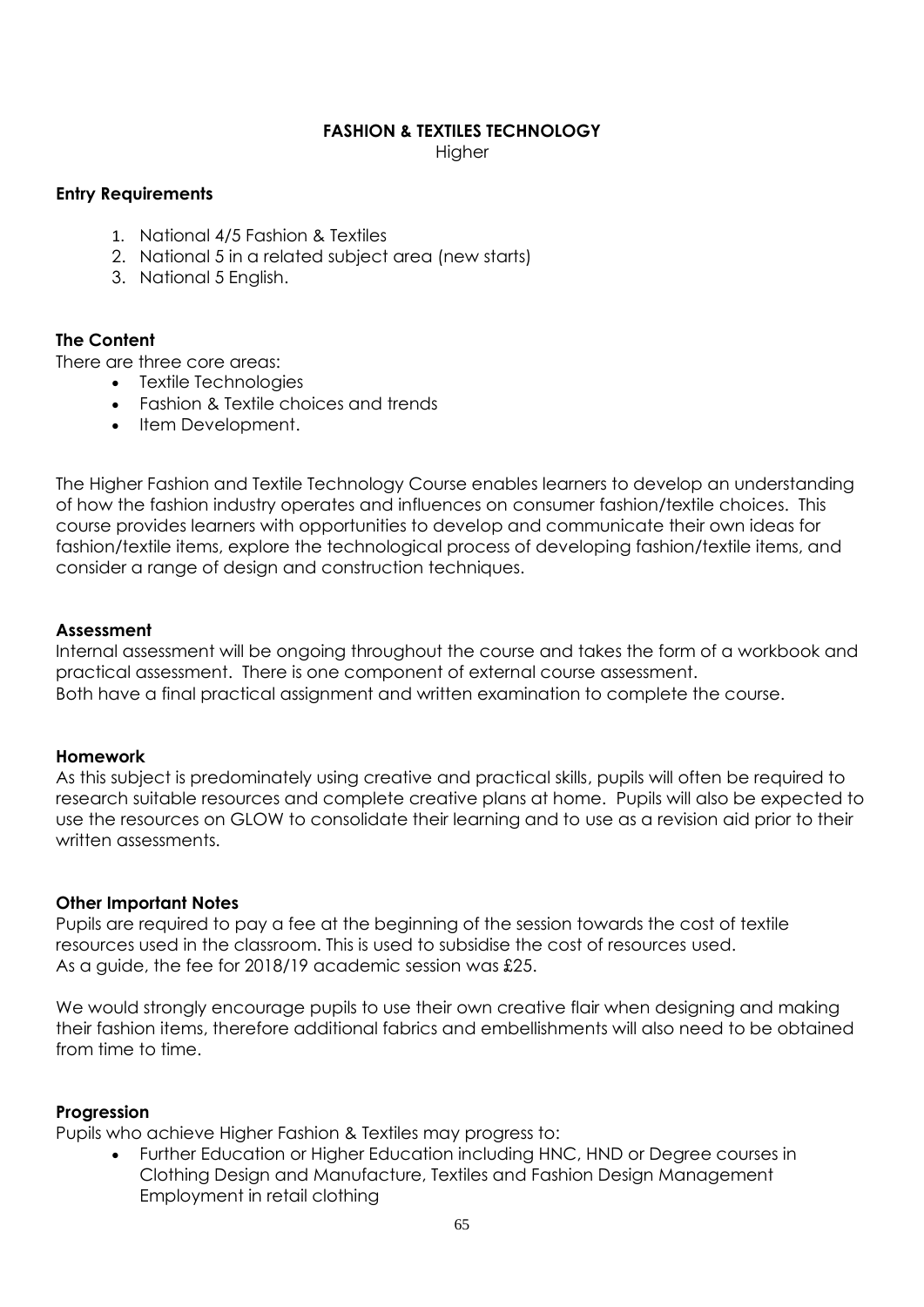## **Assessment**

- · There is a final practical course assignment worth 70%.
- · Written examination worth 30% of the overall grade.

#### **Homework:**

As this subject is predominately using creative and practical skills, pupils will often be required to research suitable resources and complete creative plans at home. Pupils are encouraged to attend study support to make use of the technological equipment.

#### **Other Important Notes:**

Pupils are required to pay £25 at the beginning of the session, which contributes towards the cost of textile resources used in the classroom.

We would strongly encourage pupils to use their own creative flair when designing and making their fashion items, therefore additional fabrics and embellishments will also need to be obtained throughout the year.

#### **Progression:**

Pupils who achieve national 4/5 Fashion & Textiles might progress to:

- Higher Fashion and Textile Technology
- Further Education at National Certificate or SVQ in Textile and Clothing design.
- Employment in textile related area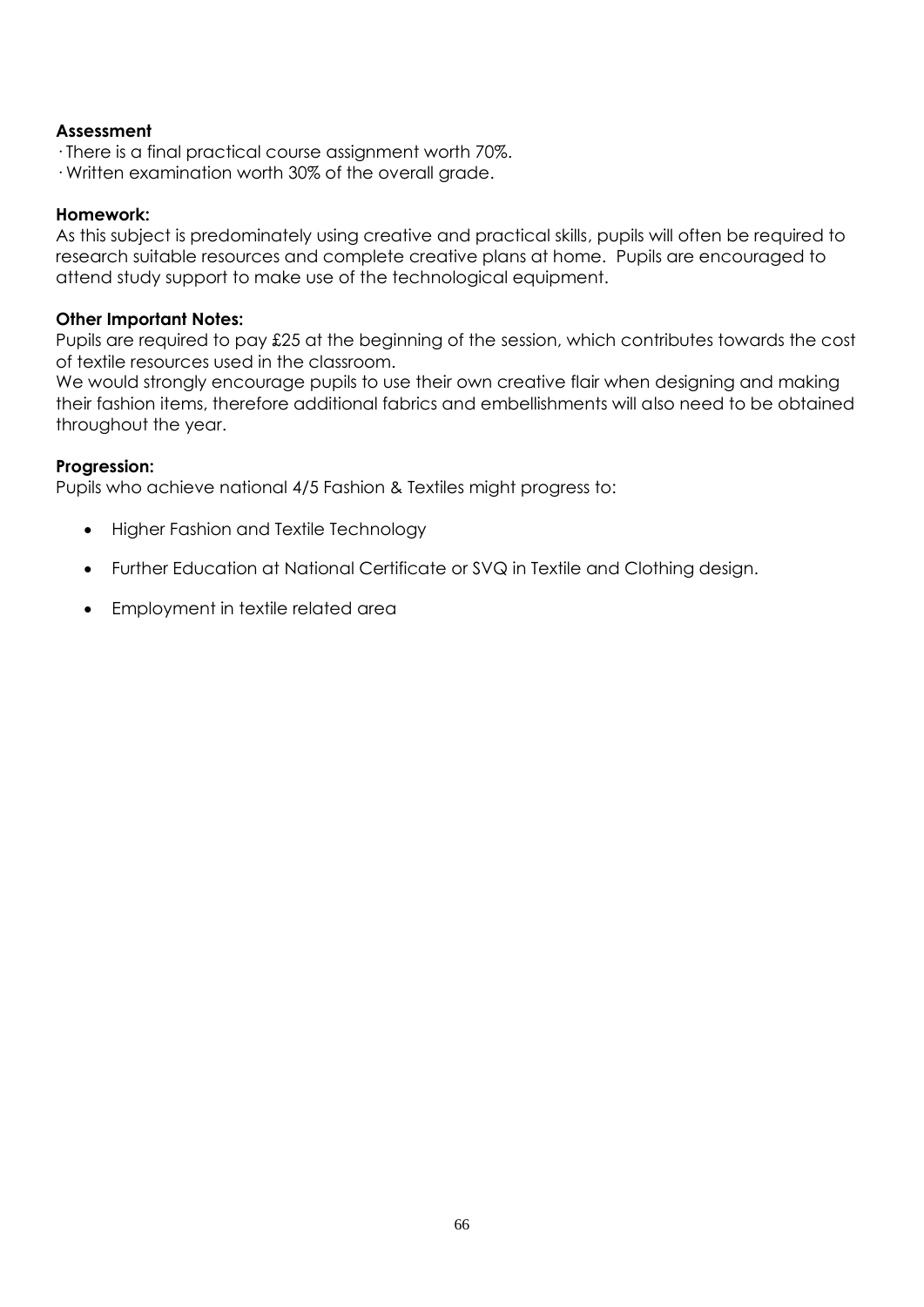## **F1 IN SCHOOLS**

## **Purpose of the Course:**

- to compete in the world renowned F1 In Schools competition (www.f1inschools.com)
- to work collaboratively to design, develop and manufacture a miniature race car
- to further develop skills and learning qualities highly sought after in further education and industry.

## **Course Details**

F1 in Schools gives students a unique opportunity to develop key skills such as; communication, presenting and team work whilst having fun by taking part in the world's biggest and most exciting STEM (Science, Technology, Engineering and Maths) challenge. This exciting education initiative provides the opportunity to run a real-life competition following the same processes real Formula One teams follow, from their initial business plan through to their car design. Pupils will be using Computer Aided Design (CAD) software, data analysis using Computational Fluid Dynamics (CFD) and drag calculation software, Computerised Numerical Control (CNC) machinery to manufacture their car, and wind and smoke tunnels for testing. Finally, they will race their car on a 20m F1 in Schools race track to see who has designed and manufactured the fastest car.

Pupils involved in the competition will also get a Silver Crest Award for taking part, and the course closely follows the MHS Learning Qualities. This is an excellent opportunity to experience working in a real life scenario. Feedback from Universities and employers say this competition is highly effective at building transferable skills and it is something they look for on CV's and Personal Statements.

Other benefits, such as scholarships and company sponsorship through further training and employment all depend on how well the team perform on the competition. A number of pupils worldwide each year who take part receive the Ranstadt-Williams scholarship, which involves training and working around the world on the F1 Circuit.

#### **Recommended Entry**

There are a range of skills required in the team, from Project Management to Design Engineering, Manufacturing to Business and Marketing, Web Design to Accounting and a host of others in between.

Pupils should be in S6, and generally have passed a number of Higher exams in S5. It is preferable for one of these to be in a Technical Subject (Engineering Science, Design and Manufacture or Graphic Communication), but not essential as long as we have a range of skill sets within the team.

Anyone with any queries should discuss with Mrs Barclay or a current F1 In Schools team member.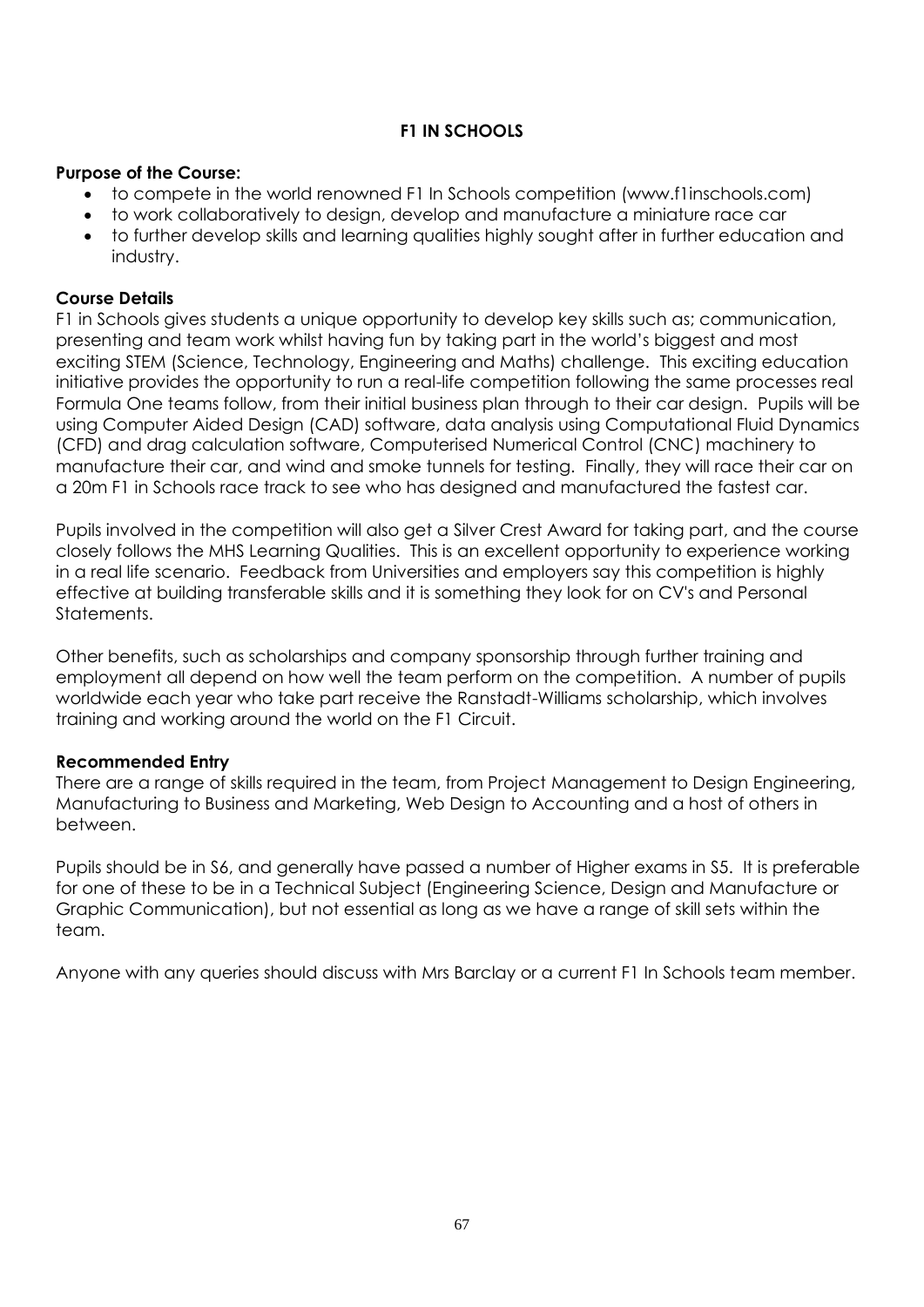## **GEOGRAPHY**

National 4 / 5

## **Entry Requirements**

Learners would normally be expected to have attained the skills, knowledge and understanding required by either S1-3 Broad General Education (BGE) and / or achieved a pass at National 4.

### **The Content**

The National 4 / 5 course consists of three units:

### **Unit 1: Physical Environments**

In this Unit, learners will develop geographical skills and a detailed knowledge and understanding of the processes and interactions at work within physical environments. The location of landscape type; formation of key landscape features; land use management and sustainability of two landscape types will be studied:

**limestone** (**Yorkshire Dales**) and **rivers** (**River Tay**). Within the **weather** component, the factors affecting British climate will be studied with an understanding of the weather associated with depressions and anticyclones.

#### **Unit 2: Human Environments**

In this Unit, learners will develop geographical skills and a detailed knowledge and understanding of the processes and interactions at work within human environments. Within the **population** component they will study and compare developed (**Japan**) and developing countries (**The Gambia**) drawn from a global context. Key topics include: contrasts in development and world population distribution and change. Within the **urban** component there are two case studies. **Glasgow** focuses on changes in the city centre and around the River Clyde, problems and solutions to traffic management and the changes in housing with a focus on the Gorbals. **Mumbai** focuses on the shanty towns, exploring the problems found in these areas and what is being done to improve these areas. The documentary Slumming It with Kevin McCloud is a key part of this case study. Within the **rural** component, the changes in the rural landscape related to modern technology, diversification, biofuels, genetic modification and organic farming will be explored with a focus on two locations – **UK** and **India**.

#### **Unit 3: Global Issues**

In this Unit, learners will develop numerical and graphical skills and a detailed knowledge and understanding of significant global geographical issues . The two topics studied are: Environmental Hazards and Health. Within the **Environmental Hazards** component, there will be the exploration of the causes, impacts on the people and the environment and management of three natural disasters – **Mt St Helen's** Volcanic eruption, the **Japan earthquake and tsunami** in 2011 and **Hurricane Katrina**. Within the **Health** component, there will be the exploration of the causes, effects and strategies to manage three diseases – **AIDS, Malaria and Heart Disease.** 

#### **N4 Assessment**

Internal assessments will be ongoing throughout the course and take various forms. Pupils will then undertake an Added Value project of their choice that will be marked internally and moderated by the SQA.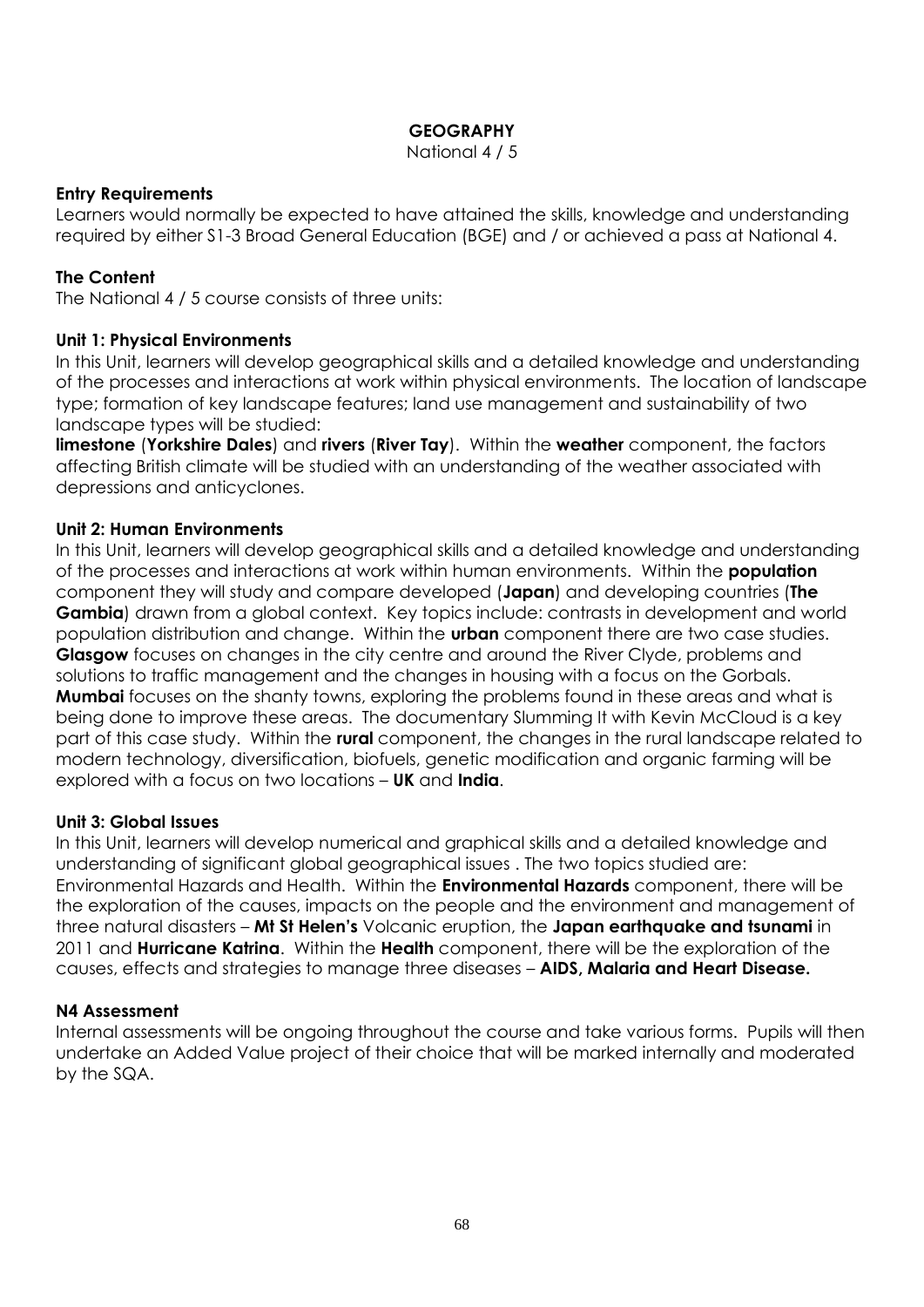#### **N5 Assessment**

Internal assessments will be ongoing throughout the course and take various forms. There are two components of the external course assessment:

| Component 1 — question paper |  |  | 80 marks |
|------------------------------|--|--|----------|
|                              |  |  |          |

• Component 2 — assignment\* 20 marks

## **Total marks 100 marks**

\*The assignment will allow learners to identify, research, process, evaluate and reach a wellsupported conclusion based on a geographical issue of their choice.

## **Homework**

Homework is an integral component of this course and will be issued on a regular basis. Learners will be expected to show a high level of personal initiative and motivation.

### **Other Important Notes**

There is the opportunity to take part in the **Dundee fieldtrip,** where learners are taken to different areas of Dundee to collect data to allow them to explore the reasons for the differences in land use, environment and traffic.

### **Progression**

Learners who achieve National 4 Geography may progress to National 5 Geography. Those who achieve National 5 Geography may progress to Higher Geography. Skills learned throughout the course are transferable to a variety of College and University Degree Courses as well as a number of careers. These include: cartography, armed forces, landscape architecture, climatology, leisure and recreation, demography, meteorology, ecology, nature conservation, environmental management, rural development, environmental education, surveying, estate agency work, teaching, geographical information systems, town and country planning, geology, transport and distribution, geophysics, travel and tourism and hydromorphology.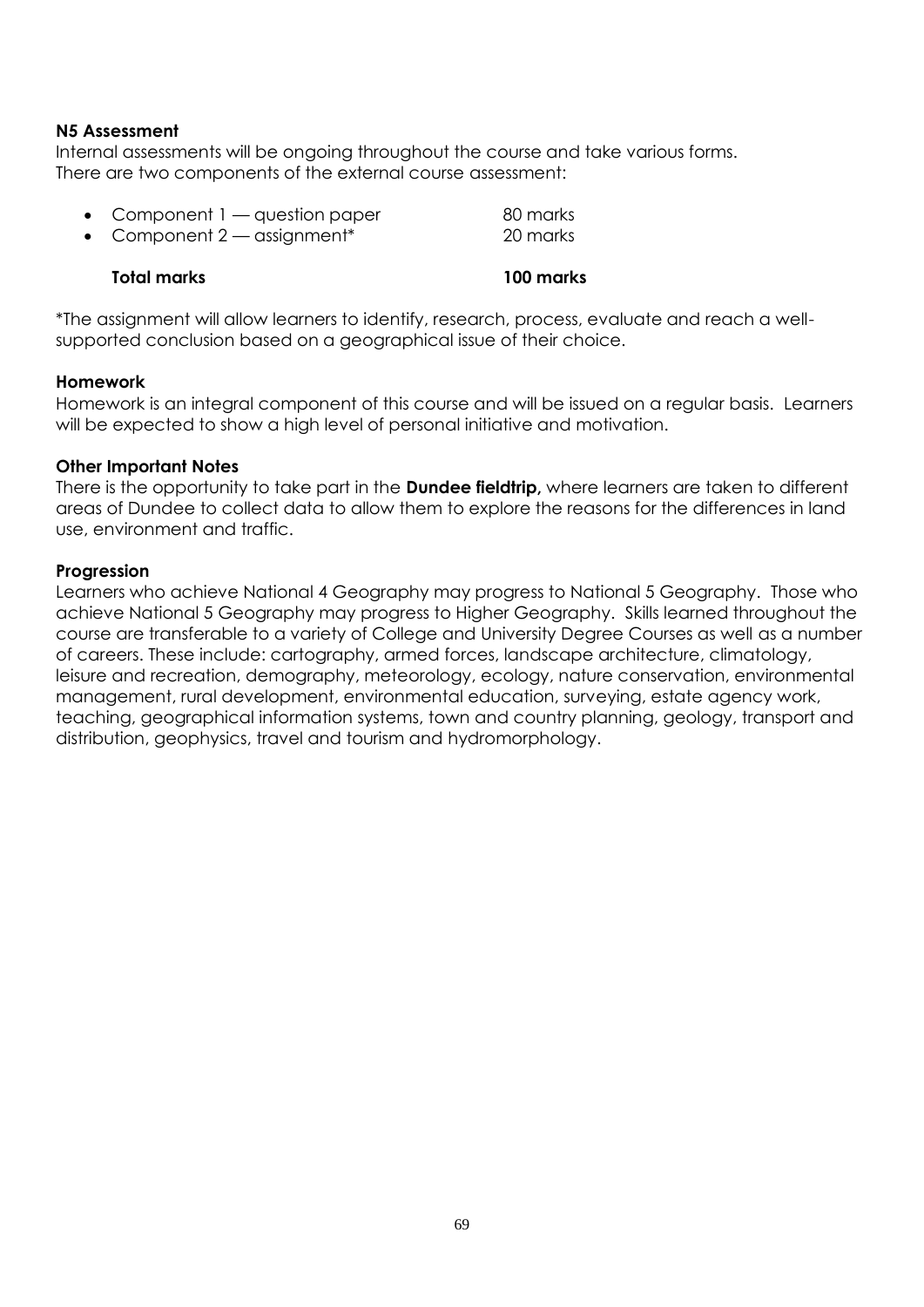# **GEOGRAPHY**

**Higher** 

## **Entry Requirements**

This course is normally suitable for those who have achieved a pass at National 5 Geography.

## **The Content**

The Higher course consists of three units:

### **Unit 1: Physical Environments**

In this Unit, learners will develop mapping skills in geographical contexts. They will develop and apply knowledge and understanding of the complex processes and interactions within physical environments on a local, regional and global scale. Key topics include: **atmosphere, hydrosphere, lithosphere and biosphere**.

#### **Unit 2: Human Environments**

In this Unit, learners will develop research skills in geographical contexts. They will develop and apply knowledge and understanding of the complex processes and interactions within urban and rural environments. Additionally learners will study the management of urban and rural land use change in developed and developing countries. Key topics include: **population** and **urban** (with a focus on **Glasgow** and **Rio de Janeiro**) and **rural** land use change and management.

#### **Unit 3: Global Issues**

In this Unit, learners will develop skills of numerical and graphical analysis in geographical contexts. They will develop and apply knowledge and understanding of complex global geographical issues, which demonstrate the interaction of physical and human environments and the strategies adopted in the management of these issues. The two key topics are: **climate change** and **development and health.**

#### **Assessment**

Internal assessments will be ongoing throughout the course and take various forms.

There are three components to the external course assessment:

• Component 1 - question paper 1 100 marks (scaled to be worth 46% of final grade) • Component 2 - question paper 2 60 marks (scaled to be worth 27% of final grade) • Component 3 - Assignment\* 30 marks (worth 27% of final grade)

\*The assignment will allow learners to identify, research, process, evaluate and reach a wellsupported conclusion based on a geographical issue of their choice.

#### **Homework**

Homework is an integral component of this course and will be issued on a regular basis. Learners will be expected to show a high level of personal initiative and motivation.

#### **Fieldwork**

There will be opportunities for fieldwork to Glasgow as part of the Urban unit and in preparation for the Added Value Assignment. Every two years there is an opportunity to go on an international trip to Iceland.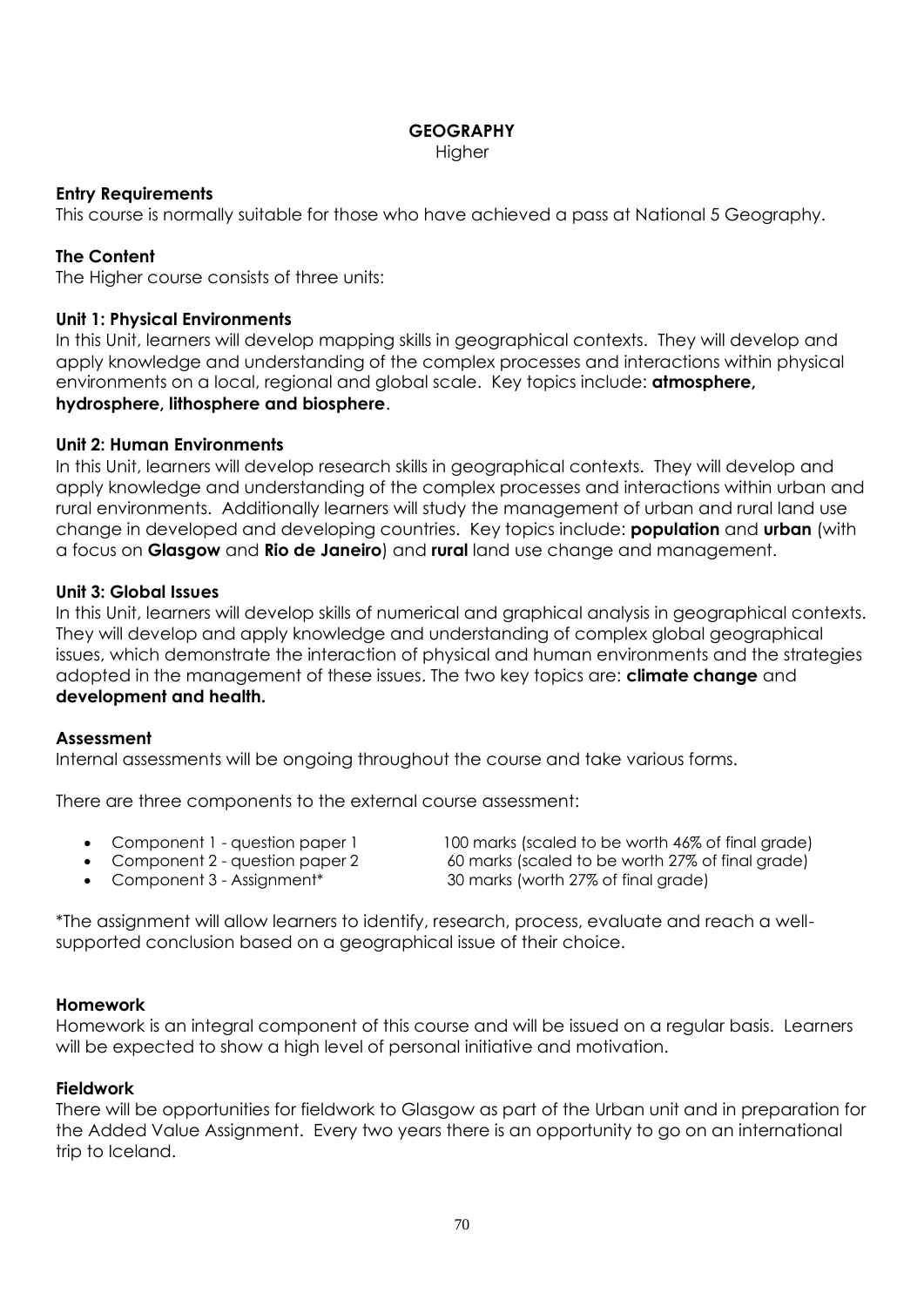#### **Progression**

Learners who achieve Higher Geography may progress to Advanced Higher Geography or another Social Subject. Skills learned throughout the course are transferable to a variety of College and University Degree Courses as well as a number of careers. These include: cartography, armed forces, landscape architecture, climatology, leisure and recreation, demography, meteorology, ecology, nature conservation, environmental management, rural development, environmental education, surveying, estate agency work, teaching, geographical information systems, town and country planning, geology, transport and distribution, geophysics, travel and tourism, and hydromorphology.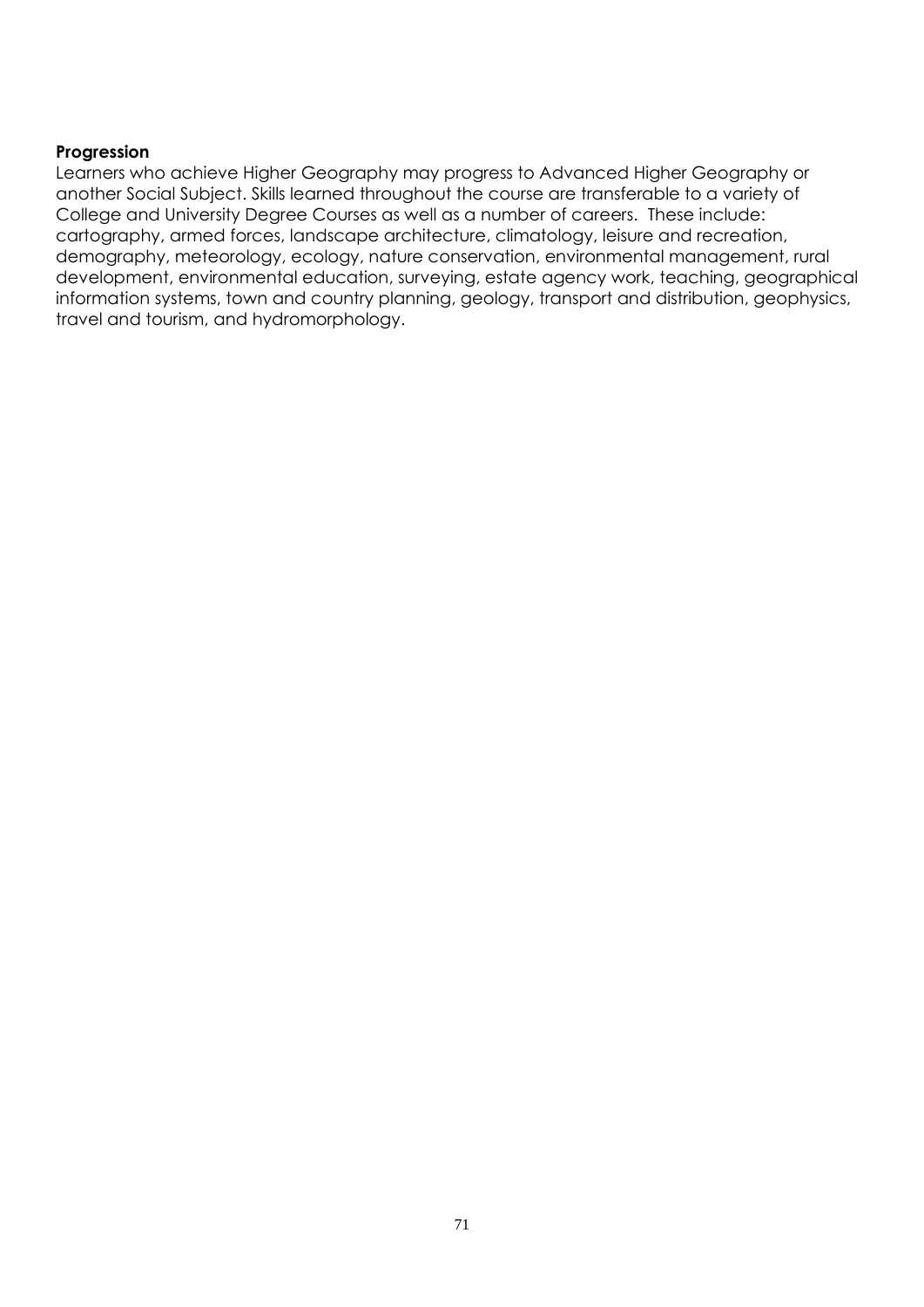## **GEOGRAPHY**

#### Advanced Higher

## **Entry Requirements**

This course is normally suitable for those who have achieved an A-C pass in Higher Geography.

## **The Content**

At Advanced Higher the course consists of two units:

## **Unit 1: The Geographical Study**

Candidates are required to:

- Draw and interpret a variety of graphical and map based diagrams
- Analyse data using statistical analysis
- Explore a variety of physical and human gathering techniques.
- Plan and research a local geographical study of their choice
	- o Select and use appropriate techniques to analyse and evaluate the information which they have gathered
	- o Present the geographical study.

## **Unit 2: Geographical Issues**

Candidates are required to:

- Identify different viewpoints in a key geographical issue of their choice
- Produce analytical summaries of the viewpoints taken from different sources
- Present a critical evaluation of viewpoints on key geographical issues.

## **Assessment**

Internal Assessments will be ongoing throughout the course. There are two components of the external course assessment:

| • Component $1$ – question paper                                     | 50 marks  |
|----------------------------------------------------------------------|-----------|
| • Component 2 – Folio of work (Geographical study and Issues essays) | 100 marks |

## **TOTAL MARKS 150 marks**

## **Homework**

Homework is an integral component of this course. It is an expectation that the Geographical Study and Issues essays require additional work at home and in study periods. Learners will be expected to show a high level of personal initiative. They will be guided throughout the course by members of the department with an expectation that they will take considerable responsibility for their own work e.g. in the completion of fieldwork and university library research.

#### **Other Important Notes**

There will be opportunities for local and global fieldwork to support development of skills.

## **Progression**

The course is regarded as being an excellent preparation for the type of independent study expected by colleges and universities, as well as a number of careers through the research and analytical skills developed in the course. The careers include: cartography, armed forces, landscape architecture, climatology, leisure and recreation, demography, meteorology, ecology, nature conservation, environmental management, rural development, environmental education, surveying, estate agency work, teaching, geographical information systems, town and country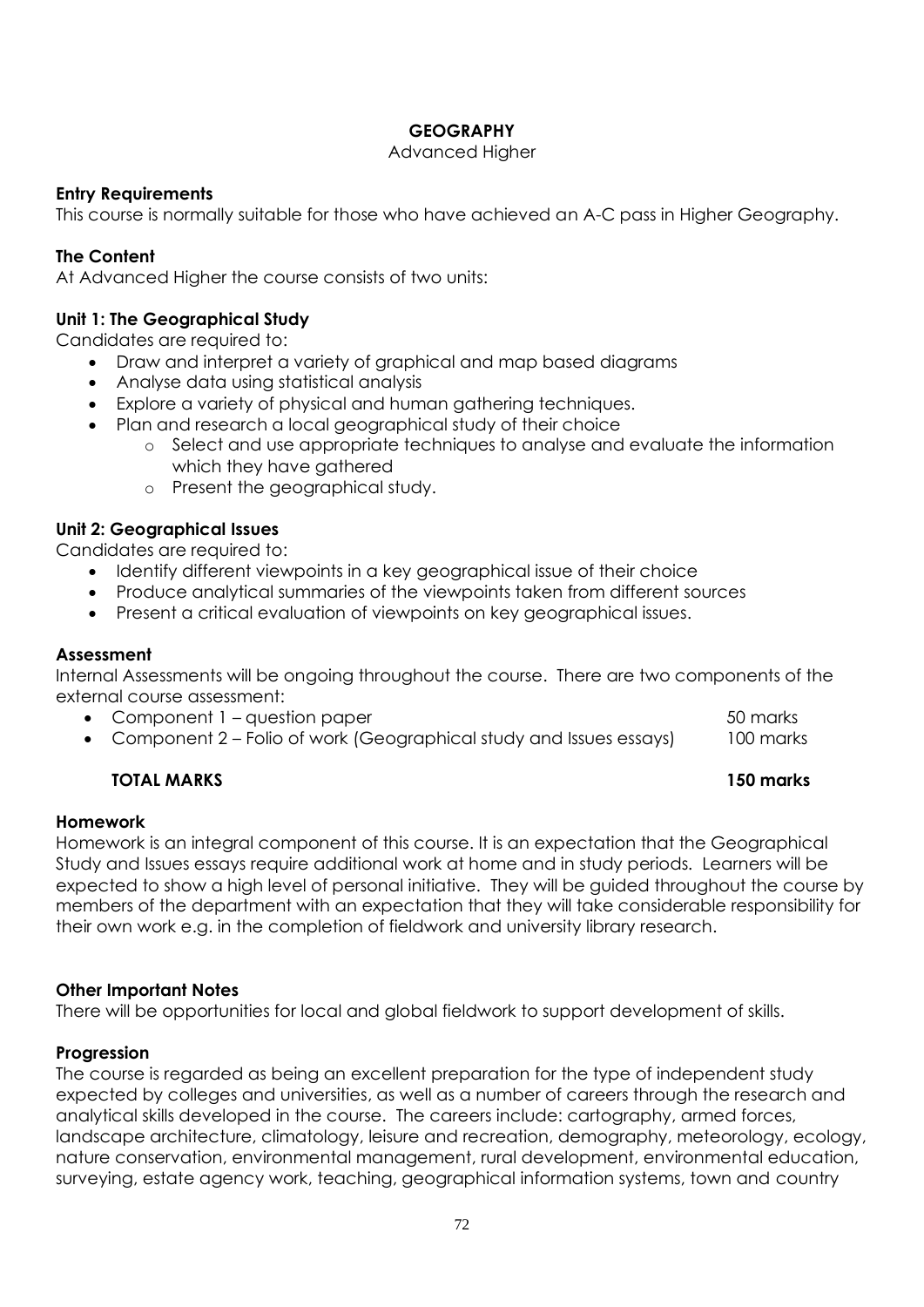planning, geology, transport and distribution, geophysics, travel and tourism, and hydromorphology.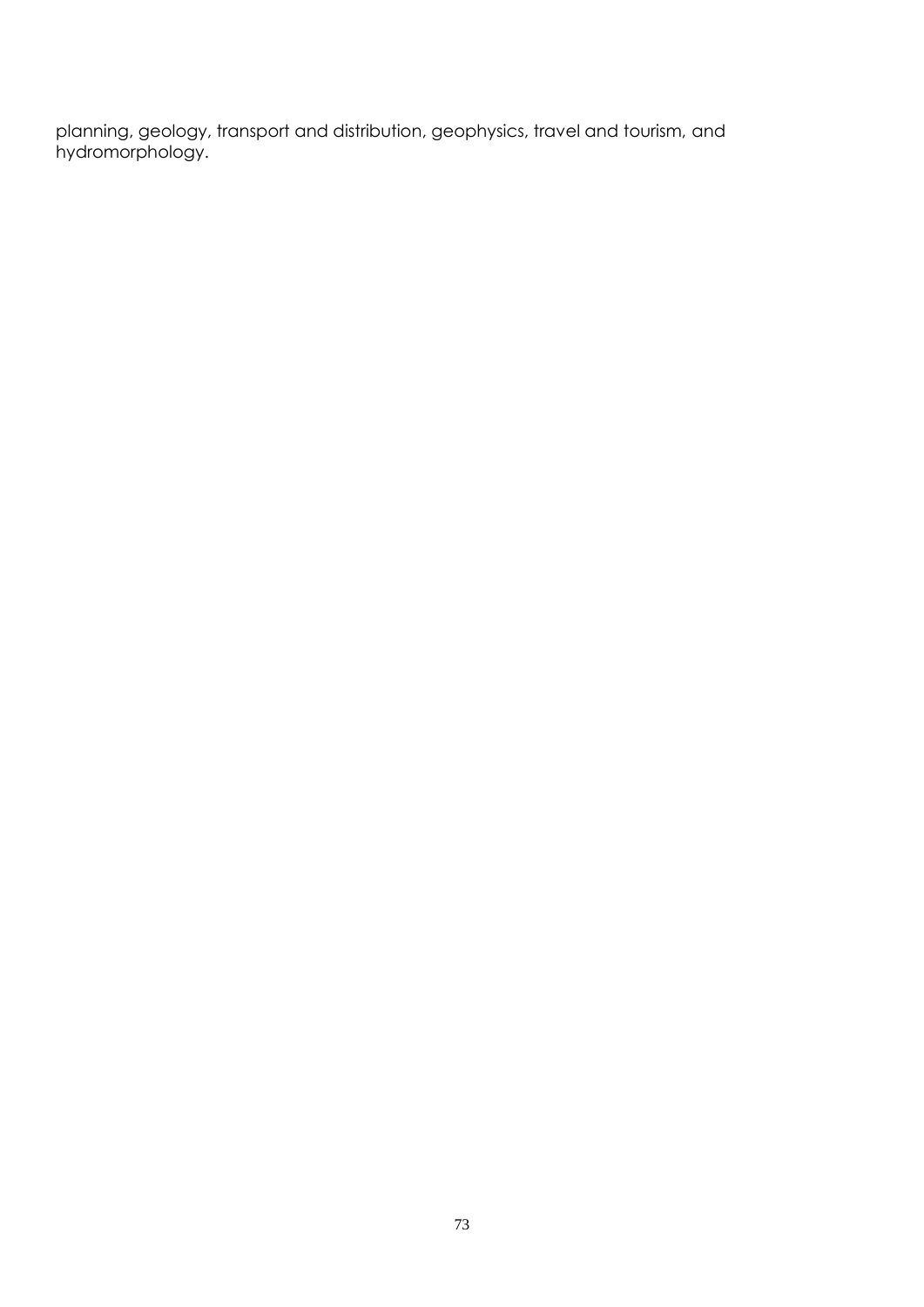#### **GRAPHIC COMMUNICATION**

National 4 / 5

#### **Entry Requirements**

Learner would normally be expected to have attained the skills, knowledge and understanding required by either S1-3 Broad General Education (BGE) and / or have achieved a pass at National 4.

#### **The Content**

The National 4 / 5 course consists of two units:

#### **Unit 1: 2D Graphic Communication**

This Unit helps learners develop their creativity and skills within a 2D graphic communication context. It will allow learners to initiate, develop and communicate ideas using graphic techniques in straightforward and familiar contexts. In addition, the Unit allows learners to develop their skills in some less familiar or new contexts. Learners will develop 2D graphic spatial awareness.

#### **Unit 2: 3D and Pictorial Graphic Communication**

This Unit helps learners develop their creativity and skills within a 3D and pictorial graphic communication context. Again, it will allow learners to initiate, develop and communicate ideas using graphic techniques in straightforward and familiar contexts. In addition, the Unit allows learners to develop their skills in some less familiar or new contexts. Learners will develop 3D graphic spatial awareness.

#### **Assessment**

Internal assessments will be ongoing throughout the course and take various forms.

There are two components of the external course assessment:

| Total marks                             | 120 marks      |
|-----------------------------------------|----------------|
| • Component 2 — Added Value assignment* | 60 marks (67%) |
| • Component $1$ — question paper        | 60 marks       |

\*The Added Value assignment will allow learners to draw on, extend and apply the skills and knowledge developed and acquired during both units of the Course. Evidence will be produced through the learner's response to an appropriately challenging graphics brief.

#### **Homework**

Homework is an integral component of this course and will be issued on a regular basis. Learners will be expected to show a high level of personal initiative and motivation.

#### **Progression**

Learners who achieve National 4 Graphic Communication may progress to National 5 Graphic Communication. Those who achieve National 5 Graphic Communication may progress to Higher Graphic Communication. Skills learned throughout the course are transferable to a variety of College and University Degree Courses as well as a number of careers. These include: Computing and ICT, Construction, Graphic Design, Architecture, Town Planning, Industrial Design, Product Design, Surveying, Civil Engineering, Mechanical Engineering, Electronic Engineering,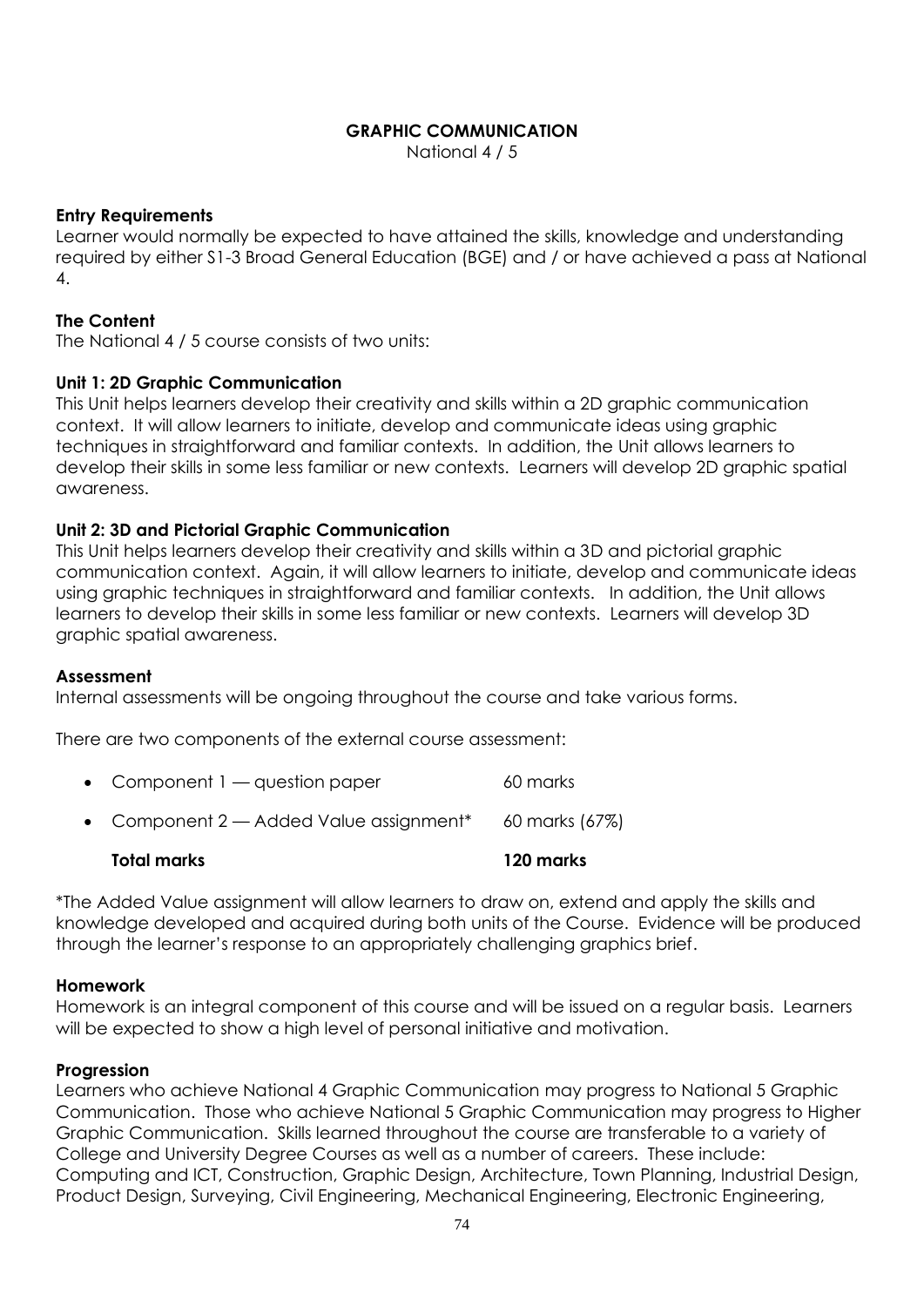Environmental Engineering, CAD Draughting, Advertising, Naval Architecture, Automotive Design, Model Making and many more.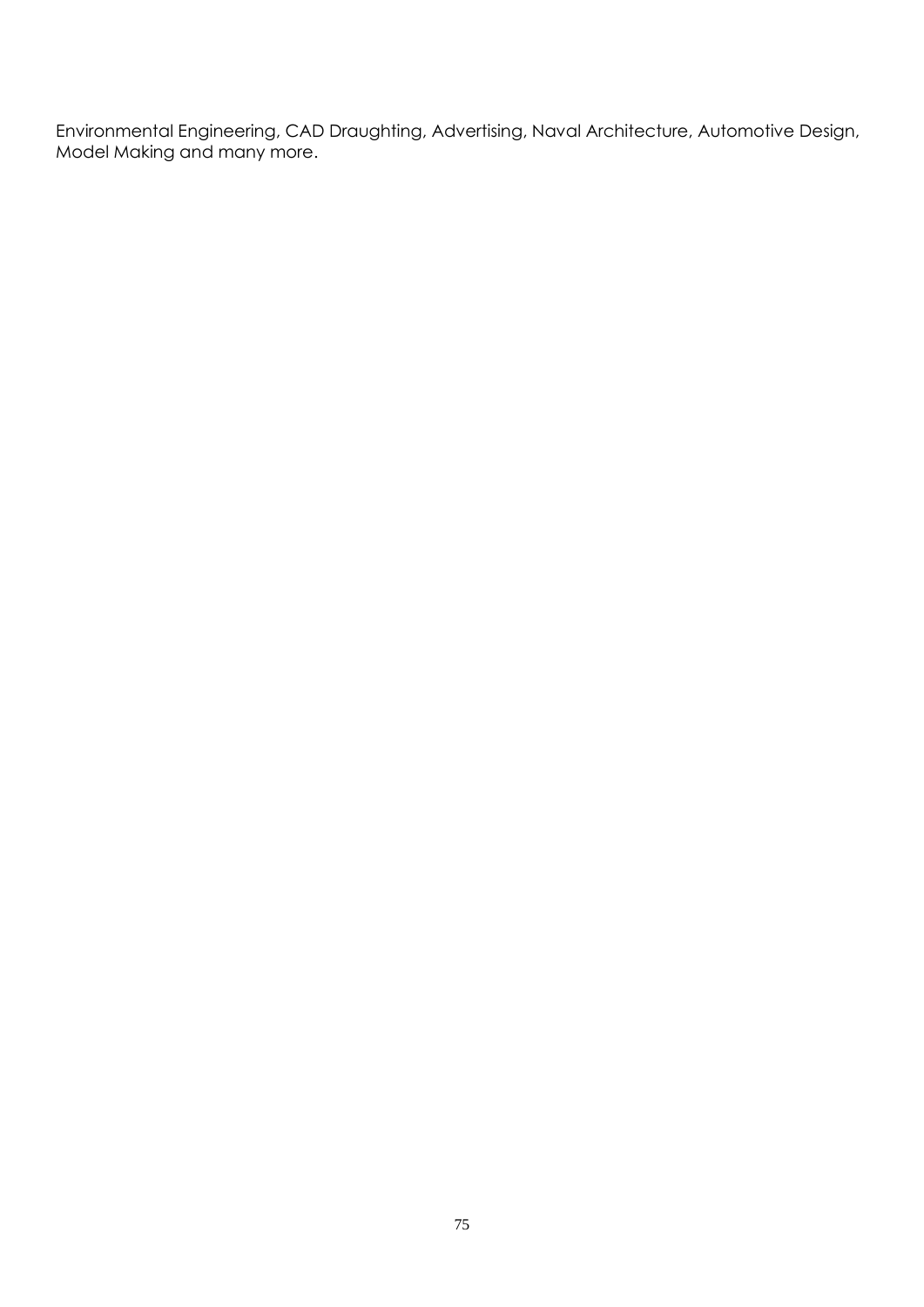#### **GRAPHIC COMMUNICATION**

**Higher** 

#### **Entry Requirements**

This course is normally suitable for those who have achieved a pass at National 5 Graphic Communication.

#### **The Content**

The Higher course consists of two units:

#### **Unit 1: 2D Graphic Communication**

This Unit helps learners to develop their creativity and presentation skills within a 2D graphic communication context. It will allow learners to initiate, plan, develop and communicate ideas graphically, using two-dimensional graphic techniques. Learners will develop a number of skills and attributes within a 2D graphic communication context, including spatial awareness, visual literacy, and the ability to interpret given drawings, diagrams and other graphics. Learners will evaluate the effectiveness of their own and given graphic communications to meet their purpose.

#### **Unit 2: 3D and Pictorial Graphic Communication**

This Unit helps learners to develop their creativity and presentation skills within a 3D and pictorial graphic communication context. It will allow learners to initiate, plan, develop and communicate ideas graphically, using three-dimensional graphic techniques. Learners will develop a number of skills and attributes within a 3D graphic communication context, including spatial awareness, visual literacy, and the ability to interpret given drawings, diagrams and other graphics. Learners will evaluate the effectiveness of their own and given graphic communications to meet their purpose.

#### **Assessment**

Internal assessments will be ongoing throughout the course and take various forms.

There are two components of the external course assessment:

| Total marks                                       | 140 marks |
|---------------------------------------------------|-----------|
| Component 2 – Added Value assignment <sup>*</sup> | 70 marks  |
| Component $1$ — question paper                    | 70 marks  |

\*The Added Value assignment will allow learners to draw on, extend and apply the skills and knowledge developed and acquired during both units of the Course. Evidence will be produced through the learner's response to an appropriately challenging graphics brief.

#### **Homework**

Homework is an integral component of this course and will be issued on a regular basis. Learners will be expected to show a high level of personal initiative and motivation

#### **Progression**

Learners who achieve Higher Graphic Communication may progress to Advanced Higher Graphic Communication. Skills learned throughout the course are transferable to a variety of College and University Degree Courses as well as a number of careers. These include: Computing and ICT, Construction, Graphic Design, Architecture, Town Planning, Industrial Design, Product Design, Surveying, Civil Engineering, Mechanical Engineering, Electronic Engineering,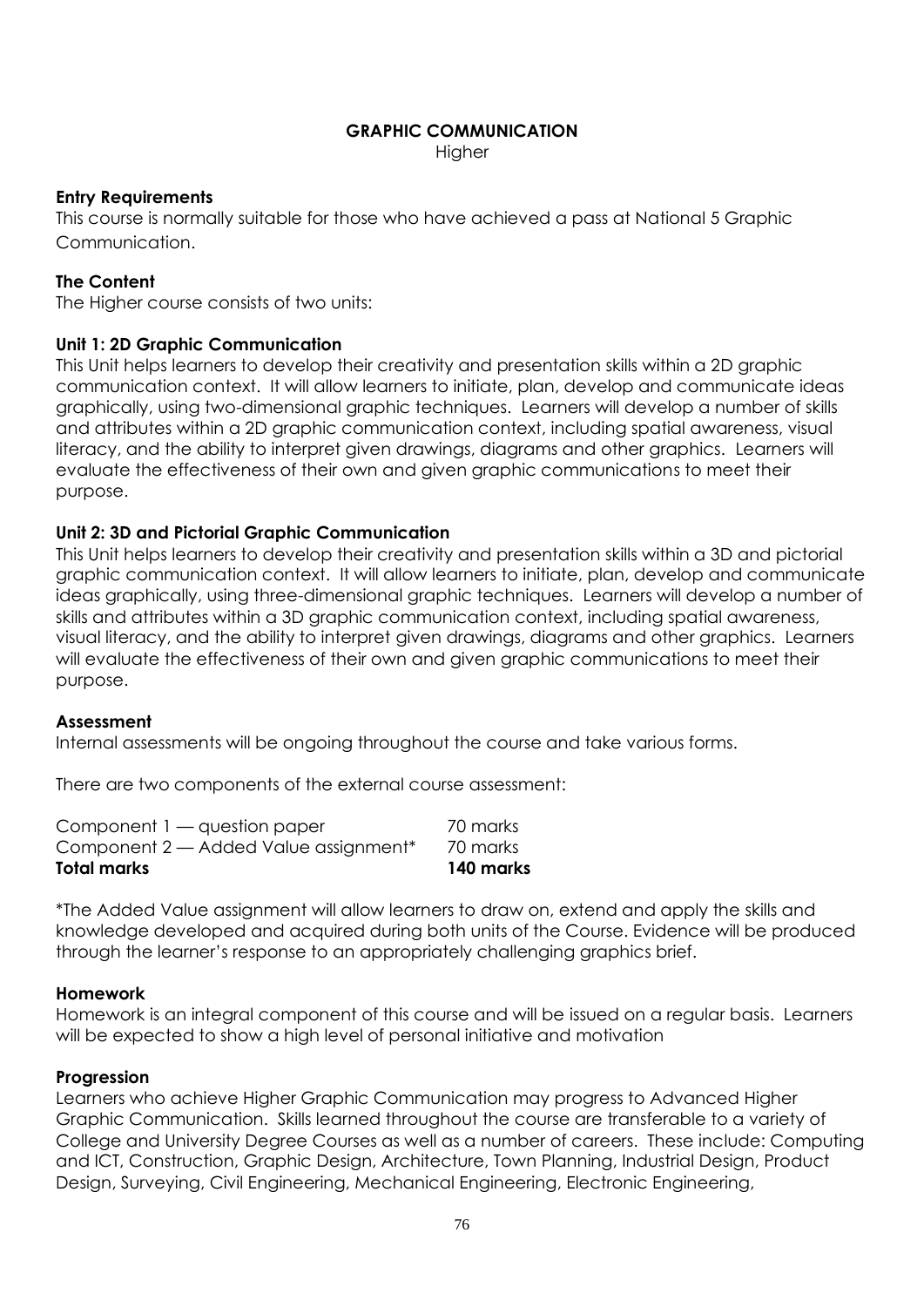Environmental Engineering, CAD Draughting, Advertising, Naval Architecture, Automotive Design, Model Making and many more.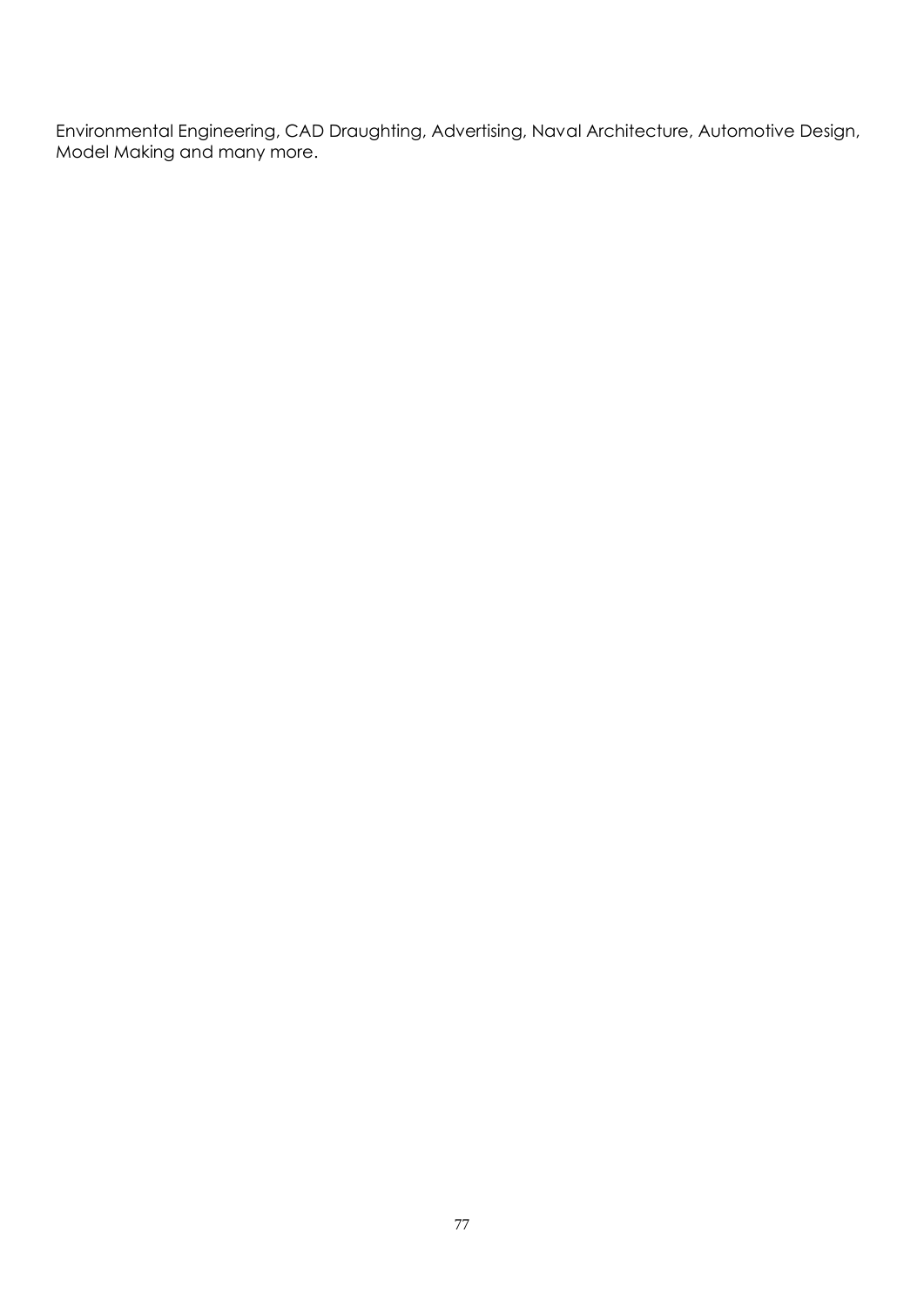### **GRAPHIC COMMUNICATION**

#### Advanced Higher

#### **Entry Requirements**

This course is normally suitable for those who have achieved a good pass (grade A or B) in Higher Graphic Communication. Pupils who have gained a C at Higher may be considered.

#### **The Content**

At Advanced Higher, the course consists of two units:

#### **Unit 1: Technical Graphics**

For this Unit, learners will be required to provide evidence of:

- knowledge and understanding of the principles, processes, techniques, technologies, and audience requirements as they apply to technical graphics
- skills in the evaluation of the use of technical graphics techniques used in satisfying audience requirements
- skills in the planning and production of technical graphics for intended audiences.

#### **Unit 2: Commercial and Visual Media Graphics**

For this Unit, learners will be required to provide evidence of:

- knowledge and understanding of the design principles, techniques, purpose and audience requirements as they apply to commercial and visual media graphics
- skills in the evaluation of the use of commercial and visual media graphic techniques used in satisfying audience requirements
- skills in the planning and production of commercial and visual media graphics for intended audiences

#### **Assessment**

Internal Assessments will be ongoing throughout the course.

There are two components of the external course assessment:

| Total marks                      | 200 marks |
|----------------------------------|-----------|
| • Component $2$ – Project        | 120 marks |
| • Component $1$ – question paper | 80 marks  |

#### . **Homework**

Homework is an integral component of this course. It is an expectation that the Graphic Communication 2D & 3D coursework will require additional work at home and in study periods. Learners will be expected to show a high level of personal initiative. They will be guided throughout the course by members of the department with an expectation that they will take considerable responsibility for their own work e.g. in the completion computer-aided work in 2D & 3D, publishing and moving graphic media.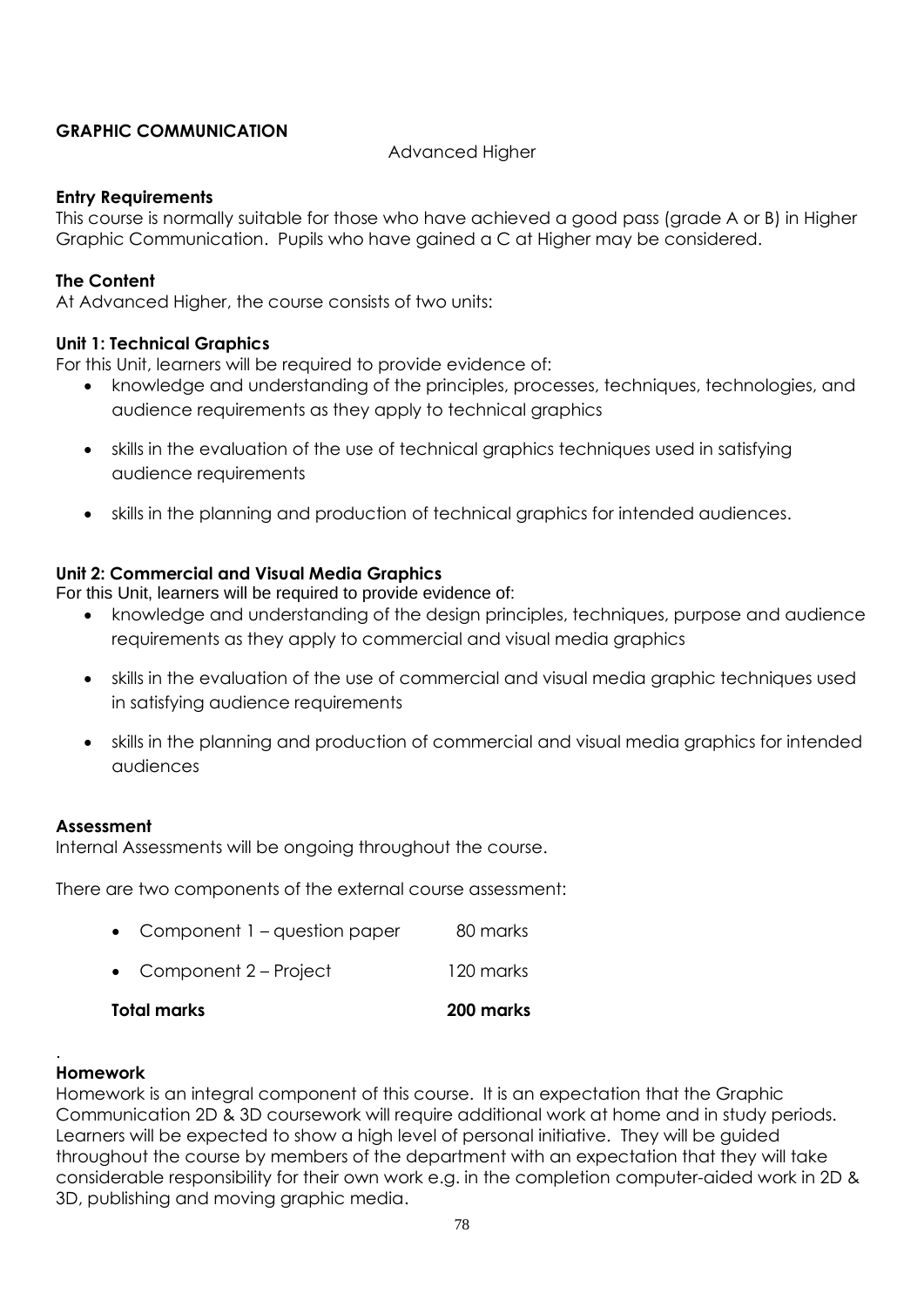#### **Progression**

The course is regarded as being an excellent preparation for the type of independent study expected by colleges and universities as well as a number of careers. These include: Computing and ICT, Construction, Graphic Design, Architecture, Town Planning, Industrial Design, Product Design, Surveying, Civil Engineering, Mechanical Engineering, Electronic Engineering, Environmental Engineering, CAD Draughting, Advertising, Naval Architecture, Automotive Design, Model Making and many more.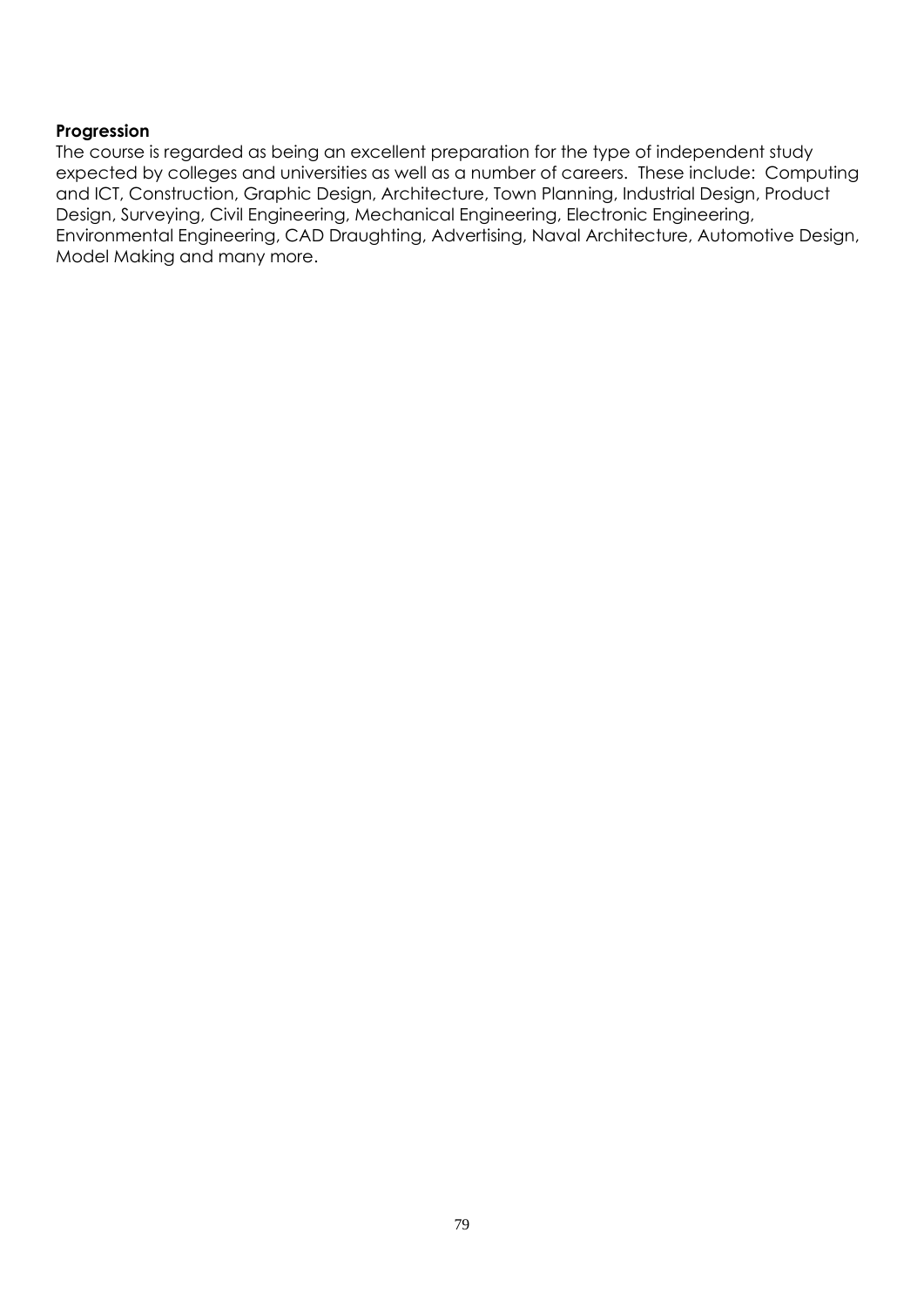#### **HEALTH AND FOOD TECHNOLOGY**

National 5

#### **Entry Requirements**

Learners would normally be expected to have attained the skills; knowledge and understanding required by either S1-3 Broad General Education (BGE) and / or have achieved a pass at National 4.

#### **The Content**

The National 4 / 5 course consists of four units:

Unit 1: Contemporary Food Issues

Unit 2: Food for Health

Unit 3: Food Product Development

#### **Assessment**

There is one component of external course assessment, which is a course assignment:

|  | Course Assignment | 60 marks (50%) |  |
|--|-------------------|----------------|--|
|--|-------------------|----------------|--|

|  | Written Assessment | 60 marks (50%) |  |
|--|--------------------|----------------|--|
|--|--------------------|----------------|--|

#### **Total marks 120 marks**

#### **Homework**

Homework is an integral component of this course and will be issued on a regular basis (usually once or twice per week). Learners will be expected to show a high level of personal initiative and should be regularly practising and honing their practical skills at home.

#### **Progression**

Learners who achieve National 4 Health and Food Technology may progress to National 5. Those who achieve National 5 Health and Food Technology may progress to Higher. Skills learned throughout the course are transferable to a variety of College and University Degree Courses as well as a number of careers such as: Nursing, Dietetics, Home Economics teacher, Employment in Hotel and food, nutrition and health.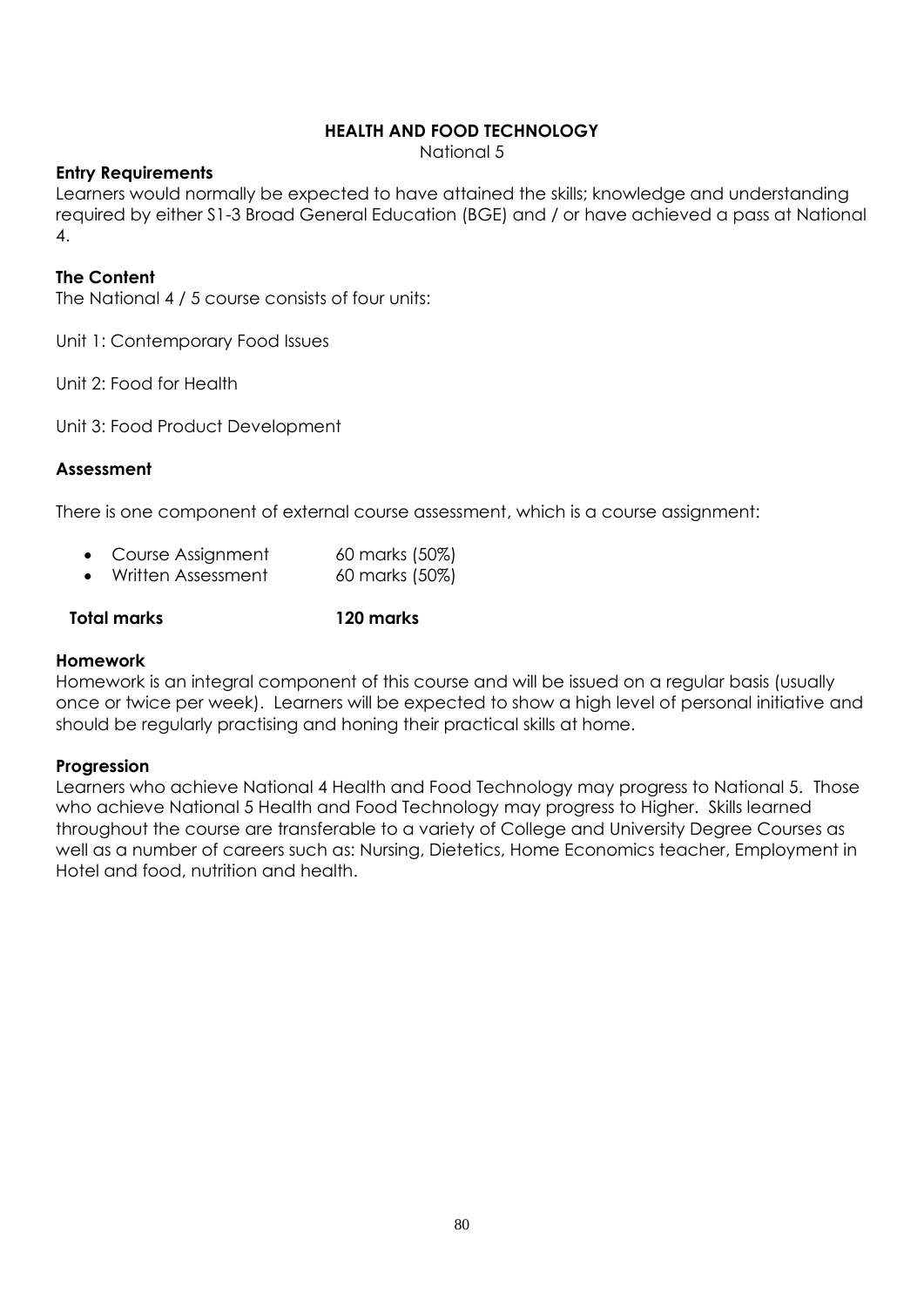#### **HEALTH AND FOOD TECHNOLOGY**

**Higher** 

#### **Entry Requirements**

This course is normally suitable for those who have achieved a pass at National 5 Health and Food Technology and National 5 English.

#### **The Content**

The Higher course consists of three units:

#### **Unit 1: Contemporary Food Issues**

#### **Unit 2: Food for Health**

#### **Unit 3: Food Product Development**

#### **Assessment**

Internal assessment will be ongoing throughout the course and takes the form of a variety of practical and written exercises.

There is one component of external course assessment, which is a course assignment:

| Total marks               | 120 marks      |
|---------------------------|----------------|
| · Written assessment      | 60 marks (50%) |
| $\cdot$ Course assignment | 60 marks (50%) |

## **Homework**

Homework is an integral component of this course and will be issued on a regular basis (usually once or twice per week). Learners will be expected to show a high level of personal initiative and motivation in order to complete all tasks to a high standard.

#### **Progression**

Pupils who achieve Higher Health and Food Technology may progress to:

Further Education or Higher Education including HNC, HND or Degree courses in Dietetics, Food Product Development, Health Service, Environmental Health Officers, Food, Nutrition and Health, Catering and Hospitality Operations, Employment in Hotel, Catering and Hospitality Operations. Various careers e.g. nursing, social work, food technologist, education, primary teaching and teaching.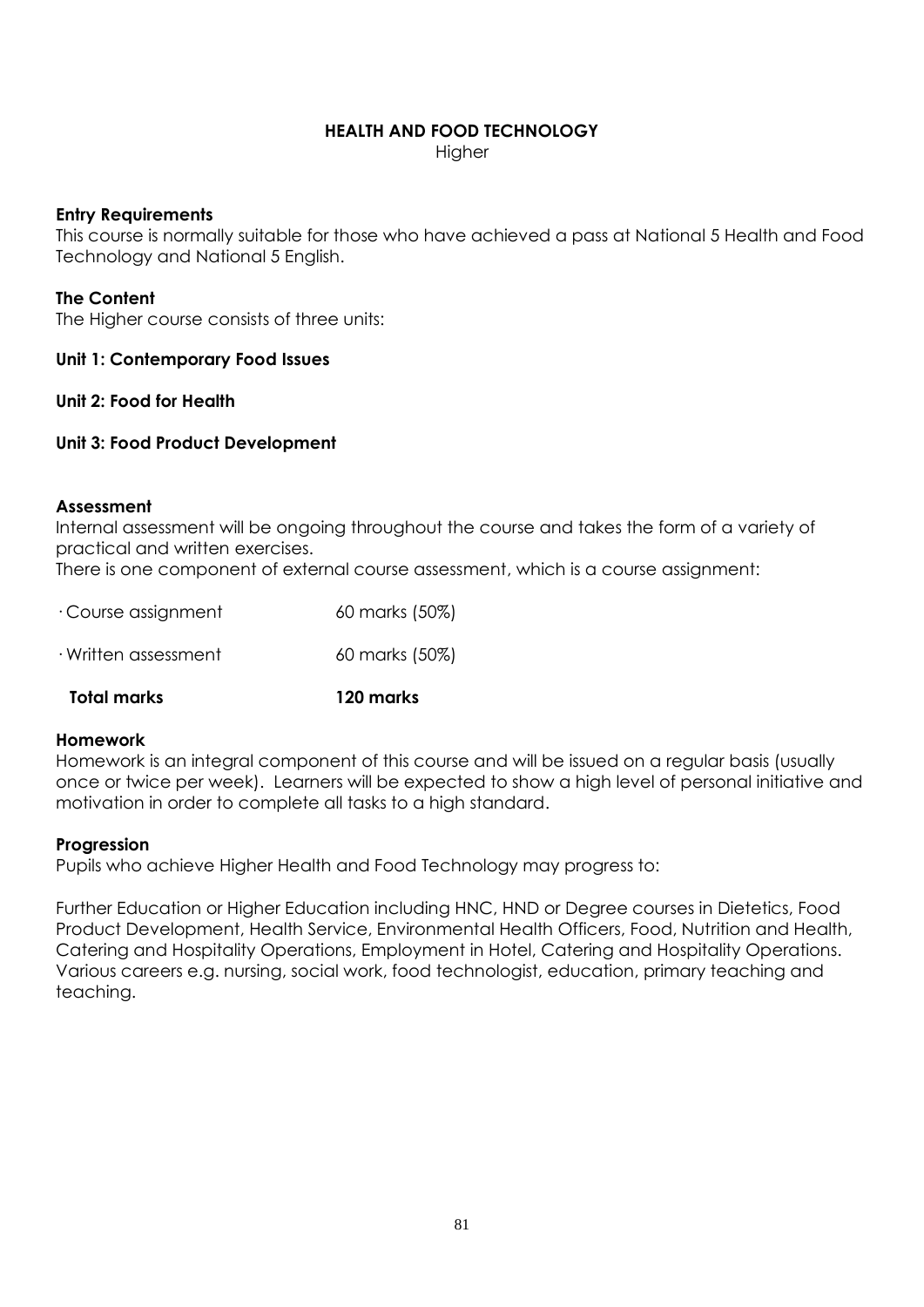#### **HISTORY**

#### National 4/5

#### **Entry Requirements**

Pupils would normally be expected to have attained the skills, knowledge and understanding required by S1-S3 Broad General Education, or have passed National 4 History.

#### **The Content**

#### **The National 4/5 course consists of three units.**

### **Unit 1 Content:**

#### **Changing Britain 1760-1914**

In this unit, pupils will study the reasons for and impact of industrialisation on life in Britain, focusing on the social, economic and political developments which transformed life across Britain in the late 18th and 19th centuries. In detail, pupils will study the living and working conditions in British cities during the Industrial Revolution as well as the changes in methods of transport, notably canals and railways, across Britain. Finally, pupils will study the pressure for democratic change up to 1884.

#### **Unit 2 Content:**

#### **The Era of the Great War 1910-1928**

In this unit, pupils will study the Great War from a Scottish perspective. They will learn why so many Scots volunteered for the army at the outbreak of war and the part Scottish soldiers played in key battles such at Loos and the Somme. In addition to this, the importance of technology, such as the role tanks and poison gas played in the conflict. Pupils will learn about how the war affected civilians in Scotland, including rationing, women's war work, conscription and conscientious objection. Finally, the legacy of the war will be investigated, focusing on the gradual decline of heavy industry in Scotland and political change caused by the war.

#### **Unit 3 Content**

#### **Hitler and Nazi Germany 1919-1939**

In this unit, pupils will study Germany, from its defeat in the Great War to the outbreak of the Second World War. They will learn about the impact of the Treaty of Versailles and economic problems Germans faced such as hyperinflation. Also attempts to overthrow the Weimar Republic such as the Spartacist Uprising and the Beer Hall Putsch, Hitler's rise to power and the road to dictatorship will be studied. Pupils will also learn about life in Nazi Germany, including the terror state, persecution of the Jewish population, the Hitler Youth and opposition to the Nazis.

#### **N4 Assessment**

Internal assessments will be ongoing throughout the course and take various forms. Pupils will then undertake an Added Value project of their choice that will be marked internally and moderated by the SQA.

#### **N5 Assessment**

Internal assessments will be ongoing throughout the course and take various forms.

There are two components of the external SQA course assessment:

- Component  $1$  question paper  $80$  marks
- Component 2 Assignment<sup>\*</sup> 20 marks

#### **Total 100 marks**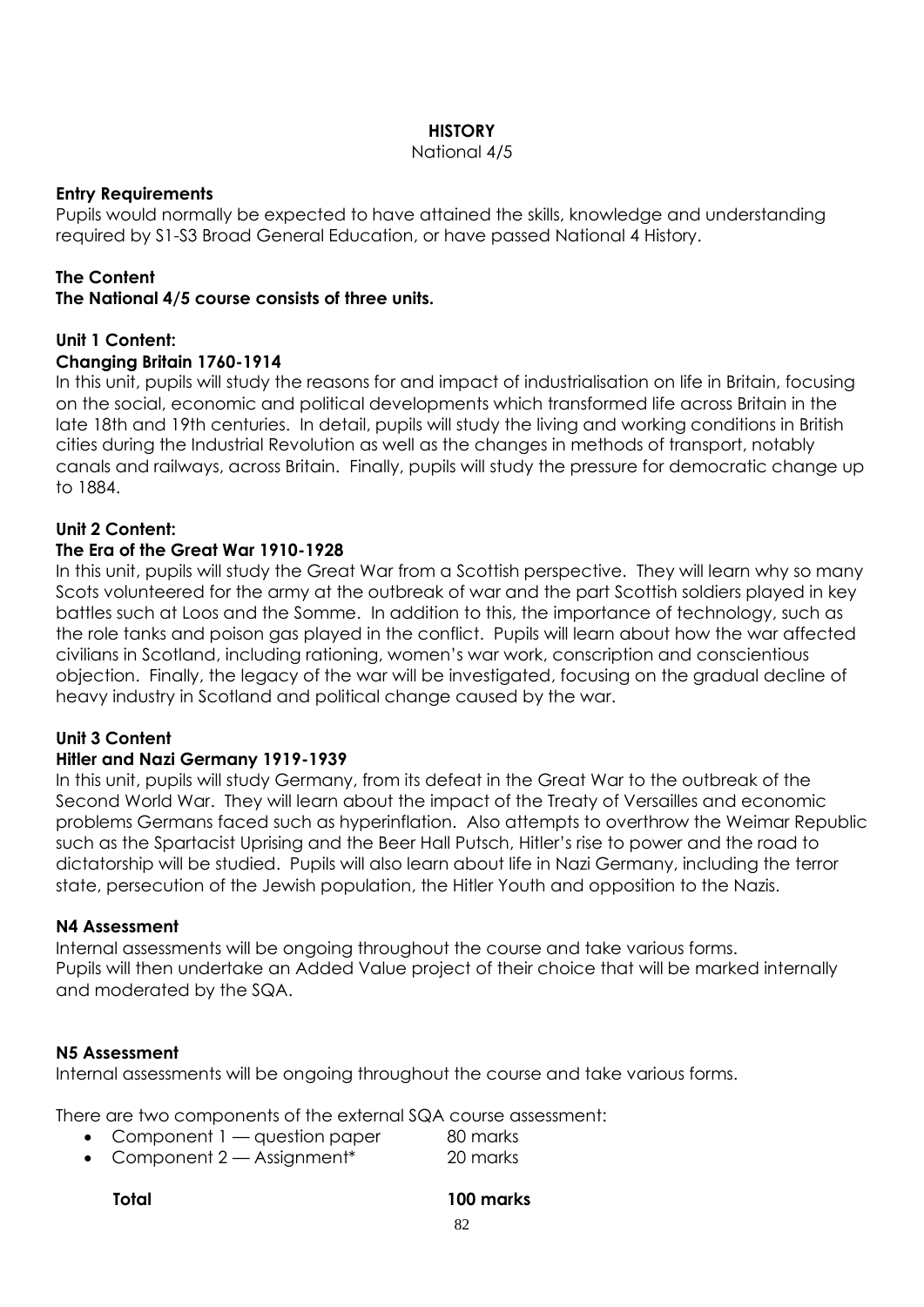\*The assignment will allow pupils to identify a question, and then write an essay based on their research which evaluates the factors and reaches a well-supported conclusion.

#### **Homework**

Homework is an integral component of this course and pupils are given a comprehensive homework booklet at the beginning of the course. Pupils will be expected to show a high level of personal initiative and motivation.

#### **Other Important Notes**

There will be opportunities for pupils to participate in fieldwork. Pupils will visit the Monifieth war memorial to take part in a remembrance service and to undertake a study involving soldiers from the surrounding area. Pupils will also have an opportunity to visit the battlefields of the First World War in Belgium and France on a residential excursion.

#### **Progression**

Pupils who achieve National 4 History may progress to National 5 History. Those who achieve National 5 History may progress to Higher History. Skills learned throughout the course are transferable to a variety of College and University Degree Courses as well as a number of careers. These include: law, library work, politics, tourism, archive work, teaching, publishing, administration, sociology, genealogy, cultural heritage, civil service, journalism, restoration work, anthropology, archaeology, diplomatic services, and museum work.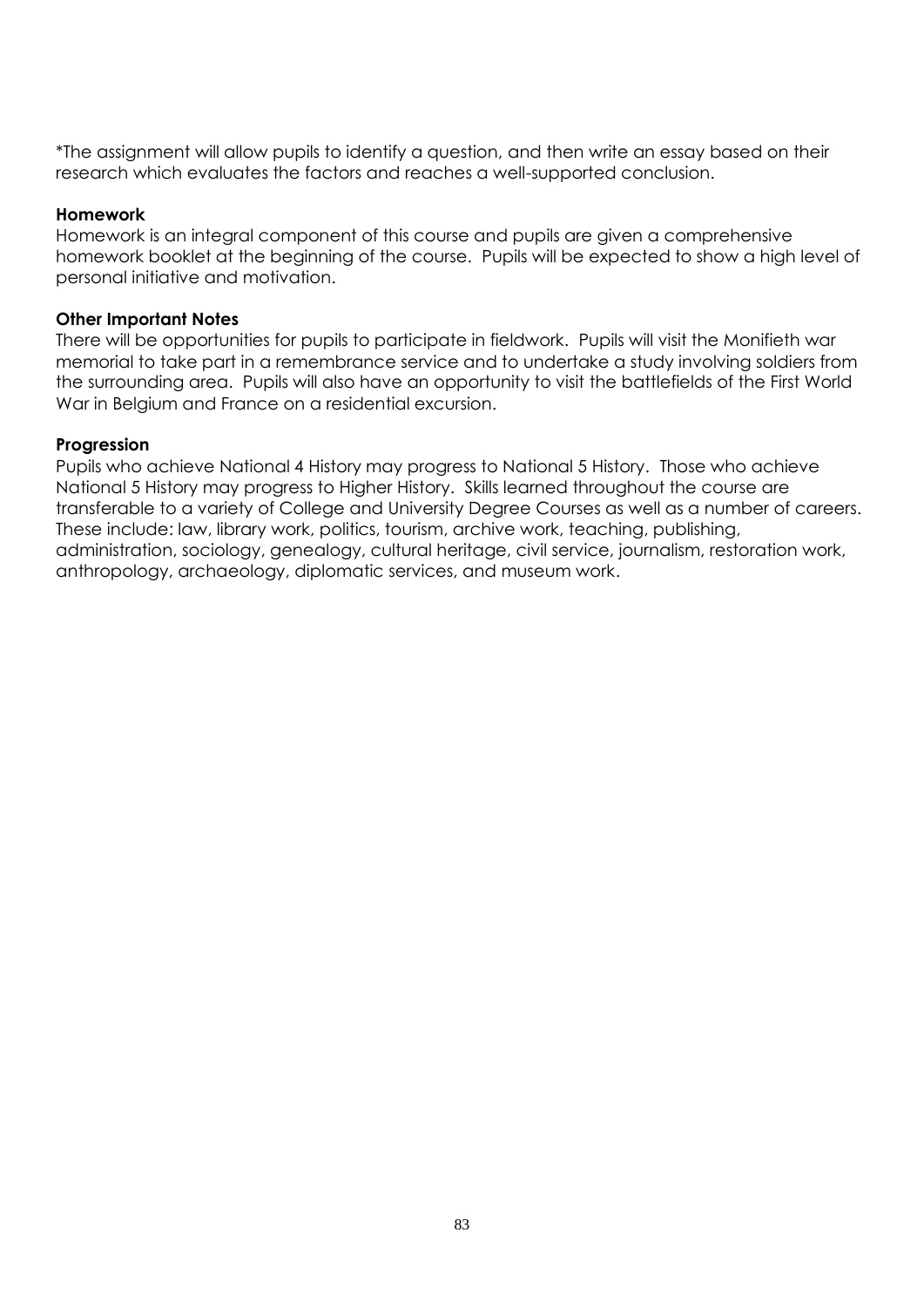## **HISTORY**

**Higher** 

#### **Entry Requirements**

This course is normally suitable for those who have achieved a pass at National 5 History.

#### **The Content**

The Higher course consists of three units:

#### **Section 1: Historical Study- Scottish Migration and Empire 1830-1939**

In this section, pupils will learn about the various reasons for the migration of the Scots, including the Highland Clearances. They will also study the impact that immigrants had on Scotland, concentrating on Irish, Italian, Jewish and Lithuanian immigrants. Pupils will learn about the impact the Scots had on the British Empire, especially in Canada, Australia, New Zealand and India. The final area to be studied is the effect that the British Empire had on Scotland. In the Scottish migration section, pupils will develop the source handling skills they acquired at National 5 level by answering different types of questions on sources.

#### **Section 2: Historical Study –British The Making of Modern Britain 1851-1951**

In this section, pupils will develop their knowledge of modern British history through the study of the growth of democracy, including the struggle for votes for women. They will also learn about the development of the Welfare State by investigating the Liberal Reforms and the post-war Labour reforms, including the establishment of the NHS and the attempt to eradicate poverty. In this section, pupils will develop key literacy skills. The focus for this section is essay-writing skills, which will enable pupils to evaluate, analyse and present an argument in a structured form.

#### **Section 3: Historical Study- European and World USA 1918-1968**

In this section, pupils will develop their knowledge of modern American history through the study of changing attitudes towards immigrants in the 1920s. Pupils will learn about The Wall Street Crash, the subsequent Great Depression era and Roosevelt's New Deal. Pupils will also learn about the struggle for Civil Rights to the1960s, including the segregation laws of the southern states, the activities of the KKK, Civil Rights leaders Martin Luther King and Malcolm X, and the Civil Rights legislation of the 1960s. In this section, pupils will develop key literacy skills. As in the previous section, the focus for this topic is essay-writing skills, which will enable pupils to evaluate, analyse and present an argument in a structured form.

#### **Assessment**

Internal assessments will be ongoing throughout the course and take various forms.

- There are two components of the external course assessment:
	- Component 1 question paper 80 marks
	- Component 2 —Assignment\* 30 marks

#### **Total marks 110 marks**

\*In keeping with National 5, the assignment will allow pupils to identify a question, then write an essay based on their research, which evaluates the factors and reaches a well-supported conclusion.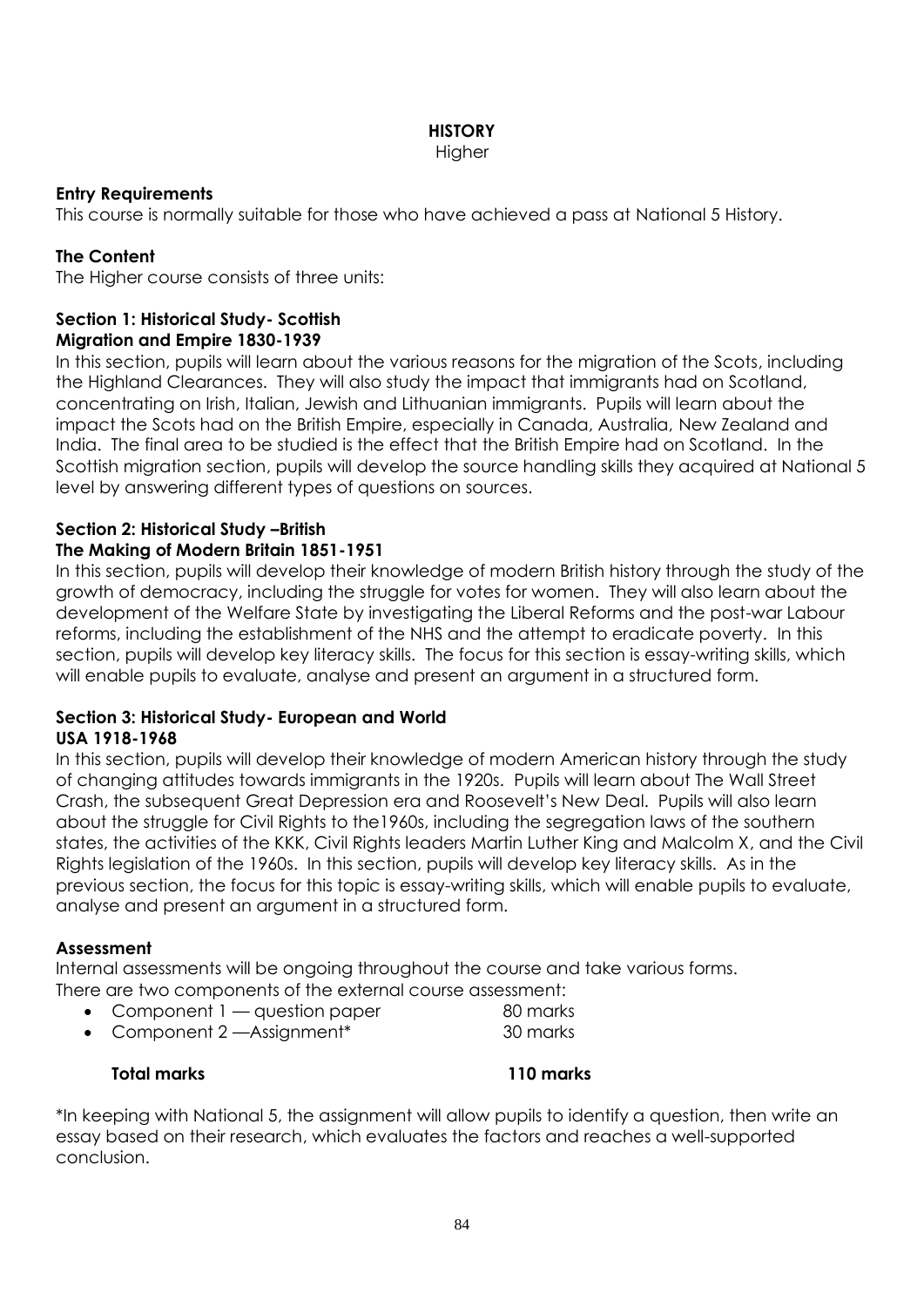#### **Homework**

Homework is an integral component of this course and will be issued on a regular basis. Pupils will be expected to show a high level of personal initiative and motivation. Formal homework will comprise of a number of essays and source questions.

#### **Progression**

Pupils who pass Higher History, grade C or better, may progress to Advanced Higher History or another Social Subject. Skills learned throughout the Higher History course are transferable to a variety of College and University Degree Courses as well as a number of careers. These include: history, law, library work, politics, tourism, archive work, teaching, publishing, administration, sociology, genealogy, cultural heritage, civil service, journalism, restoration work, anthropology, archaeology, diplomatic services and museum work.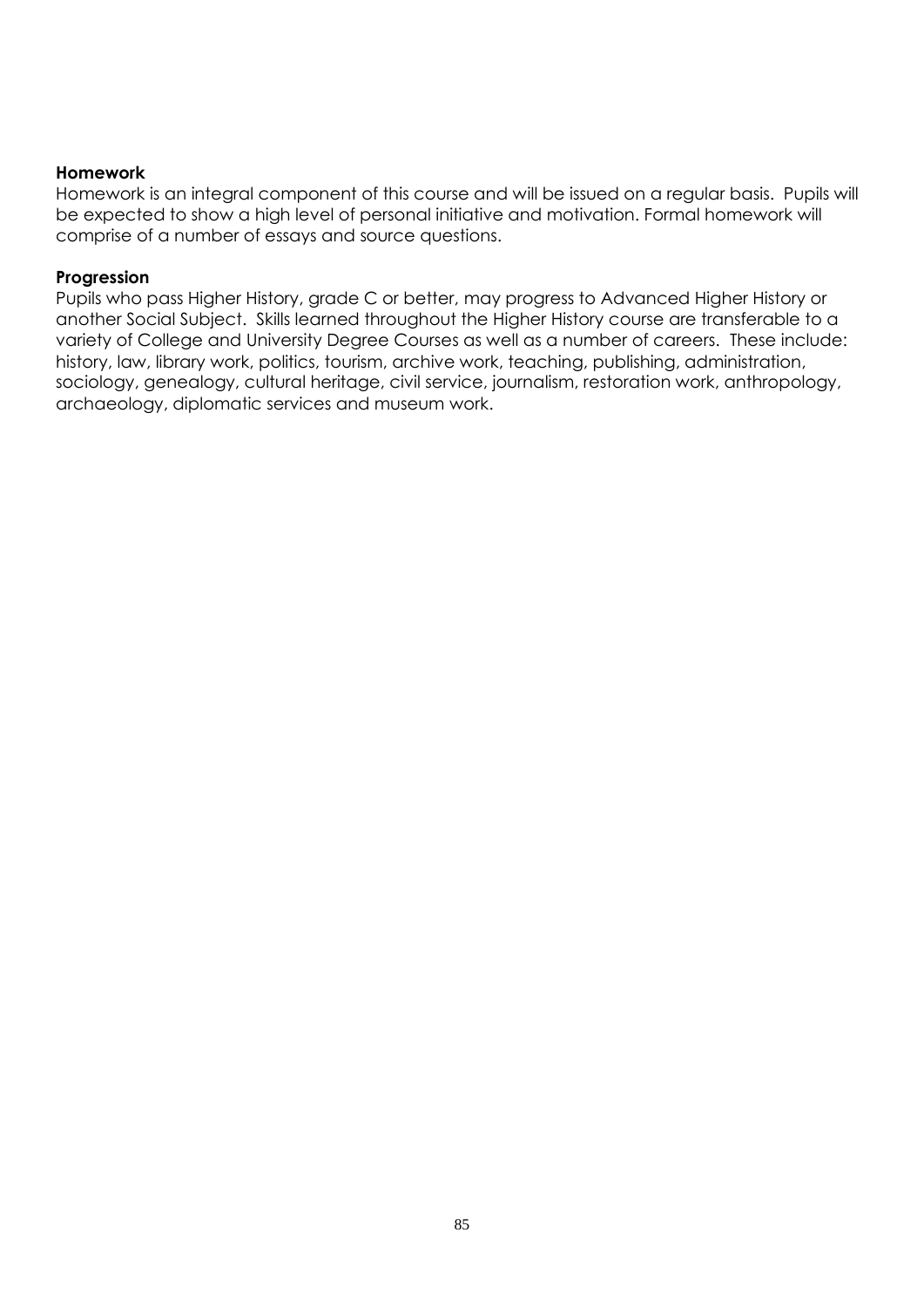#### **HISTORY**

#### Advanced Higher

#### **Entry Requirements**

This course is suitable for pupils who have passed Higher History with a grade C, or better.

#### **The Content**

Pupils will study Option 11: 'Britain at War and Peace 1938-1951.'

Pupils will study the following topics; Britain in the 1930's, Britain's preparations for war, reasons for the resignation of Prime Minister Neville Chamberlain in 1940 and an assessment of Winston Churchill's wartime leadership. In addition, some of the military aspects of the conflict is covered through the Battle of the Atlantic, the effectiveness of the British Army and the allied bombing of Germany. Pupils also study the Home Front, including Civil Defence and the changing role of women. The immediate post-War is covered through the reasons for Labour's election victory in 1945, the development of the Welfare State and the decline of the British Empire.

#### **Assessment**

The course is assessed by a three-hour exam paper, during which the candidate will answer two 25-mark essays and a source based section comprising three questions marked out of 40. A dissertation is written for external assessment by the SQA on a topic chosen by the candidate. The dissertation allows pupils the opportunity to identify an area of the course that they enjoy, thoroughly research it and then write a 4000 word dissertation which demonstrates progression in their essay writing and research skills. The dissertation is marked out of 50 and worth 36% of the overall grade.

#### **Homework**

Homework is an integral component of this course and will be issued on a regular basis. Pupils will be expected to show a high level of personal initiative and motivation. Formal homework will comprise of a number of essays and source questions.

#### **Other Important Notes**

In addition to the two set textbooks, pupils will be expected to use the departmental library and the school library. Wide and individual reading is essential to this course, especially for the dissertation. The course is regarded as being an excellent preparation for the type of independent study expected by colleges and universities as well as a number of careers. These include: history, law, library work, politics, tourism, archive work, teaching, publishing, sociology, genealogy, cultural heritage, civil service, journalism, restoration work, anthropology, archaeology, diplomatic services and museum work.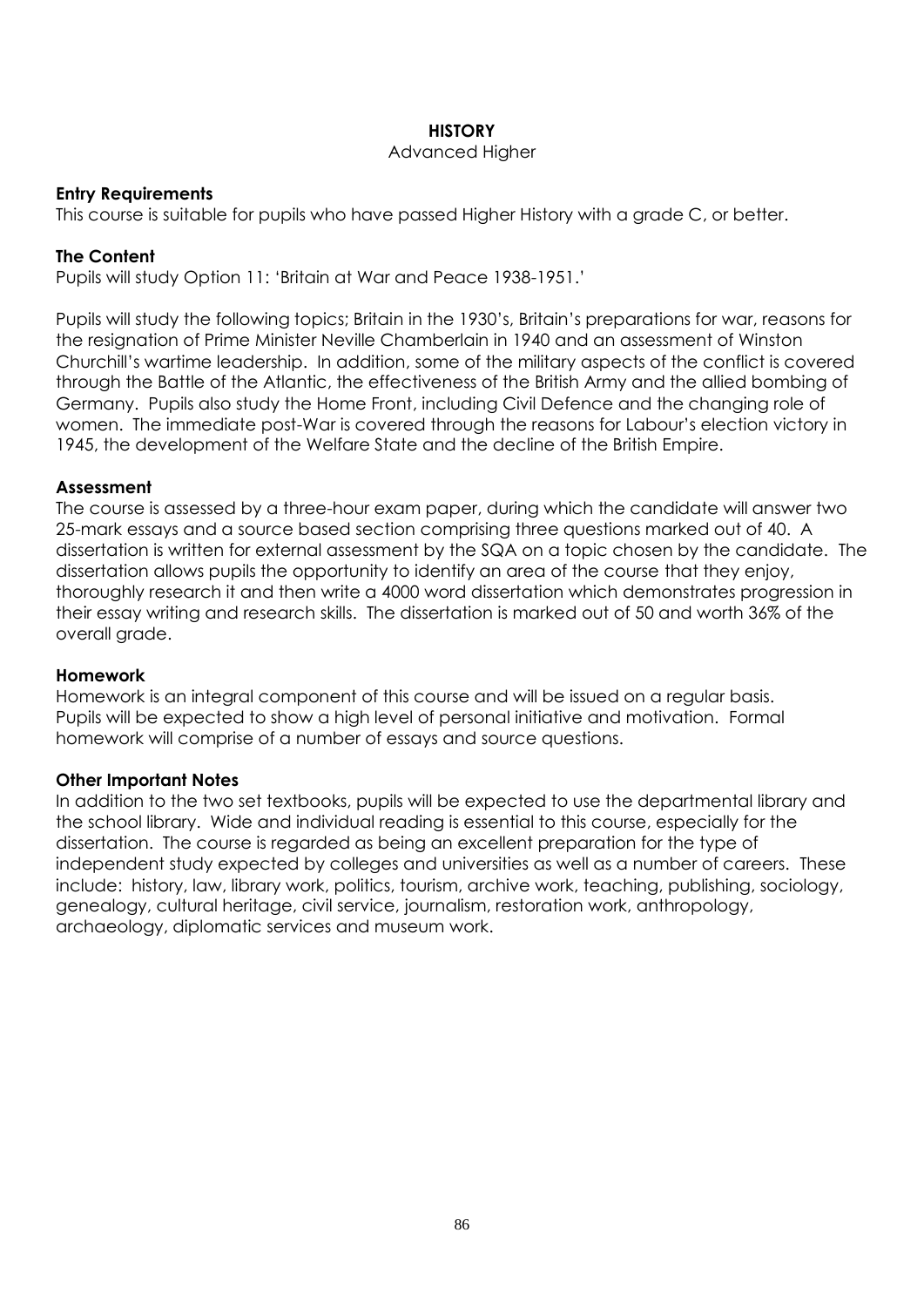#### **HOSPITALITY: PRACTICAL COOKERY**

National 5

#### **Entry Requirements**

The learner would normally be expected to have attained the skills, knowledge and understanding required by either S1-3 Broad General Education (BGE) and / or have achieved a pass at National 4.

#### **The Content**

#### **Unit 1: Cookery Skills Techniques and Processes:**

The aim of this Unit is to enhance learners' cookery skills, food preparation techniques and their ability to follow cookery processes in the context of producing dishes. Learners will also develop an understanding of the importance of safety and hygiene and the ability to follow safe and hygienic practices at all times.

#### **Unit 2: Understanding and Using Ingredients**:

The aim of this Unit is to enhance learners' knowledge and understanding of ingredients from a variety of different sources and of their characteristics. It also addresses the importance of sustainability, the responsible sourcing of ingredients and of current dietary advice, in order to adapt recipes accordingly. Learners will further develop the ability to select and use a range of appropriate ingredients in the preparation of dishes and to do so safely and hygienically.

#### **Unit 3: Organisational Skills for Cooking**:

The general aim of this Unit is to extend learners' planning, organisational and time management skills. Learners will develop the ability to follow recipes, to plan, produce and cost dishes and meals, and to work safely and hygienically. They will also extend their ability to carry out an evaluation of the product.

#### **Assessment**

All areas are internally assessed in the form of practical activities.

A final assessment consists of three parts:

**Practical Activity** – This will be devised by the SQA each year and will involve the following:

- The preparation of a three-course meal within a timed period.
- Use of a range of equipment, techniques, cookery processes and food items will be assessed.
- This will be assessed internally. Assessors will use a check list to record attainment throughout the test.

**Assignment** – involves creating an organised time management plan used in the final practical activity. This will be completed under exam conditions and externally assessed.

**Question paper** - takes place in the school. Assessed externally.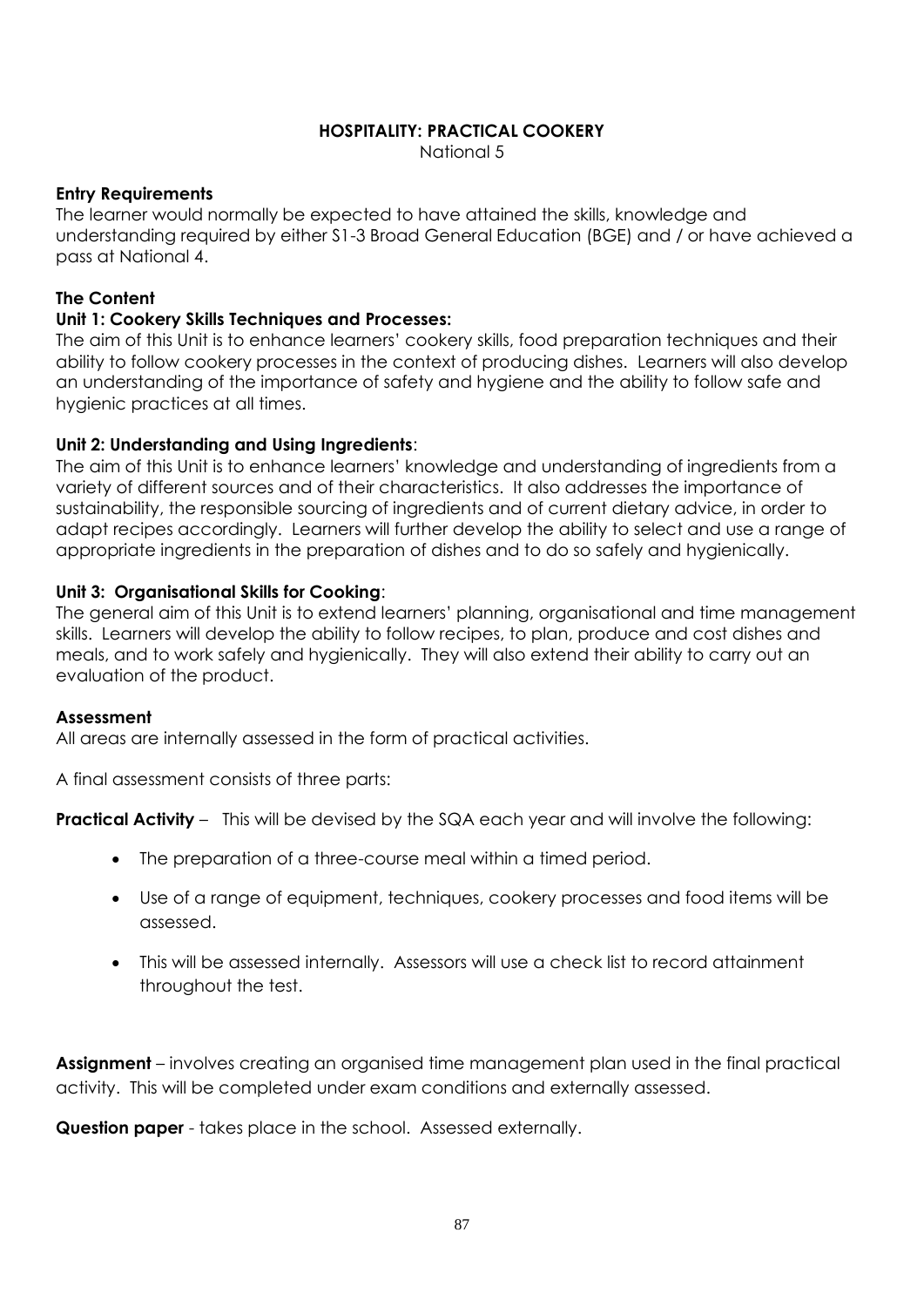#### **Homework**

Homework is an integral component of this course and will be issued on a regular basis (usually once per week). Learners will be expected to practise practical skills at home on a regular basis. On the run up to exams pupils are expected to practise exam recipes regularly at home.

#### **Progression**

Learners who achieve National 4 Practical cookery may progress to National 5 Practical cookery. After National 5 Practical cookery has been achieved, there is no route for progression in school, however, Higher Hospitality may be offer at Dundee and Angus College. Skills learned throughout the course are transferable to a variety of College and University Degree Courses as well as a number of careers. These include: Chef, Banquet Manager, Cafe Manager, Catering Manager, Cook, Food and Beverage Manager and Events planner.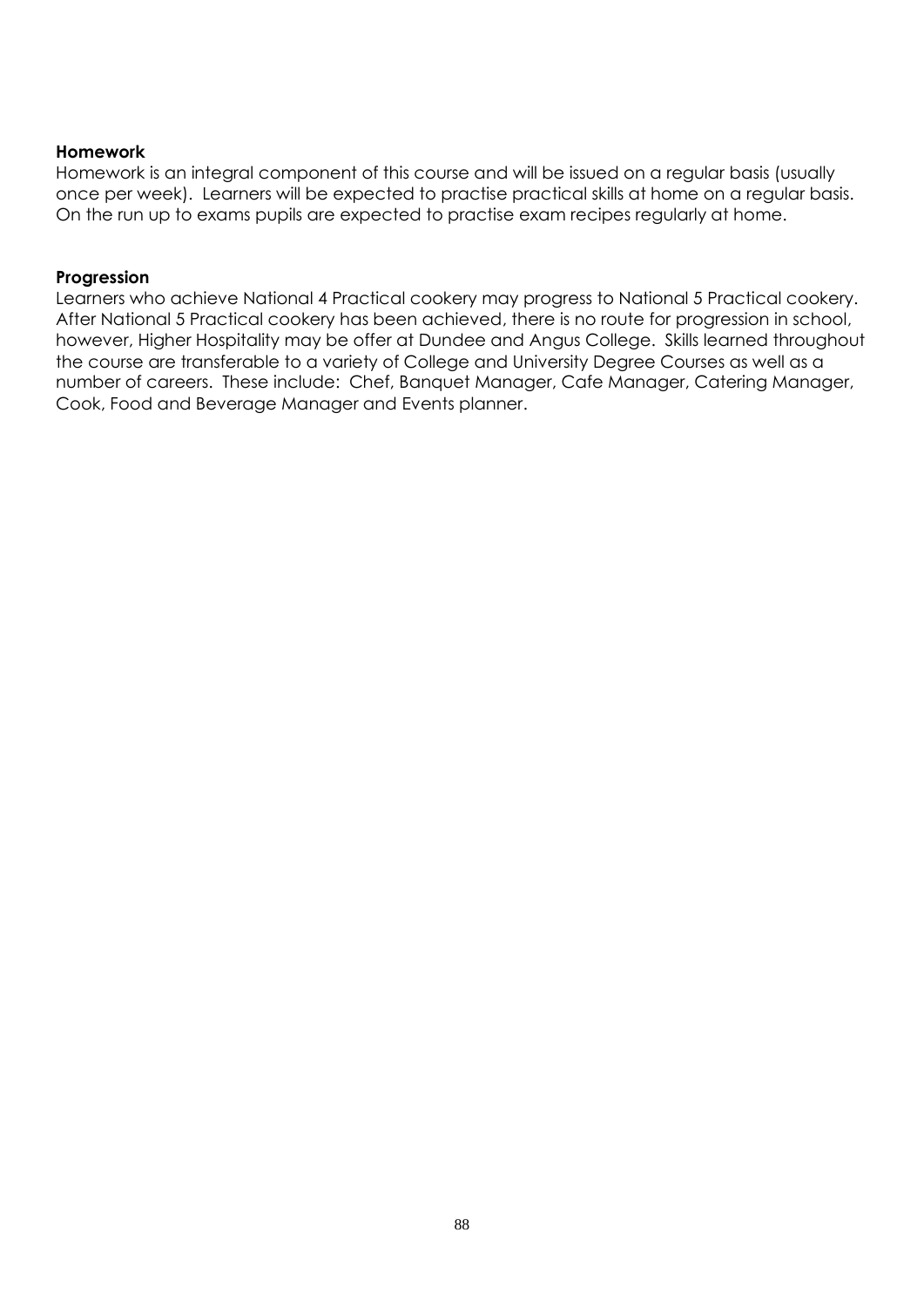#### **HOSPITALITY - PRACTICAL CAKE CRAFT**

National 5

#### **Entry Requirements**

The learner would normally be expected to have attained a high level of skills, knowledge and understanding required by either S1-3 Broad General Education (BGE), S3 Creative Cake and / or have achieved a pass at National 4/5 Hospitality or Health and Food Technology.

A high level of skills, knowledge and understanding required by either S1-3 Broad General Education and/or a National 4/5 pass in Art and Design would also be beneficial to enable the pupil to cope with the creative aspect of the course.

#### **The Content**

The National 5 course consists of three areas:

#### **CAKE BAKING**

The course aims to enable pupils to: acquire knowledge and understanding of methods of cake production, develop knowledge and understanding of functional properties of ingredients used in cake production and develop technical skills in cake baking. Learners will create a wide range of baked products to support their learning. Learners will also develop an understanding of the importance of safety and hygiene and the ability to follow safe and hygienic practices at all times.

#### **CAKE FINISHING**

This area of the course aims to enable pupils to: develop technical and creative skills in cake finishing, follow safe and hygienic working practices, develop their knowledge and understanding of cake design and follow trends in cake production, acquire and use organisational skills in the context of managing time and resource and to do so safely and hygienically.

#### **PLANNING AND DESIGN**

This area of the course aims to enable pupils to: develop the skills, knowledge and understanding to prepare a plan of work for baking and finishing their final cake. Learners will create cakes for a range of occasions to allow them to develop a high standard of drawing techniques to produce a detailed design illustration for their final product.

#### **Assessment**

The course assessment consists of 3 components:

- **Question paper:** The purpose of this question paper is to assess the candidates' ability to integrate and apply breadth, knowledge, understanding and skills from across the course content.
- **Assignment** and **Practical activity**: The assignment and practical activity are inter-related and will be assessed using one activity. Candidates will carry out one task: designing, planning, making, finishing and evaluating a cake — which will provide evidence for both components.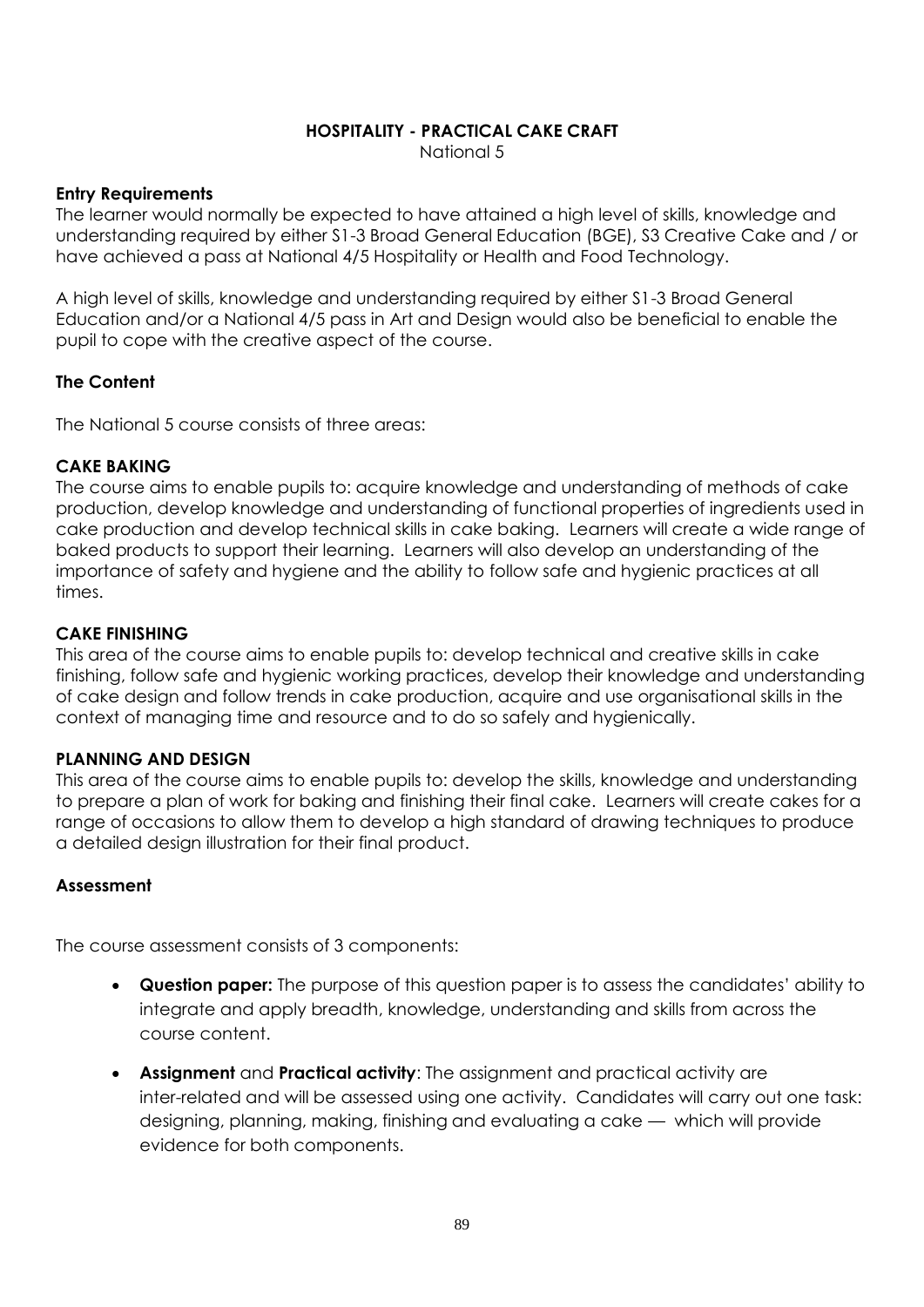#### **Homework**

Homework is an integral component of this course and will be issued on a regular basis (usually once per week). Learners will be expected to practise practical skills at home on a regular basis. On the run up to the practical activity, learners are expected to practise the skills and techniques required to create their final product. Pupils will also be expected to use the resources on GLOW to consolidate their learning and to use as a revision aid prior to their written exam.

#### **Progression**

After National 5 Practical Cake Craft has been achieved there is no route for progression within school. Pupils can go on to further education in Hospitality or can use this qualification to gain work in the bakery and cake decoration industry.

Skills learned throughout the course are transferable to a variety of College and University Degree Courses as well as a number of careers. It is this transferability that will help candidates with further study and enhance their personal effectiveness and employability, which might not necessarily be related to hospitality. Manual dexterity, fine motor skills and hand-eye co-ordination are developed through this course, and are valued in a range of sectors.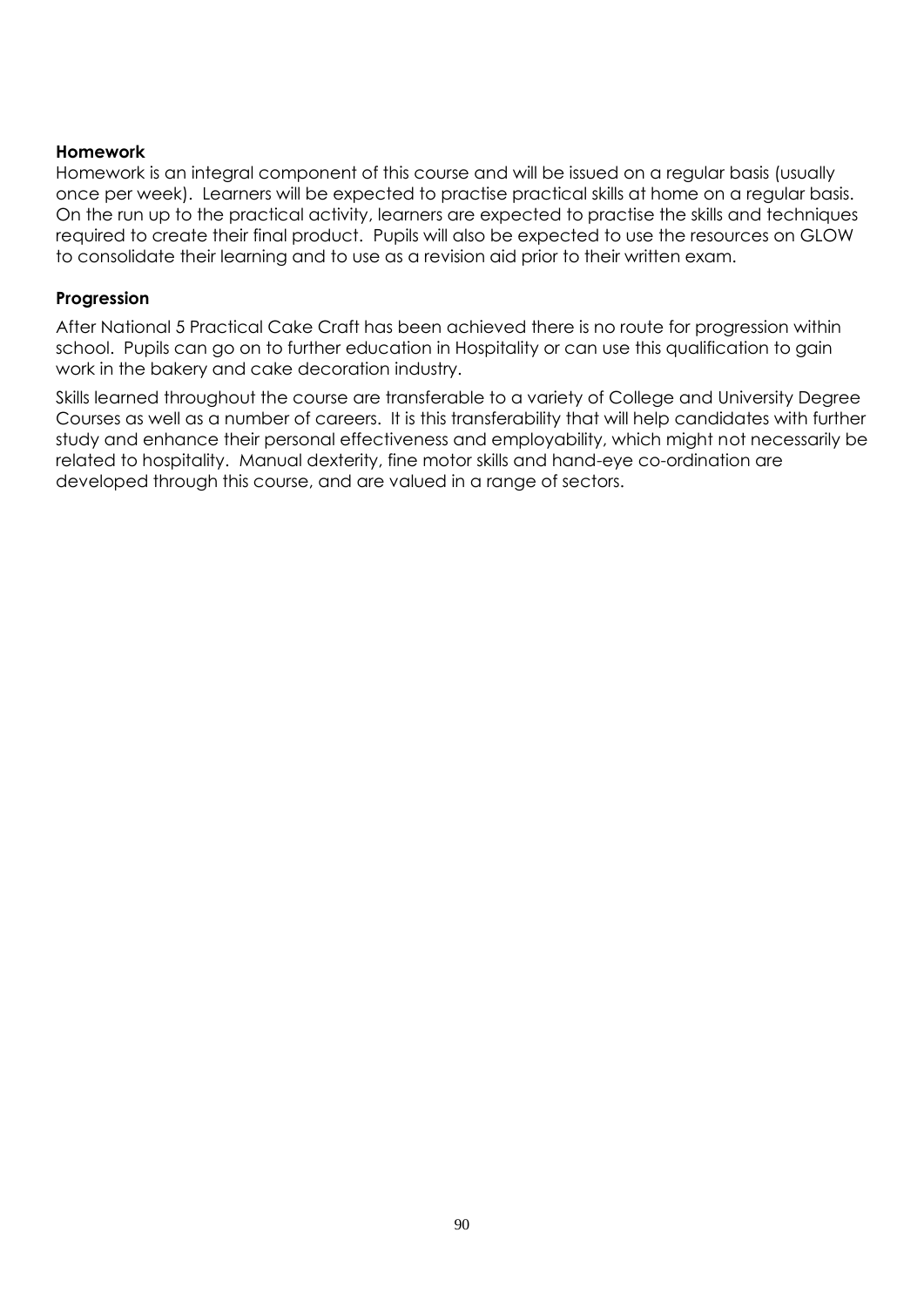#### **HUMAN BIOLOGY**

Higher

#### **Entry Requirements**

This course is normally suitable for those who have achieved a pass at National 5 Biology.

#### **The Content**

The Higher course consists of four units:

#### **Unit 1: Human Cells**

In this Unit, learners will develop knowledge and understanding through studying key areas: division and differentiation in human cells, structure and function of DNA, gene expression and the genome. Investigation of DNA, the expression of the genotype, protein production, mutations and genetic disorders, DNA technology including sequencing and medical and forensic applications, metabolic pathways and their control, through enzymes, with emphasis on cellular respiration and the role of ATP.

#### **Unit 2: Physiology and Health**

In this Unit, learners will develop knowledge and understanding by focusing on the key areas of reproduction and the cardiovascular system. Reproduction covers hormonal control and the biology of controlling fertility, including fertile periods, treatments for infertility, contraception, antenatal care and post-natal screening, tissues and circulation and the pathology of cardiovascular disease, including the impact on society and personal lifestyle.

#### **Unit 3: Neurobiology and Communication (Half unit)**

In this Unit, learners will develop knowledge and understanding through the key areas of the nervous system and communication and social behaviour, neural communication and the links between neurotransmitters and behaviour, whilst considering personal and social citizenship.

#### **Unit4: Immunology and Public Health (Half unit)**

In this Unit, learners will develop knowledge and understanding through the key areas of the immune system and infectious diseases and immunity. Key areas: immune system's role through allergic and defence responses, control of infectious diseases and the principles of active immunisation and vaccination.

#### **Assessment**

Internal assessments will be ongoing throughout the course and take various forms. There are two components of the external course assessment:

- 
- Component 1 question paper 100 marks • Component 2 — Assignment 30 marks
- 

#### **Total marks 130 marks**

#### **Homework**

Homework is an integral component of this course and will be issued on a regular basis. Learners will be expected to show a high level of personal initiative and motivation

#### **Other Important Notes**

There will be many opportunities for practical experimental work, and research based topics to support case studies and the added value assignment.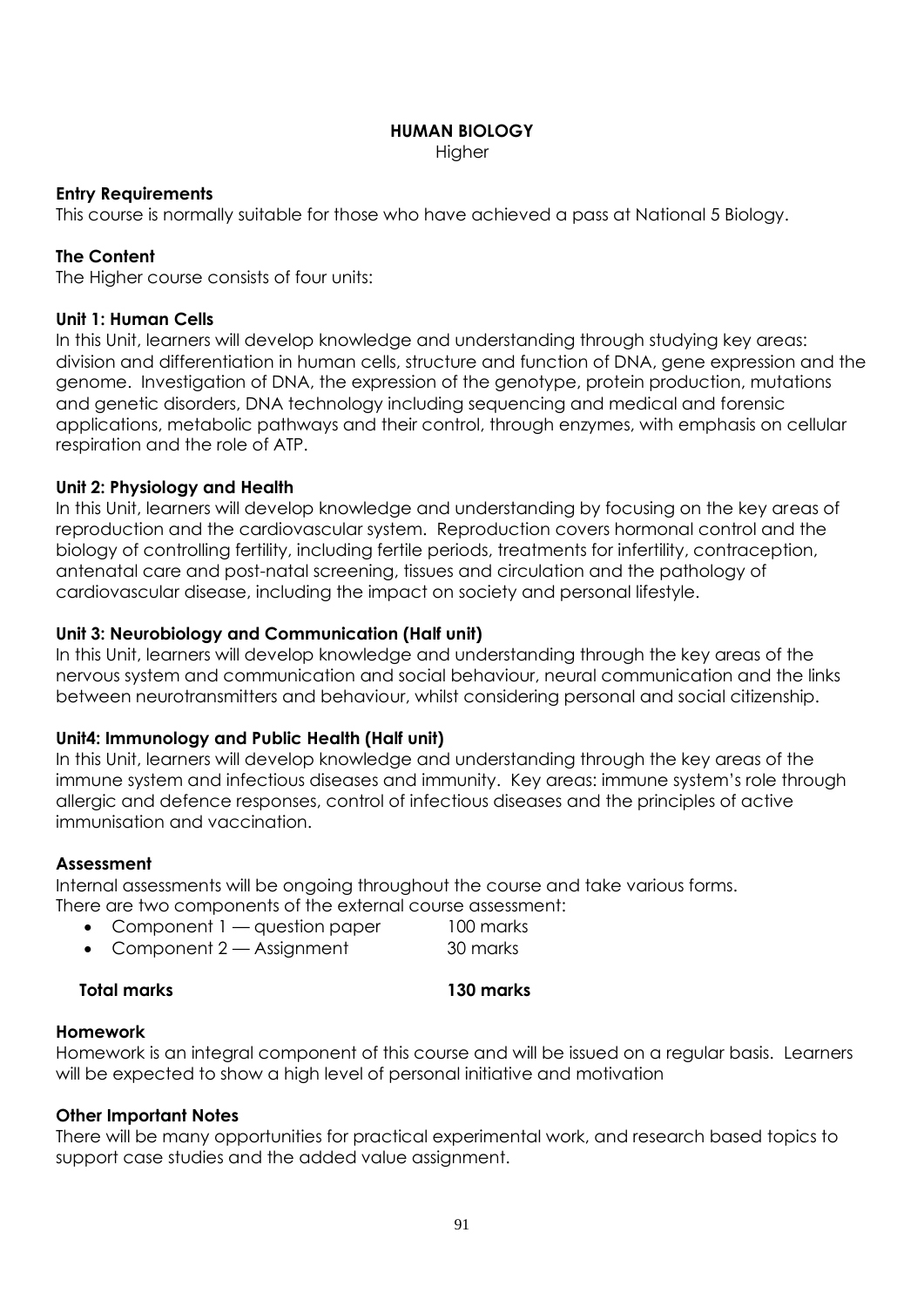#### **Progression**

Learners who achieve Higher Human Biology may progress to Advanced Higher Biology. Skills learned throughout the course are transferable to a variety of College and University Degree Courses as well as a number of careers. These include: Nursing, Dentistry, Medical/Health, Sports therapy, Physiotherapy, Laboratory technician, Microbiology, Food and drink production/Biotechnology , Pharmacy, Sport and Fitness industry and Forensic scientist.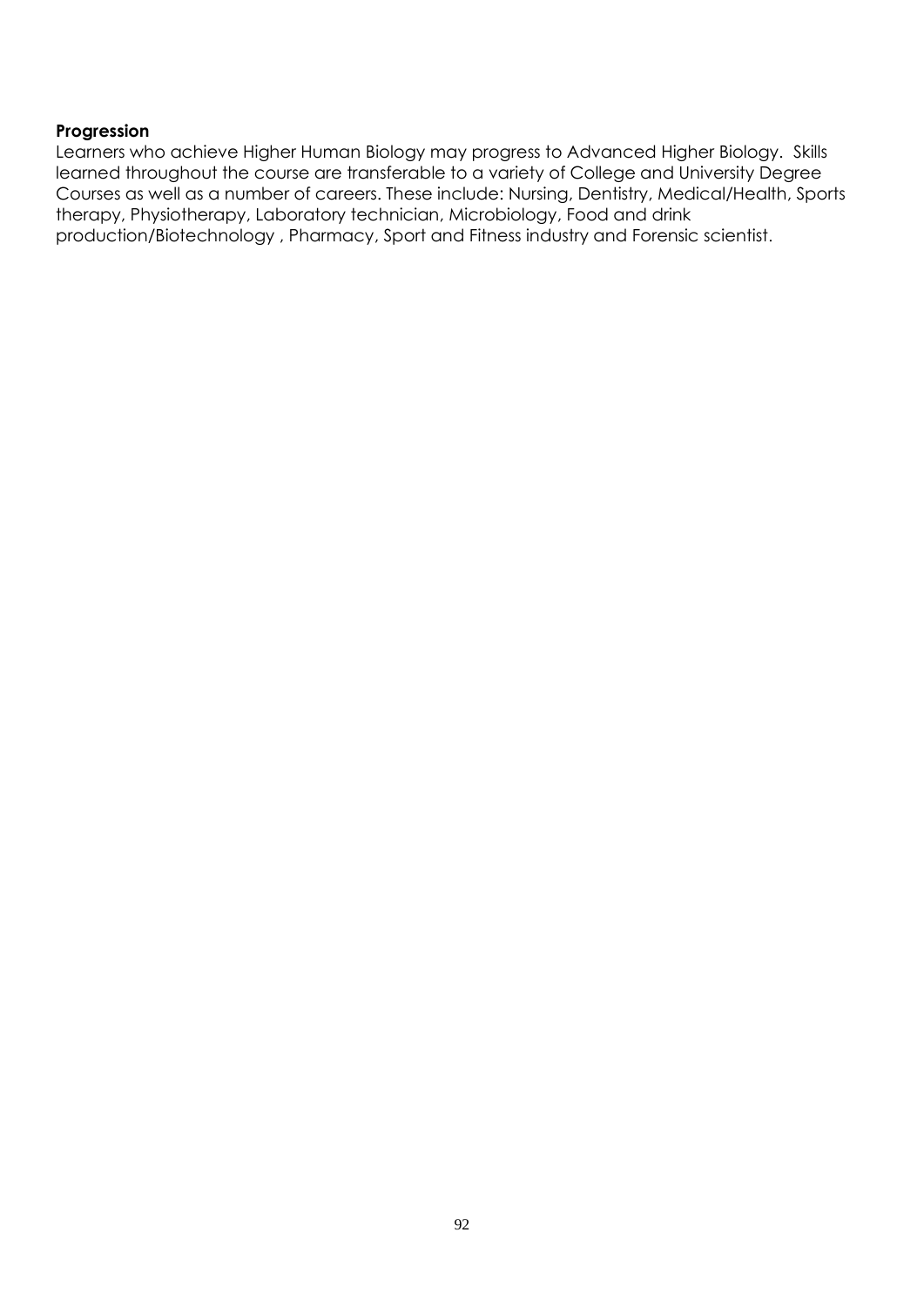### **LABORATORY SCIENCE**

(Skills for Work Level 5)

The Laboratory Science course provides a broad experiential introduction to laboratory science, which explores a variety of industries and services, and career opportunities in science laboratories locally, nationally, and globally.

Pupils will study four units:

- Careers using laboratory science,
- Working in a Laboratory,
- Practical Skills,
- Practical Investigation.

#### **Careers using Laboratory Science — (National 5)**

This unit introduces pupils to the wide range of industries and services that use scientific knowledge and laboratory skills. Pupils will learn about the variety of ways in which science and laboratory skills are used in different industries and services, and about the jobs that use these skills. A range of career opportunities within industries and services that use laboratory science are studied and pupils will investigate the skills, qualifications and experience required for a role of personal interest within the field of laboratory science. Pupils will prepare for employment, further education or training through producing their own Curriculum Vitae for a specific job role in a laboratory science setting and will have the opportunity to reflect on and evaluate their own employability skills and attributes.

#### **Laboratory Science: Working in a Laboratory (National 5)**

This unit provides pupils with the opportunity to gain practical experience in measuring and weighing quantities, basic laboratory skills such as handling chemicals, preparing solutions, and in calculating and presenting results of practical work. Safety and security procedures are addressed to enable pupils to maintain health and safety whilst working in a laboratory environment, and a risk assessment is carried out. Opportunities arise for the development of numeracy and communication skills when recording and reporting practical work.

#### **Laboratory Science: Practical Skills (National 5)**

Pupils are given the opportunity to learn and develop the skills most commonly used in laboratories. The health and safety issues of working in a laboratory are integral to the unit. Pupils will learn how to work safely with potentially hazardous materials, such as microorganisms, and will measure radioactivity, as well as developing competence in the use of various types of instrumentation found in laboratories. Skills in performing a titration are also developed.

#### **Laboratory Science: Practical Investigation (National 5)**

In this unit, pupils will work with others to produce a plan to investigate a scientific topic using practical procedures. Working as part of a group, they will identify a hypothesis to investigate. Methods for testing the hypothesis using practical procedures are devised and tasks are allocated to each member of the group. Pupils will be assessed on their ability to carry out an allocated task competently and in a safe manner. They will present their findings to members of the group and will produce a scientific report with their individual analysis and evaluation of the information gathered. Pupils will then review and evaluate their own and group contribution to the investigation.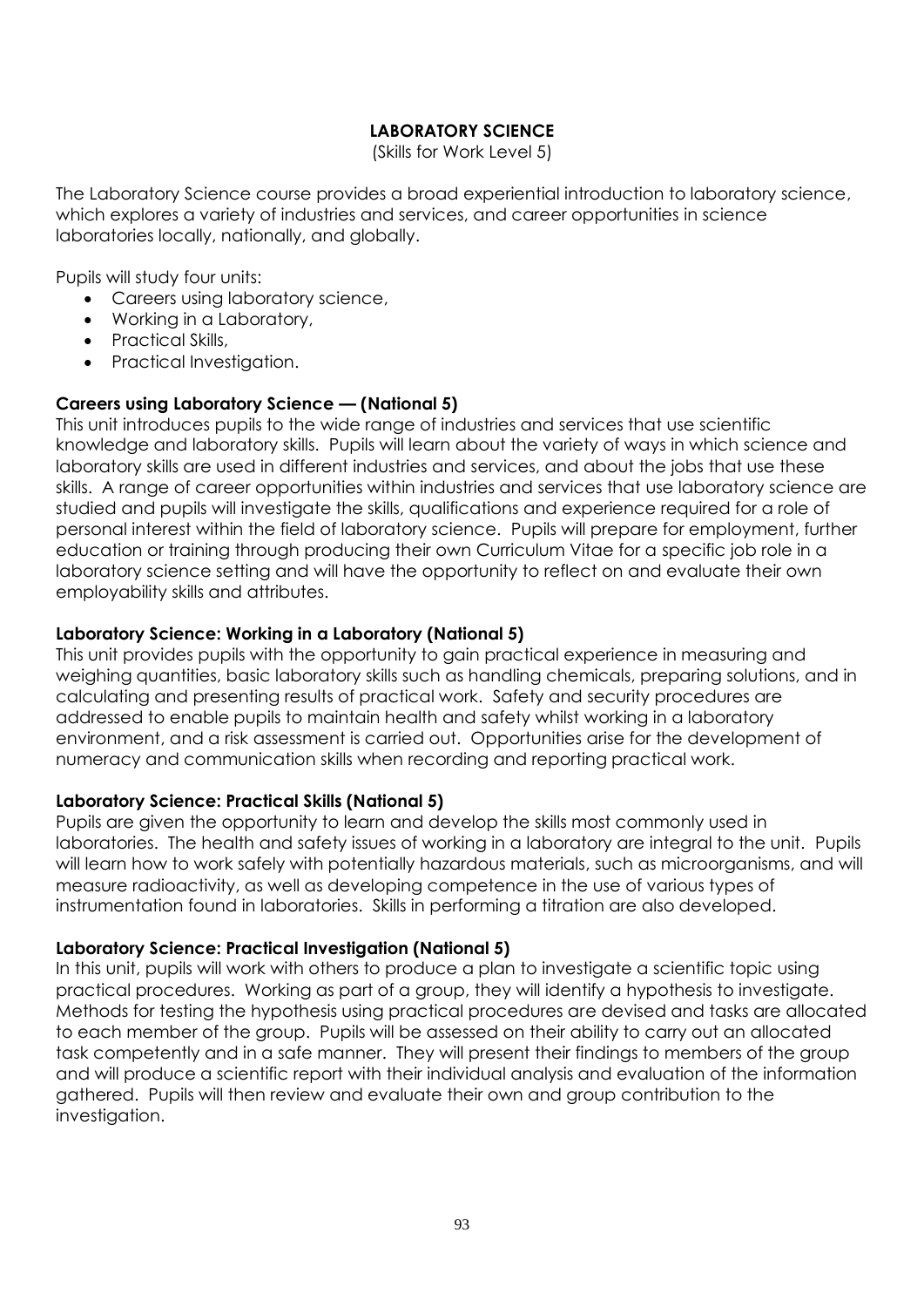## **Leadership Award**

Levels 5 and 6

#### **Entry Requirements**

The Leadership Award develops knowledge of leadership skills, styles and qualities. It is designed for learners who take, or plan to take, a leading role in their activities. Available at SCQF Levels 5 and 6, the Award allows individuals to build self-confidence and self-esteem, and encourages learners to respect the cultures and beliefs of others working alongside them. The Leadership Award is endorsed by the Chartered Management Institute.

#### **The Content**

The Award at either level consists of two mandatory Units. Whether a candidate achieves at SCQF Level 5 or SCQF Level 6 depends on the amount of support they receive, their level of participation, their level of understanding, and the level of maturity displayed.

#### **Mandatory Units:**

#### **Leadership: An Introduction (20 hours)**

In this Unit, candidates carry out research to find out about leadership styles and the skills and qualities found in effective leaders. Candidates are required to produce a report on their findings and evaluate their own potential for leadership.

#### **Leadership in Practice (40 hours)**

In this Unit, candidates take a leading role in an activity. They will prepare to carry out the activity by considering the factors involved, such as resources, people, time and potential risks. Candidates then carry out the activity, monitoring progress and making changes as needed. At the end, candidates review their experience, drawing conclusions about themselves as a leader.

#### **Assessment**

Assessment can take place at appropriate points as candidates progress through the tasks within the Units. Evidence of assessment can be presented in a format which best suits the individual candidates and the activities being undertaken. Evidence can include written records, e-mails, assessor records, diaries, videos, recordings of interviews or photographs.

#### **Progression**

This Award may provide progression to:

- SCQF Level 6 from Level 5
- the Personal Development Award at SCQF Level 6
- Employment
- Career progression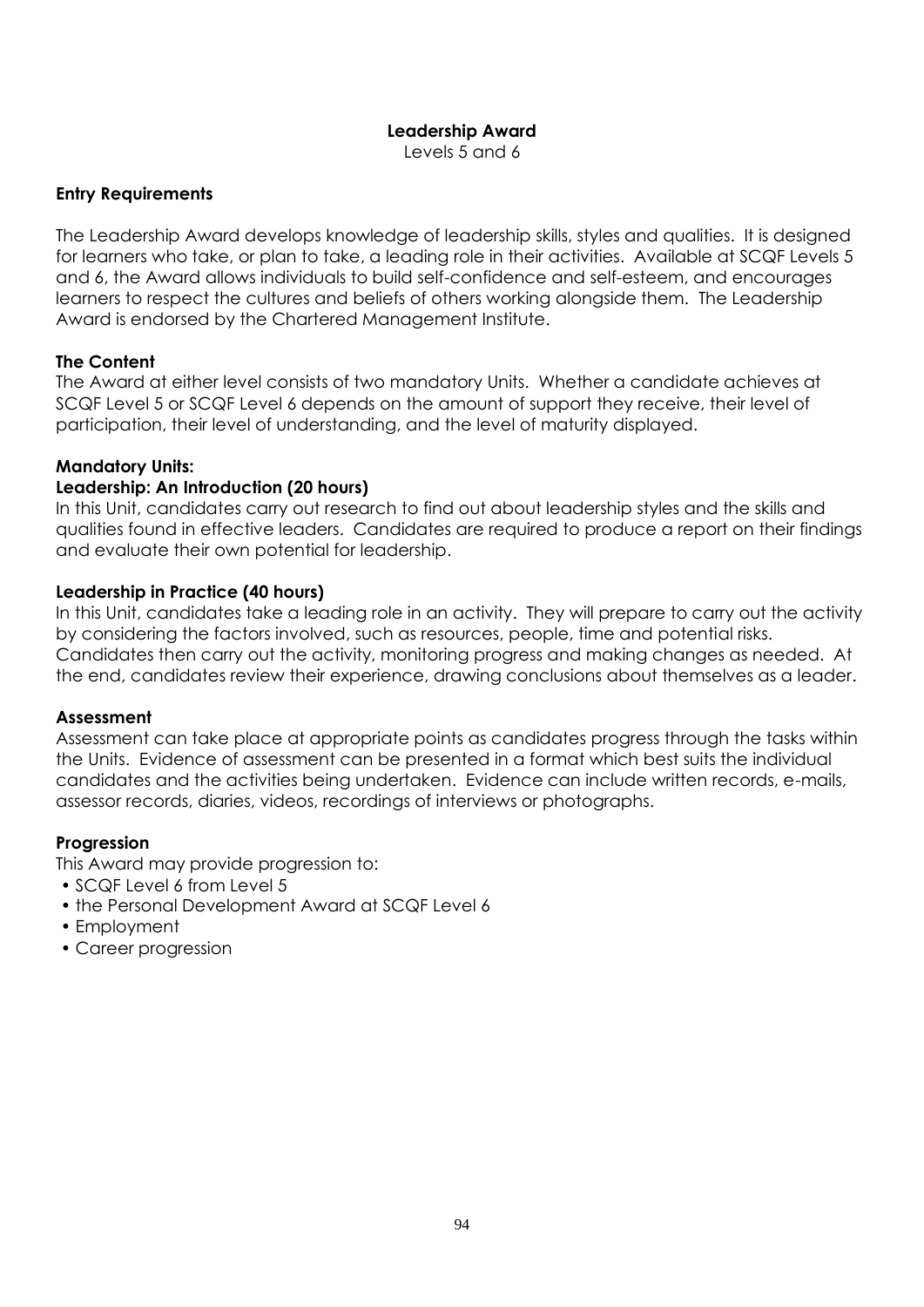#### **MANICURE & PEDICURE SKILLS**

NPA Level 5

#### **Entry Requirements**

An interest in a future career in the beauty industry.

Pupils should also have a desire to learn skills for work and life, and make a commitment to ensuring Top Coat Nail Gallery remains a self-funded enterprise with a positive reputation in the school community.

#### **Units/Content:**

- **Manicure** Learning theory and skills to complete a full manicure with a variety of finishes
- **Pedicure**  Learning theory skills to complete a full pedicure
- **Creative Nail Finishes to Hand and Foot** Learning how to design different types of nail art and how to add embellishments to nails.

#### **Assessment:**

- Throughout the year pupils will produce a portfolio showcasing both theory and practical work
- There will also be regular practical assessments based on manicure and pedicure, and the different techniques that can be used for each.

#### **Other Important Notes**

Learners are required to show independence, time keeping and ability to work in a Team, as this course will involve applying manicures and pedicures to staff, pupils and members of our community. Strict health and safety procedures, as well as an equipment cleaning schedule must be followed.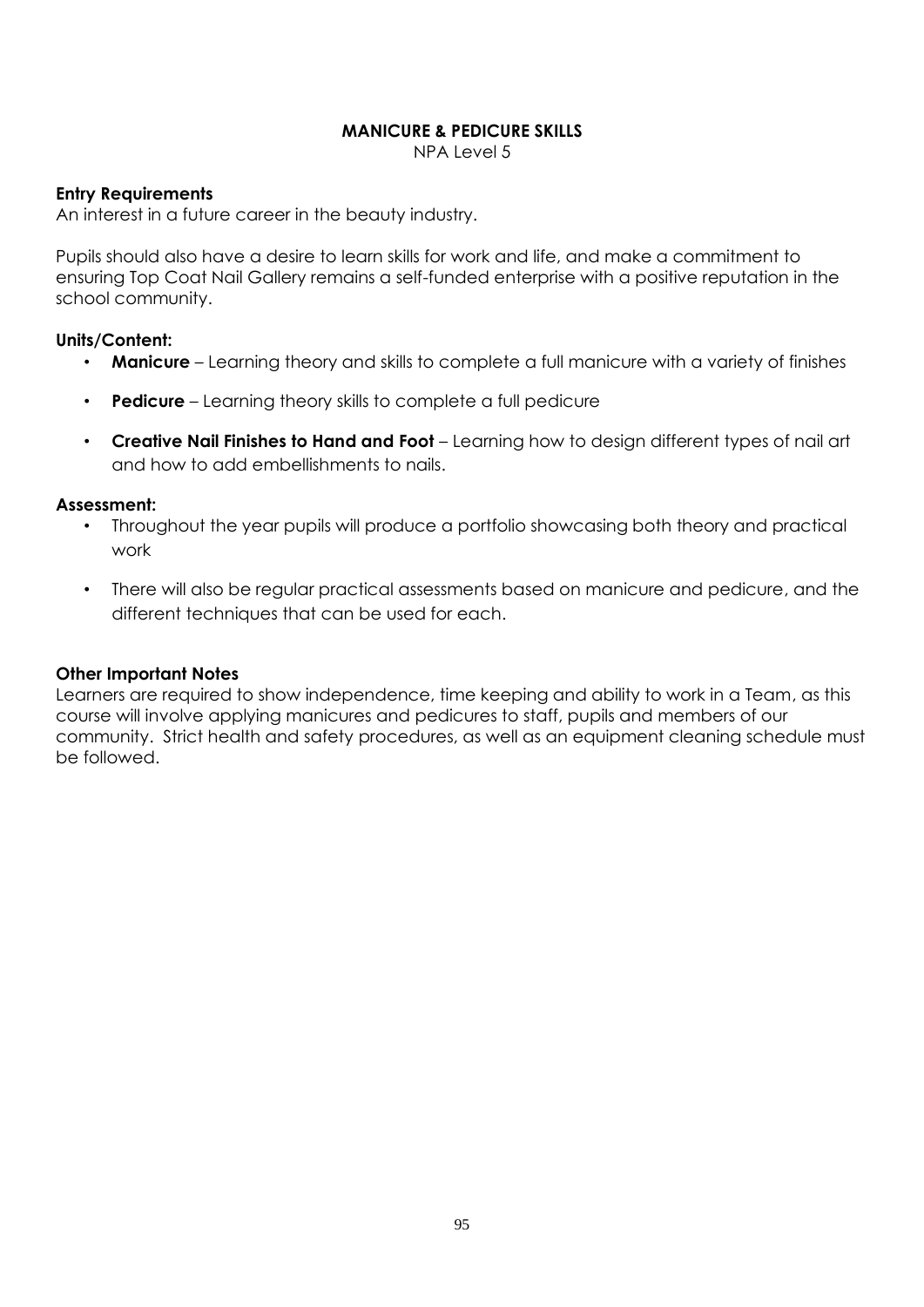#### **MATHEMATICS**

#### National 4/National 5

#### **Course Content**

The basic aim of a mathematical education is to help you to learn how to describe, tackle and eventually solve problems which require the use of mathematical knowledge, techniques and technology. This includes the use of mental skills, written methods and those which require the sensible use of calculators and other technology.

Learning mathematics develops logical reasoning, analysis, problem-solving skills, creativity, and the ability to think in abstract ways. It uses a universal language of numbers and symbols, which allows us to communicate ideas in a concise, unambiguous and rigorous way. Mathematics equips us with many of the skills required for life, learning and work. Understanding the part that mathematics plays in almost all aspects of life is crucial. This Course allows learners to acquire and develop the attributes and capabilities of the four capacities. For example: success in mathematical learning and activity leads to increased confidence as an individual; being able to think logically helps towards being a responsible citizen; and being able to understand, use and communicate mathematical ideas will help in becoming an effective contributor.

Consequently, much of what you will do involves learning how to deal with a wide variety of different problems.

#### **Assessment**

**N4** - The National 4 Mathematics Course enables learners to select and apply mathematical techniques in a variety of mathematical and real-life situations. Learners interpret, communicate and manage information in mathematical form. We offer three N4 Units: N4 Numeracy, N4 Expressions & Formulae and N4 Relationships.

**N5** - The National 5 Mathematics Course enables learners to select and apply mathematical techniques in a variety of mathematical and real-life situations. Learners interpret, communicate and manage information in mathematical form. We offer three N5 Units, provided N4 Numeracy and N4 Added Value have been achieved: N5 Expressions & Formulae, N5 Relationships and N5 Applications. Full details of the coverage of the courses can be found on the SQA website at Mathematics. The final exam includes a non-calculator paper and paper in which a calculator may be used.

#### **Homework**

One of the important ways to remember Mathematical methods is to practise skills. Sometimes you will be given work to finish off at home, sometimes new work to do. Sometimes you will have to hand it in. Sometimes you will have online homework tasks to complete. Whichever it is, it is your chance to check on your learning – take it willingly! Teachers will be available in the Maths Department during most lunchtimes for extra help with revision throughout the year.

#### **Other Important Notes**

In Mathematics, there is often more than one right way to go about things. It is also essential to keep an open mind both to accepting help and to giving it. If you adopt the right attitude to your learning of Mathematics, you may join the many who find Maths both useful and enjoyable.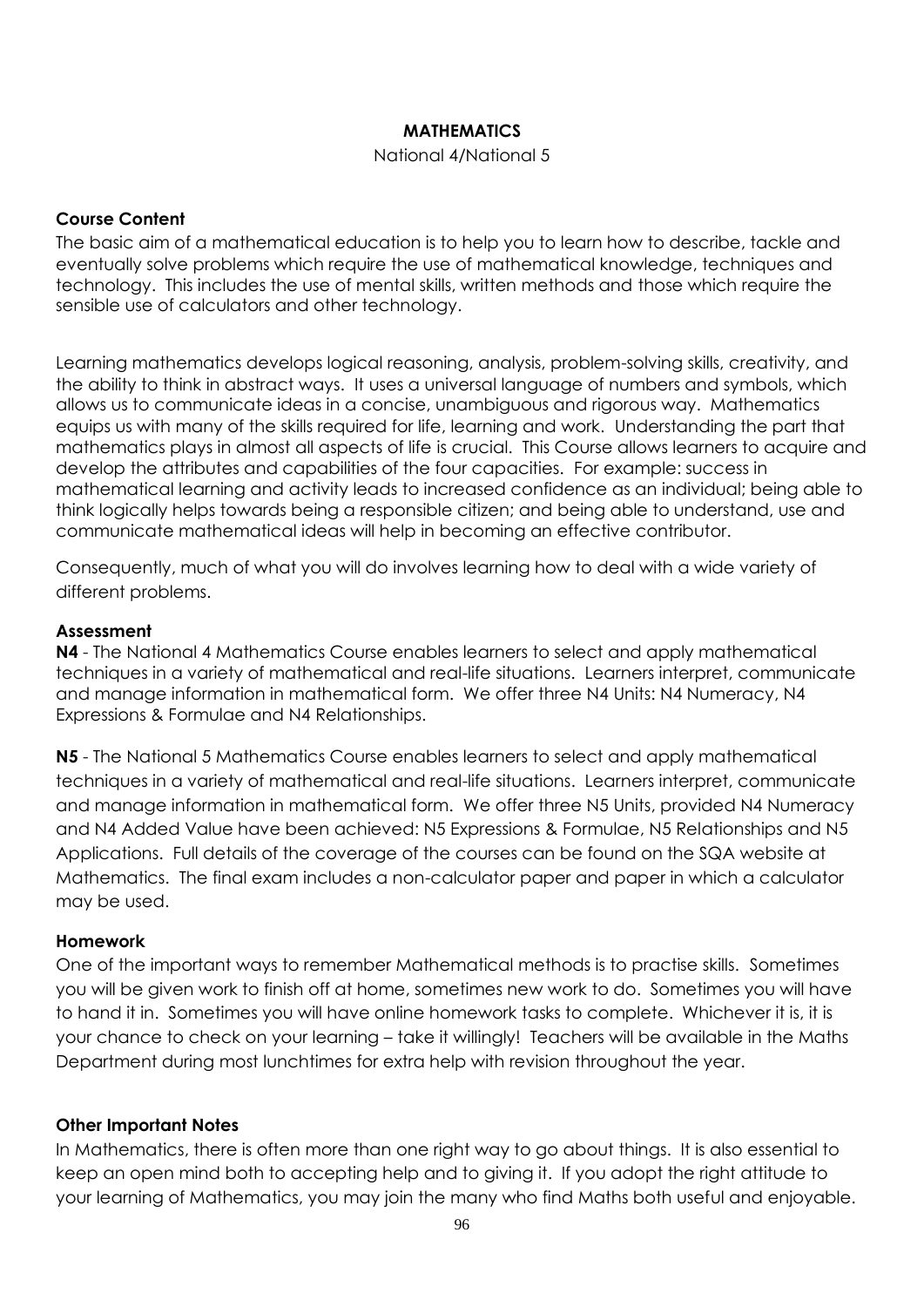## **MATHEMATICS**

Higher

#### **Purpose of the course**:

- to build upon and extend learning in algebra, geometry and trigonometry
- to introduce elementary calculus
- to help develop problem solving skills

#### **Recommended Entry**

- 1. N5 Course award Grade **A or B Preferable**
	- [N5 Course award grade C is the MINIMUM acceptable and will be considered, depending on progress throughout S4.]

#### **Course Details**

We aim to motivate and challenge learners by enabling them to select and apply mathematical techniques in a variety of mathematical and real-life situations. This course aims to equip learners with the skills needed to interpret and analyse information, simplify and solve problems, and make informed decisions

There are three mandatory units and a final exam; Expressions and Functions, Relationships and Calculus, Applications

Final exam;

Paper 1 (non-calculator) paper will give learners an opportunity to apply numerical, algebraic, geometric, trigonometric, calculus and reasoning skills.

Paper 2 will give learners an opportunity to apply numerical, algebraic, geometric, trigonometric, calculus and reasoning skills (which may be completed with the use of a calculator), allowing more opportunity for application and reasoning.

#### **Progression**

Pupils who achieve Higher Mathematics may progress to: Advanced Higher Mathematics Further Education or Higher Education including HNC, HND and Degree courses in mathematical subjects or as a general entry requirement to other courses Employment.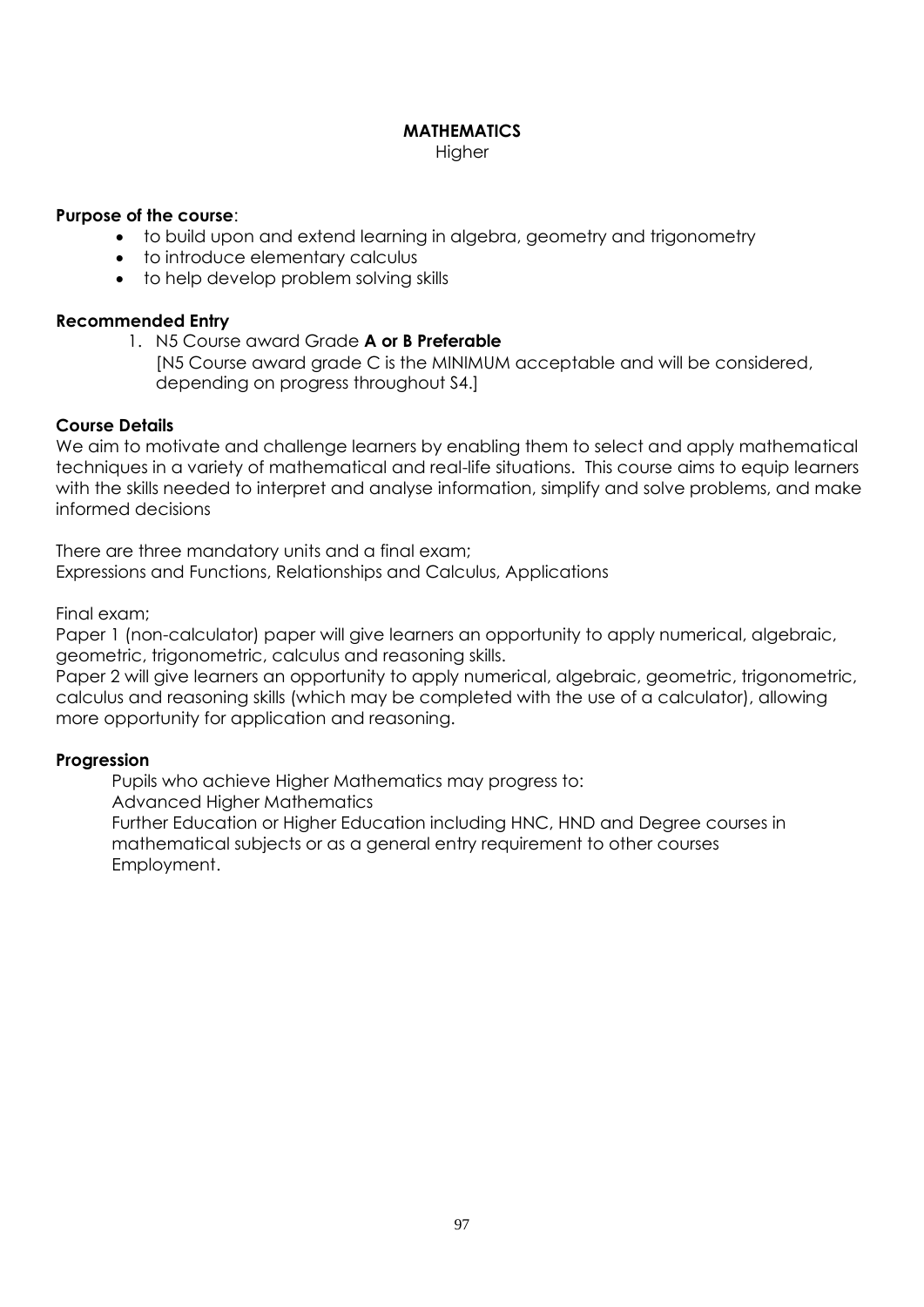## **MATHEMATICS**

#### Advanced Higher

#### **Purpose of the Course**:

- to allow pursuit of mathematical interests to a level substantially beyond Higher
- to help develop problem solving approaches to 'everyday' situations
- to allow preparation for Higher Education.

#### **Recommended Entry**

Higher Mathematics, **preferably at grade A or B**

#### **Course Details**

In Advanced Higher Maths, there are 3 compulsory units.

#### **Progression**

Pupils who achieve Advanced Higher Mathematics may progress to: Degree courses in Higher Education; entry, in some cases, to second year may be possible.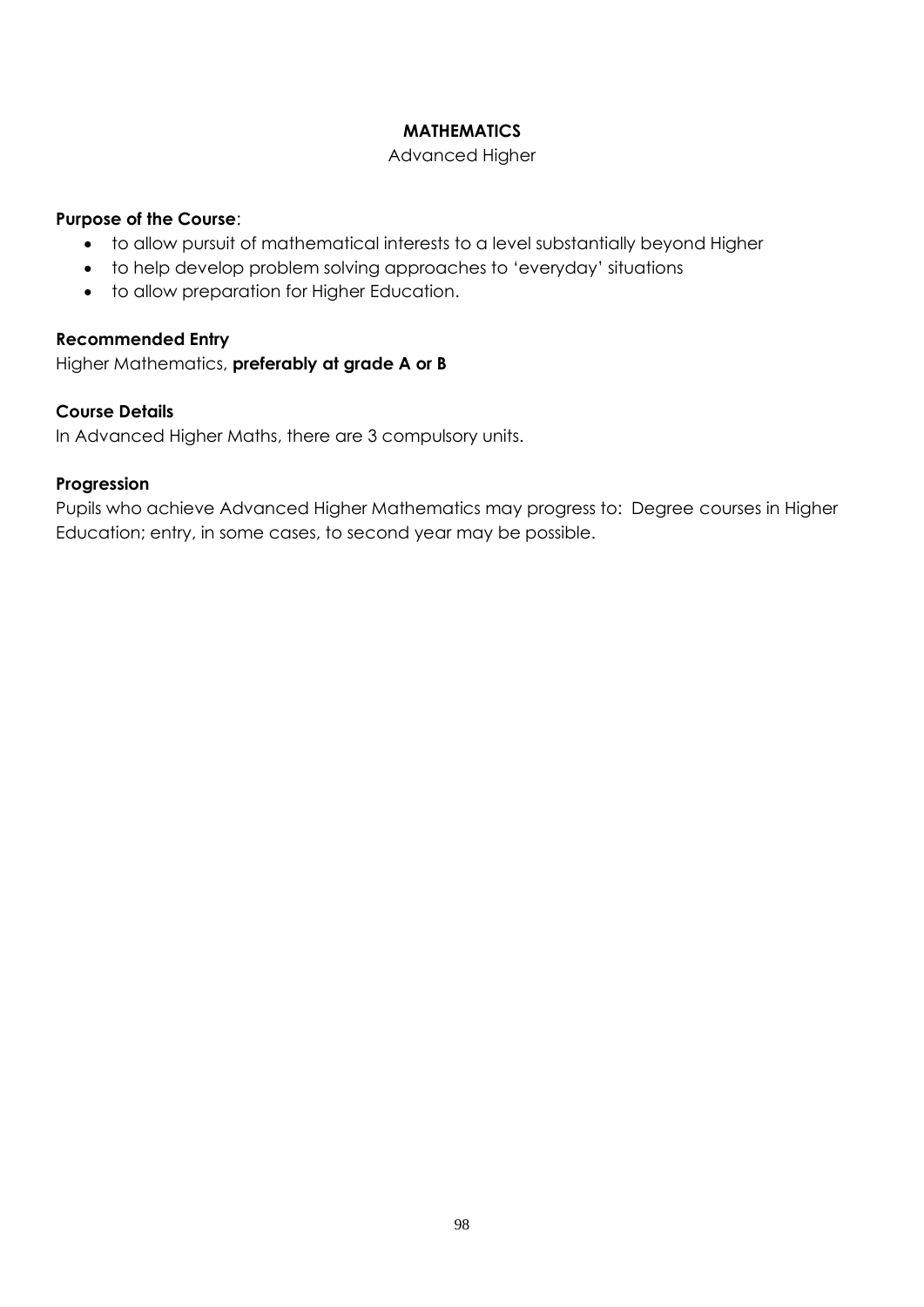#### **Mental Health & Wellbeing**

Levels 4 and 5

#### **Entry Requirements**

The Awards in Mental Health and Wellbeing at SCQF levels 4 and 5 aim to:



- reduce stigma surrounding mental health
- arm young people with healthy coping strategies
- promote knowledge of the impact of mental health on behaviour
- dispel myths surrounding mental health
- promote understanding of positive and negative impacts on mental health
- help individuals to make the right choices
- promote understanding of the potential uses and impact of social media and the internet
- create resilience.

#### **The Content**

:

It is evident that a variety of mental health problems can affect learning. There is currently a major gap in knowledge surrounding mental health and wellbeing which requires to be addressed. Most people learn what they know about mental illness from the media. Many radio, television and newspaper accounts present people with mental illness as violent, criminal, dangerous, comical, incompetent and fundamentally different from other people. These inaccurate images perpetuate unfavourable stereotypes, which can lead to the rejection, marginalisation and neglect of people with mental illnesses.

There are 3 mandatory units :-

- Influences on Mental Health & Wellbeing
- Coping Strategies and Resilience
- Understanding Mental Health

#### **Progression**

The level 5 award could provide progression to:

- SCQF level 6 / QCF level 3 qualifications
- an NC in Health and Social Care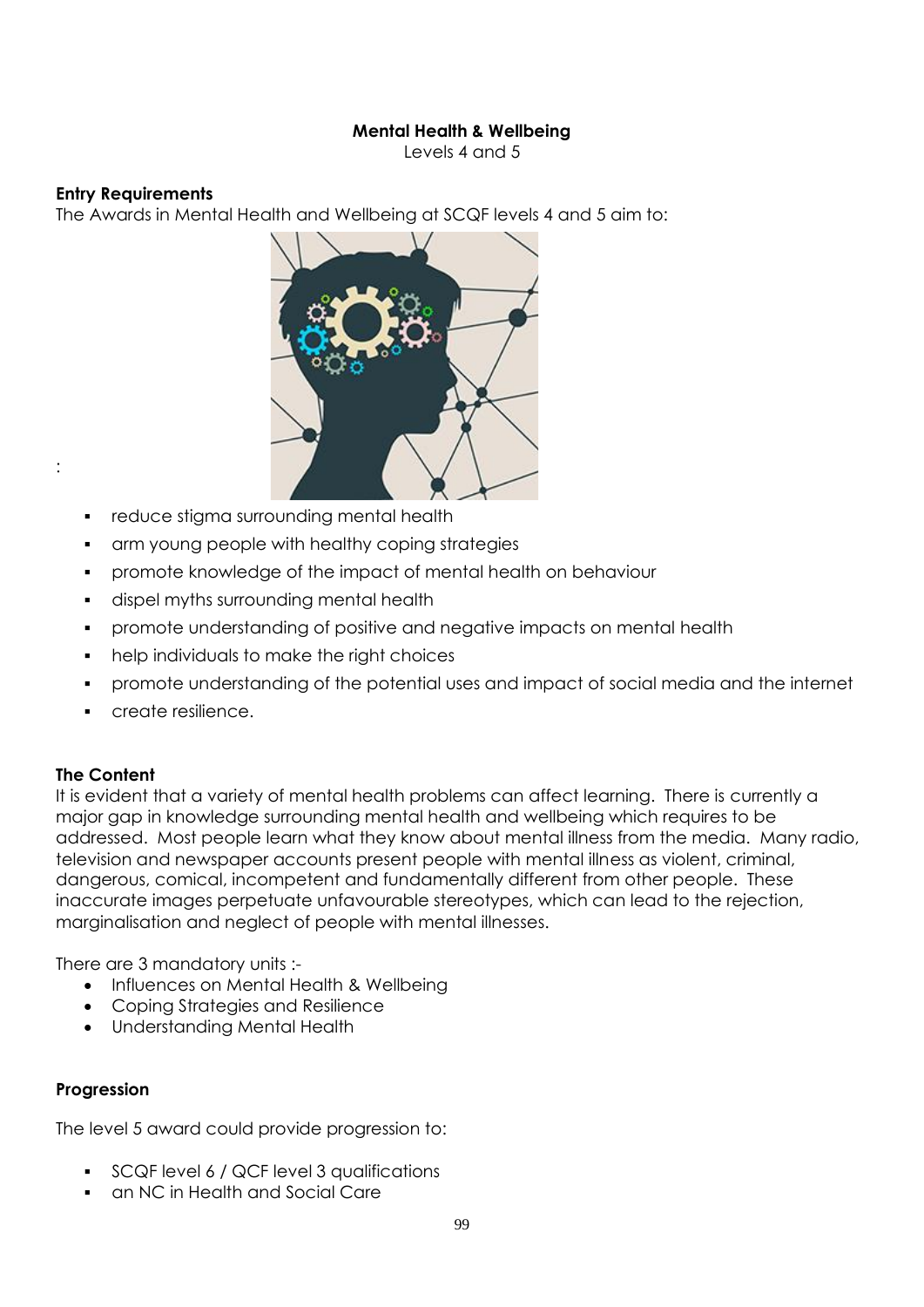- an SVQ 2/Modern Apprenticeship in Social Services and Healthcare
- employment in the care sector

These Awards provide opportunities to develop:

- Core Skills (which underpin all National Certificates)
- transferable skills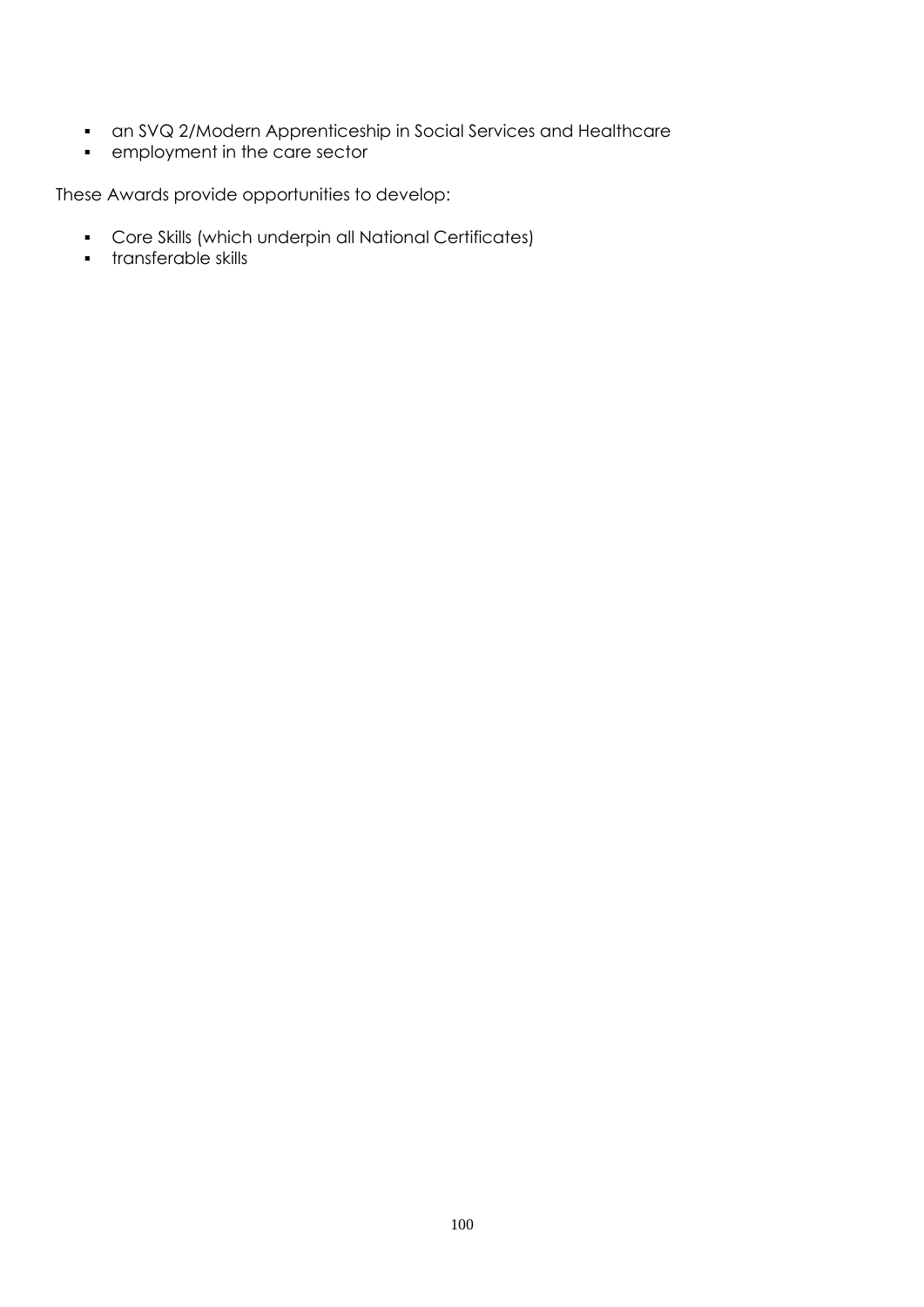#### **MODERN LANGUAGES National 4**

#### **Entry requirements**

Modern Languages learners would normally have gained the skills, knowledge and understanding required in Broad General Education (BGE).

The Coursework at National covers four skills - Reading, Listening, Talking and Writing, and four contexts - Society, Education, Employability and Culture.

During the year, pupils will study a variety of topics from these contexts, and learn how the language works.

The course enables pupils to:

- read, listen, talk and write in a modern language
- understand and use a modern language
- apply their knowledge and understanding of a modern language "in action."

#### **Assessment**

At National 4, all pupils will have to sit internal unit assessments in all four skills at the appropriate level. These are:

#### **Unit 1 – Understanding Language**

Learners who complete this Unit will be able to:

1 - Read and understand texts in the foreign language.

 Outcome 1 – Pupils will be able to read a text in the foreign language and answer questions in English.

- 2 Listen and understand spoken passages in the foreign language.
	- Outcome 2 Pupils will able to listen to spoken passage and answer questions in English.

#### **Unit 2 – Using Language**

Learners who complete this Unit will be able to:

1 – Talk in the foreign language on familiar topics.

- Outcome 1 Pupils will have a conversation or give a presentation in the foreign language on a familiar topic.
- 2 Write in the foreign language on familiar topics.
	- Outcome 2 Pupils will write a short text on a familiar topic in the foreign language.

Although National 4 has no external exam, passes must be obtained in all internal assessments to successfully achieve a pass at National 4. An Added Value Unit must also be completed.

**The Added Value Unit** is an assignment which allows pupils to do research on a familiar topic and then complete a presentation in the foreign language. The skills involved are Reading, Talking and Listening.

#### **Homework**

Homework is an essential part of the course and is set regularly. Pupils will **always** have vocabulary and grammar learning to do, even when they do not have a written assignment to hand in.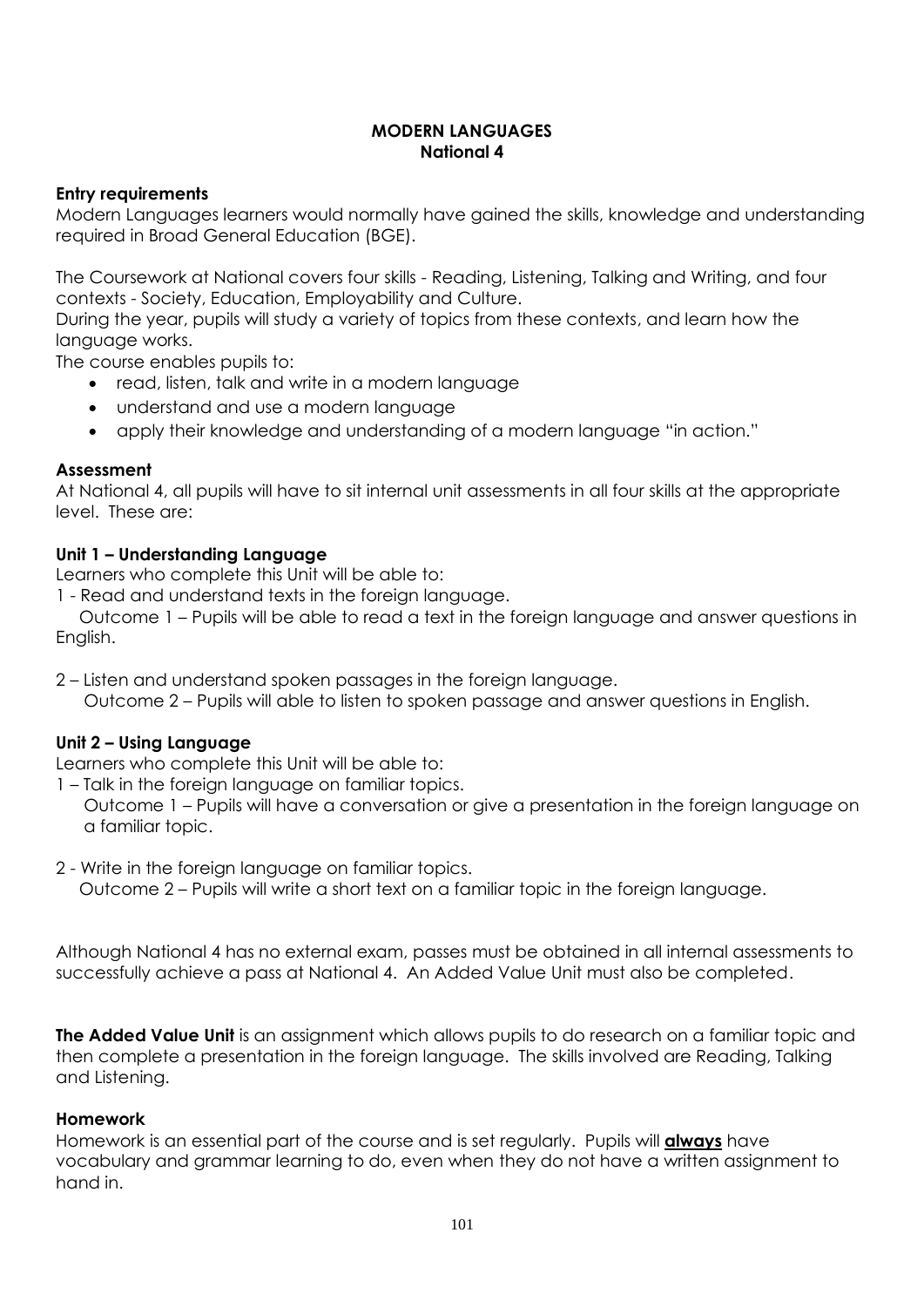#### **Progression**

Those who have completed National 4 in a foreign language may progress to National 5. Learning a foreign language is a valuable asset later in life, especially for the job market. Skills learned throughout the course are transferable to a variety of College and University Degree Courses as well as a number of careers.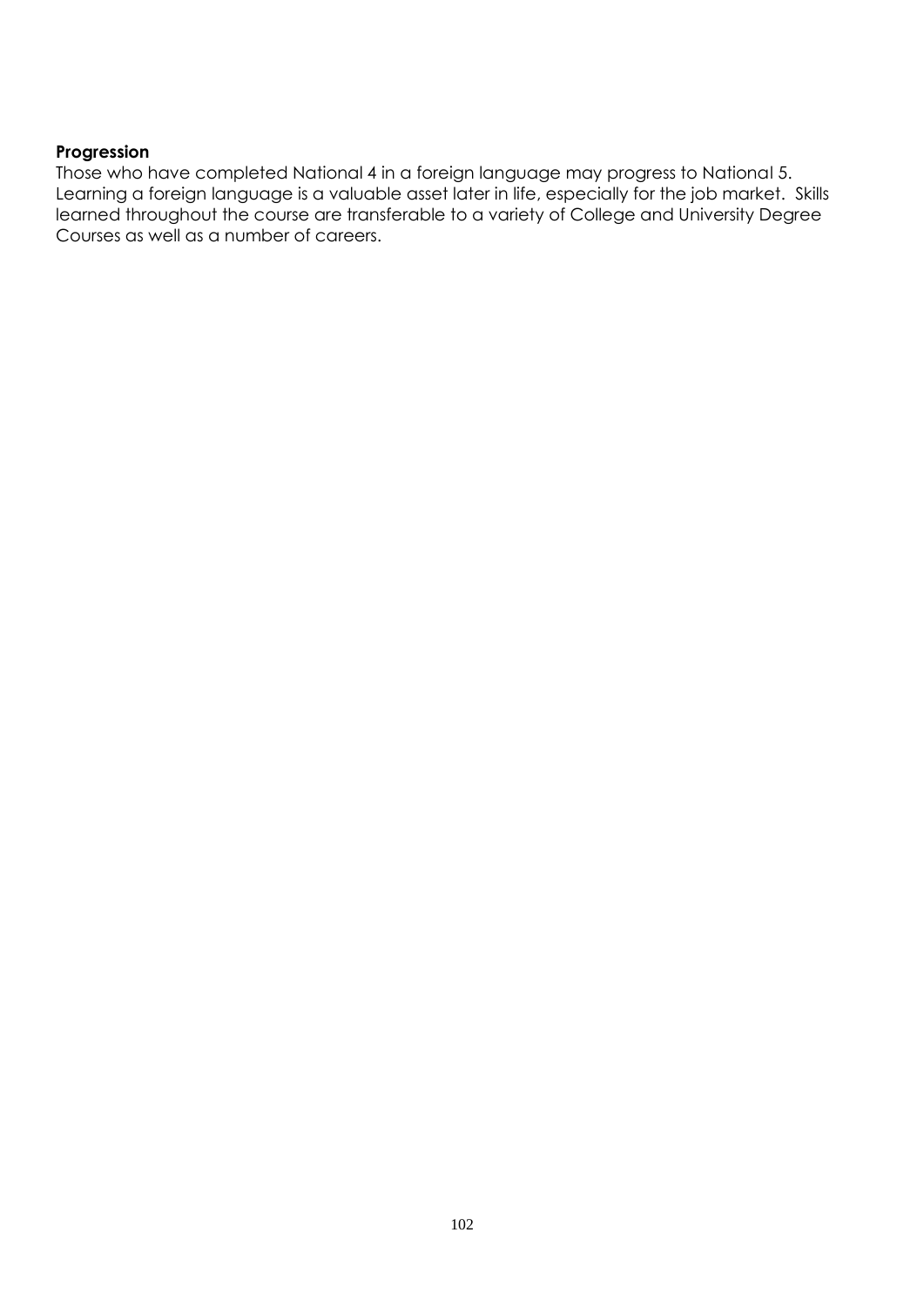#### **MODERN LANGUAGES National 5**

#### **Entry requirements**

Modern Languages learners would normally have gained the skills, knowledge and understanding required in Broad General Education (BGE) or have achieved a pass at National 4.

The Coursework at National covers four skills - Reading, Listening, Talking and Writing, and four contexts - Society, Education, Employability and Culture.

During the year, pupils will study a variety of topics from these contexts, and learn how the language works.

The course enables pupils to:

- read, listen, talk and write in a modern language
- understand and use a modern language
- apply their knowledge and understanding of a modern language "in action."

#### **Assessment**

Pupils completing National 5 will sit an external exam, which comprises:

| Paper 1 – Reading   | Writing                        | 30 marks<br>20 marks |
|---------------------|--------------------------------|----------------------|
| Paper 2 – Listening |                                | 20 marks             |
|                     | Writing Assignment<br>Speaking | 20 marks<br>30 marks |

#### **Total 120 marks**

#### **Progression**

Those who are successful at National 5 in a language may progress to Higher in the language. It may also be possible to complete National 5 in another foreign language. Learning a foreign language is a valuable asset later in life and is valued by employers. Skills learned throughout the course are transferable to a variety of College and University Degree Courses as well as a number of careers.

#### **Homework**

Homework is an essential part of the course and is set regularly. Pupils will **always** have vocabulary and grammar learning to do, even when they do not have a written assignment to hand in.

Speaking in the foreign language is an integral of the course. Pupils should prepare for talks thoroughly in order to make good progress. Highly motivated, responsible learners who use their initiative will succeed well.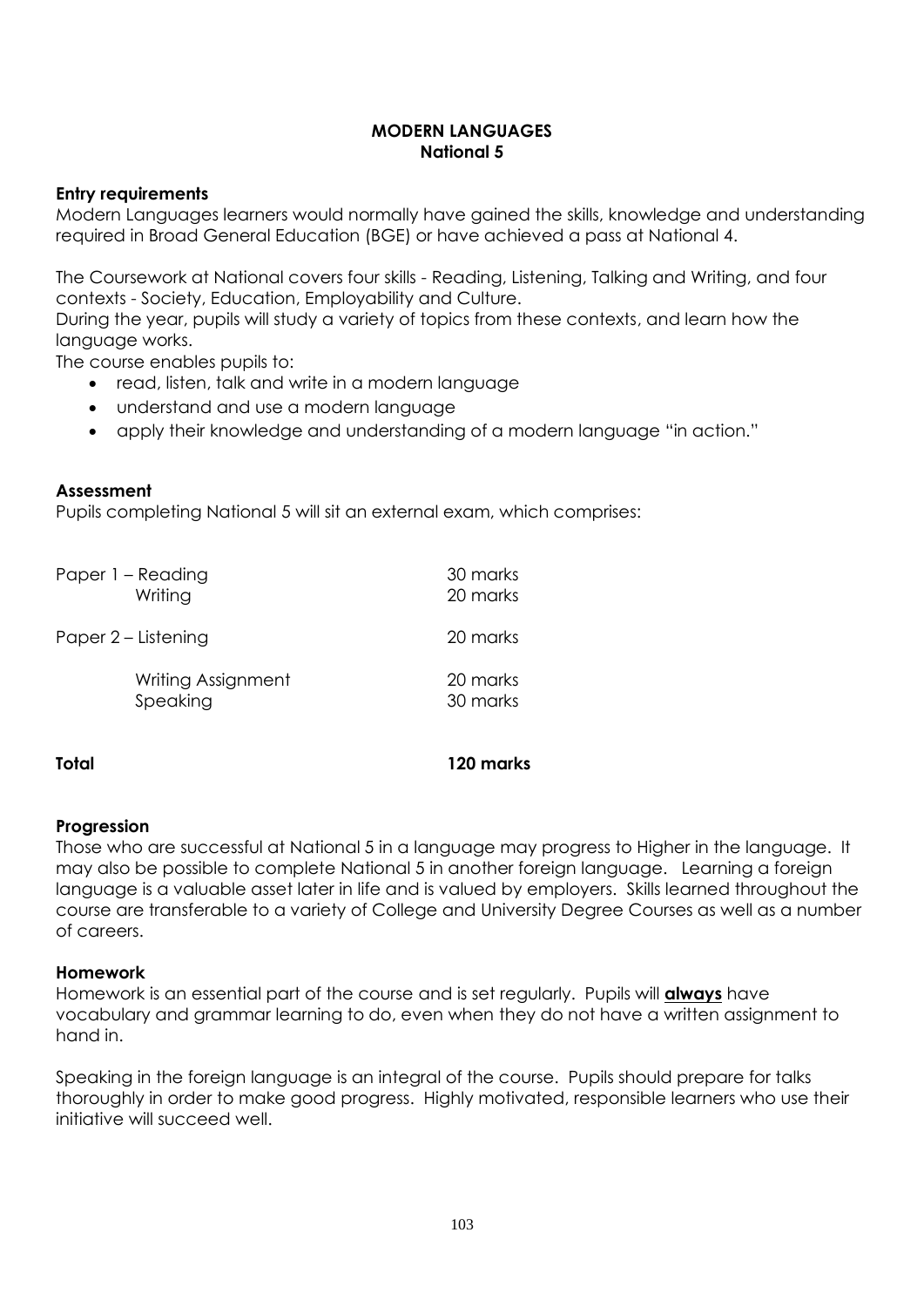#### **MODERN LANGUAGES**

**Higher** 

#### **Entry requirements**

This course is usually suitable for pupils who have passed National 5.

#### **Course Content**

Work at Higher level covers four skills - Reading, Listening, Talking and Writing, and four contexts - Society, Education, Employability and Culture. During the year, pupils will study a variety of topics from these contexts, as well as studying how the language works.

In particular, the Course aims to develop the learner's ability to:

- read, listen, talk and write in a modern language
- understand and use a modern language
- develop the language skills of translation
- apply knowledge and understanding of a modern language

#### **Assessment**

Pupils completing Higher sit an external exam, which comprises of:

|         | Total                                       | 120 marks            |
|---------|---------------------------------------------|----------------------|
|         | Writing Assignment<br>Talking               | 20 marks<br>30 marks |
| Paper 2 | Listening                                   | 20 marks             |
| Paper 1 | Reading and Translation<br>Directed Writing | 30 marks<br>20 marks |

#### **Homework**

Homework is an essential part of the course and pupils will be expected to carry out homework tasks regularly. As well as written assignments, pupils will **always** have vocabulary and grammar to learn.

Pupils are expected to be highly motivated, responsible learners who are able to use their initiative.

#### **Progression**

Pupils who achieve an award at Higher level may be able to progress to Advanced Higher or to National 5/Higher in another foreign language. This qualification would also enable pupils who achieve a good grade to study the language at university or at college. Having a Higher award in a foreign language is a valuable asset later in life. Skills learned throughout the course are transferable to a variety of College and University Degree Courses as well as a number of careers.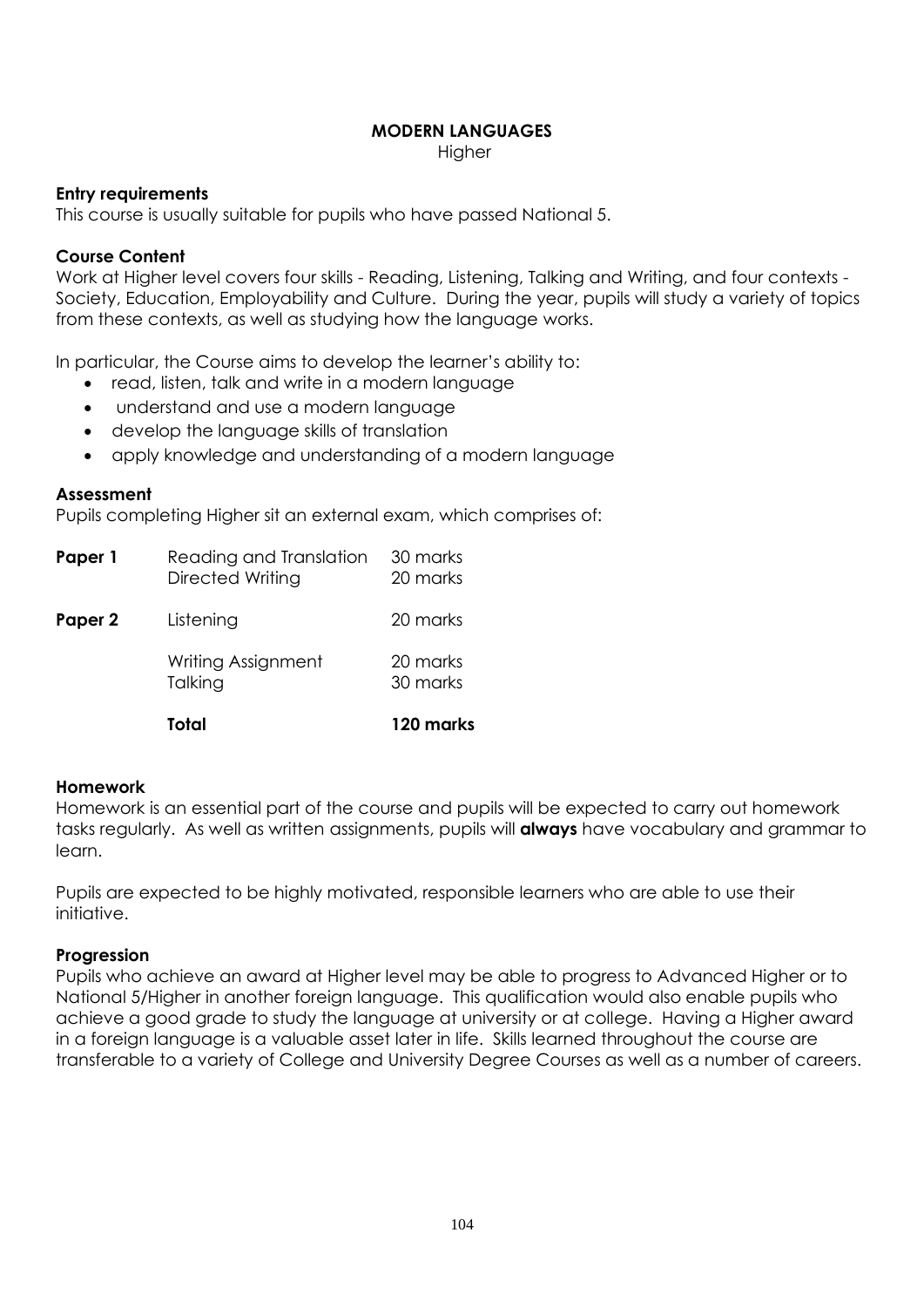#### **MODERN LANGUAGES**

Advanced Higher

#### **Entry requirements**

This course is usually suitable for pupils who have achieved a pass at A or B in the foreign language at Higher level.

#### **Course content**

Work at Advanced Higher level covers four skills - Reading, Listening, Talking and Writing, and four contexts - Society, Education, Employability and Culture in greater detail than at Higher Level. During the year, pupils will study a variety of topics from these contexts, as well as studying how the language works.

In particular, the Course aims to develop the learner's ability to:

- read, listen, talk and write in a modern language
- understand and use a modern language
- develop the language skills of translation
- apply knowledge and understanding of a modern language

The course also encourages independent working in a supportive and stimulating environment. Pupils are encouraged to take an interest in current affairs and issues which affect the specific country whose language is being studied.

#### **Assessment**

The external exam comprises two papers, and a Speaking exam carried out by an external examiner. A Portfolio also has to be completed by March.

|         | Total                            | 200 marks            |
|---------|----------------------------------|----------------------|
|         | Portfolio<br>Talking             | 30 marks<br>50 marks |
| Paper 2 | Listening and Discursive Writing | 70 marks             |
| Paper 1 | Reading and Translation          | 50 marks             |

#### **Homework**

Homework is an essential part of the course and pupils will be expected to carry out homework tasks regularly. As well as written assignments, pupils will always have vocabulary and grammar to learn. It should be remembered that Speaking counts for 25% of the final mark and may make a significant contribution to the final grade achieved.

Pupils are expected to be highly motivated, responsible learners who use their own initiative.

#### **Progression**

Pupils who achieve this award will be well placed to study the language at university level. Skills learned throughout the course are transferable to a variety of College and University Degree Courses as well as a number of careers.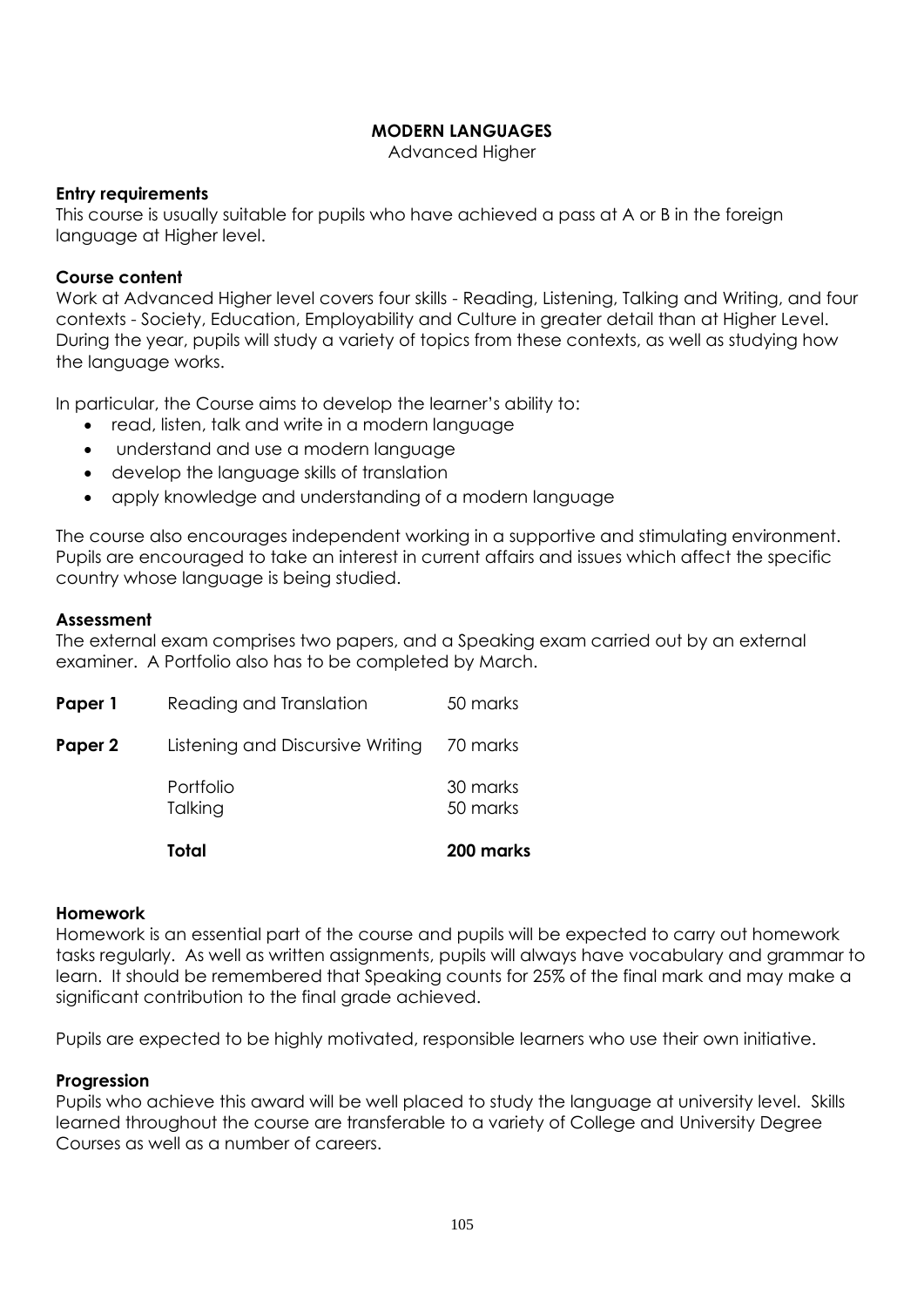#### **MODERN STUDIES**

National 4/5

#### **Entry Requirements**

Pupils would normally be expected to have attained the skills, knowledge and understanding required by S1-S3 Broad General Education, or have passed National 4 Modern Studies.

#### **The Content**

#### **The National 4/5 course consists of three units.**

#### **Unit 1 Content:**

#### **Democracy in Scotland**

In this unit, pupils will develop knowledge and understanding of the UK political system and Scotland's place within it, examining the main institutions and organisations that make up political life in the country. Specifically, pupils will examine the features of our democracy, devolution and the roles of the First Minister and MSPs. Pupils will study participation during and between elections, and the key features of electoral systems, as well as the influence of the media and pressure groups on elections.

# **Unit 2 Content:**

#### **Crime & the Law**

In this unit, pupils will study the nature, extent and causes of crime, the impact of crime on individuals and society, and the role of individuals, the police, the legal system and the state in tackling crime. Pupils will closely examine the types of crime typically found in Scotland as well as current trends. Pupils will understand the social, economic and biological causes at the root of crime in Scotland and will then go on to study the consequences of crime for victims, their families and communities, as well as the perpetrators. Pupils will also learn about the role of the police, courts, prisons and government in tackling crime as well as the effectiveness of each in doing so.

#### **Unit 3 Content World Powers: USA**

#### In this unit, pupils will study the USA in terms of its influence on other nations, its political system and the social and economic issues faced by the country today. Specifically, pupils will understand the different way in which the US political system works, how Americans participate in it and how well they are represented by it. From there, pupils will examine the political, economic and military influence that the USA has across the world. Pupils will also develop their knowledge of social issues in the USA including crime, education and healthcare, and finally will study the effectiveness of the US government in tackling these issues.

#### **N4 Assessment**

Internal assessments will be ongoing throughout the course and take various forms. Pupils will then undertake an Added Value project of their choice that will be marked internally and moderated by the SQA.

#### **N5 Assessment**

Internal assessments will be ongoing throughout the course and take various forms.

There are two components of the external SQA course assessment:

- Component  $1$  question paper  $80$  marks
- Component 2 Assignment<sup>\*</sup> 20 marks

#### **Total 100 marks**

106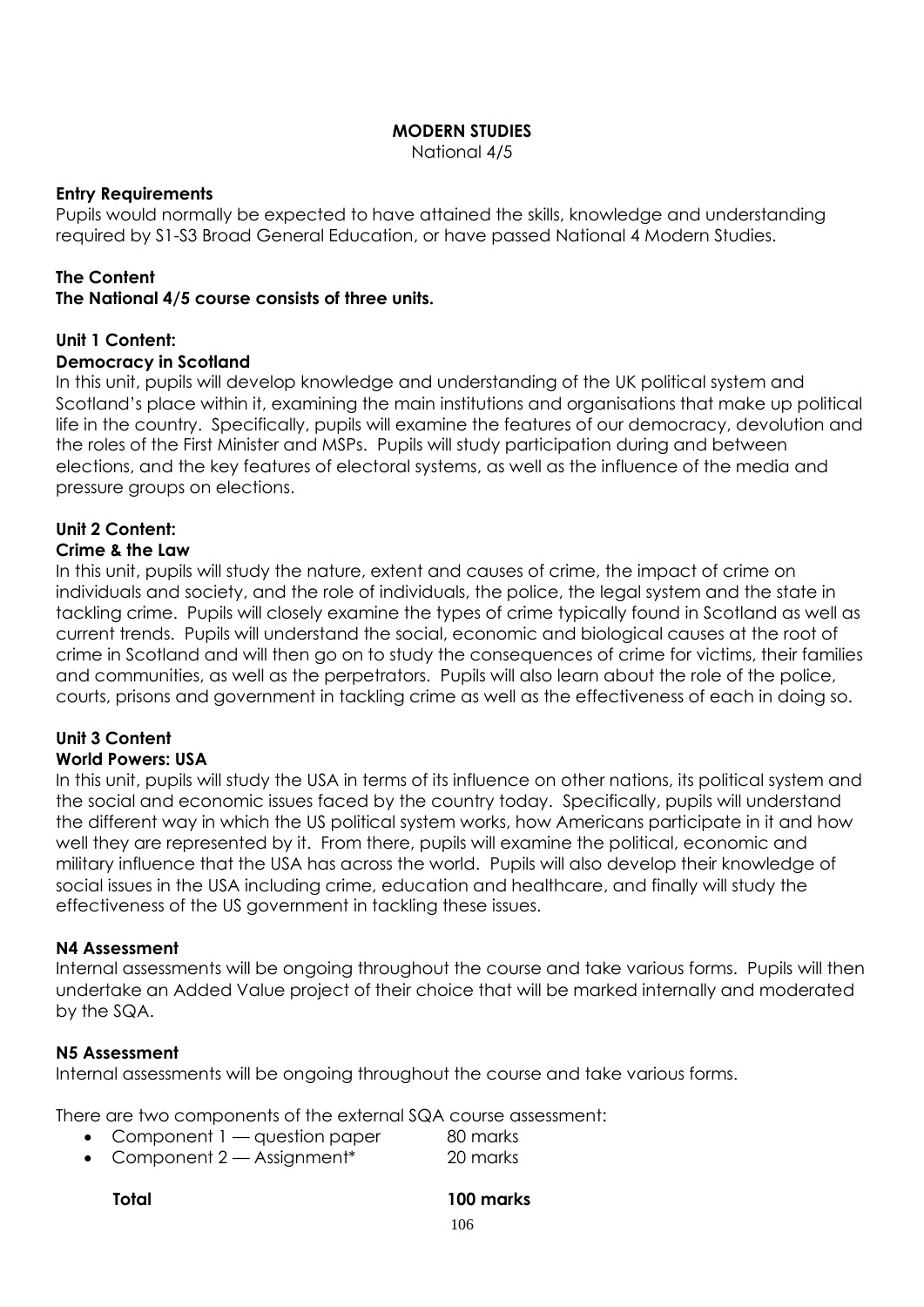\*The assignment will allow pupils to identify a political or socio-economic issue and then write a report based on their research which explains the issue, evaluates their methodology and comes to a well-supported conclusion.

#### **Homework**

Homework is an integral component of this course and pupils are given a comprehensive homework booklet at the beginning of the course. Pupils will be expected to show a high level of personal initiative and motivation.

#### **Other Important Notes**

There will be opportunities for pupils to participate in fieldwork. Pupils will have the opportunity to visit the Scottish Parliament as well as meeting their local MSP in the school, in order to learn more about the roles of each. Later, pupils visit the police station and Sheriff Court in Dundee in order to gain a better understanding of local issues concerning crime and the law.

#### **Progression**

Pupils who achieve National 4 Modern Studies may progress to National 5 Modern Studies. Those who achieve National 5 Modern Studies may progress to Higher Modern Studies. Skills learned throughout the course are transferable to a variety of College and University Degree Courses as well as a number of careers. These include but are not limited to: law, politics, journalism, civil service, teaching, publishing, administration, sociology, anthropology, diplomatic services, broadcasting, media studies, psychology, policing and social work.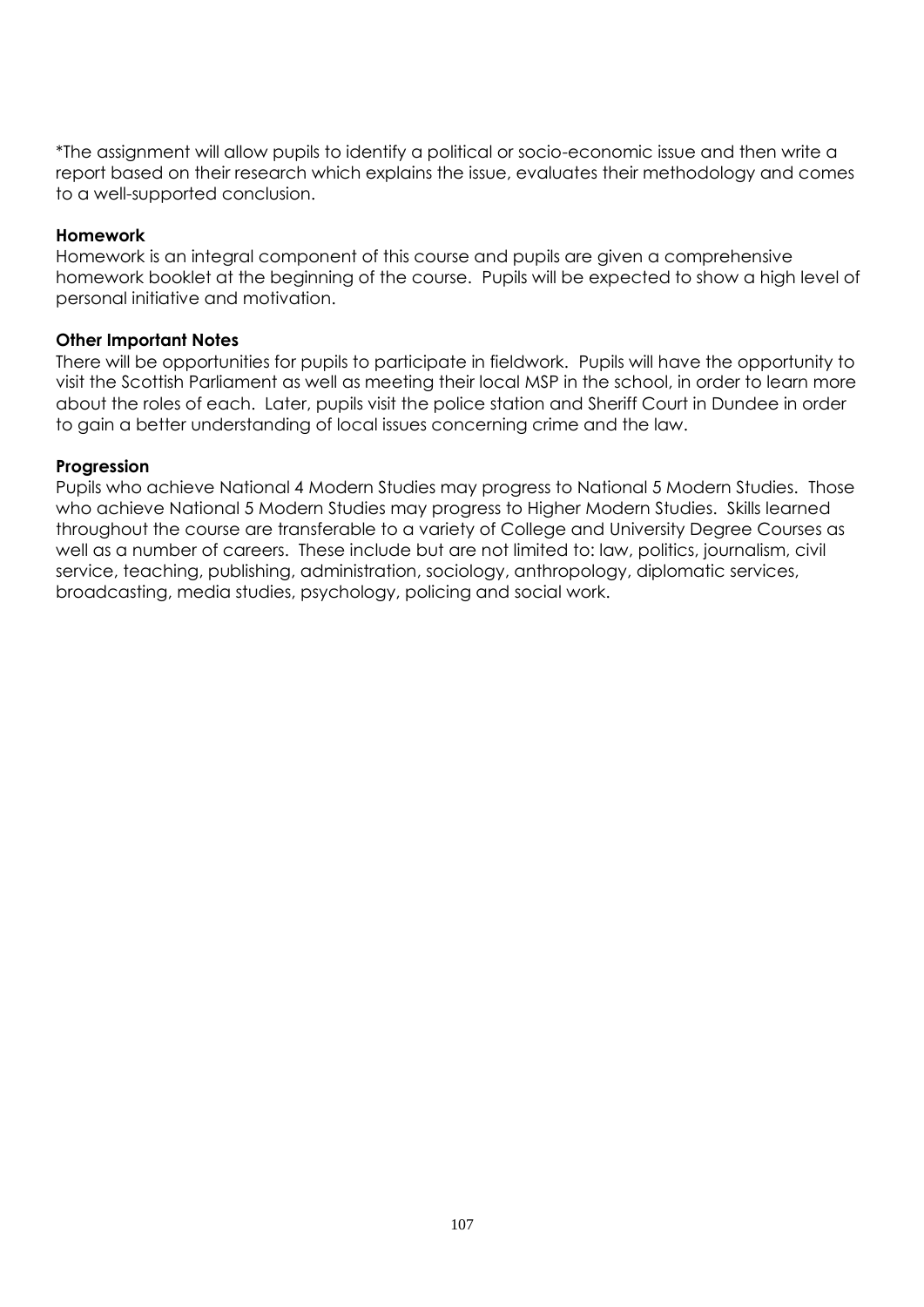#### **MODERN STUDIES HIGHER**

#### **Entry Requirements**

This course is normally suitable for those who have achieved a pass at National 5 Modern Studies.

#### **The Content**

The Higher course consists of three units:

#### **Section 1: Democracy in Scotland and the United Kingdom**

In this section, pupils learn about the democratic political system in the UK, including the place of Scotland within it. Relevant case studies are used from both Scotland and the UK. Pupils will study the possible alternatives for the governance of Scotland including independence, the effectiveness of parliamentary representatives in holding government to account, the strengths and weaknesses of different electoral systems used in elections within the UK, the factors which influence voting behaviour including class, age and media and the ways in which citizens can influence government decision-making.

#### **Section 2: Social issues in the United Kingdom Social Inequality**

In this section, pupils will develop their understanding of inequality in the UK by learning about the reasons why income and wealth inequality exist today, the reasons why health inequalities exist, the effect these inequalities have on groups in society, in particular, children. Pupils will also engage in learning about individualist and collectivist approaches to tackling inequality as well as the effectiveness of government measures to tackle inequality.

#### **Section 3: International Issues**

### **World Powers: The Republic of South Africa**

In this section, pupils will develop their knowledge of modern world powers by studying a current G20 nation, the Republic of South Africa. Pupils will learn about the people, place and history of South Africa before beginning to judge the extent to which the South African political system allows democratic participation, the ANC and its ability to dominate government decisionmaking. Pupils will then examine socio-economic inequalities in the South African context including crime, poverty and health, and the impact these issues have on South African society. Pupils will learn about the effectiveness of government responses to these socio-economic inequalities and then study the influence South Africa has across the world.

#### **Assessment**

Internal assessments will be on-going throughout the course and take various forms. There are two components of the external course assessment:

- Component 1 question paper 80 marks
- Component 2 Added Value assignment\* 30 marks

#### **Total marks 110 marks**

\*In keeping with National 5, assignment will allow pupils to identify a modern political or socioeconomic issue and then write a report based on their research, which analyses the factors, evaluates the sources used and then reaches a well-supported conclusion.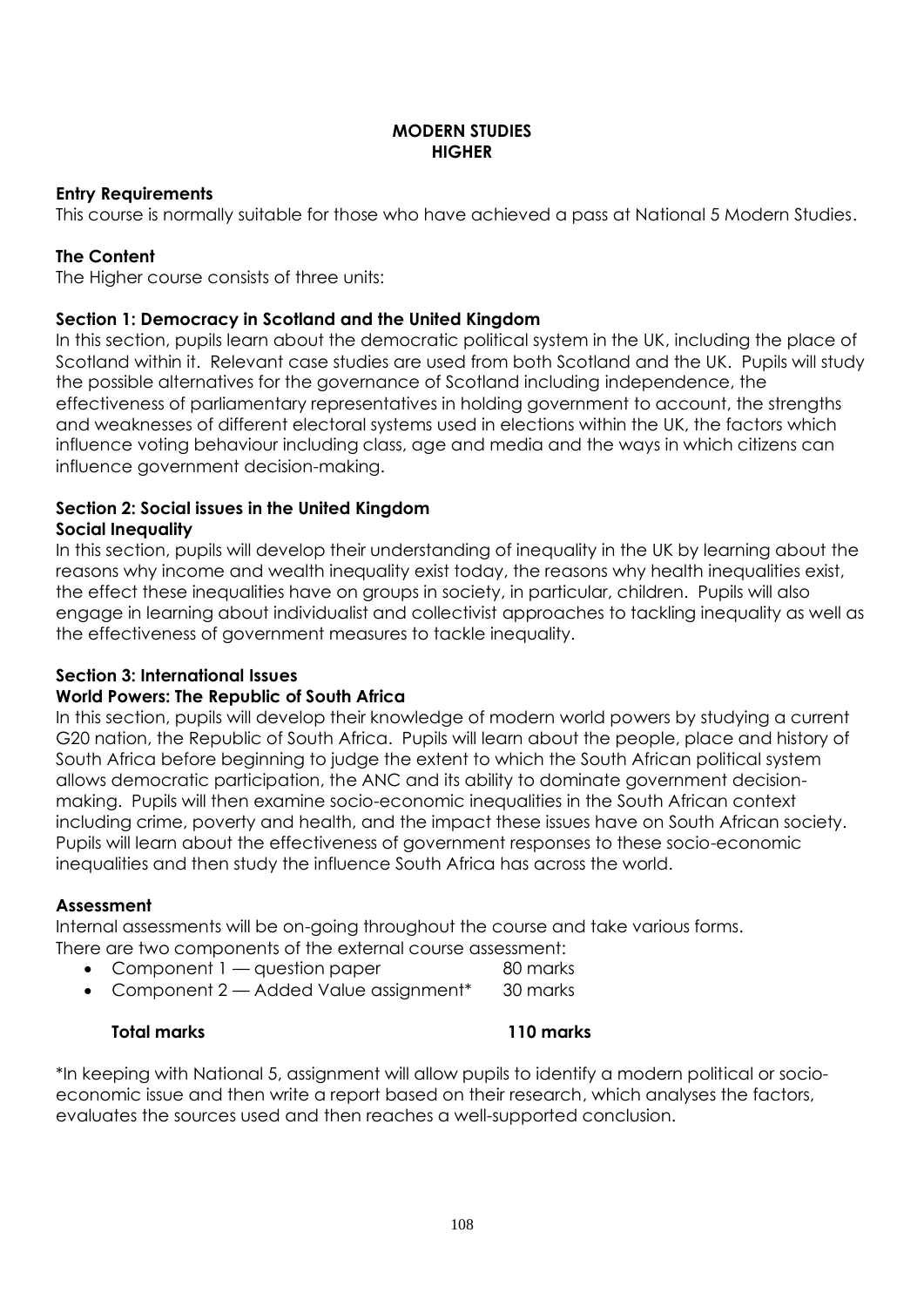#### **Homework**

Homework is an integral component of this course and will be issued on a regular basis. Pupils will be expected to show a high level of personal initiative and motivation. Formal homework will comprise of a number of essays and source questions.

#### **Progression**

Pupils who pass Higher Modern Studies at grade C or better, may progress to Advanced Higher Modern Studies or another Social Subject. Skills learned throughout the Higher Modern Studies course are transferable to a variety of College and University Degree Courses as well as a number of careers. These include but are not limited to: law, politics, journalism, civil service, teaching, publishing, administration, sociology, anthropology, diplomatic services, broadcasting, media studies, psychology, policing, social work.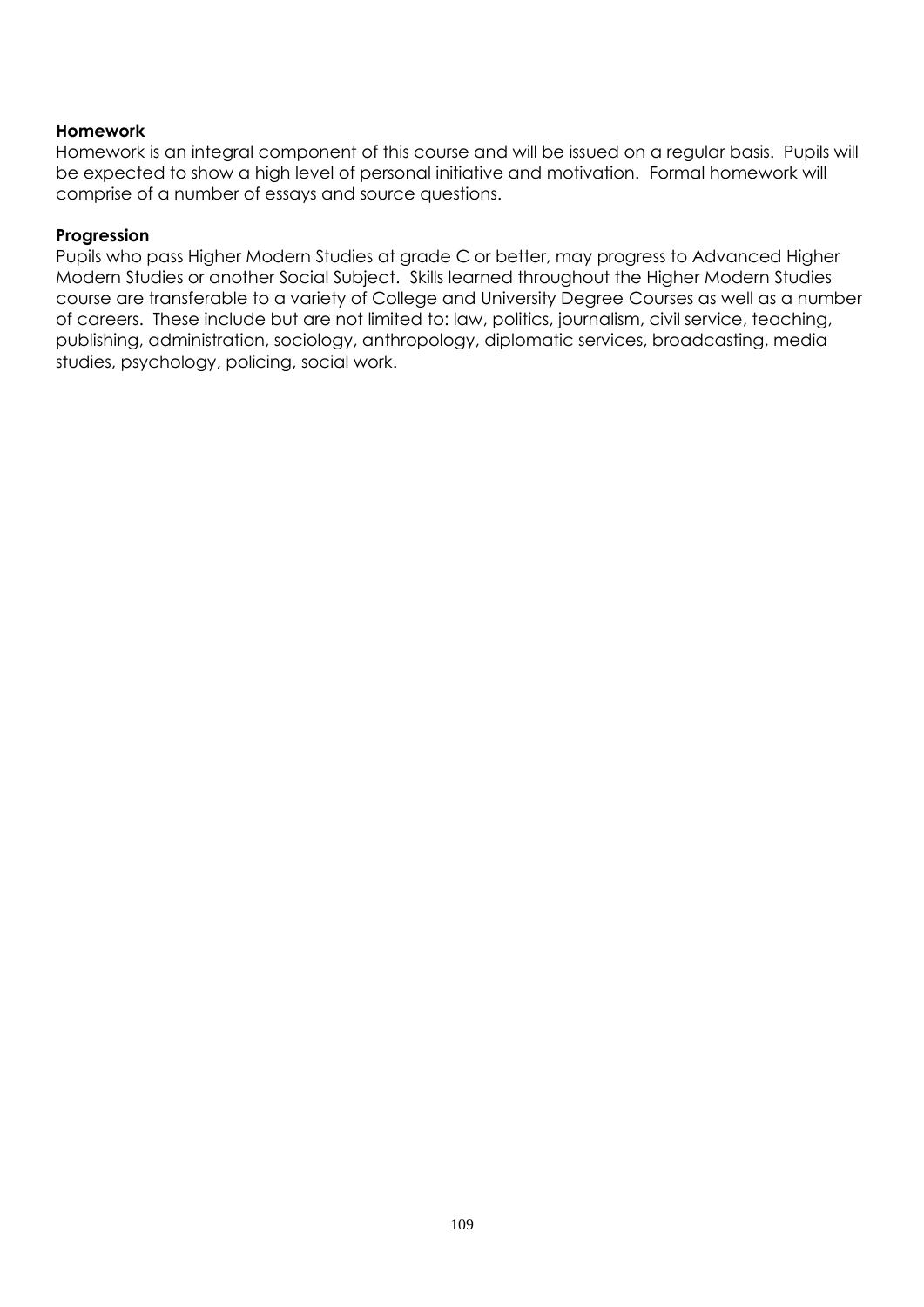## **MUSIC**

#### National 4 / 5

## **Entry Requirements**

Learner would normally be expected to have attained the skills, knowledge and understanding required by either S1-3 Broad General Education (BGE) and / or have achieved a pass at National 4.

## **The Content**

The National 4/5 Music Course is practical and experiential in nature, and includes flexibility in the contexts for learning. It helps learners to develop and extend their interest in music, and to develop performing skills on their two selected instruments or on one instrument and voice. The Course also provides opportunities for learners to develop composing skills and broaden their understanding of music concepts and styles.

The Course enables learners to develop their skills and creativity. The National 4 / 5 course consists of the following:

### **Music: Performing Skills**

Learners will develop performing skills on two selected instruments, or on one selected instrument and voice. They will perform level-specific music with sufficient accuracy and will maintain the musical flow. Learners will, through regular practise and self-reflection, develop technical, musical and performing skills.

#### **Music: Composing Skills Assignment**

Learners will experiment with, and use a range of compositional methods and music concepts in creative ways to realise their intentions when creating original music. Learners will self-reflect on their creative choices and decisions, and will develop their understanding of how musicians develop their ideas and create their music, and the things that influence their work.

#### **Understanding Music**

Through listening, learners will develop knowledge and understanding of a variety of level-specific music concepts and music literacy. They will identify and recognise specific music styles and concepts, as well as music signs and symbols used in music notation.

#### **Assessment**

Internal assessments will be ongoing throughout the course and take various forms. All components are also assessed externally.

**Performing Skills** (performance of a programme of music to an SQA visiting examiner): **60 marks (50% of award)**

**Understanding Music** (written paper where learners will identify and recognise specific music styles, concepts, music signs and symbols used in music notation): **40 marks (35% of award)**

**Composing Skills** (composition created in class and assessed by SQA): **30 marks (15% of award)**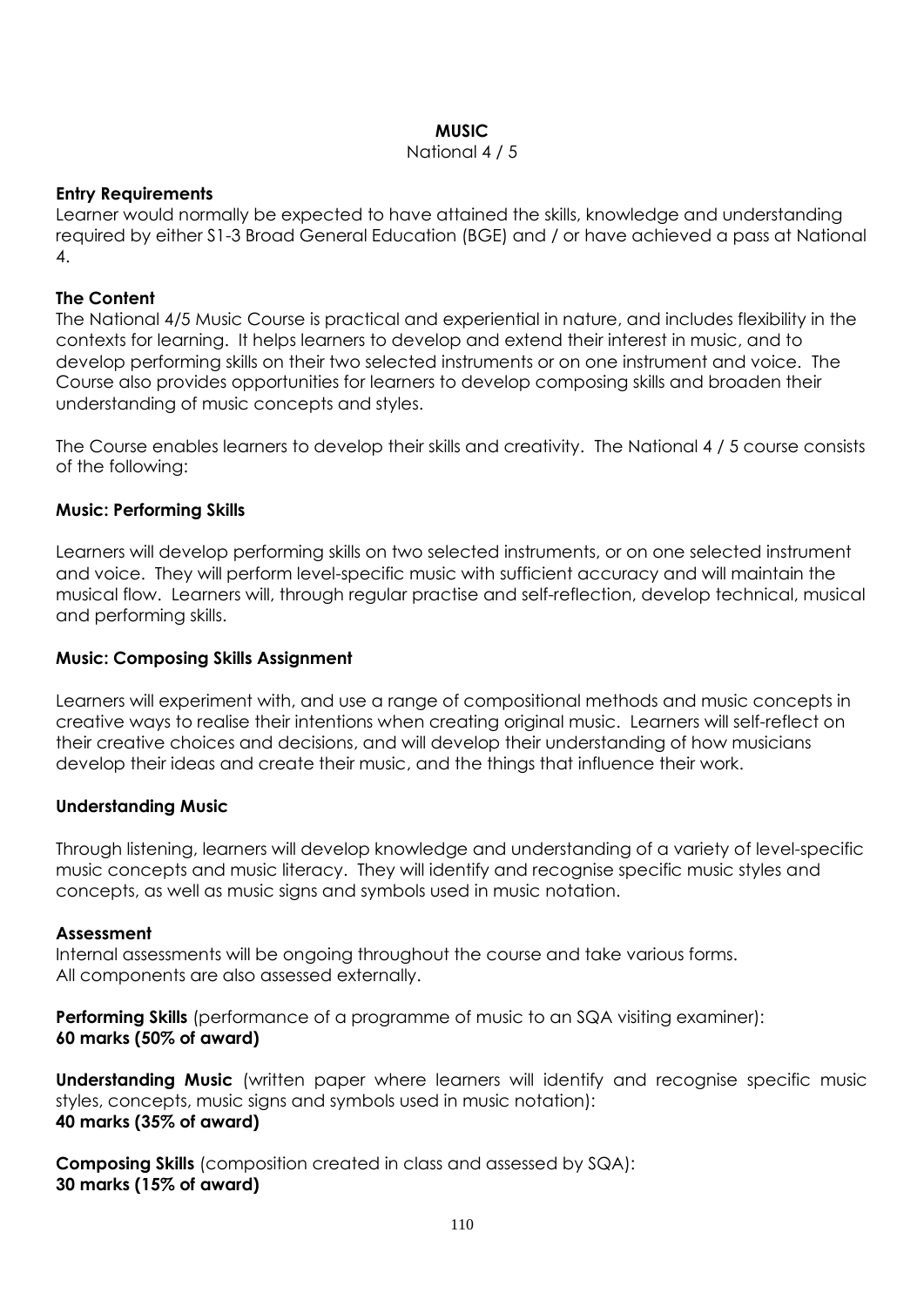## Total: **130 marks (100% of award)**

#### **Homework**

Learners will be expected to show a high level of personal initiative and motivation and should practise every day on both of their instruments.

#### **Progression**

Learners who achieve National 4 Music may progress to National 5 Music. Those who achieve National 5 Music may progress to Higher Music. Skills learned throughout the course are transferable to a variety of College and University Degree Courses as well as a number of careers. These include: Teaching, Performing, Music Therapy, Session Musician, Songwriting or Composing.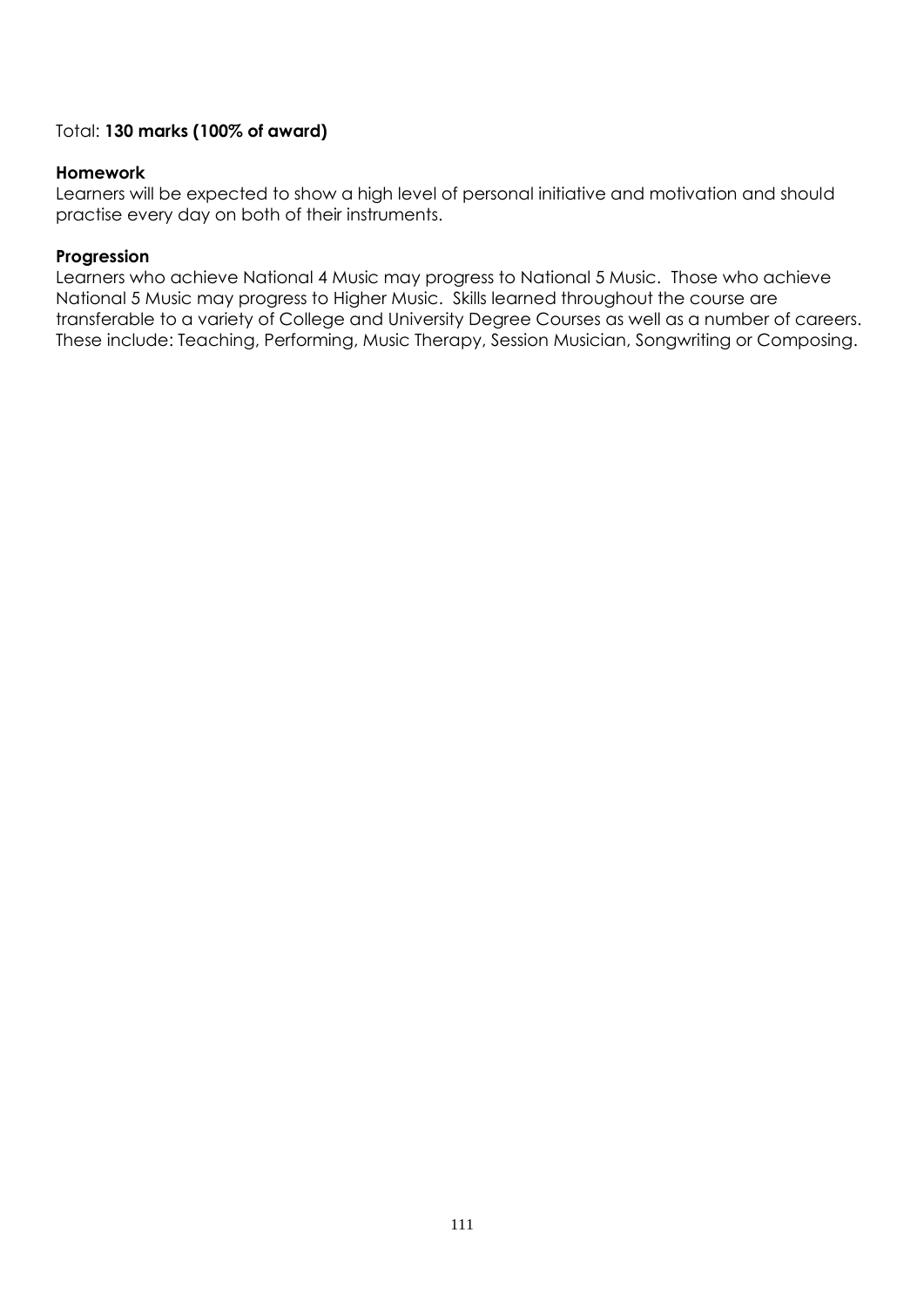# **MUSIC**

#### **Higher**

## **Entry Requirements**

This course is normally suitable for those who have achieved a pass at National 5 Music.

## **The Content**

The Higher Music Course provides progression from National 5 Music. It develops candidates' practical performing and composing skills and their understanding of music styles, concepts and music literacy. Candidates will develop their creativity whilst composing and performing, and their evaluative skills. They will use self-reflection to improve and refine their performing skills and create music.

The Higher course consists of the following three elements and the Course assessment.

### **Music: Performing**

Learners will develop performing skills on two selected instruments, or on one selected instrument and voice. They will perform challenging level-specific music with sufficient accuracy and will maintain the musical flow, realising the composers' intentions. Learners will, through regular practise, critical reflection and evaluation, develop their technical and musical performing skills.

#### **Music: Understanding Music**

Learners will experiment with and creatively use complex compositional methods and music concepts to realise their intentions when creating original music. Learners will critically reflect on and evaluate the impact and effectiveness of their creative and musical choices and decisions. They will analyse how musicians and composers create music in different ways and how music styles are shaped by social and cultural influences.

## **Music: Composing Skills Assignment**

Through listening, learners will develop detailed knowledge and understanding of a range of complex music concepts and music literacy. They will identify and distinguish the key features of specific music styles and recognise level-specific music concepts in excerpts of music, and music signs and symbols in notated music.

#### **Assessment**

Internal assessments will be ongoing throughout the course and take various forms. There are three components which are assessed externally.

**Performing Skills** (performance of a programme of music to an SQA visiting examiner): **60 marks (50% of award)**

**Understanding Music** (written paper where learners will identify and recognise specific music styles, concepts, music signs and symbols used in music notation): **40 marks (35% of award)**

**Composing Skills** (composition created in class and assessed by SQA): **30 marks (15% of award)**

Total: **130 marks (100% of award)**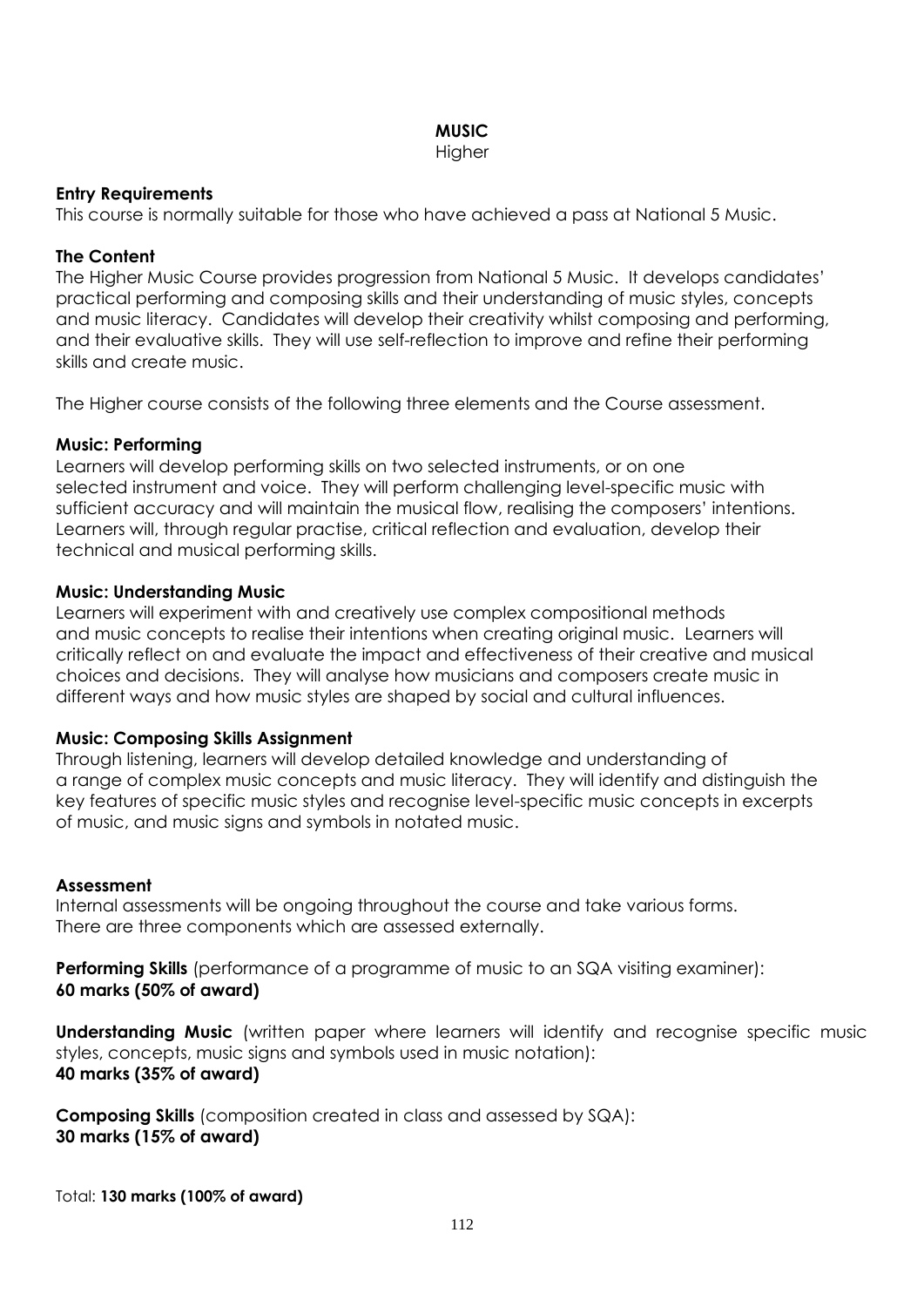#### **Homework and Practise**

Homework and instrumental practise is an integral component of this course and will be issued on a regular basis. Learners will be expected to show a high level of personal initiative and motivation.

#### **Progression**

Learners who achieve a good pass at Higher Music may progress to Advanced Higher Music. Skills learned throughout the course are transferable to a variety of College and University Degree Courses as well as a number of careers. These include: Teaching, Performing, Music Therapy, Session Musician, Songwriting or Composing.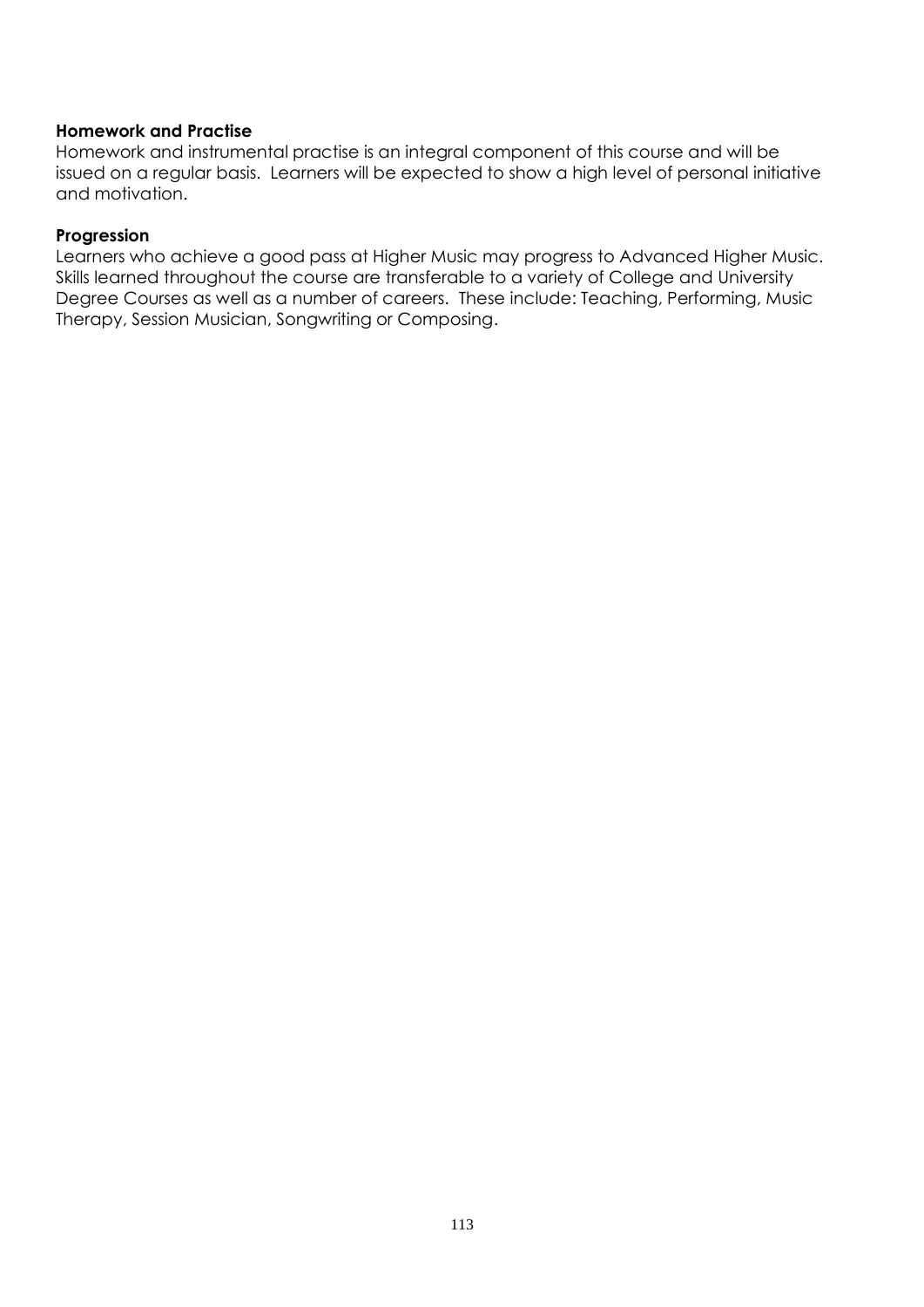## **MUSIC TECHNOLOGY**

National 4/5

#### **Entry Requirements**

Learners would normally be expected to have attained the skills, knowledge and understanding required by either S1-3 Broad General Education (BGE) and / or have achieved a pass at National 4.

## **The Content**

The course aims to: develop skills in the use of music technology hardware and software to capture and manipulate audio; use music technology creatively in sound production in a range of contexts; develop skills in musical analysis in the context of a range of 20<sup>th</sup> and 21<sup>st</sup> century musical styles and genres; develop a broad understanding of the music industry, including a basic awareness of implications of intellectual property rights; critically reflect on own work and that of others.

There are three areas of study to the National 4/5 Music Technology course:

- Music Technology Skills
- Music Technology in Context
- Understanding 20<sup>th</sup> and 21<sup>st</sup> Century Music

## **Music Technology Skills**

The candidate will use hardware and software, with guidance, to capture audio, by: using appropriate audio input devices and sources; applying appropriate microphone placement; constructing, with guidance, the signal path; and setting, with guidance, appropriate input gain and monitoring levels.

The candidate will also use hardware and software, with guidance, to manipulate audio, by: applying equalisation; applying time domain effects; applying volume and panning; and editing tracks.

## **Music Technology in Context**

The candidate will produce audio masters, with guidance, in straightforward contexts by: applying basic skills in audio capture; using basic skills to manipulate and sequence data; and mixing down to an audio master in appropriate file format(s).

## **Understanding 20th and 21st Century Music**

The candidate will describe, in simple terms, technological developments and  $20<sup>th</sup>$  and  $21<sup>st</sup>$ century music by: describing, in simple terms, significant genres and styles; and describing, in simple terms, significant technologies related to 20<sup>th</sup> and 21<sup>st</sup> century music.

The candidate will also use listening skills in the context of 20<sup>th</sup> and 21<sup>st</sup> century music by: identifying straightforward examples of significant genres and their main features; and identifying straightforward examples of significant relevant musical concepts.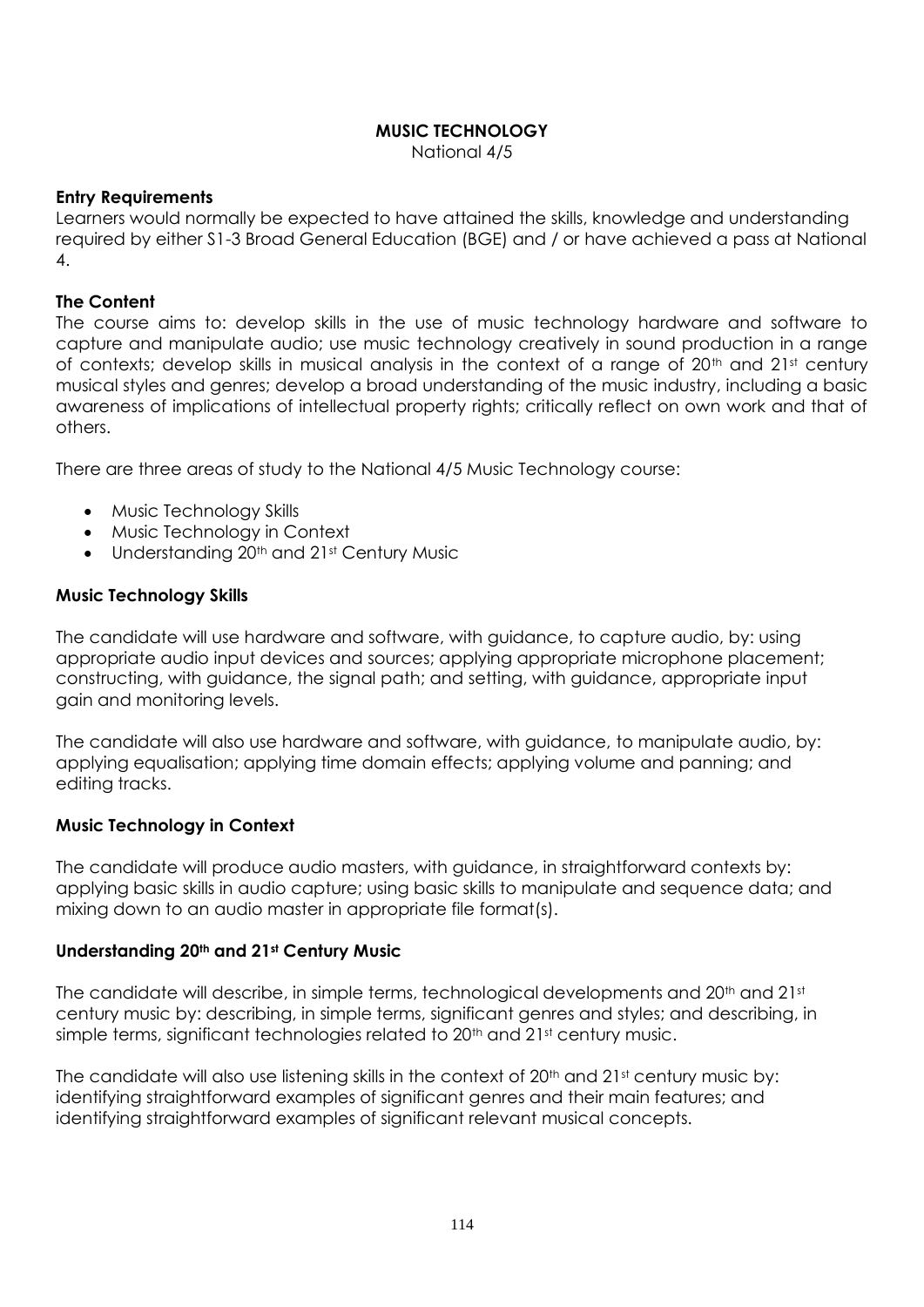#### **Assessment**

Assessment takes place externally in the form of two practical assignments (70%) and a question paper (30%). The assignment will be sent away to be assessed by SQA during March, and the listening exam will be held within the examination diet in May.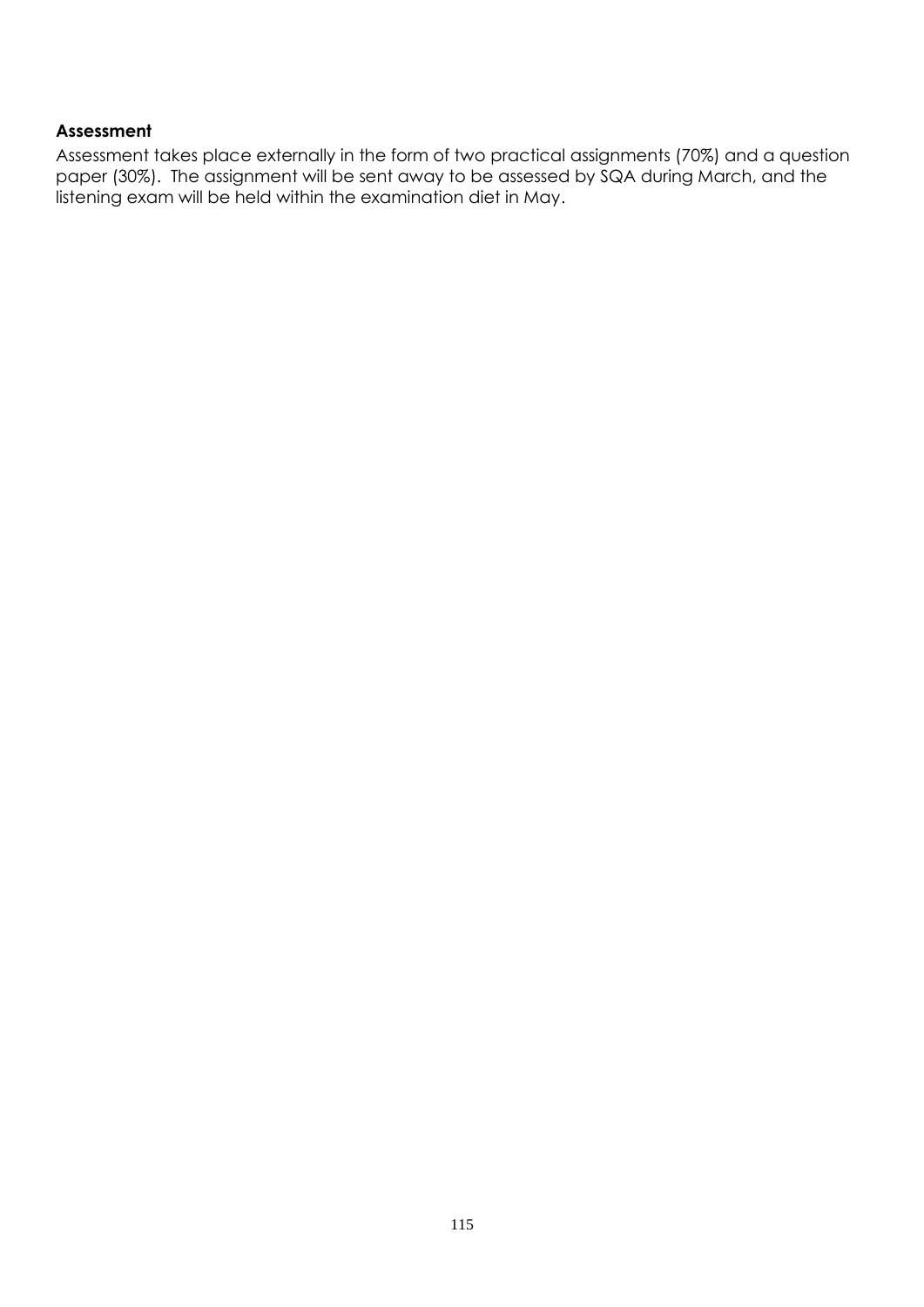# **MUSIC TECHNOLOGY**

**Higher** 

## **Entry Requirements**

Learners would normally be expected to have attained the skills, knowledge and understanding required by a pass at National 5.

## **The Content**

The course aims to: develop skills in the use of music technology hardware and software to capture and manipulate audio; use music technology creatively in sound production in a range of contexts; develop skills in musical analysis in the context of a range of 20th and 21st century musical styles and genres; develop a broad understanding of the music industry, including a basic awareness of implications of intellectual property rights; critically reflect on own work and that of others.

There are three Units to the Higher Music Technology course:

- Music Technology Skills
- Music Technology in Context
- Understanding 20th and 21st Century Music

### **Music Technology Skills**

The candidate will use hardware and software, with guidance, to capture audio, by: using appropriate audio input devices and sources; applying appropriate microphone placement; constructing, with guidance, the signal path; and setting, with guidance, appropriate input gain and monitoring levels.

The candidate will also use hardware and software, with guidance, to manipulate audio, by: applying equalisation; applying time domain effects; applying volume and panning; and editing tracks.

#### **Music Technology in Context**

The candidate will produce audio masters, with guidance, in straightforward contexts by: applying basic skills in audio capture; using basic skills to manipulate and sequence data; and mixing down to an audio master in appropriate file format(s).

## **Understanding 20th and 21st Century Music**

The candidate will describe, in simple terms, technological developments and 20th and 21st century music by: describing, in simple terms, significant genres and styles; and describing, in simple terms, significant technologies related to 20th and 21st century music.

The candidate will also use listening skills in the context of 20th and 21st century music by: identifying straightforward examples of significant genres and their main features; and identifying straightforward examples of significant relevant musical concepts.

#### **Assessment**

Assessment takes place in the form of one practical assignment (70%) and a question paper (30%). The assignment will be sent away to be assessed by SQA during March, and the listening exam will be held within the examination diet in May.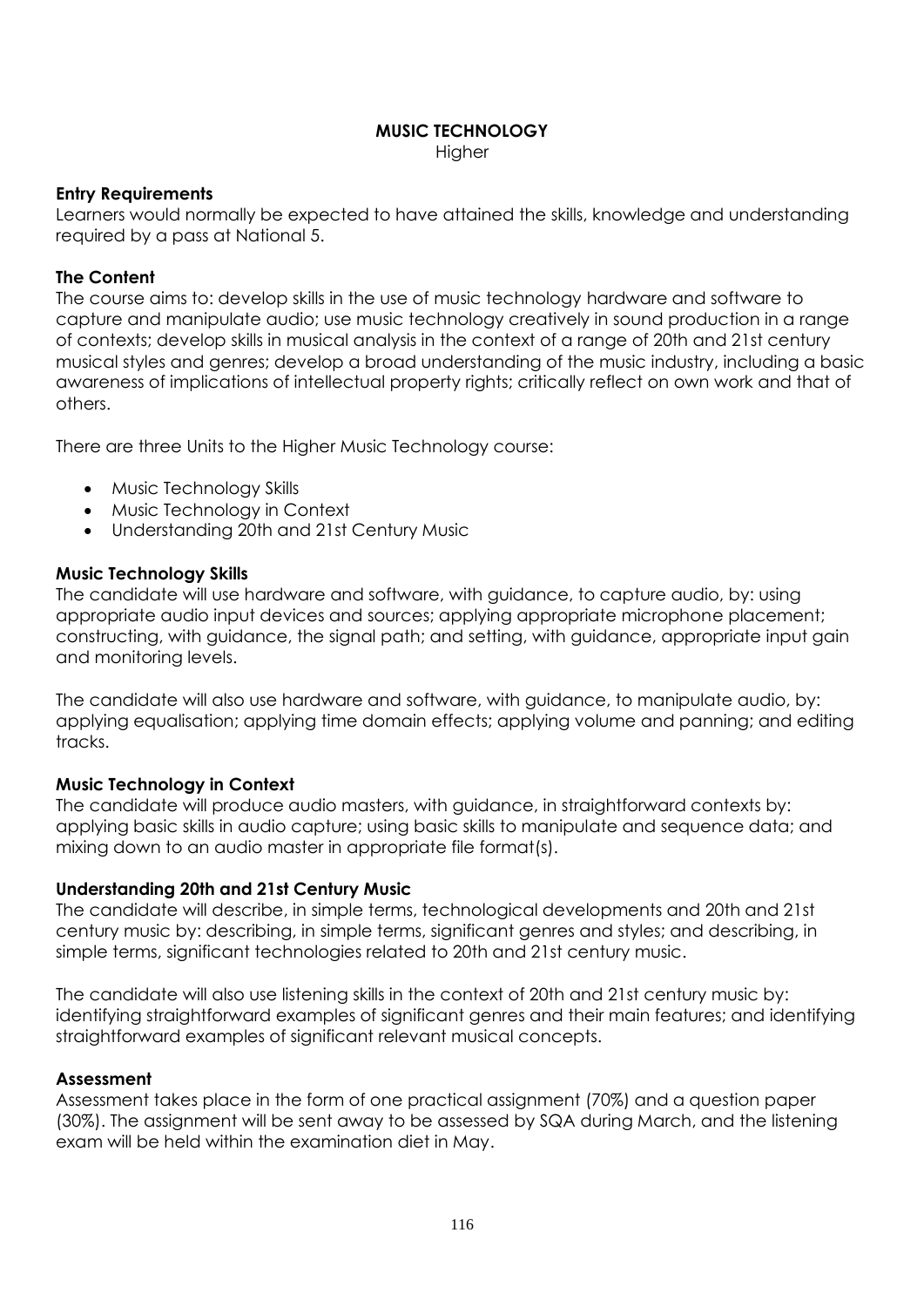## **Personal Development Award**

Levels 2-6

#### **Entry Requirements**

Personal Development Awards aim to help learners become employable, contributing and independent members of society through the development of transferable life skills. Available at SCQF Levels 2 – 6, the Awards encourage candidates to build a range of personal, social and vocational skills such as evaluating, planning, reviewing, managing tasks and working with others. Candidates can target their own individual development needs and assessment is based around these individual needs.

### **The Content**

Awards at SCQF Levels 2 and 3 consist of three 40 hour Units. At SCQF Levels 4, 5 and 6 there are four 40 hour Units. Each Unit can be certificated separately.

## **Personal Development: Self Awareness** (not mandatory at SCQF Levels 2 and 3)

Candidates will aim to increase their knowledge of their own qualities and feelings whilst undertaking a personal project.

### **Personal Development: Self in Community**

This Unit allows candidates to develop their interpersonal skills whilst planning and carrying out a group project.

### **Personal Development: Self and Work**

Candidates will aim to develop their task management skills whilst undertaking a vocational project.

#### **Personal Development: Practical Abilities**

This Unit allows candidates to demonstrate their abilities in handling information, communicating effectively and delivering a product or a service whilst undertaking one or more specific projects.

#### **Assessment**

Whether a learner achieves at SCQF Level 2, 3, 4, 5 or 6 depends on the amount of support they receive, their level of participation, and the complexity of their tasks. Evidence for assessment can be generated at appropriate points throughout the Units and retained in a candidate folio.

#### **Progression**

Personal Development provides a clear progression route to:

- Further Awards or Units in Personal Development
- Training or employment
- Further and Higher education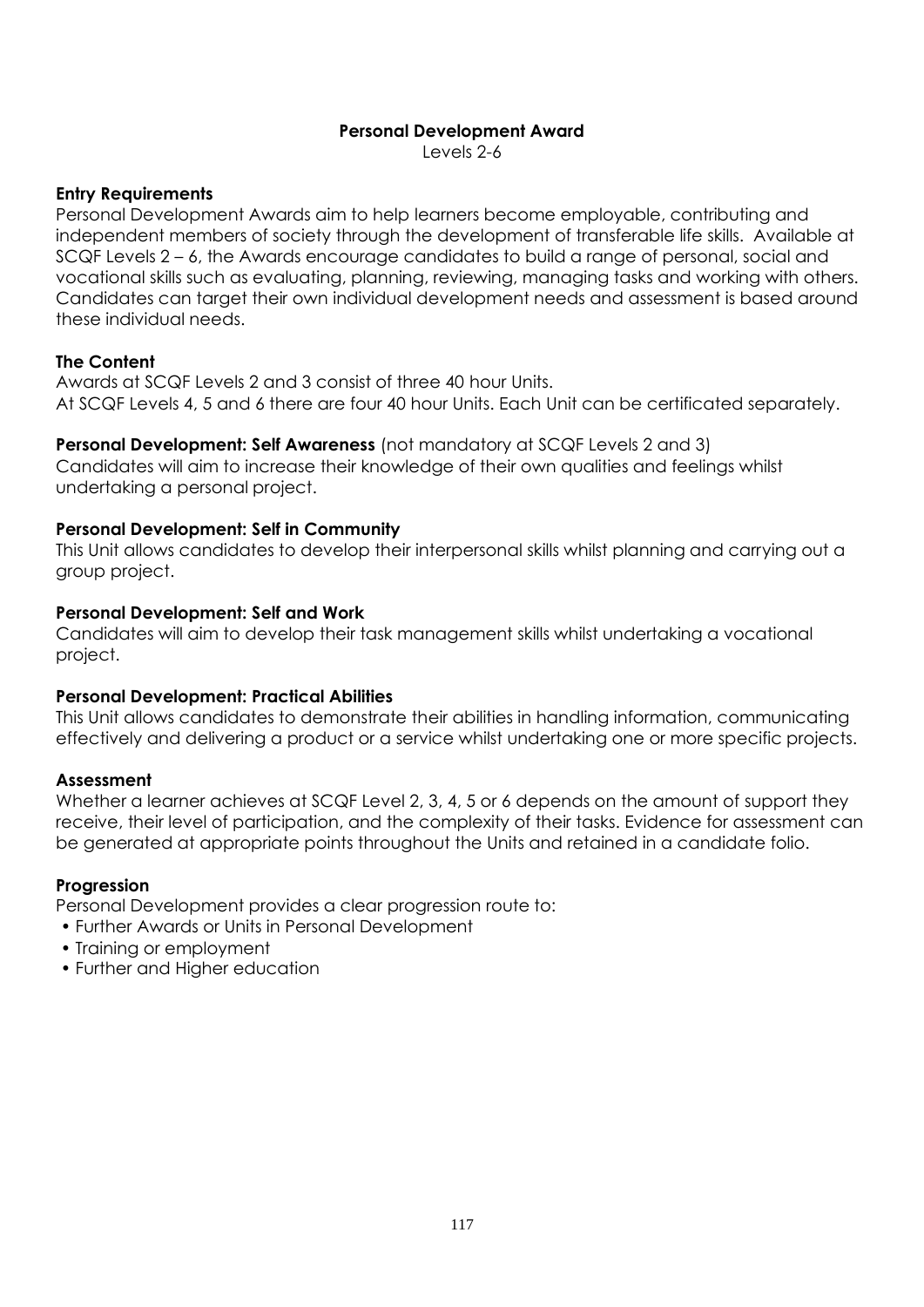## **PHOTOGRAPHY**

#### NPA- National Progression Award

### **Entry Requirements**

This course is normally suitable for all learners with a general interest in photography. Pupils must have good motivational and organisational skills.

## **The Content**

The National Progression Award in Photography at SCQF level 5 consists of 4 mandatory units at Level 5.

Understanding Photography, Photographing People, Photographing Places, Working with Photographs.

Candidates will be awarded an NPA in Photography at SCQF level 5 on completion of all four credits. Each award equates to 4 SQA credits of learning (24 SCQF points).

The NPA provides opportunities to develop both creative and technical skills in photography. Candidates are encouraged to develop their skills in a number of key areas: understanding basic photography, basic camera techniques, working with photographic images, developing creative skills and understanding technology applications, presentation, developing professional folios of work and exhibition work.

The new National Progression Awards in Photography at SCQF level 5 will develop knowledge and understanding in practical photography. The Awards are aimed at those who want to explore their interest in photography and perhaps take it to a more advanced level.

The NPA Photography at SCQF level 5 will reflect the personal and social development needs of the learner and prepare learners to understand more advanced skills and techniques. The units are aimed at promoting self-confidence, self-development, and learner interests.

NPA in Photography (SCQF level 5)

- To further develop understanding of photography in everyday use
- To further develop understanding of the creative processes involved within photography/creative media
- To further develop knowledge and understanding of practical skills when working with photographs
- To further develop understanding of how to create good images when photographing people and places
- To further develop critical thinking skills and encourage seeking peer/tutor feedback to inform practices
- To provide increased understanding of current developments within photography
- To prepare candidates for progression to the NC in Photography at SCQF level 6 or Higher Photography
- To prepare candidates for progression to further studies and/or employment opportunities in photography and related areas.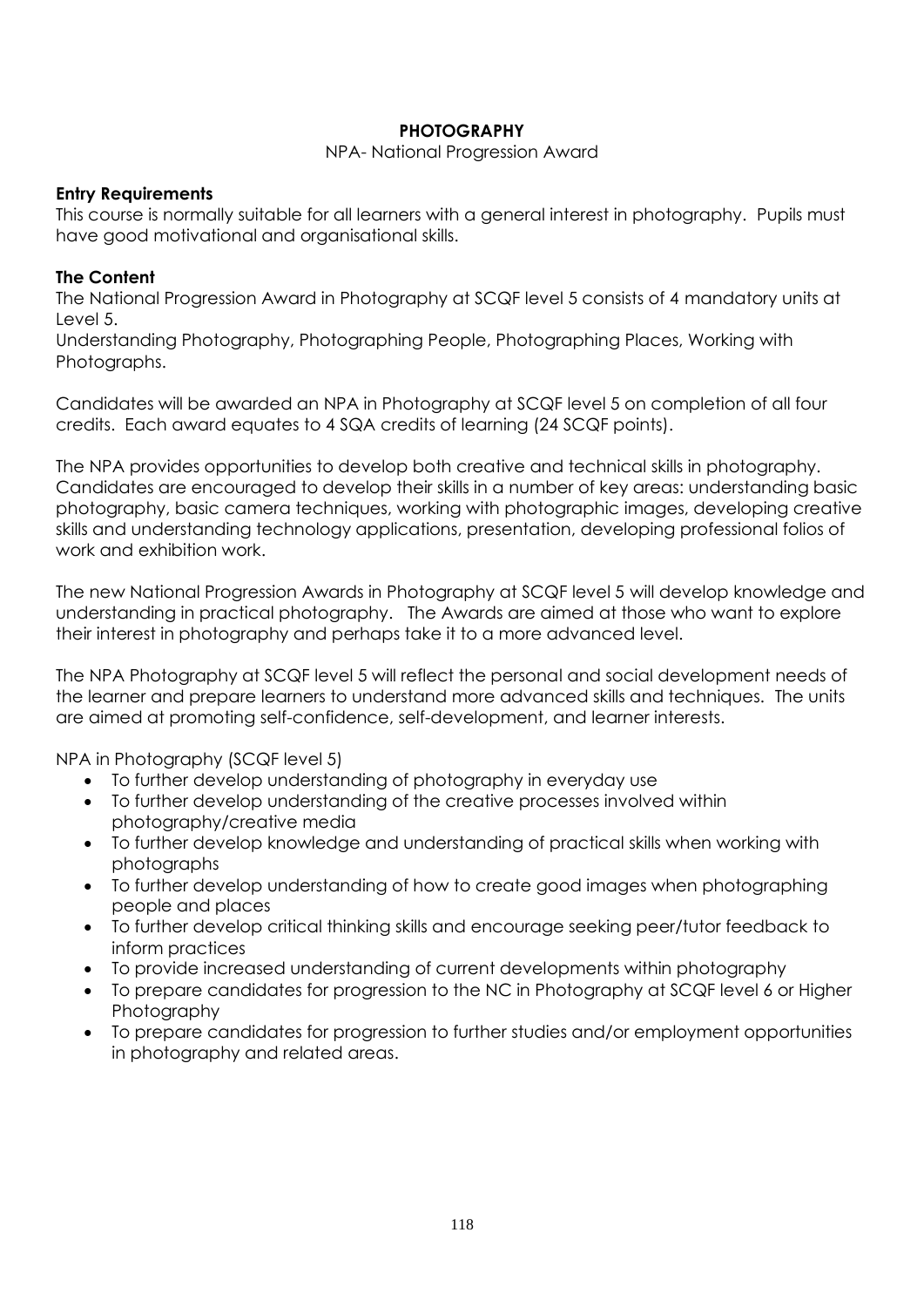The main content will include:

- Camera operations
- Camera care
- Camera handling
- Tutorials and practical demonstrations
- Simple concepts lighting, composition and framing
- Reviewing the work of prominent photographers
- Capturing good images
- Making simple adjustments and enhancements to images
- Editing and presentation
- Storing photographs
- Outputs: print online, mobile applications
- Folio work
- Exhibition work.

## **Course assessment**

Each Unit is individually assessed, and learners will be expected to use simple automatic functions of cameras to capture good images and to work with their peers to critique their work. Great emphasis will be placed on enhancing images to present and exhibit work.

- breadth drawing on knowledge and skills from across the course
- challenge requiring greater depth or extension of knowledge and/or skills
- application requiring application of knowledge and/or skills in practical or theoretical contexts as appropriate This enables candidates to:
- demonstrate their knowledge and understanding of photographic practice
- produce a photography projects by applying and extending the skills and knowledge developed in the course

At level 5, the aim is to develop and broaden the learners' skills and experience. They will be expected to select a range of images (indoors and outdoors) taken by contemporary photographers describing the style, viewpoint and technical approaches used. They will plan five photography sessions in a variety of locations using natural and artificial lighting, and present their findings. They will be expected to identify the strengths and weaknesses of their chosen images, suggest improvements and how these can be achieved. Enhancing and resizing images will be undertaken and the finished result will involve peer discussion. They will learn how to present images in print, as a CD (including the original images and the edited version) and as an electronic presentation.

## **Homework**

Homework is an integral component of this course and will be issued on a regular basis. Learners will be expected to show a high level of personal initiative and motivation.

## **Progression**

Learners who achieve a good folio and certificate at NPA Photography may progress to other qualifications in Photography, Art and Design or related area. It will promote a positive progression route into the new NC Photography Group Award at SCQF Level 6 or other relevant skills for work and creative digital media programmes, e.g. the new NC Introduction to Creative Industries Group Award at SCQF Level and it will also give a strong foundation for Higher Photography.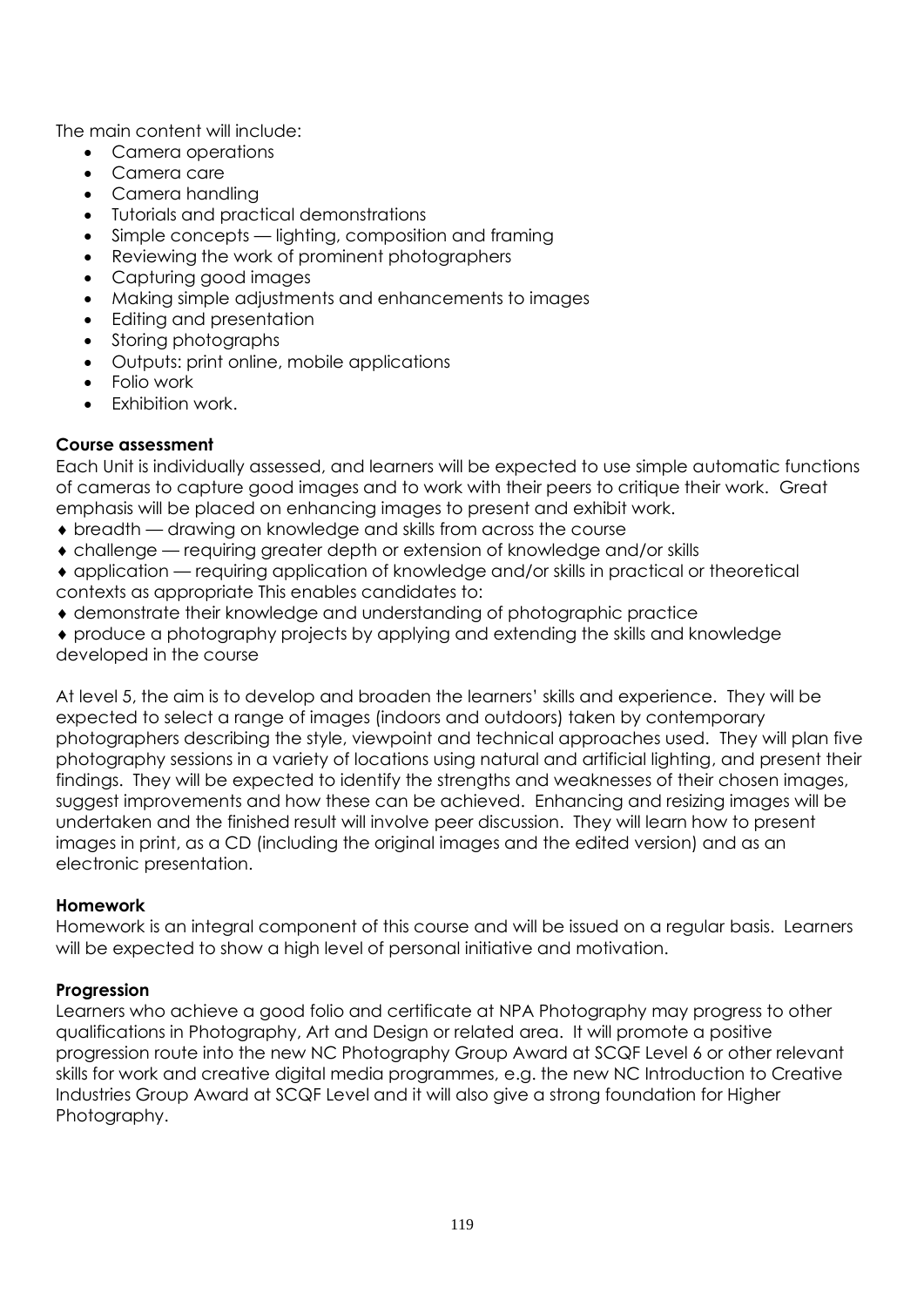## **PHOTOGRAPHY**

**Higher** 

### **Entry Requirements**

This course is normally suitable for all learners with an interest in photography and those who have attained the skill, knowledge and understanding from other NAT 5 courses. Pupils must have a general interest in photography and good motivational and organisational skills.

## **The Content**

Higher Photography is made up of two elements.

Component 1: Question Paper – 30 marks (23%) Component 2: Project – 100 marks (77%)

Question paper 30 marks - The question paper assesses candidates' knowledge and understanding of photographic work and practice. The paper has a total mark allocation of 30 marks. This is 23% of the overall marks for the course assessment.

The question paper has **two** sections.

### **Section 1: Multiple choice**.

This section has 10 marks. It contains 10 multiple-choice questions. Candidates answer all questions. Marks are awarded for: demonstrating knowledge and understanding of the properties of light and image formation, camera controls, and image-making techniques and their effects.

### **Section 2: Analysis**. This section has 20 marks.

It contains two questions which ask candidates to critically analyse two unseen photographic images from a range of genres and styles. Candidates answer both questions. Marks are awarded for:

- analysing two unseen photographic images by applying knowledge and understanding of the properties of light and image formation and photographic practice.
- drawing valid conclusions and giving explanations supported by justification.

## **Course Assessment structure: Project.** 100 marks.

The photography project assesses candidates' ability to integrate and apply their creative and technical skills and their knowledge and understanding of photographic practice. Candidates must plan and carry out a selected photography project. They research and investigate their project topic. Drawing on this material, they develop their own creative response by carrying out practical photographic work. From this development work, candidates select and present a series of 12 images which communicate the project topic. Candidates also evaluate the effectiveness of their photographic work and practice.

The total marks available for each section are as follows:

Section 1 — planning, research and investigation - 20 marks.

Section 2 — development and production - 70 marks.

Section 3 — evaluation - 10 marks.

The project has a total mark allocation of 100 marks. This is 77% of the overall marks for the course assessment.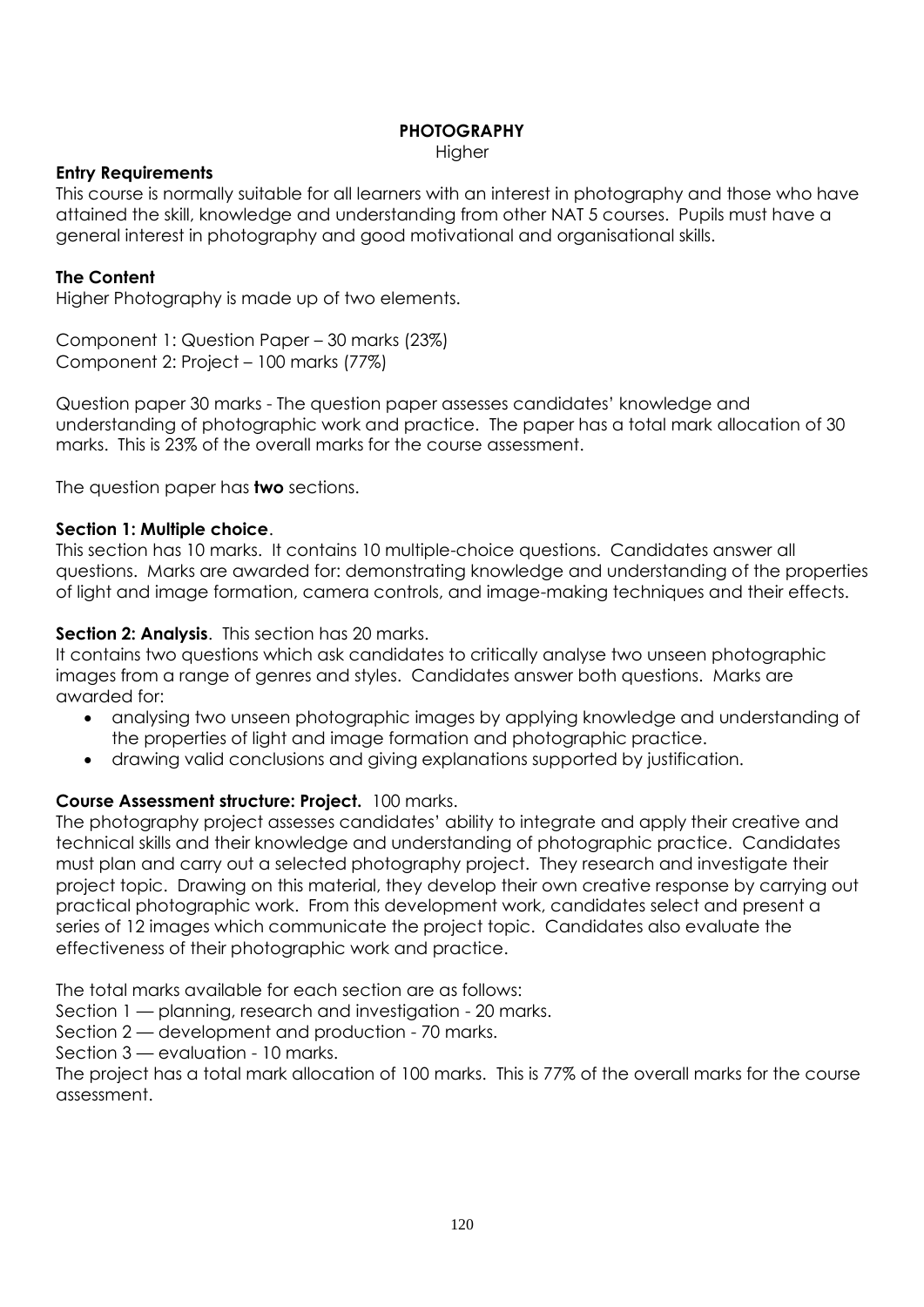## **Course assessment**

The course assessment meets the key purposes and aims of the course by addressing:

- breadth drawing on knowledge and skills from across the course
- challenge requiring greater depth or extension of knowledge and/or skills
- application requiring application of knowledge and/or skills in practical or theoretical contexts as appropriate This enables candidates to:
- demonstrate their knowledge and understanding of photographic practice in multiple choice and extended-response formats in a question paper
- produce a photography project by applying and extending the skills and knowledge developed in the course.

#### **Homework**

Homework is an integral component of this course and will be issued on a regular basis. Learners will be expected to show a high level of personal initiative and motivation.

#### **Progression**

Learners who achieve a good pass at Higher Photography may progress to other qualifications in Photography, Art and Design or related areas.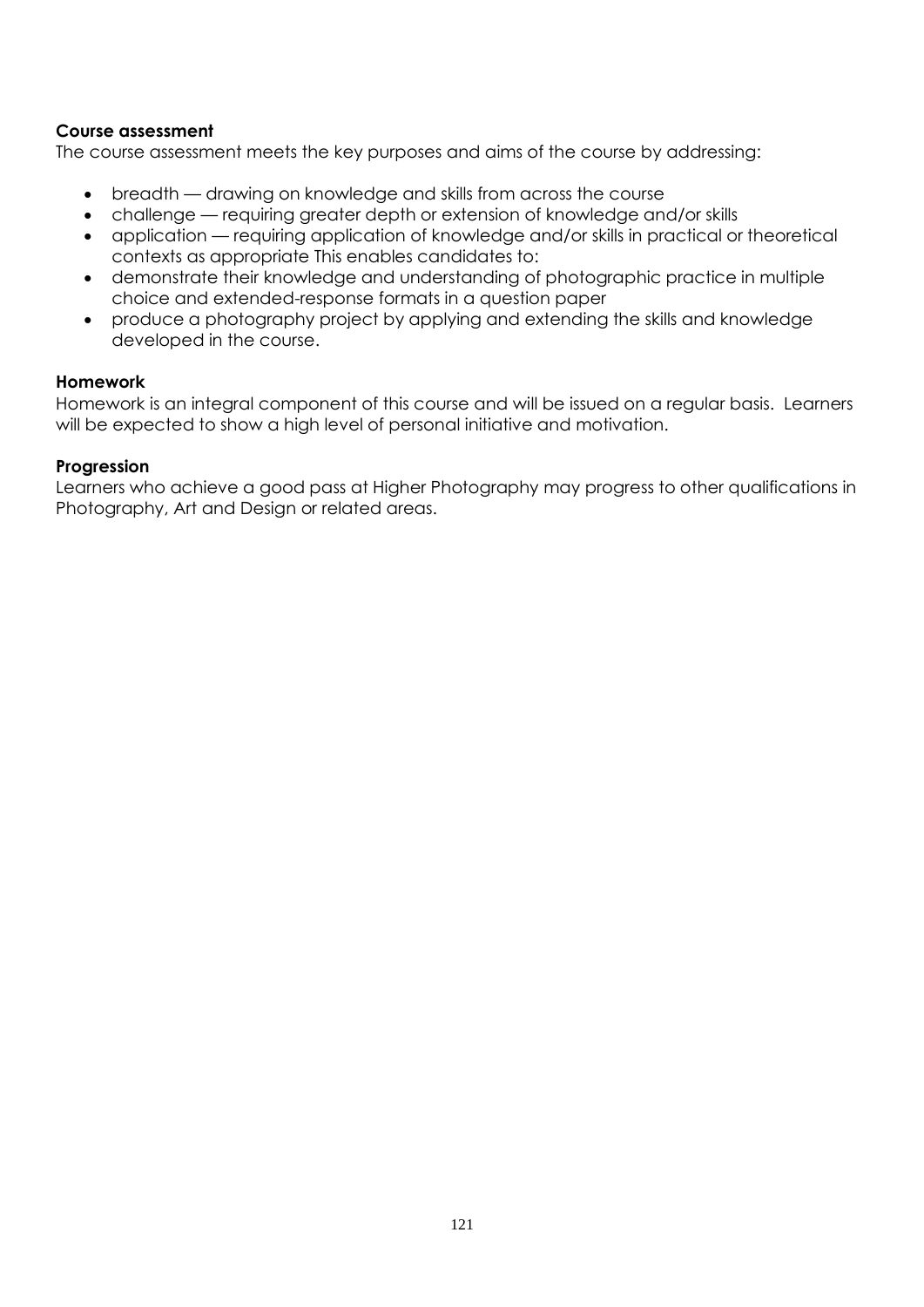## **PHYSICAL EDUCATION (Aesthetics & Performance)**

National 4 / 5

### **Entry Requirements**

Learner would be expected to have attained the skills, knowledge and understanding required by either S1-3 Broad General Education (BGE) and / or have achieved a pass at National 4.

### **The Content**

The National 4 / 5 course consists of two units:

### **Unit 1: Performance Skills**

In this Unit, learners will develop their ability to perform in physical activities by enabling them to acquire a comprehensive range of movement and performance skills. They will learn how to select, use, demonstrate and adapt these skills. Learners will develop consistency in their control and fluency during movement to enable them to meet the physical demands of performance in a safe and effective way. The unit offers opportunities for personalisation and choice in the selection of physical activities.

### **Unit 2: Factors Impacting on Performance**

The general aim of this unit is to develop learners' knowledge and understanding of the factors that impact on performance in physical activities. Learners will consider the effects of mental, social, emotional and physical factors that impact on performance and will develop an understanding of how to plan for, monitor, record and evaluate the process of personal performance.

#### **Assessment**

Internal assessment will be ongoing throughout the course and takes the form of a workbook and practical assessment.

There is one component of external course assessment which is a portfolio:

|           | Total marks                        | 120 marks |
|-----------|------------------------------------|-----------|
|           | One-off Performance x 2 activities | 60 marks  |
| $\bullet$ | <b>Portfolio</b>                   | 60 marks  |

\*The Added Value Unit at National 4 level provides candidates with evidence of added value in the National 4 course. Learners will prepare and carry out a performance which will allow them to demonstrate challenge and application. Added Value at National 5 is included in the course assessment.

#### **Homework**

Homework is an integral component of this course and will be issued on a regular basis (usually once or twice per week). Learners will be expected to show a high level of personal initiative and motivation in order to complete all tasks to a high standard. Homework is often practical based i.e. carrying out aspects of a training programme.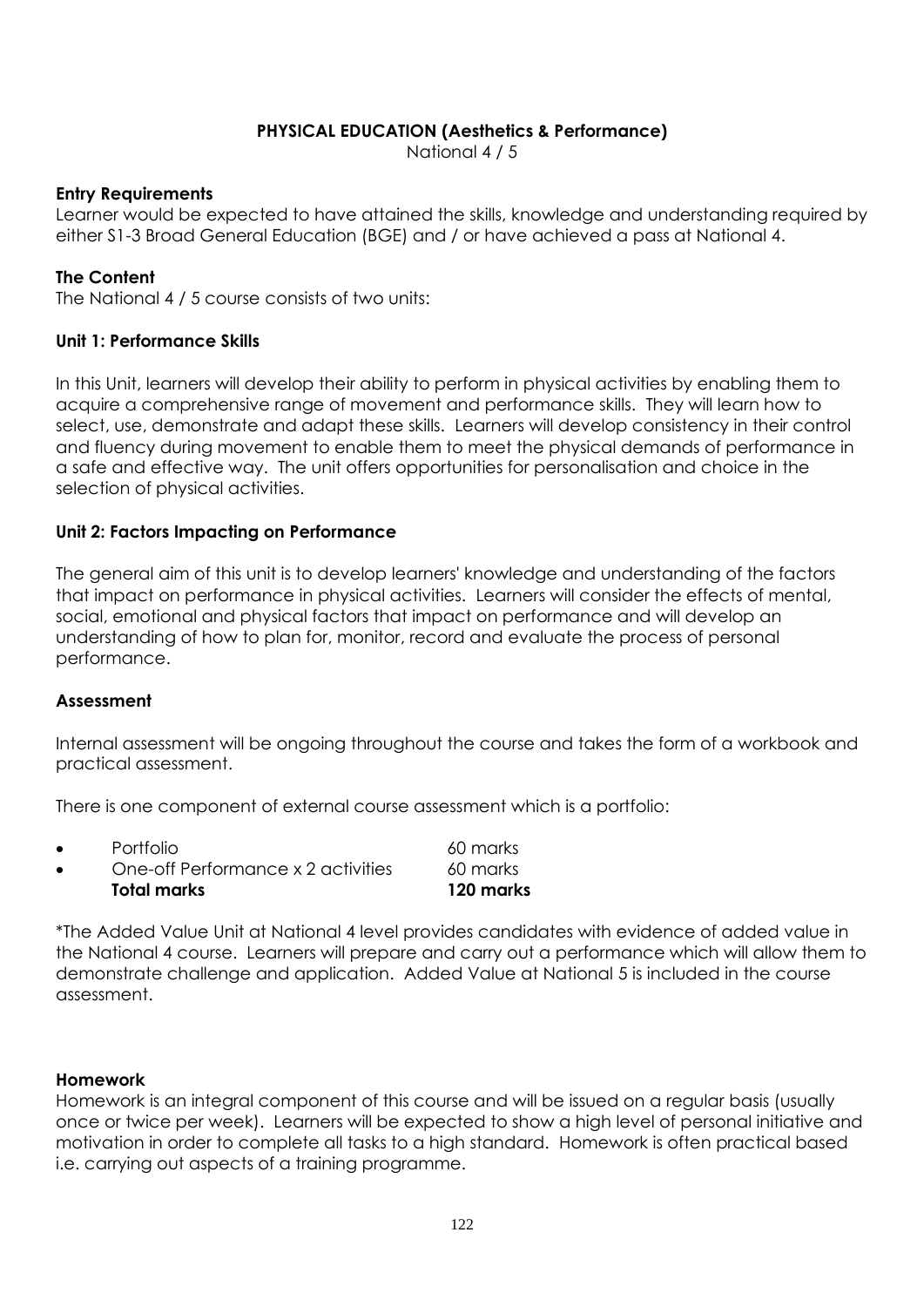#### **Other Important Notes**

Before opting for this course, pupils must carefully check the activities offered in the Performance Skills unit, as all activities are compulsory. This is particularly important in regards to the swimming component of the course.

Aesthetics course covers: **swimming, dance & trampolining** Performance course covers: **swimming**, **football, netball, basketball and badminton**

#### **Progression**

Learners who achieve National 4 Physical Education may progress to National 5 Physical Education. Those who achieve National 5 Physical Education may progress to Higher Physical Education. Skills learned throughout the course are transferable to a variety of College and University Degree Courses, as well as a number of careers, which include: sports coach, armed forces, physical education teacher, physiotherapy, leisure and recreation, life guard, sports lecturer, physiologist, sports medicine, sports dietitian, biomechanist, sports journalist, conditioning coach, sports marketing, leisure management, sports photography and primary teaching.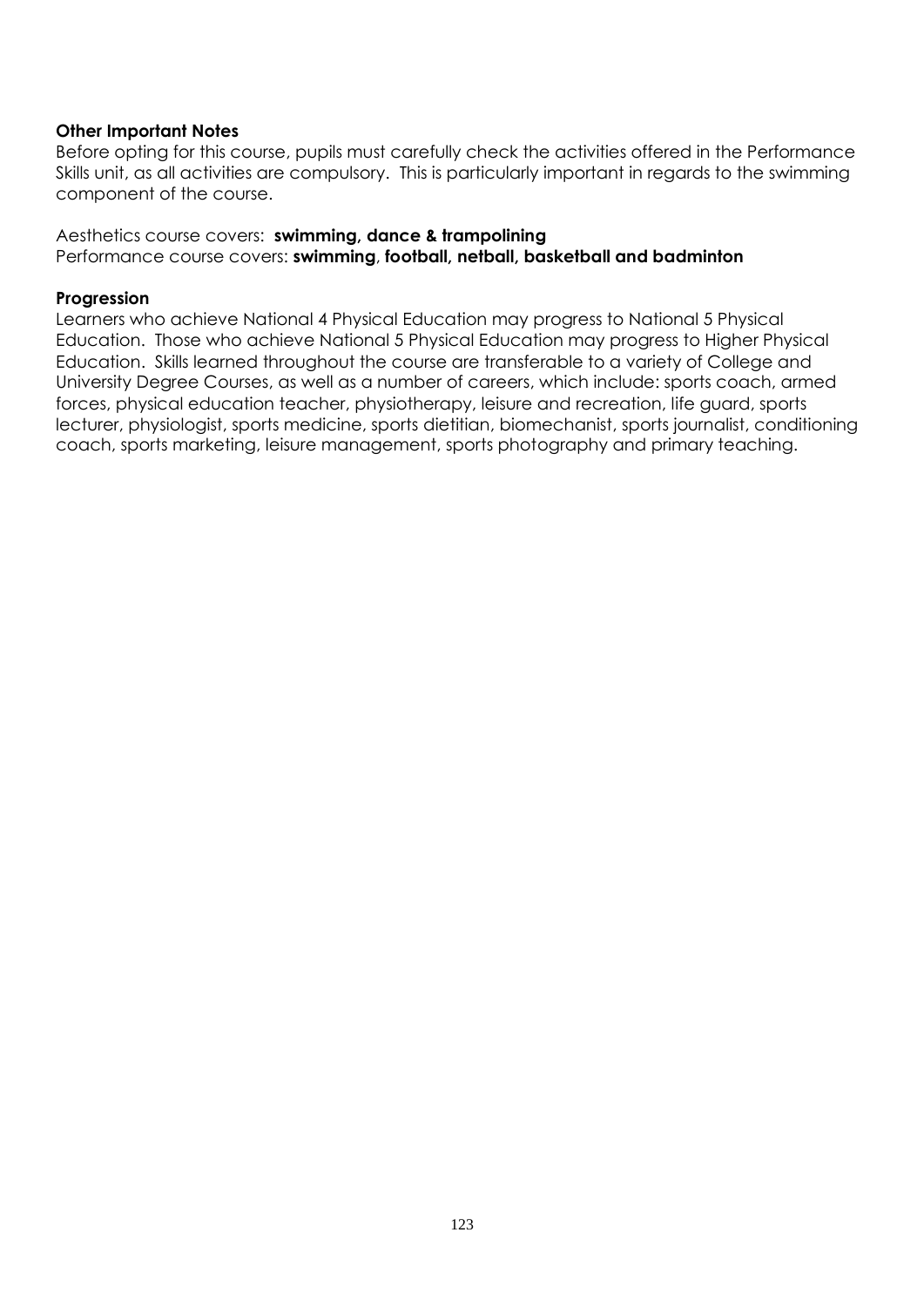## **PHYSICAL EDUCATION (Aesthetics & Performance)**

**Higher** 

#### **Entry Requirements**

This course is normally suitable for those who have achieved a B pass at National 5 Physical Education and a pass at National 5 English.

#### **The Content**

The Higher course consists of two units:

### **Unit 1: Performance Skills**

In this Unit, learners will develop a broad and comprehensive range of complex movement and performance skills through a range of physical activities. They will select, demonstrate, apply and adapt these skills and will use them to make informed decisions. They will also develop their knowledge and understanding of how these skills combine to produce effective outcomes. Learners will develop consistency, precision, control and fluency of movement. The unit offers opportunities for personalisation and choice in the selection of physical activities used for learning and teaching.

### **Unit 2: Factors Impacting on Performance**

In this unit, learners will develop knowledge and understanding of the factors that impact on personal performance in physical activities. Learners will consider how mental, social, emotional and physical factors can influence effectiveness of performance. They will develop knowledge and understanding of a range of approaches for enhancing performance and will select and apply these factors to impact on their personal performance. They will create development plans, modify these and justify decisions relating to future personal development needs.

#### **Assessment**

Internal assessment will be ongoing throughout the course and takes the form of a workbook and practical assessment.

There is one component of external course assessment, which is a question paper:

**Question Paper 60 marks** 50 marks One off Performance x 2 activities 60 marks **Total marks 110 marks**

#### **Homework**

Homework is an integral component of this course and will be issued on a regular basis (usually once or twice per week). Learners will be expected to show a high level of personal initiative and motivation in order to complete all tasks to a high standard. Pupils will also be expected to use the resources on GLOW to consolidate their learning and to use as a revision aid prior to their written exam.

#### **Other Important Notes**

Before opting for this course, pupils must carefully check the activities offered in the Performance Skills unit as all activities are compulsory. This is particularly important in regards to the swimming component of the course. We would strongly recommend that Higher pupils participate in a minimum of two physical activities regularly to develop their physical competencies.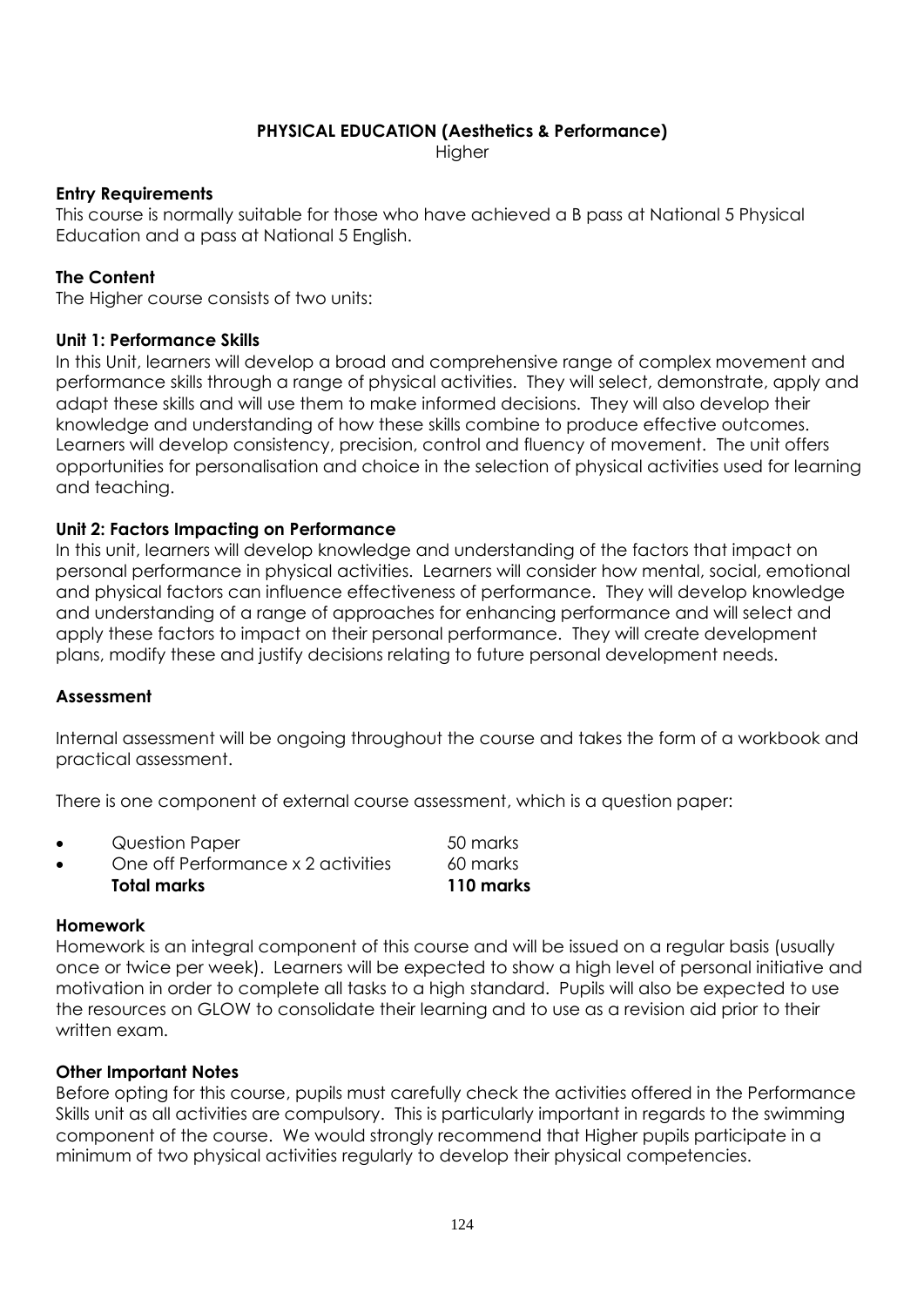Aesthetics course covers: **swimming, dance & trampolining** Performance course covers: **swimming**, **football, netball, basketball and badminton**

## **Progression**

Learners who achieve National 4 Physical Education may progress to National 5 Physical Education. Those who achieve National 5 Physical Education may progress to Higher Physical Education. Those who achieve an 'A' at Higher Physical Education may progress to Advanced Higher Physical Education. Skills learned throughout the course are transferable to a variety of College and University Degree Courses as well as a number of careers which include: sports coach, armed forces, physical education teacher, physiotherapy, leisure and recreation, life guard, sports lecturer, physiologist, sports medicine, sports dietitian, biomechanist, sports journalist, conditioning coach, sports marketing, leisure management, sports photography and primary teaching.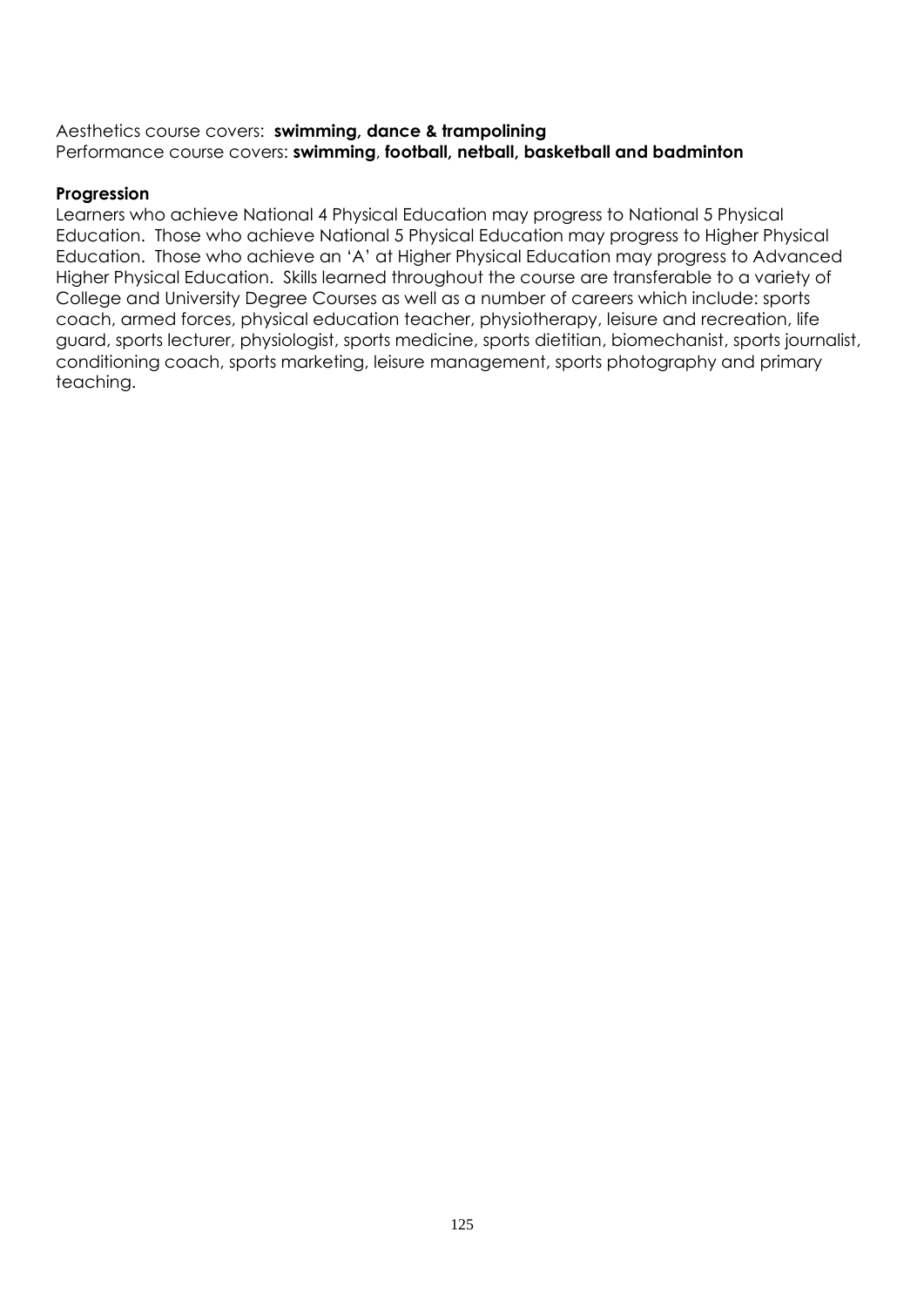## **PHYSICAL EDUCATION**

Advanced Higher

#### **Purpose of the Course:**

- to provide candidates with the opportunity to explore, in an extended way, key aspects of performance.
- to develop the advanced techniques necessary to perform at an advanced level.
- to develop candidates knowledge of the nature and demands of quality performance.

### **Recommended Entry**

· Higher Grade PE with an 'A' pass. This **MUST** include a Performance pass of 90%+

### **Course Details**

There are three mandatory component units: **1. Performance**

- **2. Perspectives on Performance**
- **3. Investigation of Performance**
- **1. Performance –** this is assessed internally and based on a single activity undertaken on the course
- **2. Perspectives on Performance –** this is assessed internally and consists of two one-hour essays based on research in two areas of analysis
- **3. Investigation of Performance –** this is assessed internally and draws upon the knowledge and understanding gained through the Perspectives and Performance units
- **4.** A final **Dissertation** which is assessed **externally** and relates to the work undertaken in the Perspectives and Investigation of Performance units.

#### **Progression**

Pupils who achieve Advanced Higher level Physical Education may progress to: Further Education or Higher Education including HNC, HND or Degree in Physical Education or associated subject areas Employment in Fitness, Health, Leisure and Recreation Industries.

**Any candidate undertaking this course is expected to be self-motivated and dedicated in their pursuit of a serious performance goal. A great deal of the necessary training and associated study requires to be completed independently.**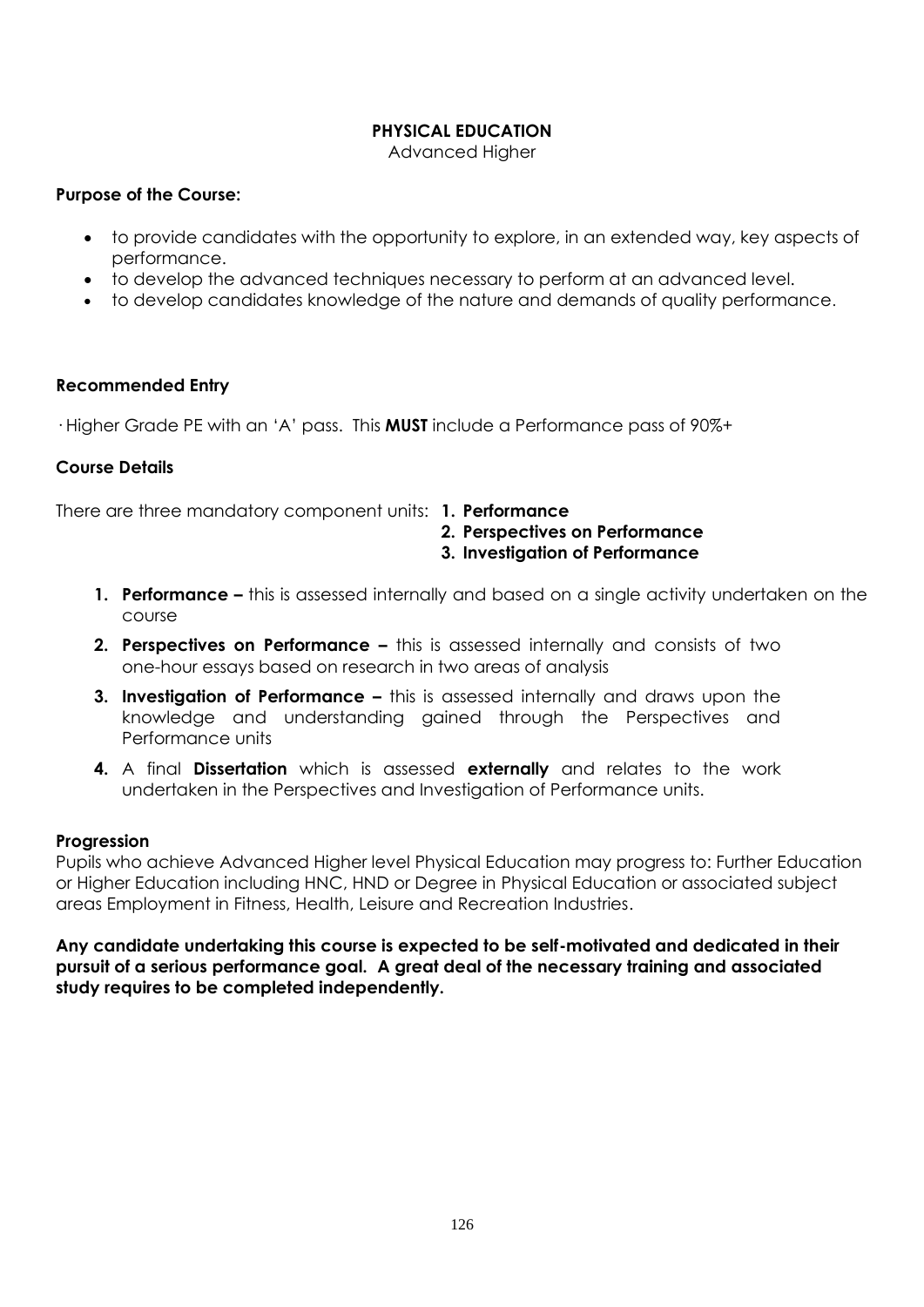## **PHYSICAL EDUCATION - LEADERSHIP THROUGH SPORT**

#### **Entry Requirements**

This course is suitable for pupils who have an interest in sporting activities, teaching others, working with primary pupils and childcare.

## **The Content**

This course consists of three units of work ranging from volunteering and participating in sport to working with primary and ASN pupils. Learners will also experience other coaching certificates and a first aid qualification. There will be a combination of practical activities and classroom work.

### **Unit 1: Activity and Participation**

In this Unit, learners will develop their knowledge and understanding of the benefits which can be achieved by participating in sport. This will be explored by pupils in the form of planning, participating and evaluating in sport.

### **Unit 2: Developing Volunteers**

In this unit, learners will develop knowledge and understanding of the various roles which can be undertaken in sport. This will be explored by pupils in the form of volunteering and investigating the benefits of taking an active role in being involved in sport.

### **Unit 3: Youth Achievement Award: Gold, Silver or Bronze**

Both of these units involve developing learner's knowledge, ability and confidence to deliver PE lessons to primary pupils, and to reflect on this experience.

#### **Course assessment**

The unit assessments are internally assessed throughout the course and take the form of logbooks and practical activities.

#### **Progression**

Learners who achieve this course may progress to a variety of College and University Degree Courses as well as a number of careers, which include: sports coach, armed forces, physical education teacher, physiotherapy, leisure and recreation, life guard, sports lecturer, physiologist, sports medicine, sports dietician, biomechanist, sports journalist, conditioning coach, sports marketing, leisure management, sports photography, primary teaching.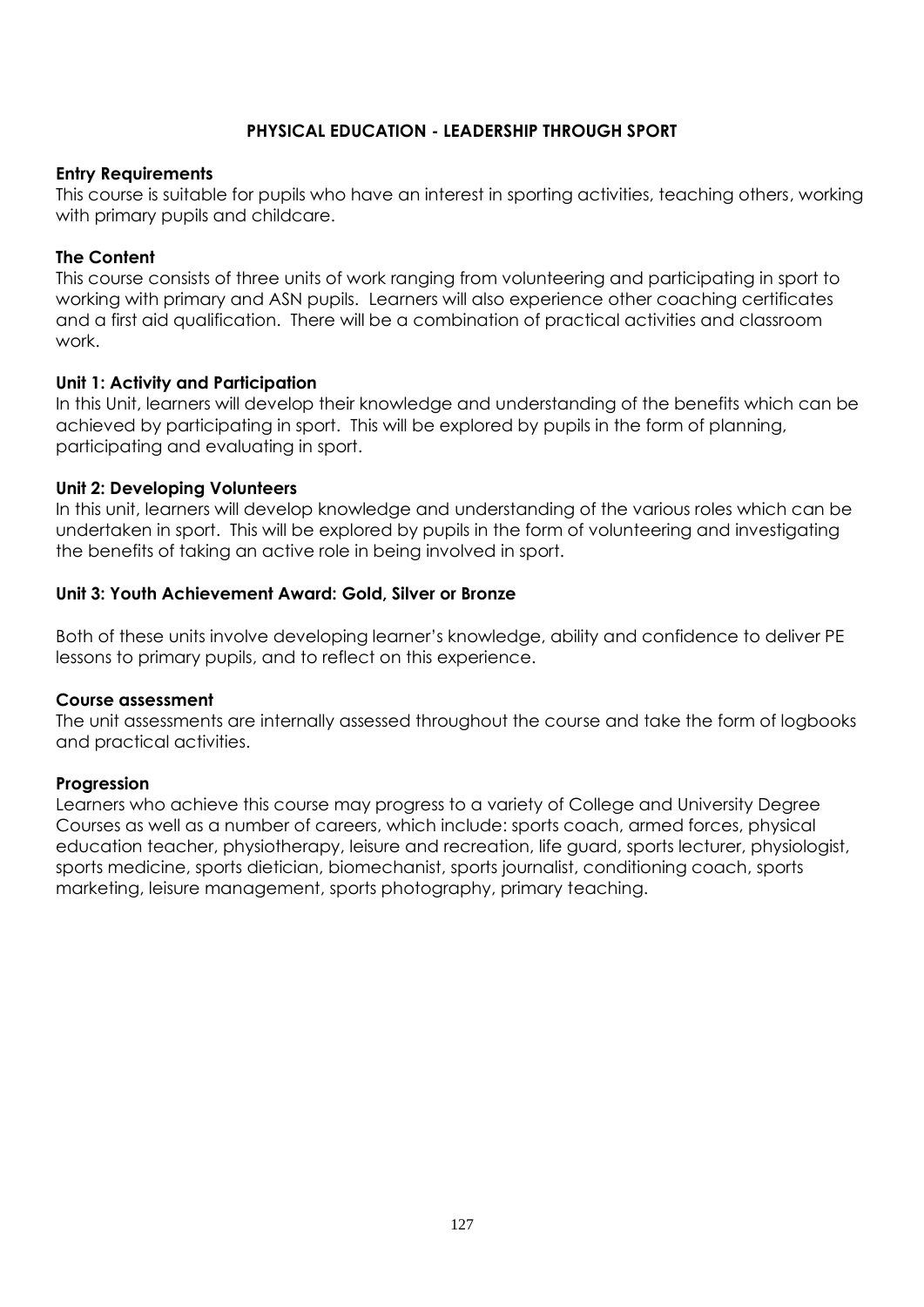## **PHYSICS**

#### National 4 / 5

## **Entry Requirements**

Learner would normally be expected to have attained the skills, knowledge and understanding required by either S1-3 Broad General Education (BGE) and / or have achieved a pass at National 4.

## **The Content**

The general aim of this course is to develop skills of scientific inquiry, investigation and analytical thinking, along with knowledge and understanding of Physics. Learners will apply these skills when considering the applications of Physics in our lives, as well as the implications on society/the environment.

The National 4 / 5 course consists of six topics:

## **Electricity**

Key areas covered: electrical charge carriers, potential difference, Ohm's Law, practical electrical and electronic circuits, power.

### **Properties of Matter**

Key areas covered: specific heat capacity, specific latent heat, gas laws and the kinetic model.

#### **Waves**

Key areas covered: wave parameters and behaviours, the electromagnetic spectrum, refraction of light.

#### **Radiation**

Key areas covered: ionising radiations, activity and half-life, dosimetry and safety, and fission and fusion.

#### **Dynamics**

Key areas covered: vectors and scalars, velocity-time graphs, acceleration, conservation of energy, projectile motion.

#### **Space**

Key areas covered: space exploration, cosmology.

#### **Assessment**

Internal assessments will be ongoing throughout the course and take various forms.

At National 5 level, there are two components of the external course assessment:

| <b>Total marks</b>               | 125 marks |
|----------------------------------|-----------|
| • Component $2$ $-$ Assignment   | 25 marks  |
| • Component $1$ — question paper | 100 marks |

#### **Homework**

Homework is an integral component of this course and will be issued on a regular basis. Learners will be expected to show a high level of personal initiative and motivation.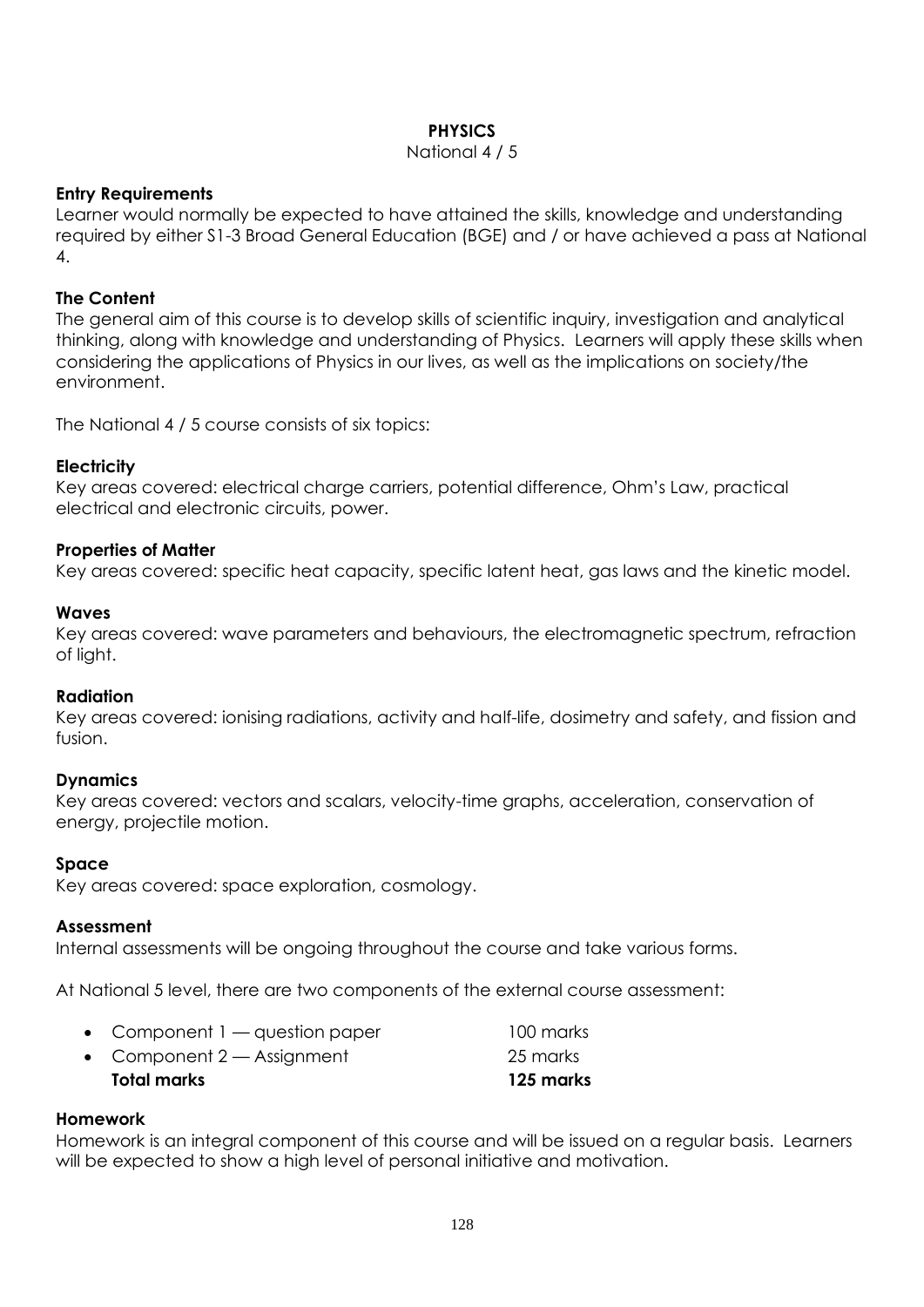#### **Other Important Notes**

There will be many opportunities for practical experimental work, and research based topics to support case studies and the added value assignment.

#### **Progression**

Learners who achieve National 4 Physics may progress to National 5 Physics. Those who achieve National 5 Physics may progress to Higher Physics. Skills learned throughout the course are transferable to a variety of College and University Degree Courses as well as a number of careers. These include: Dentistry, engineering, astrophysics, telecommunications, electronics, radiography, medicine, astronomy, physiotherapy, finance, gas and oil engineering and civil aviation.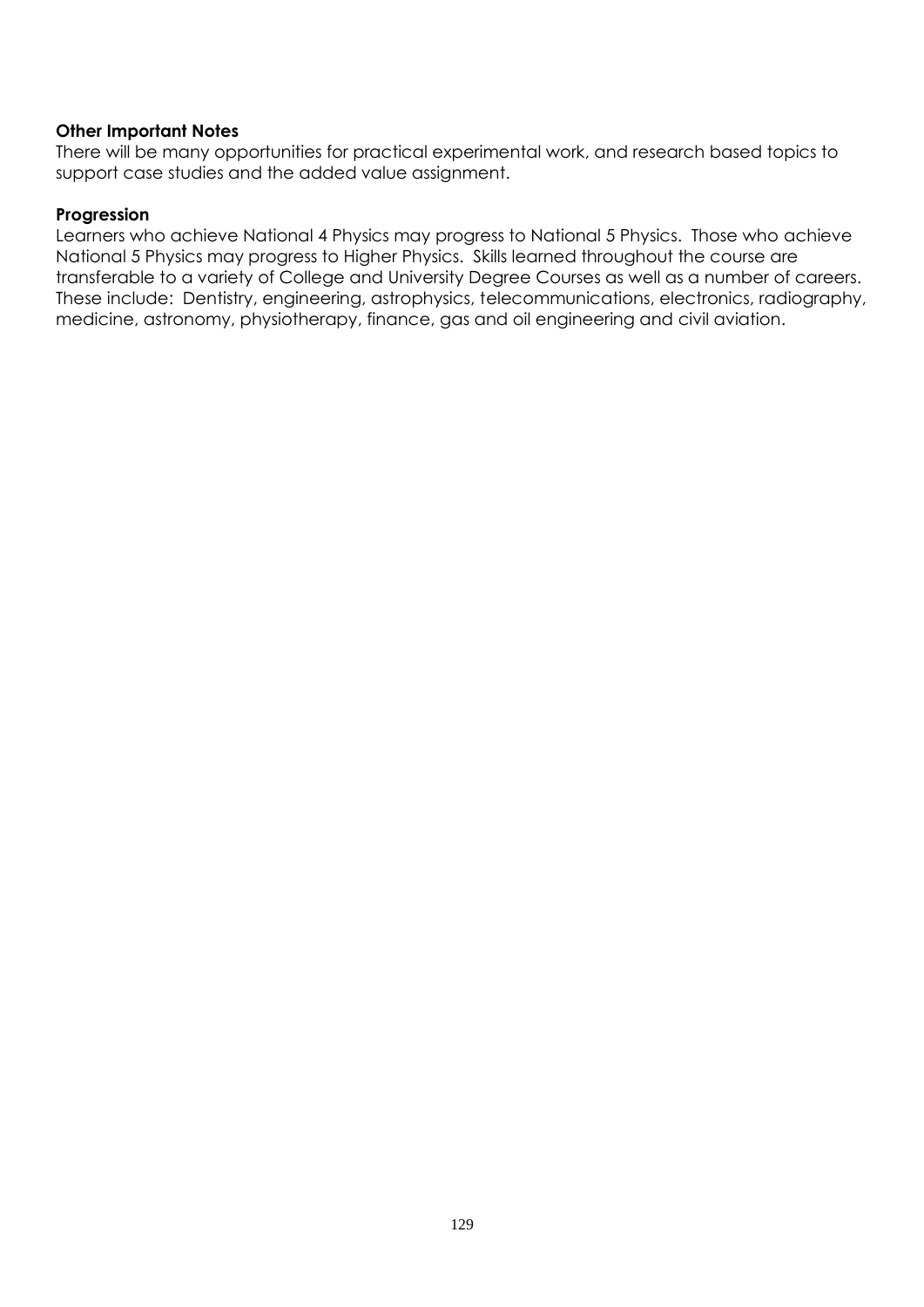## **PHYSICS**

#### **Higher**

## **Entry Requirements**

This course is normally suitable for those who have achieved a pass at National 5 Physics.

## **The Content**

The general aim of this course is to further develop skills of scientific inquiry, investigation and analytical thinking, along with knowledge and understanding of Physics. Learners will apply these skills when considering the applications of Physics on our lives, as well as the implications on society/the environment.

The Higher course consists of five topics and an Assignment:

### **Particles**

Key areas covered: The Standard Model of Particle Physics, forces on charged particles, nuclear reactions, wave-particle duality.

#### **Waves**

Key areas covered: refraction of light, interference and diffraction, the inverse square law of irradiance, spectra.

#### **Electricity**

Key areas covered: monitoring and measuring AC, power, current, voltage and resistance, electrical sources and internal resistance, capacitors, semiconductors and p-n junctions.

#### **Dynamics**

Key areas covered: equations and graphs of motion, forces, energy and power, collisions and explosions.

#### **The Universe**

Key areas covered: gravitation, special relativity, expansion of the Universe.

## **Assessment**

There are two components of the external course assessment:

| Total marks                      | 150 marks |
|----------------------------------|-----------|
| • Component $2 -$ Assignment     | -30 marks |
| • Component $1$ — question paper | 120 marks |

#### **Homework**

Homework is an integral component of this course and will be issued on a regular basis. Learners will be expected to show a high level of personal initiative and motivation.

#### **Other Important Notes**

There will be many opportunities for practical experimental work, and research based topics to support case studies and the added value assignment.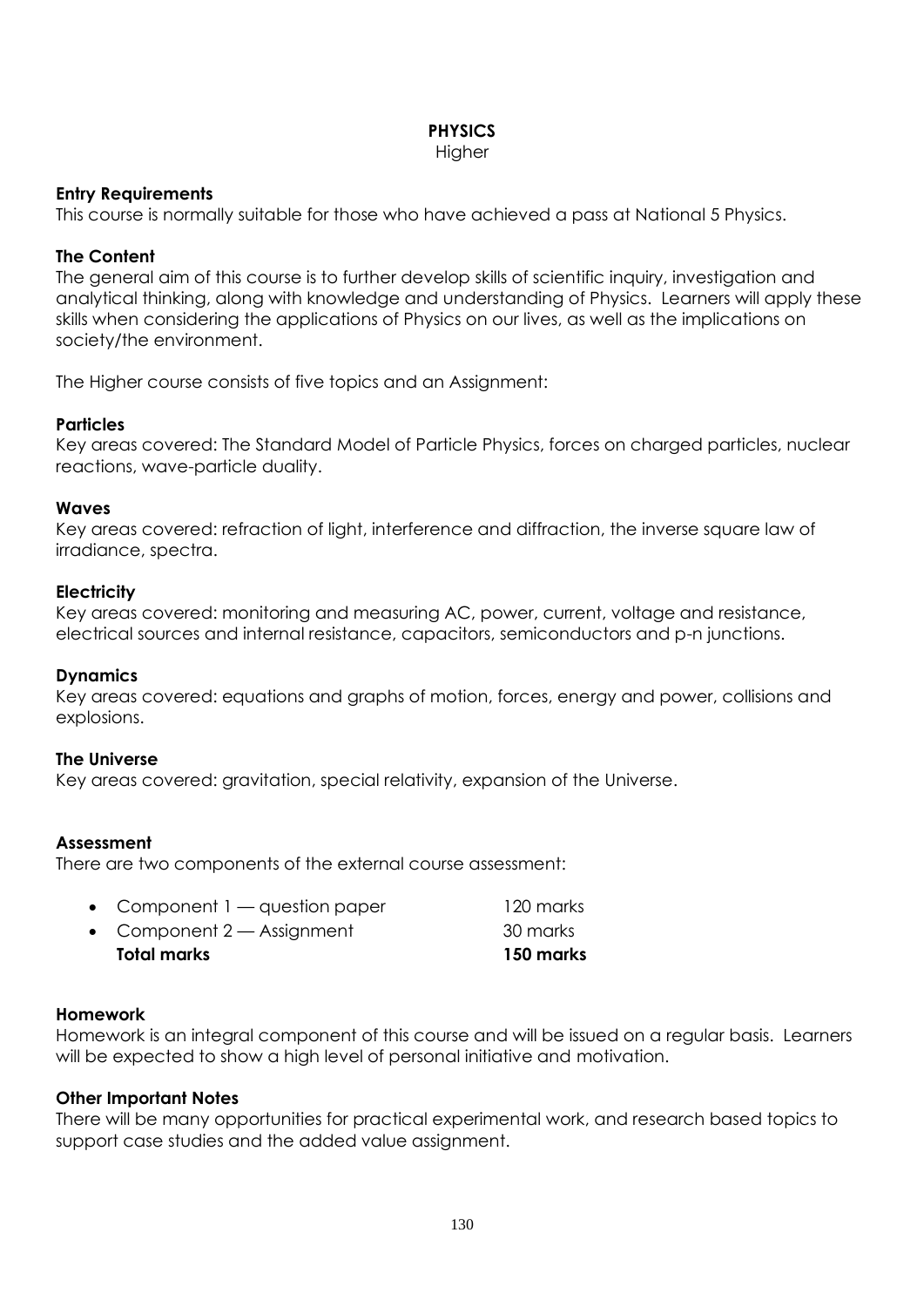#### **Progression**

Learners who achieve Higher Physics may progress to Advanced Higher Physics. Skills learned throughout the course are transferable to a variety of College and University Degree Courses as well as a number of careers. These include: Dentistry, engineering, astrophysics, telecommunications, electronics, radiography, medicine, astronomy, physiotherapy, finance, gas and oil engineering, and civil aviation.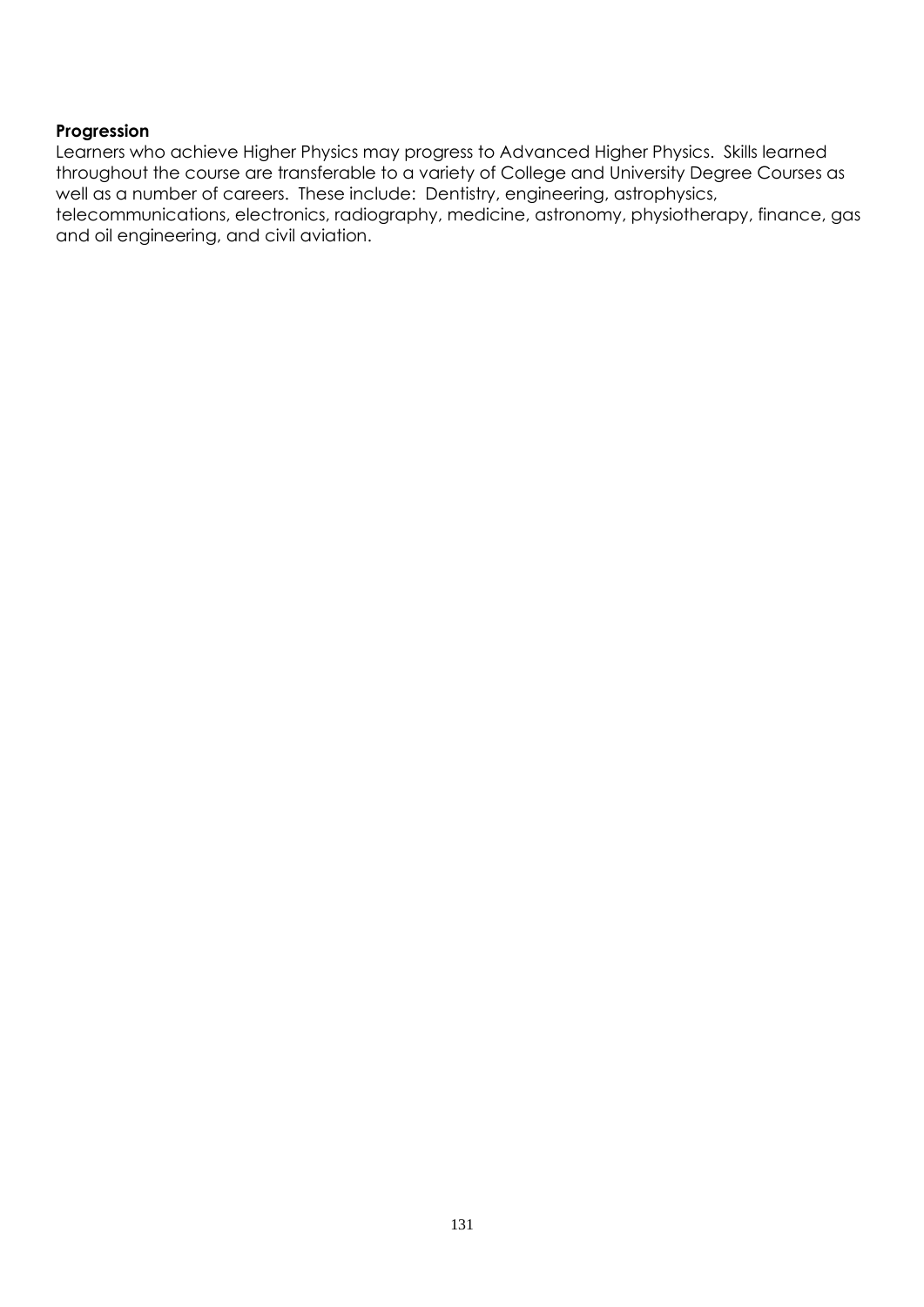## **PHYSICS**

#### Advanced Higher

### **Entry Requirements**

This course is suitable for those pupils who have achieved a pass at Higher Physics.

### **Course Content**

The course aims to build on the concepts, skills and attitudes developed at Higher Level. It aims to provide a challenging experience for those of you who wish to study the subject to a greater depth and to assist you towards an understanding of the use of mathematical models and techniques for describing the behaviour of nature. It also aims to provide opportunity for you to engage in extended independent research and practical work. Through the course you will develop an understanding of applications and developments at the frontiers of physics.

The course consists of six topics and a project:

#### **Rotational Motion**

Key areas covered: kinematic relationships, angular motion, rotational dynamics.

### **Astrophysics**

Key areas covered: gravitation, general relativity, stellar physics.

#### **Electromagnetism**

Key areas covered: electric fields, magnetic fields, capacitors, inductors, electromagnetic radiation.

#### **Quanta**

Key areas covered: quantum mechanics, particles from space, simple harmonic motion.

#### **Waves**

Key areas covered: travelling and standing waves, interference, polarisation.

#### **Assessment**

There are two components of the external course assessment:

|                     | • Component $1$ — question paper | 120 marks                 |
|---------------------|----------------------------------|---------------------------|
| c Campanant Draigat |                                  | $\Lambda$ $\Omega$ models |

• Component 2 — Project 40 marks **Total marks 160 marks**

#### **Homework**

Homework is an integral component of this course and will be issued on a regular basis. Learners will be expected to show a high level of personal initiative and motivation.

## **Other Important Notes**

Home study and revision are essential. Perseverance and self-motivation are particularly important during the investigation unit.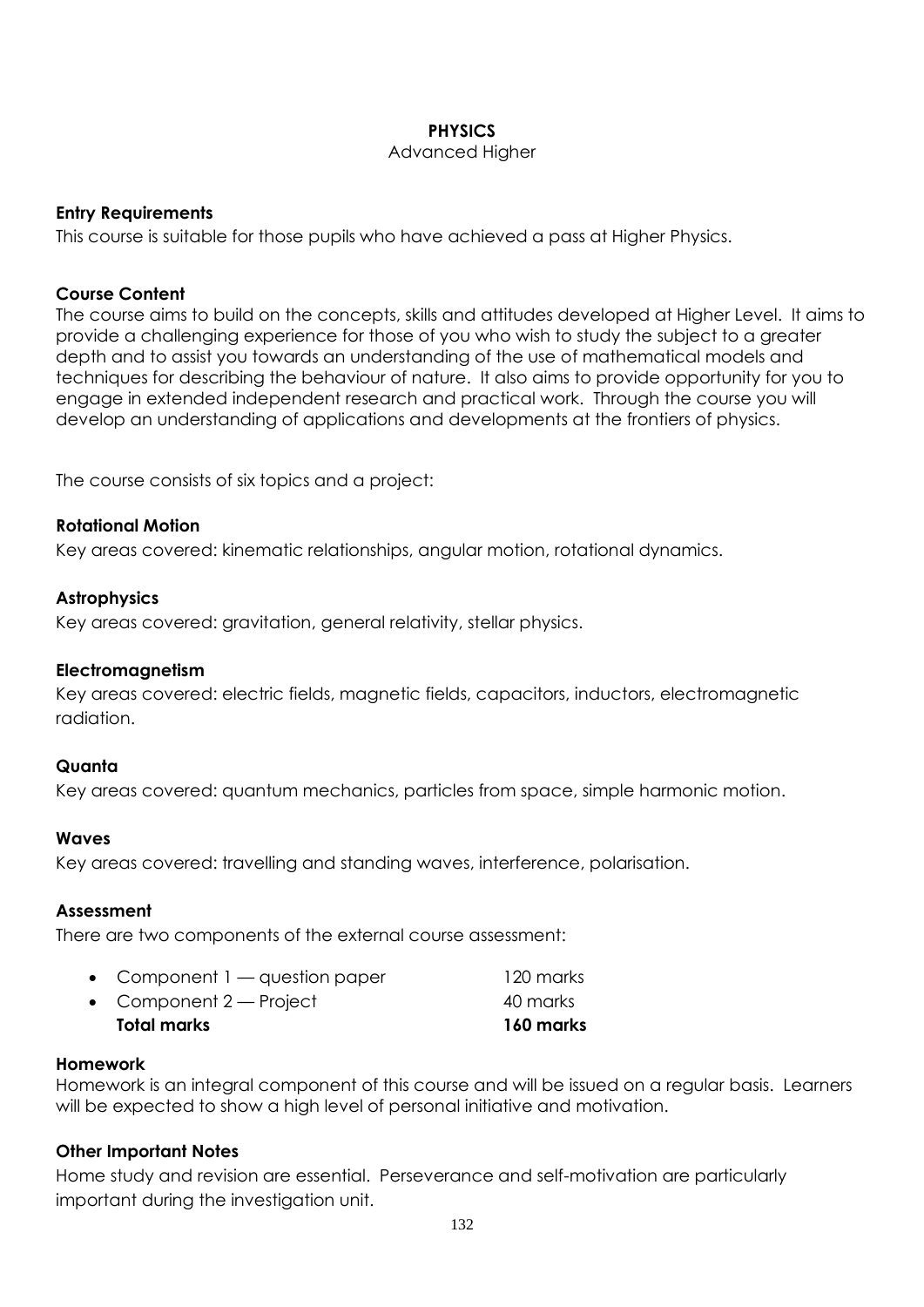# **POLITICS**

**Higher** 

## **Entry Requirements**

Pupils would normally be expected to have passed National 5/Higher Modern Studies or National 5 English.

## **The Content**

## **The Higher course consists of three units.**

## **Unit 1 Content: POLITICAL THEORY**

In this unit, pupils will study the key political concepts of power, authority and legitimacy, with particular reference to the work of Steven Lukes and Max Weber, and will analyse the relevance of these concepts today.

They study the nature of democracy and the arguments for and against direct and representative democracy, including the works of relevant theorists. Candidates study the key ideas of two political ideologies, (Conservatism, Nationalism) including the works of relevant theorists, and draw balanced conclusions about these ideologies. Relevant case studies are used from local, national or international contexts, as well as different historical contexts.

## **Unit 2 Content: Political System**

Pupils will study the constitutional arrangements in the different political systems of the USA and the UK. The detailed study of the political systems focuses on the roles of the executive and legislative branches within each system. Pupils will compare and contrast the respective powers of individual branches of government and draw balanced conclusions about these. Pupils will take a comparative approach, which reaches conclusions about the sources of power within the two political systems

## **Unit 3 Content-**: **Political parties and elections**

Pupils compare the electoral impact of two different dominant ideas. This can either be from within one political party or between two different political parties - The Conservatives and the Scottish National Party. These ideas are studied alongside the impact of political campaign management strategies and theoretical analyses of voting behaviour. Relevant case studies are used from both Scotland and the United Kingdom.

## **Assessment**

Internal assessments will be ongoing throughout the course and take various forms.

There are two components of the external SQA course assessment:

- Question paper 1 52 marks
- Question paper 2 28 marks
- Assignment<sup>\*</sup> 30 marks

#### **Total 110 marks**

\* During the assignment, pupils choose a topic which allows them to analyse and evaluate a political issue, which invites discussion and debate. They research the issue and organise their findings to address it, using a Politics resource sheet to collate their evidence and references.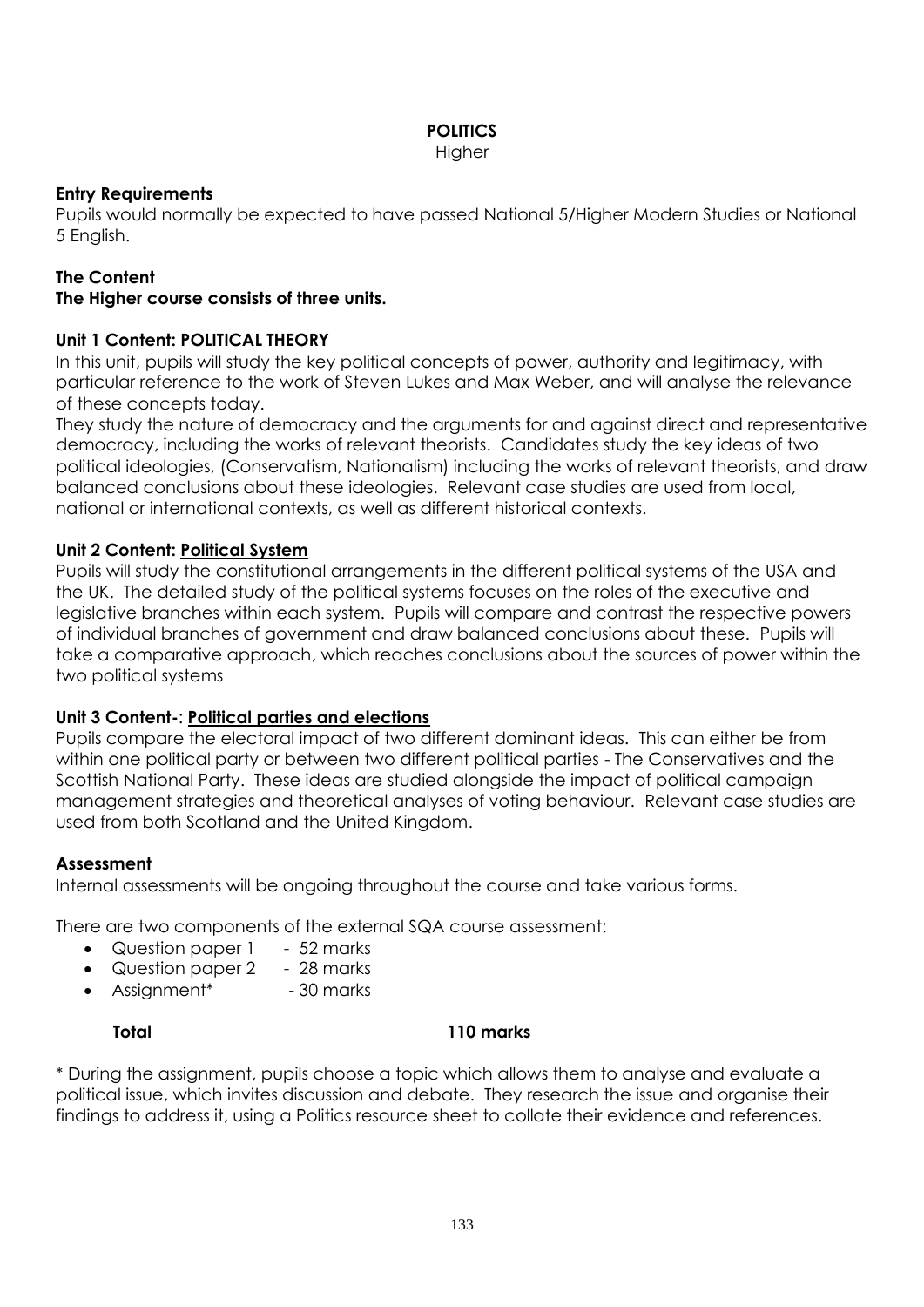#### **Homework**

Homework is an integral component of this course and pupils are given a comprehensive homework essay booklet at the beginning of the course. Pupils will be expected to show a high level of personal initiative and motivation.

#### **Other Important Notes**

Pupils will be encouraged to discuss current events at home with parents/carers - opposing views which lead to healthy debate are encouraged!

#### **Progression**

Pupils who achieve Higher Politics are very well positioned to enter Higher Education. By studying political concepts, candidates develop political literacy and an understanding of the key features of democratic society, as well as encouraging the retention of information and the skills of analysis and evaluation. Skills learned throughout the course are transferable to a variety of College and University Degree Courses as well as a number of careers. These include but are not limited to: law, politics, journalism, civil service, teaching, publishing, administration, sociology, anthropology, diplomatic services, broadcasting, media studies, psychology, policing and social work.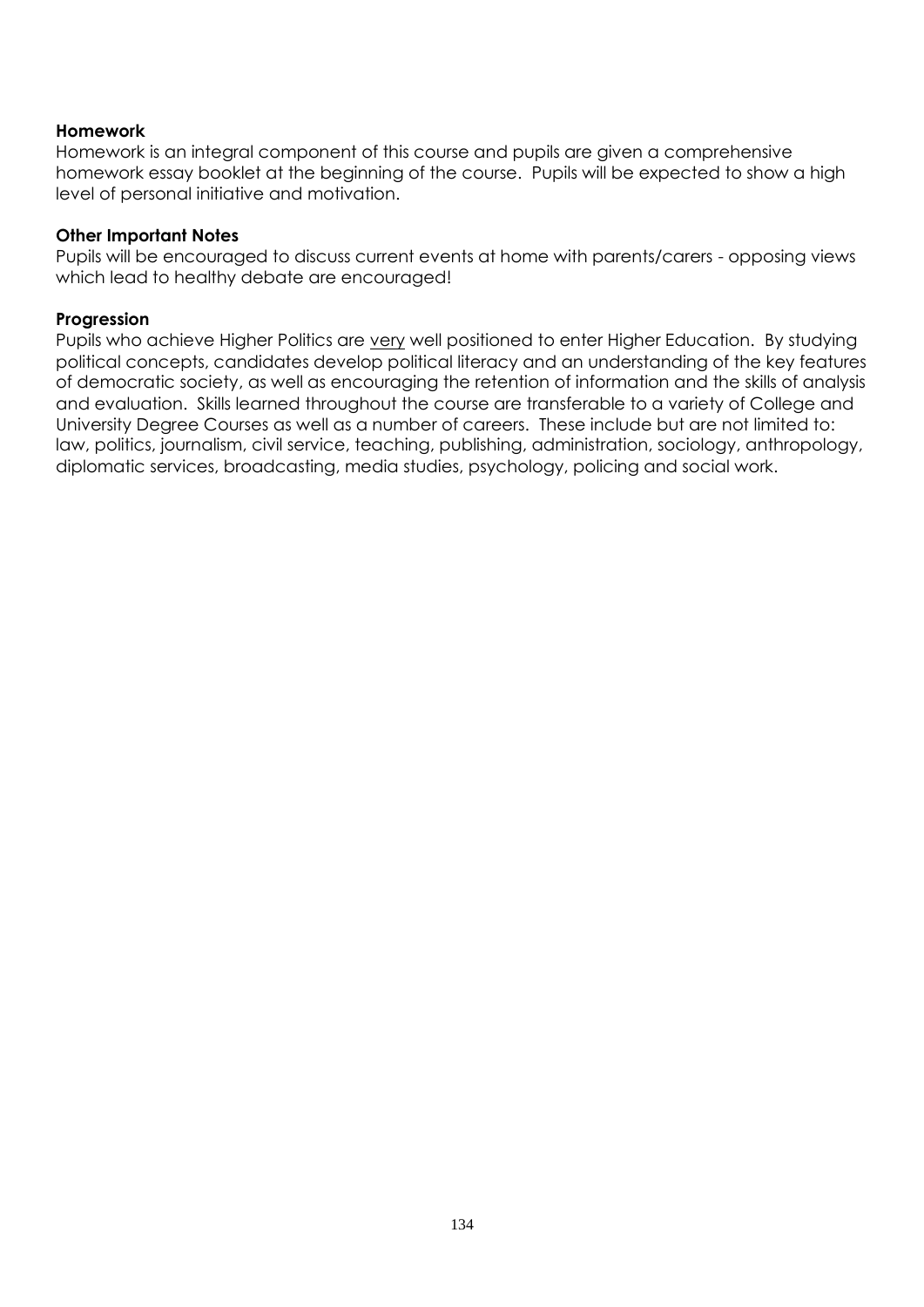## **PRACTICAL ELECTRONICS**

National 5

## **Entry Requirements**

Learner would normally be expected to have attained the skills, knowledge and understanding required from the Broad General Education (BGE).

#### **The Content**

Electronics brings together elements of technology, science and mathematics and applies these to real-world challenges. The course provides progression from experiences and outcomes in craft, design, engineering and graphics, and in science. It provides a solid foundation for those considering further study or a career in electronics, electrical engineering and related disciplines. The course also provides a valuable complementary practical experience for those studying engineering science, physics or other science courses.

The electronics industry is vital to everyday life in our society and plays a major role in the economy. It contributes not only to manufacturing, but to other sectors such as finance, telecommunications, material processing, oil extraction, weather forecasting and renewable energy. Within all of these sectors, a wide range of job opportunities are available for people with skills in electronics.

The National 4 / 5 course consists of three areas of study and an assignment:

#### **Circuit design**

In this area, candidates develop an understanding of key electrical concepts and electronic components. Candidates analyse electronic problems, design solutions to these problems and explore issues relating to electronics.

#### **Circuit simulation**

In this area, candidates use simulation software to assist in the design, construction and testing of circuits and systems and to investigate their behaviour.

#### **Circuit construction**

In this area, candidates gain experience in assembling a range of electronic circuits, using permanent and non-permanent methods. They develop skills in practical wiring and assembly techniques, carrying out testing and evaluating functionality.

#### **Assessment**

At National 5 level, there are two components to the course assessment:

| Total marks                                          | 100 marks |
|------------------------------------------------------|-----------|
| • Component 2 — Assignment (internal assessment)     | 70 marks  |
| • Component 1 — question paper (external assessment) | 30 marks  |

#### **Homework**

Homework is an integral component of this course and will be issued on a regular basis. Learners will be expected to show a high level of personal initiative and motivation.

#### **Other Important Notes**

There will be many opportunities for practical experimental work, and research based topics to support case studies and the added value assignment.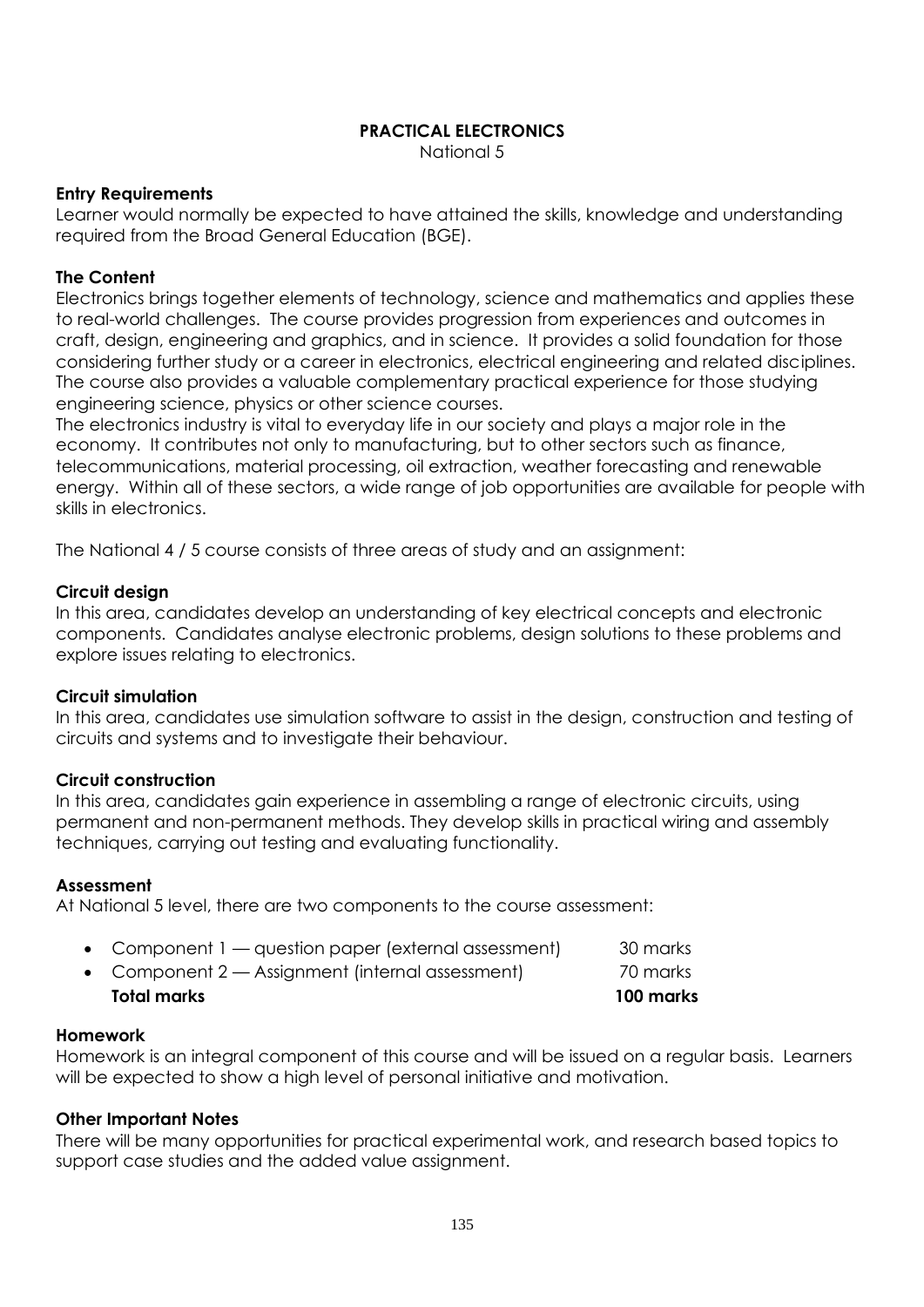## **Progression**

It is particularly beneficial for those considering a career or further study in electronics, electrical engineering, physics, and related disciplines**.**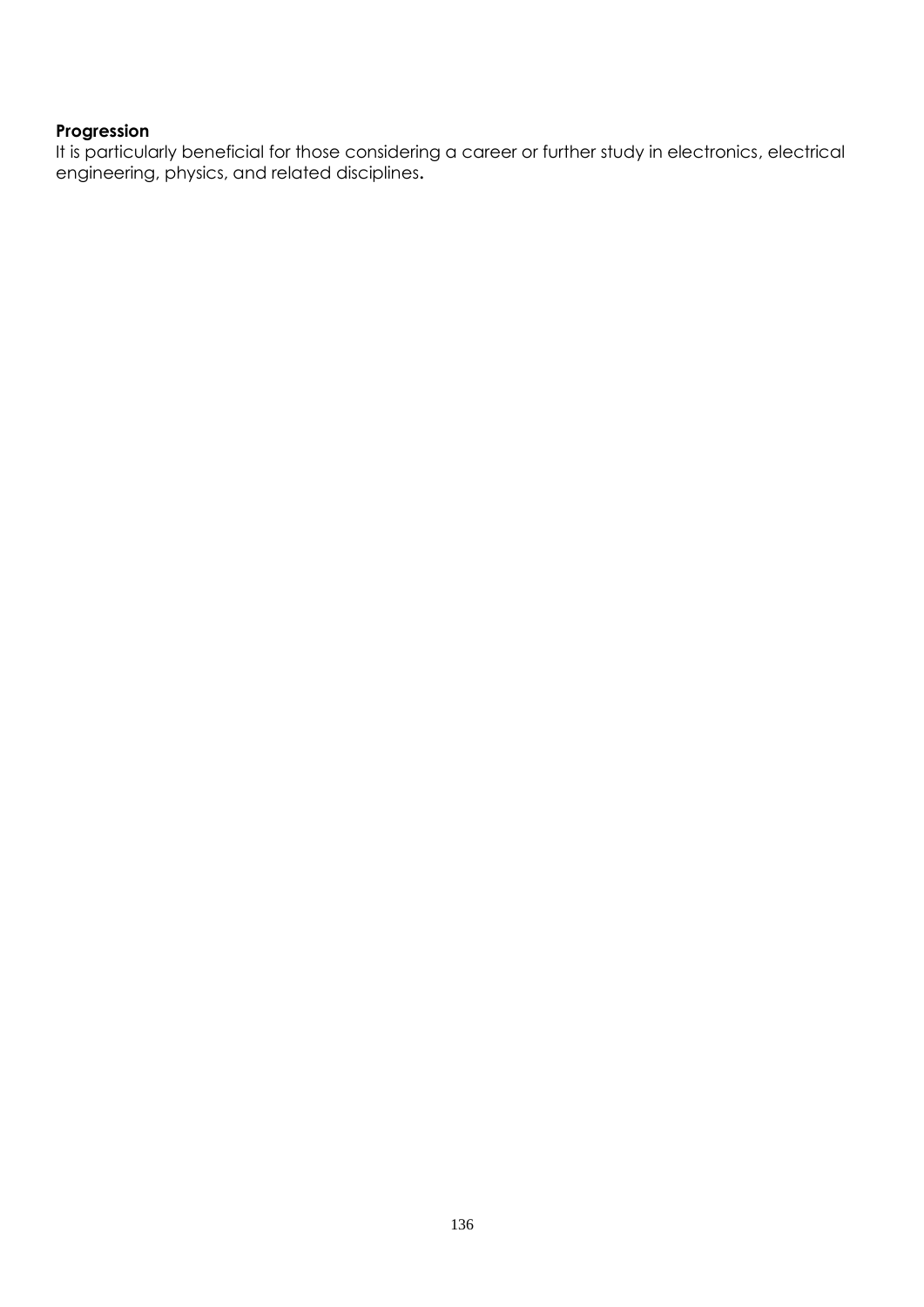## **PRACTICAL METALWORKING**

National 4 / 5

#### **Entry Requirements**

The Learner would normally be expected to have attained the skills, knowledge and understanding required by either S1-3 Broad General Education. The major emphasis of the course will be on accuracy, hand skills and health and safety.

## **The Content**

The National 4 / 5 course consists of three units:

### **Unit 1: Bench Skills**

This unit of work introduces the student to the commonly used hand tools, measuring tools and marking out procedures. They are also taught to identify the most common types of metals and their uses, how to maintain hand tools and the health and safety procedures when using the equipment. The practical project undertaken within this unit must be completed to specified tolerances stated in the course assessment documents.

### **Unit 2: Machine Processes**

As the name suggest, students will be taught how to use the two most common machines found in metal working workshops, the Lathe and the Pedestal or Pillar Drill. In this unit, the emphasis will be on safe working practices and the limitations of working with the above tools. In order to achieve a unit pass the pupils will complete a practical project and keep a log book of their progress throughout.

#### **Unit 3: Fabrication and Thermal Joining**

Joining of components using soldering, brazing, welding and spot welding techniques is the focus of this unit. Success in this unit will be assessed though the completion of a series of task within the specified tolerances in the SQA documents.

#### **Assessment**

There are no formal exams at the end of the year. In order to gain an overall award for the course, pupils must pass each of the above units and pass the Added Value Unit. This unit comprises elements from the three previous units in the one artefact.

National 5 the pupils can receive an award graded A, B, C or D. A pass or Fail award is given with National 4. The course work and final project work is subject to external verification from the SQA, who oversee the course.

#### **Homework**

There is no formal homework but students may be required to complete a work log at home, especially if they have been absent at any point.

#### **Progression**

Pupils who achieve a National 5 Practical Metal working qualification will be classed as having 'reached their potential' as there is no higher ranking metal work course on offer. Consideration will be given to those wishing to undertake another technological course based on their previous performance and suitability.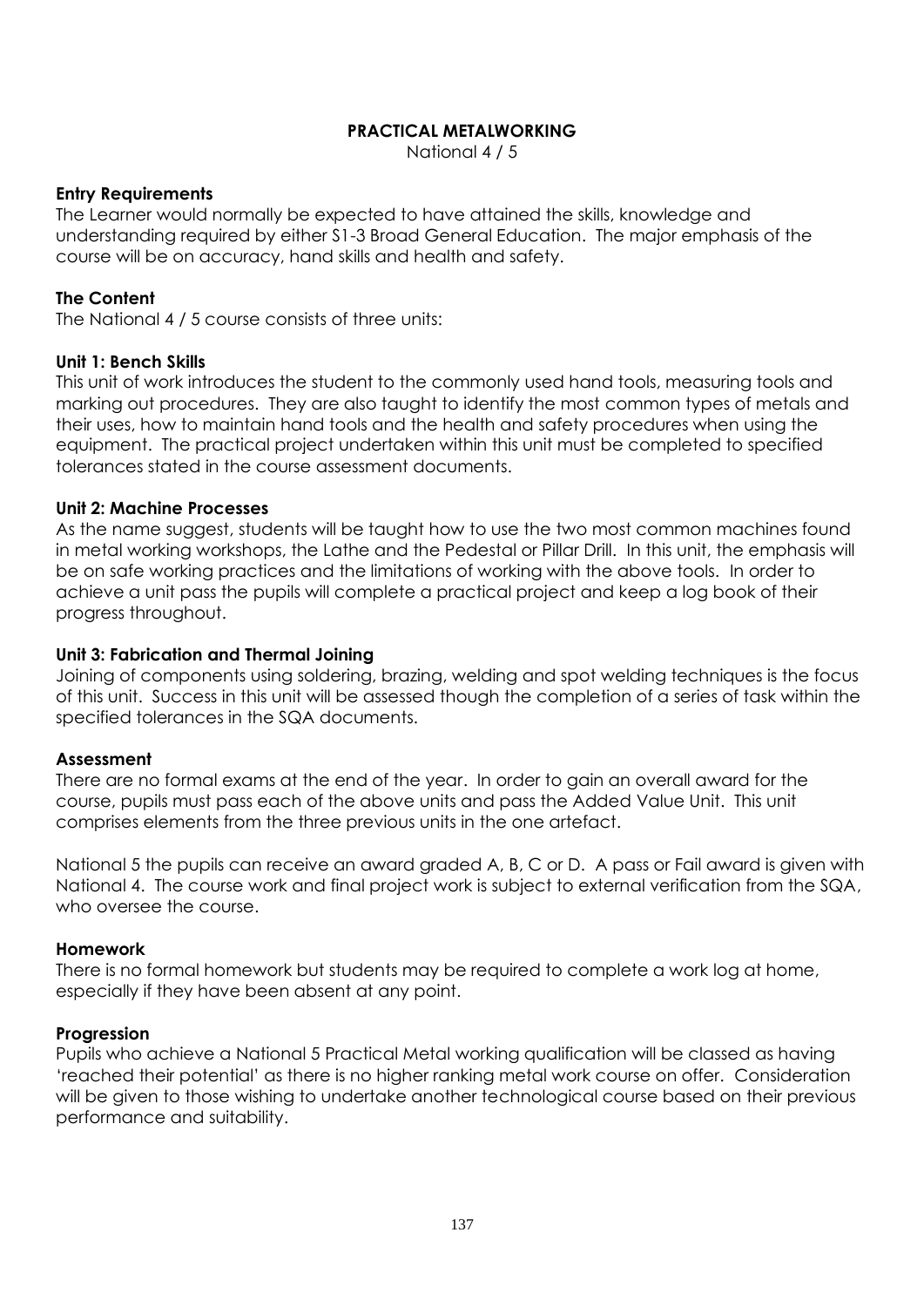#### **Other important notes**

Pupils embarking on the course must adhere to the strict health and safety rules that apply in any workshop environment. As can be appreciated, there is a significant amount of resources used by the class, therefore they may be asked to make a contribution towards the cost of the materials used.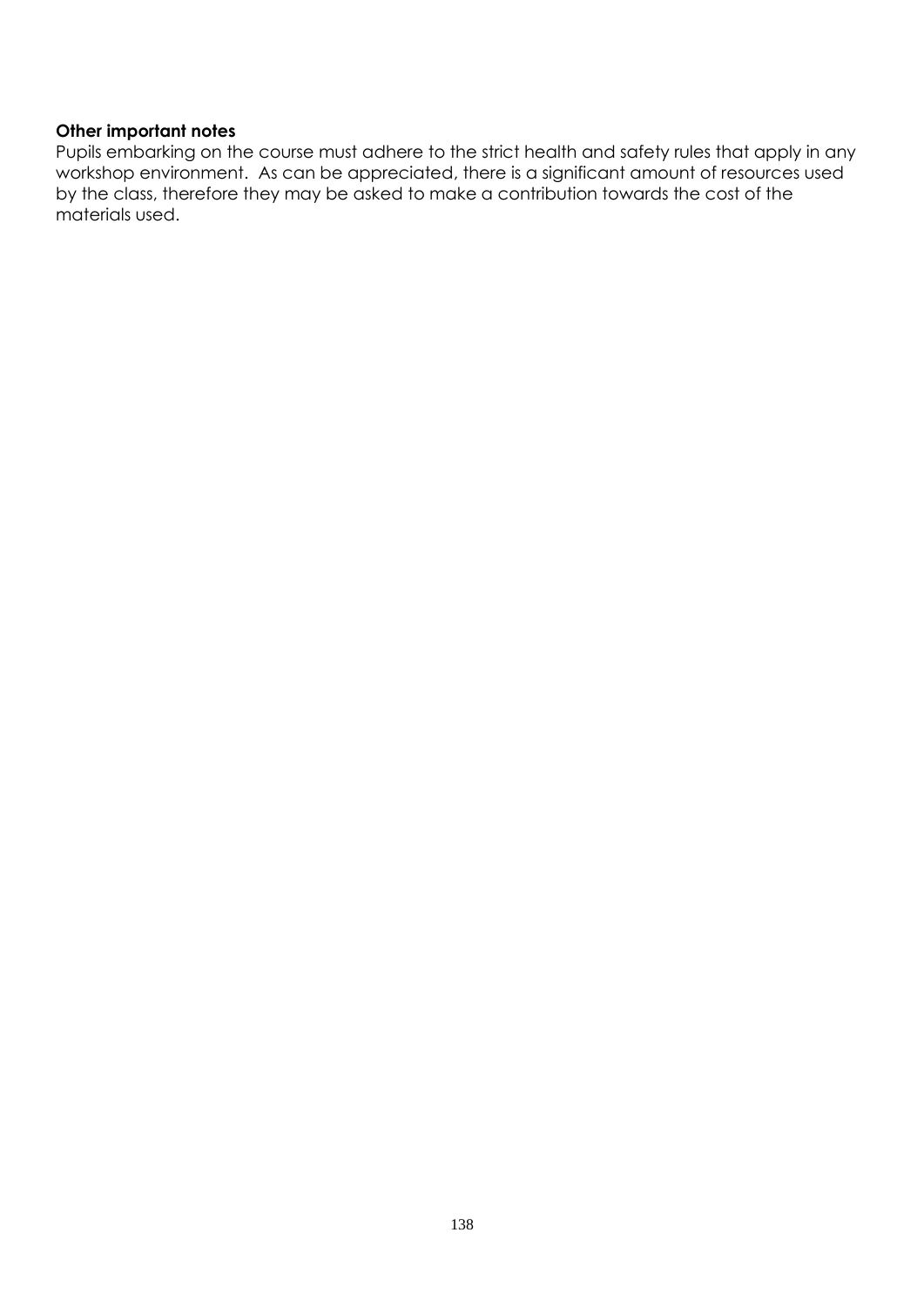## **PRACTICAL WOODWORKING**

National 4/5

### **Entry Requirements**

N4/5 Woodworking skills is a practical skills course, and focusses on developing a high level of practical ability and accuracy. If a pupil has found practical work challenging in S1-3, they will not be suited to the demands of this course. The major emphasis of the course (70%) will be based on the quality of practical work produced.

## **The Content**

The National 4 / 5 course consists of three units:

### **Unit 1: Flat Frame:**

In this unit the pupils learn and practise making the most common joints used in making frames and artefacts which use solid timber. There are 9 joints which the pupils must construct to within recognised tolerances to pass. Also, they learn how to sharpen and take care of carpentry tools. The unit culminates in the construction of a project using the techniques learned. The unit is assessed on a pass and or fail basis within the criteria given in the course arrangements documents.

### **Unit 2: Carcase:**

Using solid timber and manufactured boards, the pupils learn the techniques and methods of constructing carcase projects (box type structures). They learn to identify types of solid and sheet materials and their uses. Assessment strategies are similar to the above unit.

#### **Unit 3: Machining:**

In keeping with the format of the above units, Machining has the pupils constructing an artefact using hand skills and the more common machines tools found in woodworking workshops - i.e Lathes, Pillar drills, Mortise machines and Hand Sanders. How to apply paint, wax and varnish finishes is also taught.

#### **Assessment**

There are no formal exams at the end of the year with Woodworking skills, but pupils must pass each of the above units to attempt the Added Value Unit and gain an overall award for the course. At National 5, the pupils can receive an award graded A, B, C or D. A pass or Fail award is given with National 4. The course work and final project work is subject to external verification from the SQA who oversee the course.

#### **Homework**

There is no formal homework but students may be required to complete a work log at home, especially if they have been absent at any point.

#### **Progression**

Pupils who achieve a National 5 Practical Woodworking qualification will be classed as having 'reached their potential' as there is no higher ranking course on offer. Consideration will be given to those wishing to undertake another technological course based on their previous performance and suitability.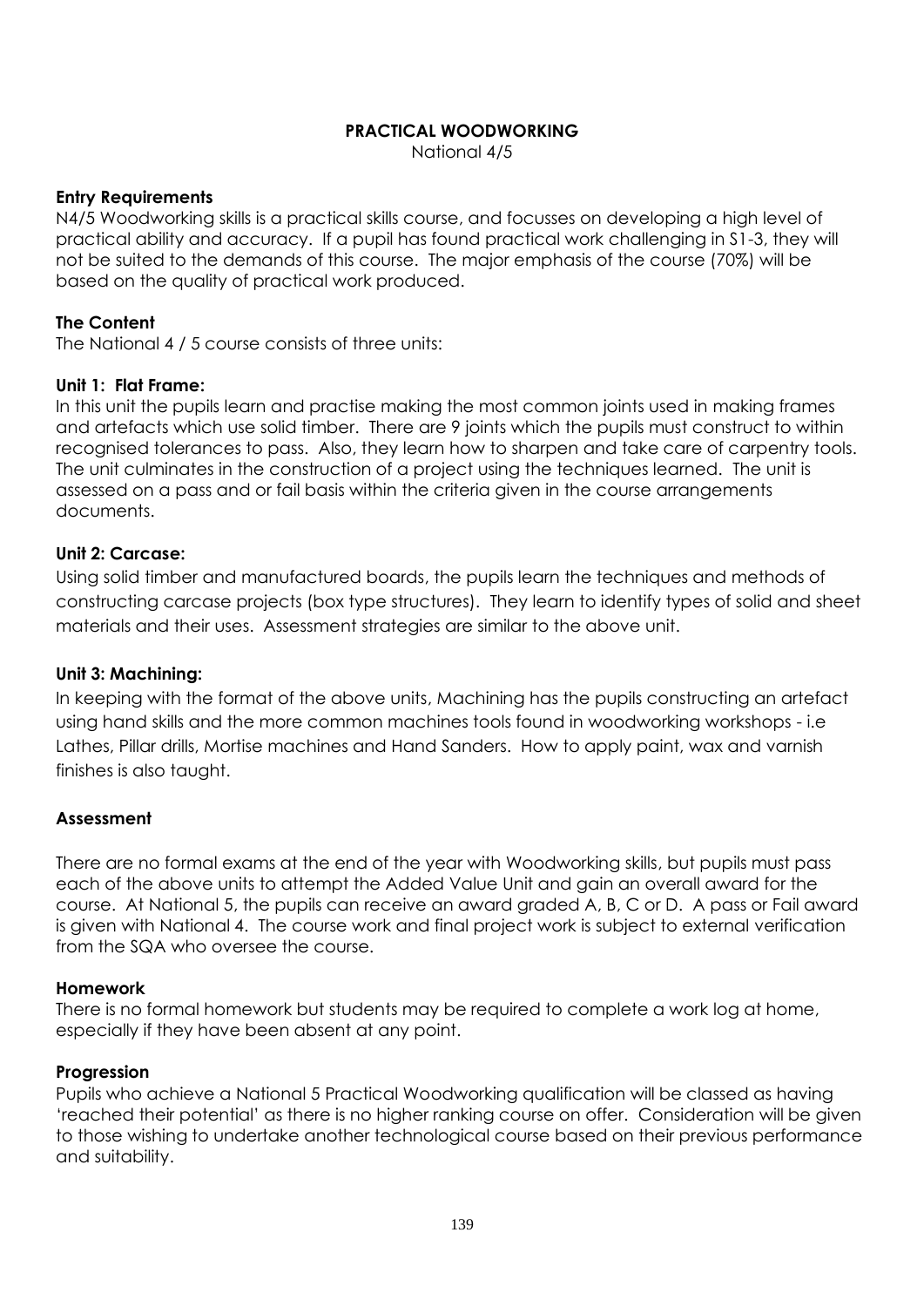## **Other important notes**

Pupils embarking on the course must adhere to the strict health and safety rules that apply in any workshop environment. As can be appreciated there is a significant amount of resources used by the class, therefore they may be asked to make a contribution towards the cost of the materials used.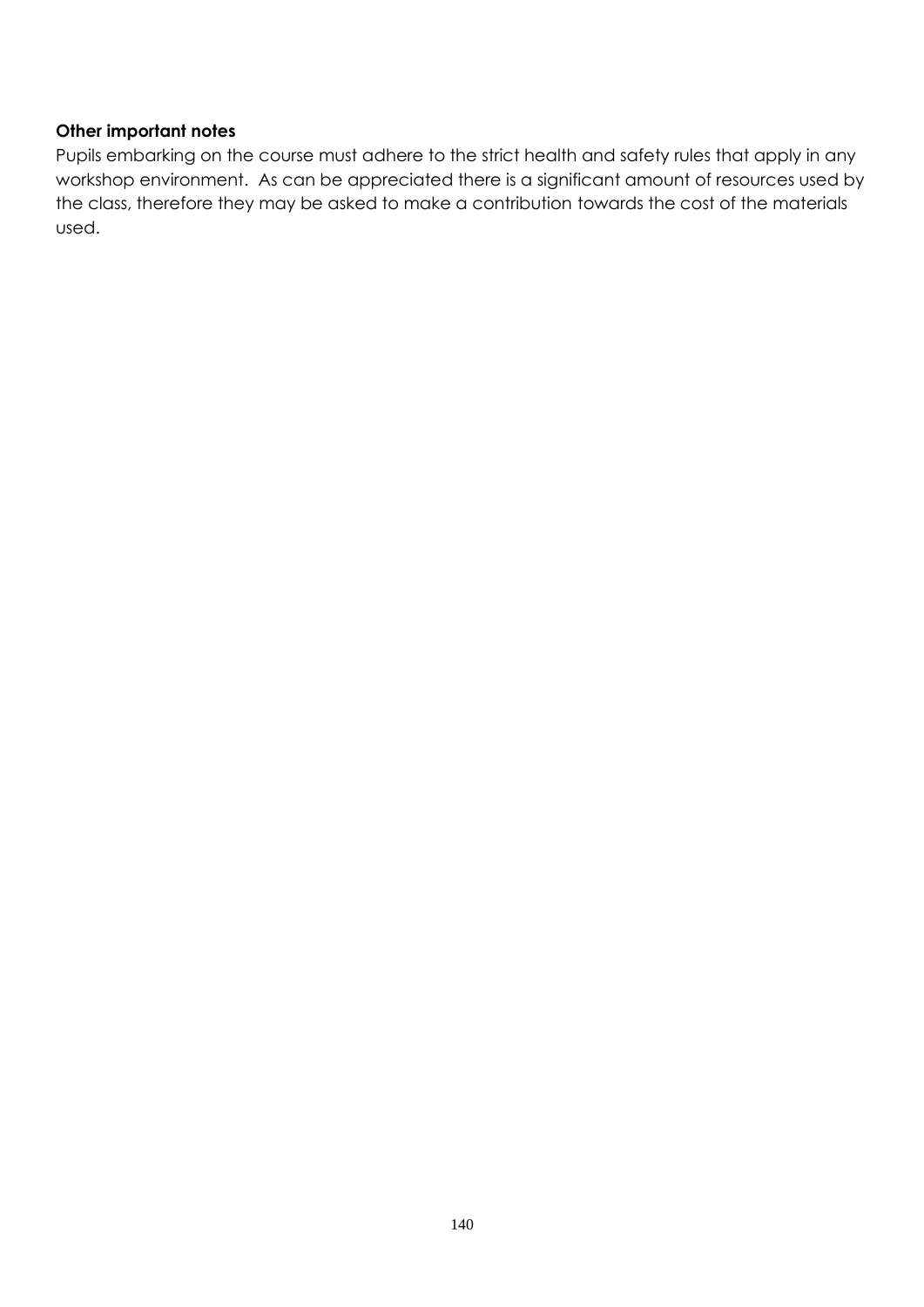#### **PSYCHOLOGY** Higher

The Higher Psychology consists of three units.

#### **Psychology of the individual:**

This unit covers psychological processes experienced by individuals. Topics studied include Memory and Stress.

#### **Investigating Behaviour:**

This unit covers a range of research methods and also includes a practical Research Investigation. The Research Investigation report is submitted to SQA and contributes to the student's final grade.

#### **The Individual in the Social Context:**

This unit covers some of the psychological processes individuals experience in social situations. It also considers psychology of individual differences. Topics include Conformity and Obedience, and Atypical Behaviour.

The new Higher Psychology encourages students to develop knowledge and understanding of topics in Psychology and also develop skills of analysis and evaluation.

Students also undertake practical research and develop useful skills in that area.

The assessments for **Investigating Behaviour** consist of a half-hour Closed Book Assessment and a Log Book/Portfolio based on the research investigation.

The other two units are assessed by a half hour Closed Book assessment for each unit.

The final exam will be two and a half hours long.

All assessments will sample the subject matter and include short responses as well as extended responses.

Students will need a copy of "Higher Psychology" by Williamson, Cardwell and Flanigan (cost approx £20.00)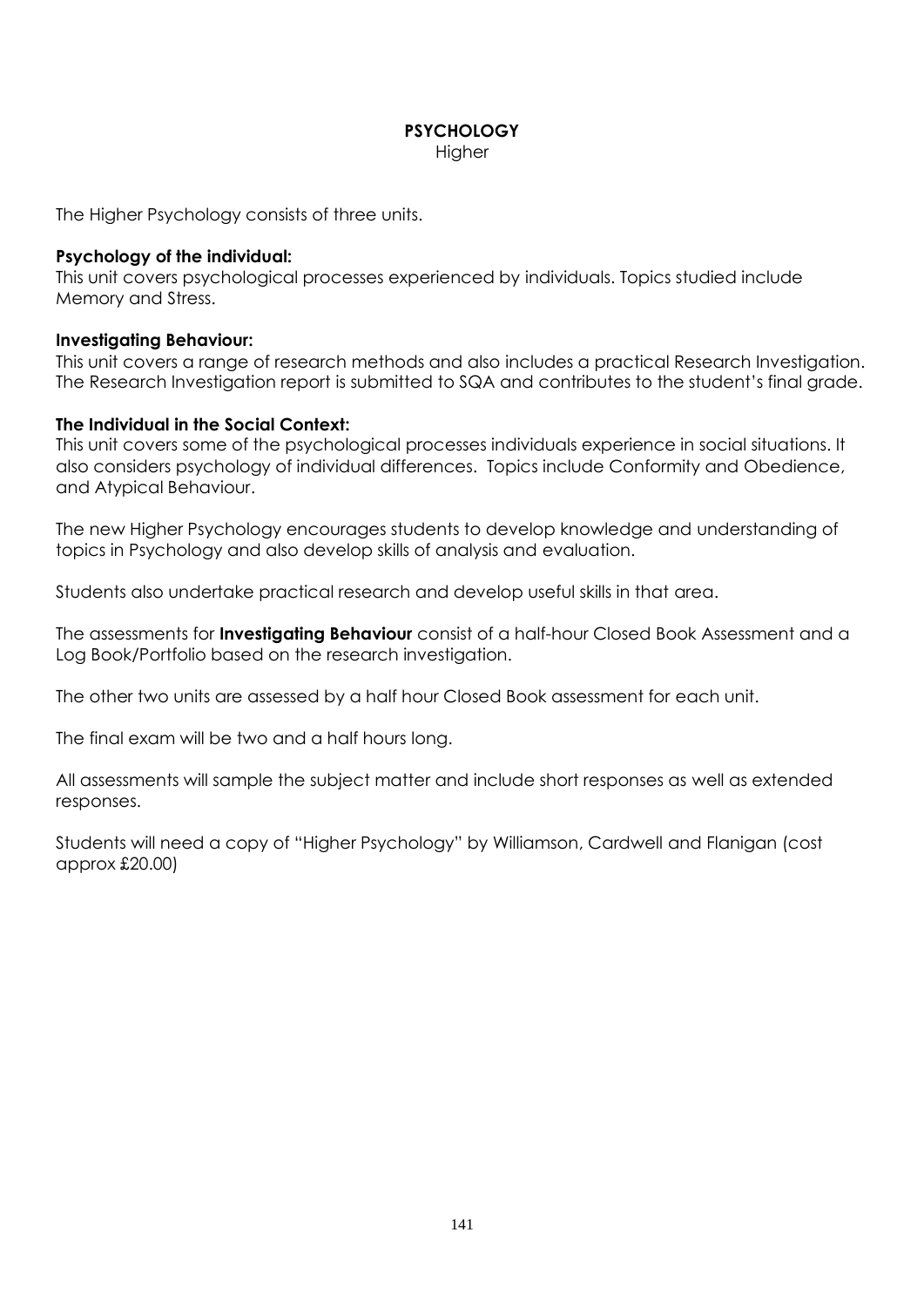## **RMPS**

#### National 4/5

The purpose of this course is to develop knowledge and understanding of religious, moral and philosophical issues and how these relate to personal or practical contexts. It will explore the questions they raise and the solutions or approaches they offer. Learners will have opportunities to critically reflect on these and on their own experience and views. Religious and non-religious perspectives will be included. The learning experience within National 5 will provide progression in related social subjects and Higher RMPS.

The added value assignment, worth 25% of their overall grade, allows pupils to demonstrate a breadth of skills, knowledge and understanding towards a chosen topic. The assignment provides pupils the chance to further enhance literacy skills through a variety of research and application of knowledge, which offers challenge, critical thinking and the opportunity to share a reasoned opinion.

## The topics covered include:

- Hinduism reflecting on the values and beliefs within the Hindu religion.
- The problem of evil and suffering exploring different human experiences and how this relates to religion.
- A moral topic of the pupils choosing, to offer choice and give pupils an opportunity to take leadership in their own learning.

## Aims and Skills Developed in National 4/5 RMPS

The main aims of the Course are to enable learners to develop:

- the ability to analyse and reflect on religious, moral and philosophical questions and their impact
- a range of skills including investigating and explaining religious, moral and philosophical questions and responses, making comparisons and the ability to express detailed and reasoned views
- detailed factual and abstract knowledge and understanding of beliefs, practices and sources related to world religions
- detailed factual and theoretical knowledge and understanding of religious, moral and philosophical questions and responses to them
- a range of skills which are transferrable to other areas of study including investigation, analysis, evaluation, and the ability to express beliefs and views in a reasoned manner
- Independent learning, the assignment is pupil led. Pupils must research a contemporary moral issue of their choosing. Developing skills such as planning, problem solving, research and working to a deadline.

Through successful completion of this Course, learners will develop the following skills, knowledge and understanding:

- Expressing views about factual and theoretical elements of religious, moral and philosophical issues in a reasoned manner, taking account of different ideas and viewpoints and relating these to personal or practical contexts.
- Interpreting key texts and sources including those from the religion(s) selected for study, in familiar contexts using some abstract or theoretical ideas.
- Enquiring into, critically evaluating, and expressing reasoned views about religious and nonreligious responses to at least one moral and philosophical question in familiar contexts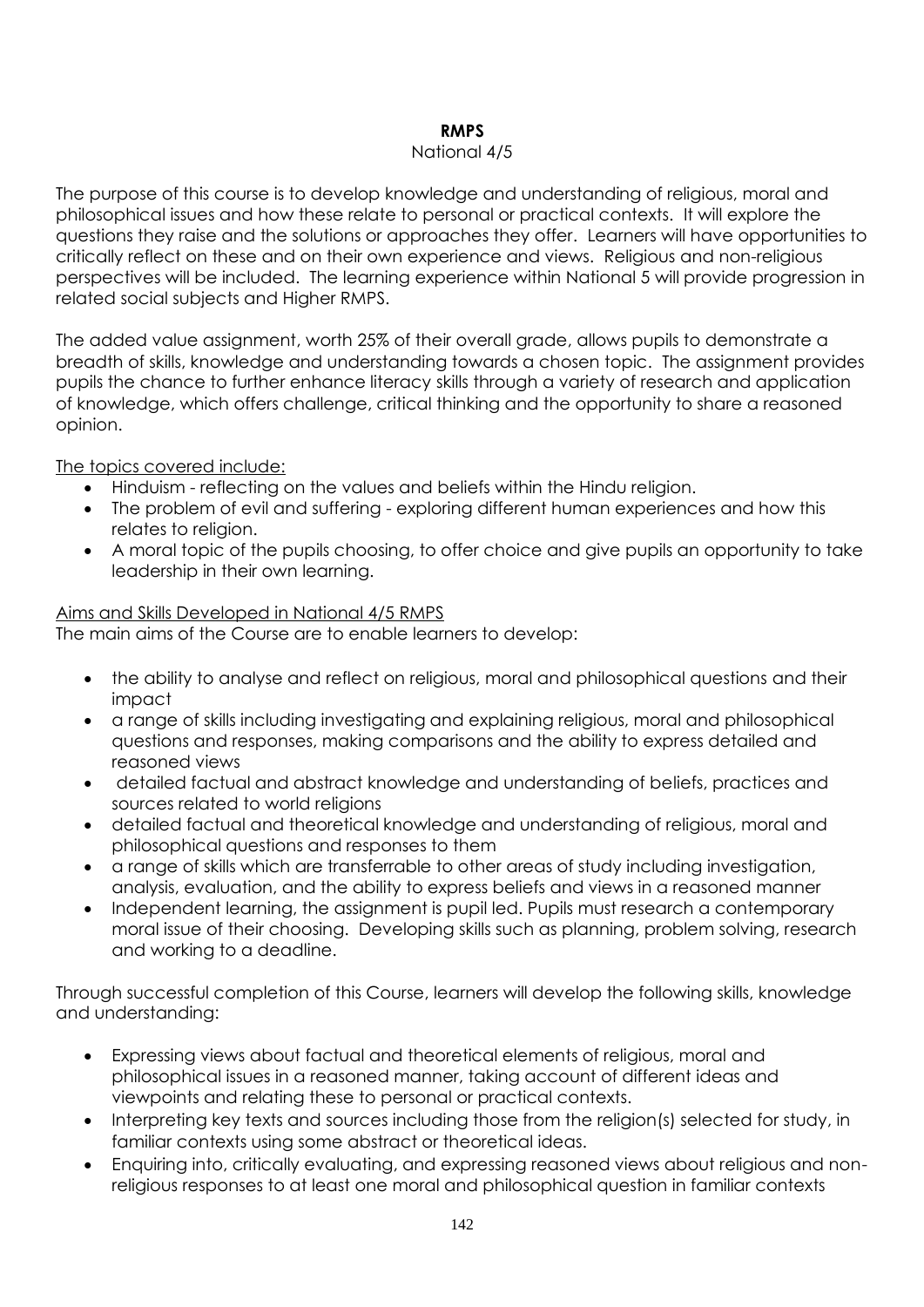including using some abstract or theoretical ideas and relating these to personal or practical contexts.

• Describing, analysing and explaining — in detail and making use of some theoretical or abstract ideas — at least one significant religious belief and some responses from science or philosophy.

#### **N4 Assessment**

Internal assessments will be ongoing throughout the course and take various forms. Pupils will then undertake an Added Value project of their choice that will be marked internally and moderated by the SQA.

### **N5 Assessment**

Internal assessments will be ongoing throughout the course and take various forms. There are two components of the external course assessment:

• Component 1 — question paper 80 marks • Component 2 — Assignment<sup>\*</sup> 20 marks **Total marks 100 marks**

\*The assignment will allow pupils to identify a question relating to a moral, religious or philosophical issue and then write an extended response based on their research which evaluates the factors and reaches a well-supported conclusion.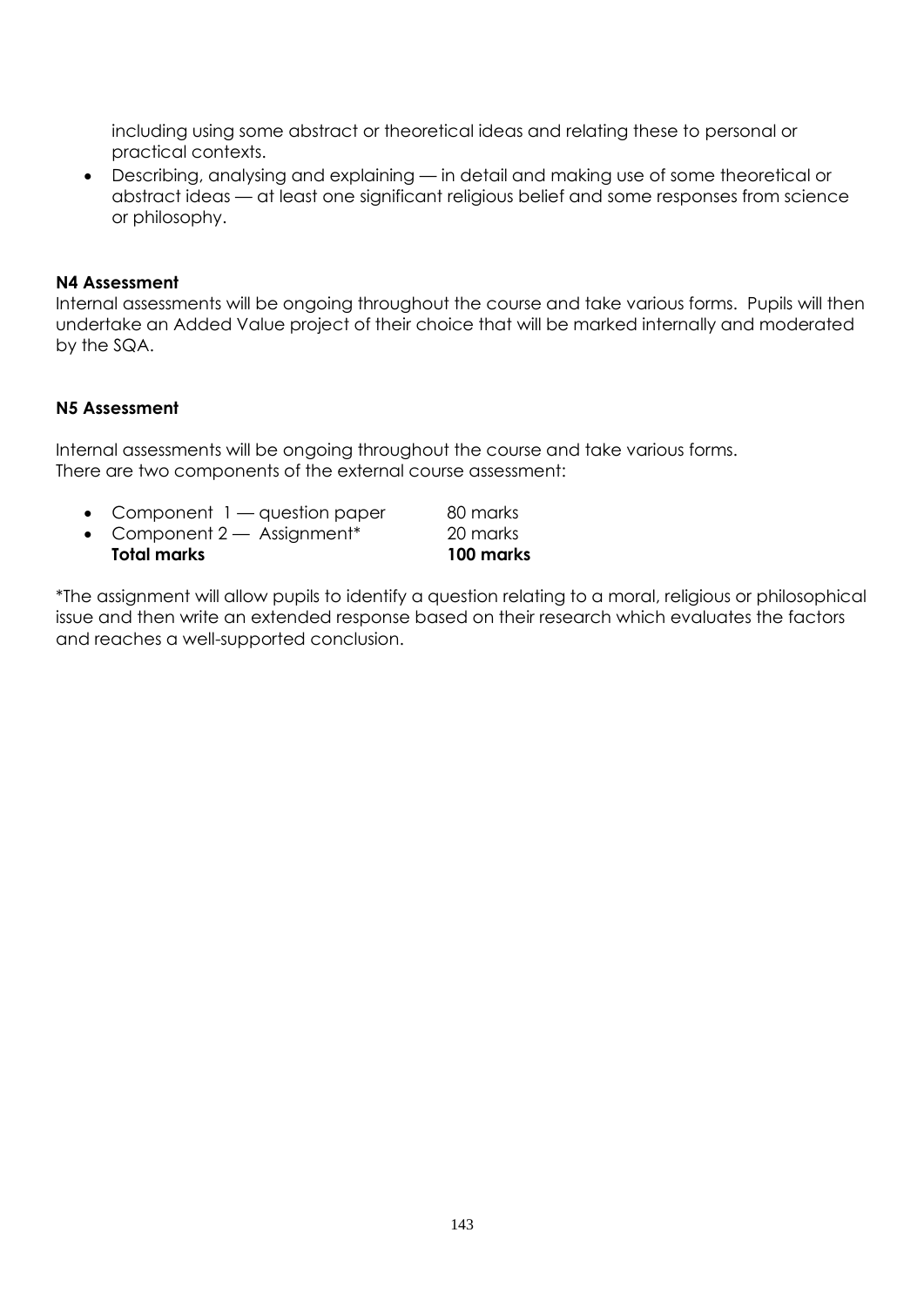## **RMPS**

#### **Higher**

The purpose of this Course is to develop knowledge and understanding of religious, moral and philosophical issues that affect the world today. Religious and non-religious perspectives will be included. Pupils will explore the questions they raise and the solutions or approaches they offer. Learners will have opportunities to reflect on these and on their own experience and views. This will be achieved through successful study of the Course Units.

This Course allows learners to develop values and beliefs, and learn to express these. This will allow learners to make informed moral decisions. The Course encourages learners to develop an understanding and respect for different beliefs, values and viewpoints, and to put their values or beliefs into action in ways which benefit others.

The Course will require learners to study a world religion in detail, understand contemporary moral issues and responses, and study key aspects of religious and philosophical questions. The Course will help learners develop an understanding of religious, moral and philosophical issues of relevance in the world today. Learners will develop skills which are transferable to other areas of study and which they will use in everyday life.

## The topics covered include:

- Buddhism reflecting on the values and practices within the Buddhist religion.
- Origins of Life exploring different creation theories, including evolution and Genesis.
- Religion and Justice Analysing the current justice system in Scotland, and religious perspectives on methods of punishment.

## Aims and Skills Developed in Higher RMPS

The main aims of the Course are to enable learners to develop:

- the ability to critically analyse, reflect on and express reasoned views about religious, moral and philosophical questions and their impact
- a range of skills including investigating religious, moral and philosophical questions and responses, critical analysis, evaluation, and the ability to express detailed, reasoned and well-structured views
- in-depth factual and abstract knowledge and understanding of beliefs, practices and sources related to world religions
- in-depth factual and theoretical knowledge and understanding of religious, moral and philosophical questions and responses to them.

Through successful completion of this Course, learners will develop the following skills, knowledge and understanding:

- researching, analysing, evaluating and synthesising information to draw detailed, reasoned and well-structured conclusions and present findings about factual and theoretical elements of religious, moral and philosophical topics or issues, identifying and responding to different ideas and viewpoints
- interpreting the meaning and context of sources related to world religions, in detail and explaining relevant abstract ideas
- evaluating and expressing reasoned and well-structured views about contemporary moral and religious and philosophical questions and responses, in detail and explaining relevant theoretical ideas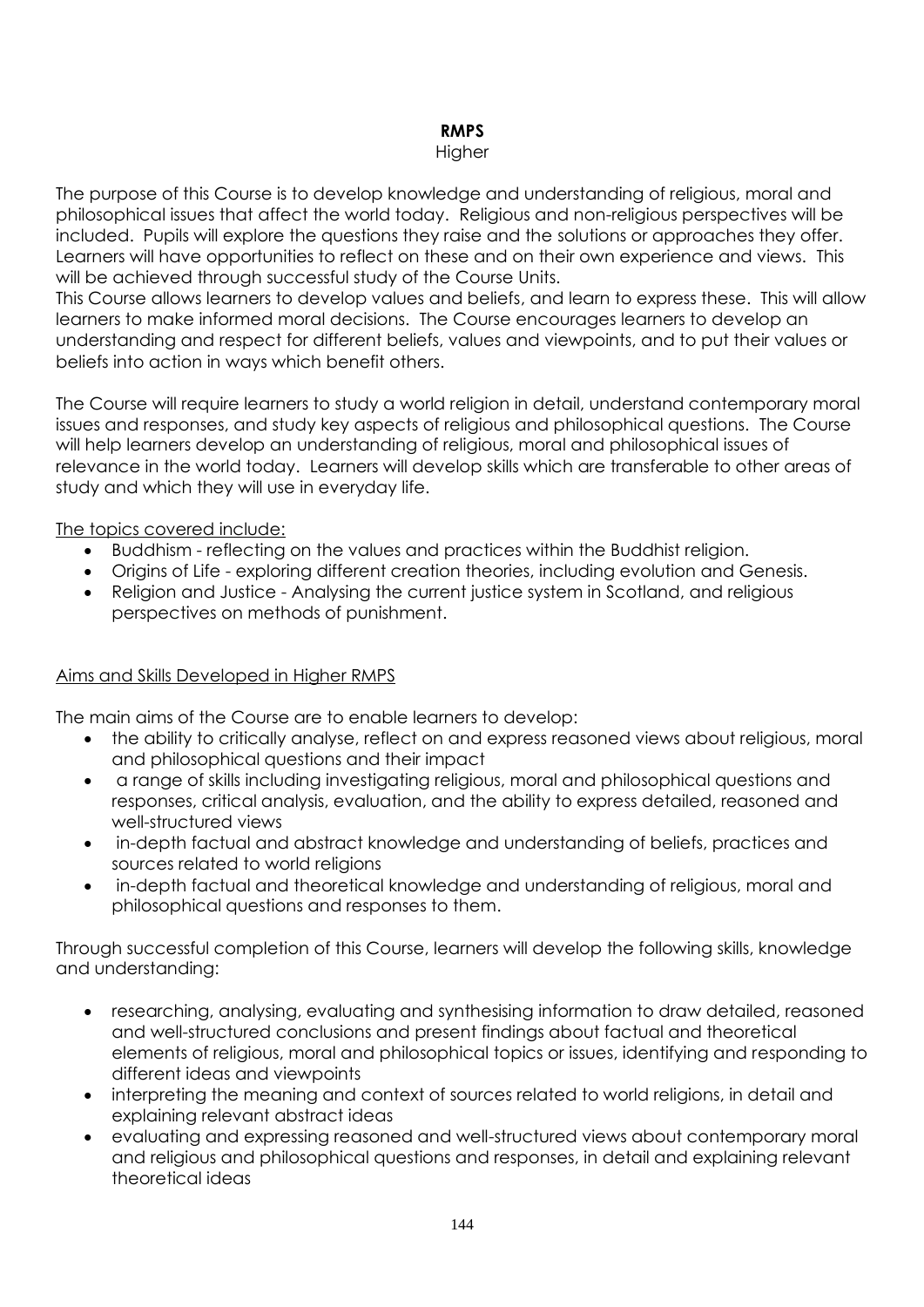- critically analysing and explaining contemporary moral and religious and philosophical questions, in detail and explaining relevant theoretical ideas
- in-depth factual and abstract knowledge and understanding of the significance and impact of religion today through explaining some key beliefs, practices and sources found within Buddhism and the contribution these make to the lives of followers
- in-depth factual and theoretical knowledge and understanding of contemporary moral questions and responses
- in-depth factual and theoretical knowledge and understanding of religious and philosophical questions and responses.

## **Higher Assessment**

Internal assessments will be ongoing throughout the course and take various forms. There are two components of the external course assessment:

| Total marks                      | 110 marks |
|----------------------------------|-----------|
| • Component 2 — Assignment*      | 30 marks  |
| • Component $1$ — question paper | 80 marks  |

\*The assignment will allow pupils to identify a question relating to a moral, religious or philosophical issue and then write an extended response based on their research which evaluates the factors and reaches a well-supported conclusion.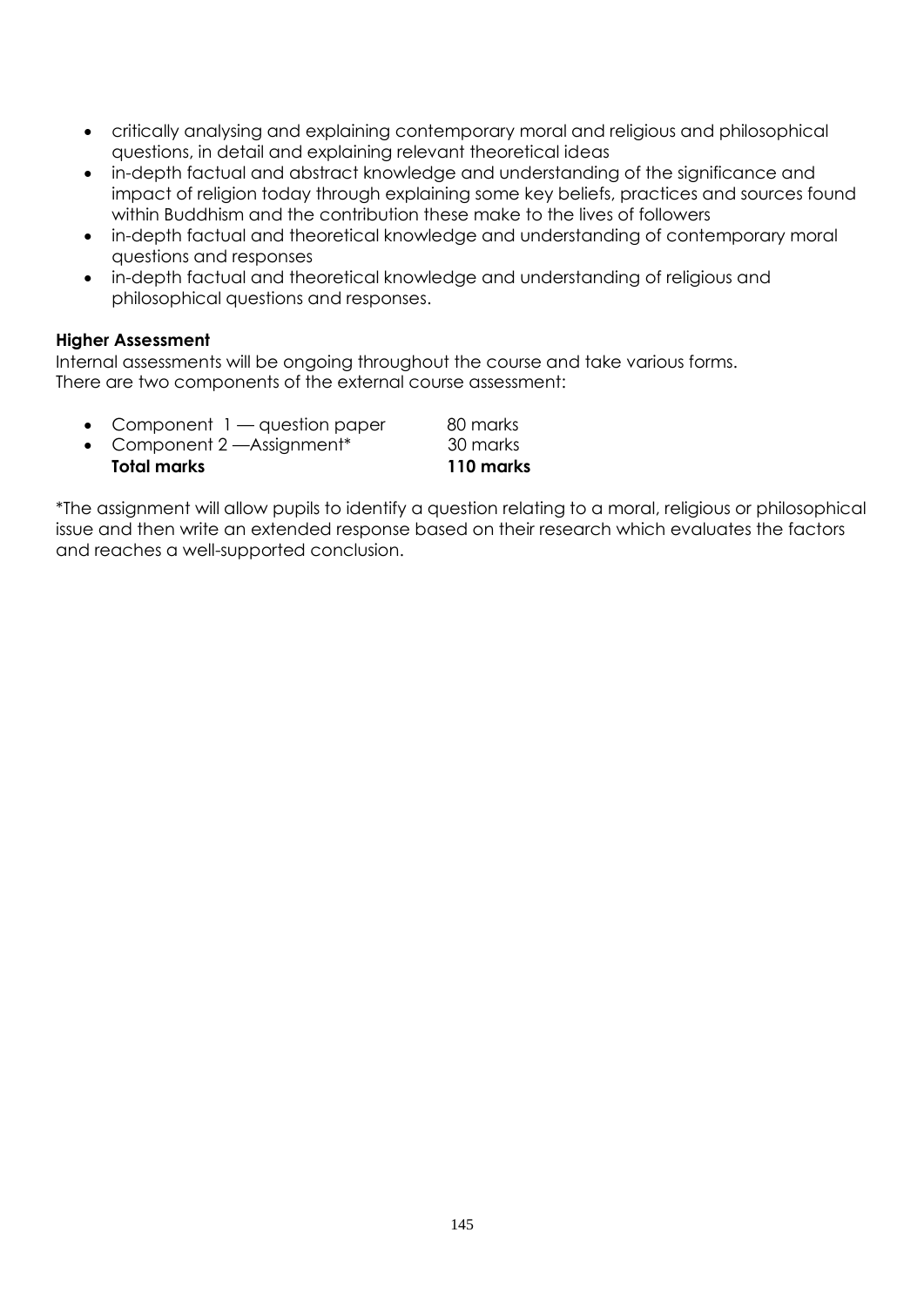# **STATISICS**

### Advanced Higher

- How does a supermarket seem to just "know" when you are running low on an item and send you a voucher for money off the next time you buy it?
- How is a pharmaceutical company able to release a new drug into the public domain?
- How would the owner of a company know that something in a manufacturing process needs to change in order to increase profits?
- How do environmentalists convince people that global warming is happening?

The answer to all these questions lies in the study of data and statistics.

We live in a world that is heaving with data and information. Using statistics we can make sense of these data so that we can make better choices and predict future events more confidently. Put simply, a statistic is just a number which describes a larger group of numbers in a certain way. Statistics are used everywhere. If you don't use statistics directly, you will have probably come across someone who does – even at a very basic level.

The Advanced Higher Statistics course explores the collection, analysis and interpretation of data. A pass at Higher Mathematics is not vital but would be very useful – that, or a pass in an equivalent qualification, e.g. Higher Biology or Higher Geography. In the course, you will develop skills in selecting and applying statistical techniques in a wide variety of real-life contexts. These skills will enable you to move into further learning and to employment, whether this is in business, industry, health, medicine, finance, education, research, law, psychology, engineering, manufacturing, sport, insurance, government, quality control…the list goes on.

Please see Mr Phillipson-Masters in C15 for more information.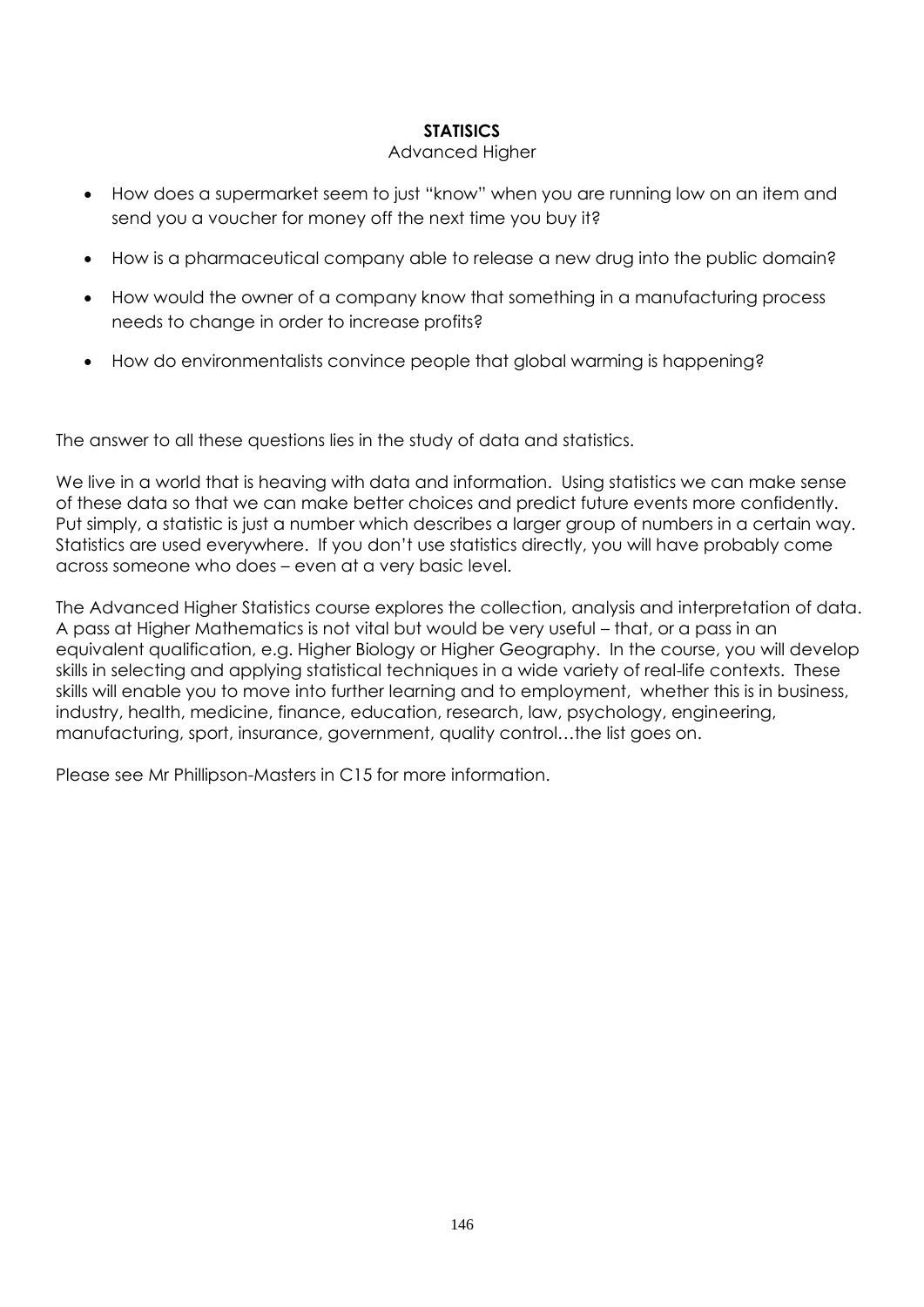## **TRAVEL & TOURISM**

National 4 / 5

#### **Entry Requirements**

Learner would normally be expected to have studied and gained the skills and knowledge from Geography or any other Social Subject.

#### **The Content**

The National 4 / 5 course consists of four units:

#### **Unit 1: Customer Service**

The general aim of this Unit is to allow learners to develop the skills and knowledge to enable them to meet the needs of customers. Learners will be able to develop communication skills and learn about promoting products and services and how to deal with customer issues.

#### **Unit 2: Employability**

The general aim of this Unit is to enable learners to develop the skills to become effective job seekers and employees in the travel and tourism industry. Learners will be introduced to the different functions of travel and tourism organisations and employment opportunities across the industry. Learners will research different types of employment in the travel and tourism industry and gain an understanding of skills and qualities identified by employers as being most important.

#### **Unit 3: Scotland**

The general aim of this Unit is to enable learners to develop their knowledge of travel and tourism in Scotland, and of the skills required to meet the needs of customers.

#### **Unit 4: UK and Worldwide**

The general aim of this Unit is to enable learners to develop their knowledge, in relation to travel and tourism in the United Kingdom (outwith Scotland) and the rest of the world, and the skills required to meet the needs of customers.

#### **Assessment**

The course is graded pass/fail. There are internal assessments for each of the four units. These will take various forms, comprising of written work and practical role play. There is no external exam.

#### **Homework**

Homework is an integral component of this course and will be issued on a regular basis. Learners will be expected to show a high level of personal initiative and motivation.

#### **Other Important Notes**

There will be opportunities for pupils to engage with professionals from a travel and tourism based background.

#### **Progression**

There is no Higher Travel and Tourism course. Pupils could progress onto National 5 Geography or another Social Subject.